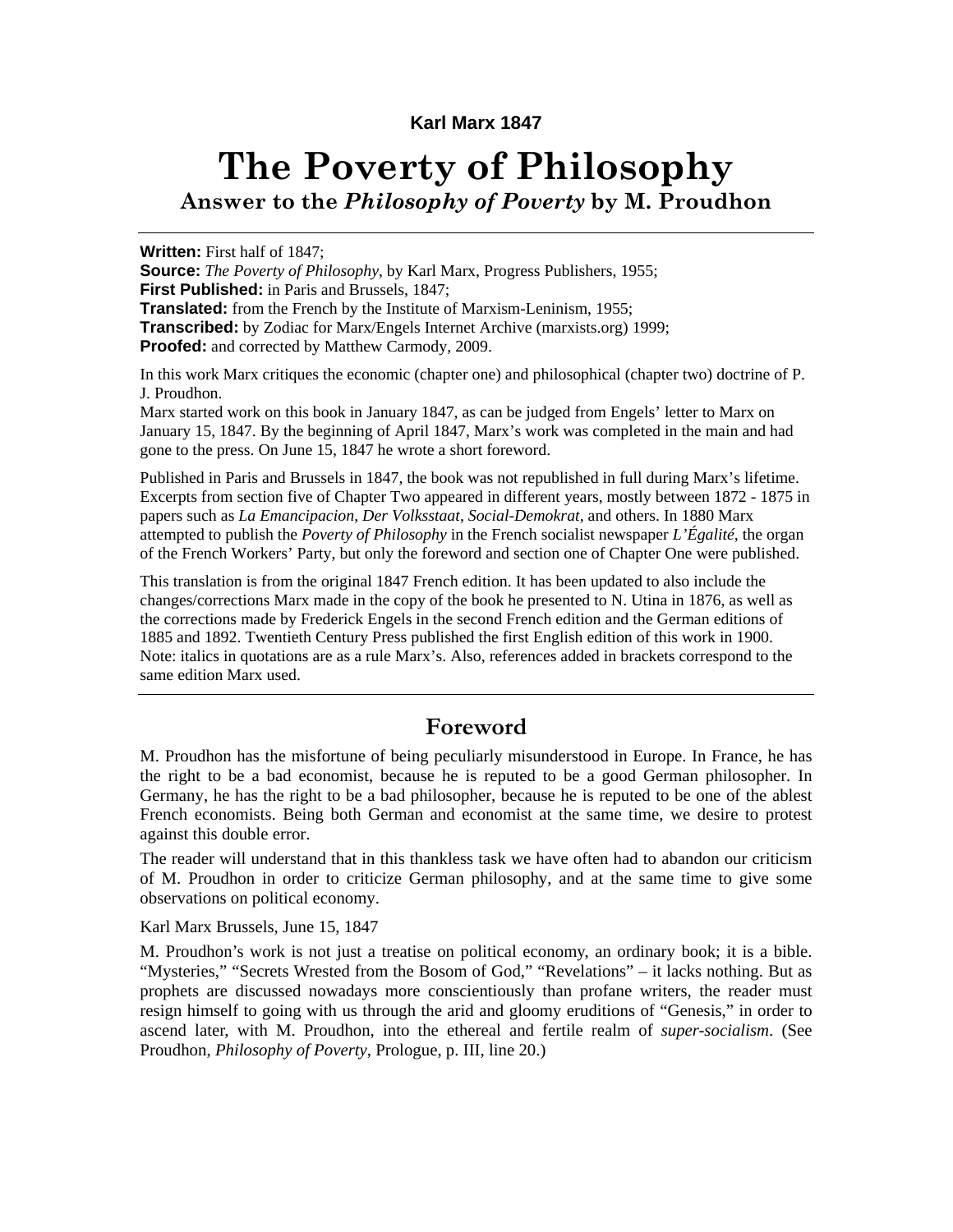# **Marx and Rodbertus Preface to the First German Edition by Frederick Engels**

Engels' letters written between August and October 1884 show that he did a great deal of work in preparing Marx's *Poverty of Philosophy* for publication in German. (The book was written and published in French in 1847 and was not republished in full during Marx's lifetime.) Engels edited the translation made by Eduard Bernstein and Karl Kautsky and supplied a number of notes to it. The first German edition of Marx's book appeared in the second half of January 1885 and, a little earlier, at the beginning of January, Engels published his Preface in the magazine *Die Neue Zeit* under the title "Marx und Rodbertus." It was also included in the second German edition of the book which appeared in 1892 with a special preface written by Engels. – *Editors*.

The present work was produced in the winter of 1846-47, at a time when Marx had cleared up for himself the basic features of his new historical and economic outlook. Proudhon's *Système des contradictions économiques, ou Philosophie de la misère*, which had just appeared, gave him the opportunity to develop these basic features, setting them against the views of a man who, from then on, was to occupy the most important place among living French socialists. Since the time in Paris when the two of them had often spent whole nights discussing economic questions, their paths had increasingly diverged: Proudhon's book proved that there was already an unbridgeable gulf between them. To ignore it was at that time impossible, and so Marx put on record the irreparable rupture in this reply of his.

Marx's general opinion of Proudhon is to be found in the article which appeared in the Berlin *Social-Demokrat* Nos. 16, 17 and 18 for 1865. It was the only article Marx wrote for that paper; Herr von Schweitzer's attempts to guide it along feudal and government lines, which became evident soon afterwards, compelled us to publicly terminate our collaboration after only a few weeks $\frac{1}{1}$ 

For Germany, the present work has at this precise moment a significance which Marx himself never imagined. How could he have known that, in trouncing Proudhon, he was hitting Rodbertus, the idol of the careerists of today, who was unknown to him even by name at that time?

This is not the place to deal with relations between Marx and Rodbertus; an opportunity for that is sure to present itself to me very soon.<sup>2</sup> Suffice it to note here that when Rodbertus accuses Marx of having "plundered" him and of having "freely used in his *Capital* without quoting him" his work *Zur Erkenntnis,* he allows himself to indulge in an act of slander which is only explicable by the irksomeness of unrecognised genius and by his remarkable ignorance of things taking place outside Prussia, and especially of socialist and economic literature. Neither these charges, nor the above-mentioned work by Rodbertus ever came to Marx's sight; all he knew of Rodbertus was the three *Sociale Briefe* and even these certainly not before 1858 or 1859.

With greater reason Rodbertus asserts in these letters that he had already discovered "Proudhon's constituted value" *before* Proudhon; but here again it is true he erroneously flatters himself with being the *first* discoverer. In any case, he is thus one of the targets of criticism in the present work, and this compels me to deal briefly with his "fundamental" piece: *Zur Erkenntnis unsrer staatswirthschaftlichen Zustände*, 1842, insofar as this brings forth anticipations of Proudhon as well as the communism of Weitling likewise (again unconsciously) contained in it.

Insofar as modern socialism, no matter of what tendency, starts out from bourgeois political economy, it almost without exception takes up the Ricardian theory of value. The two propositions which Ricardo proclaimed in 1817 right at the beginning of his *Principles*,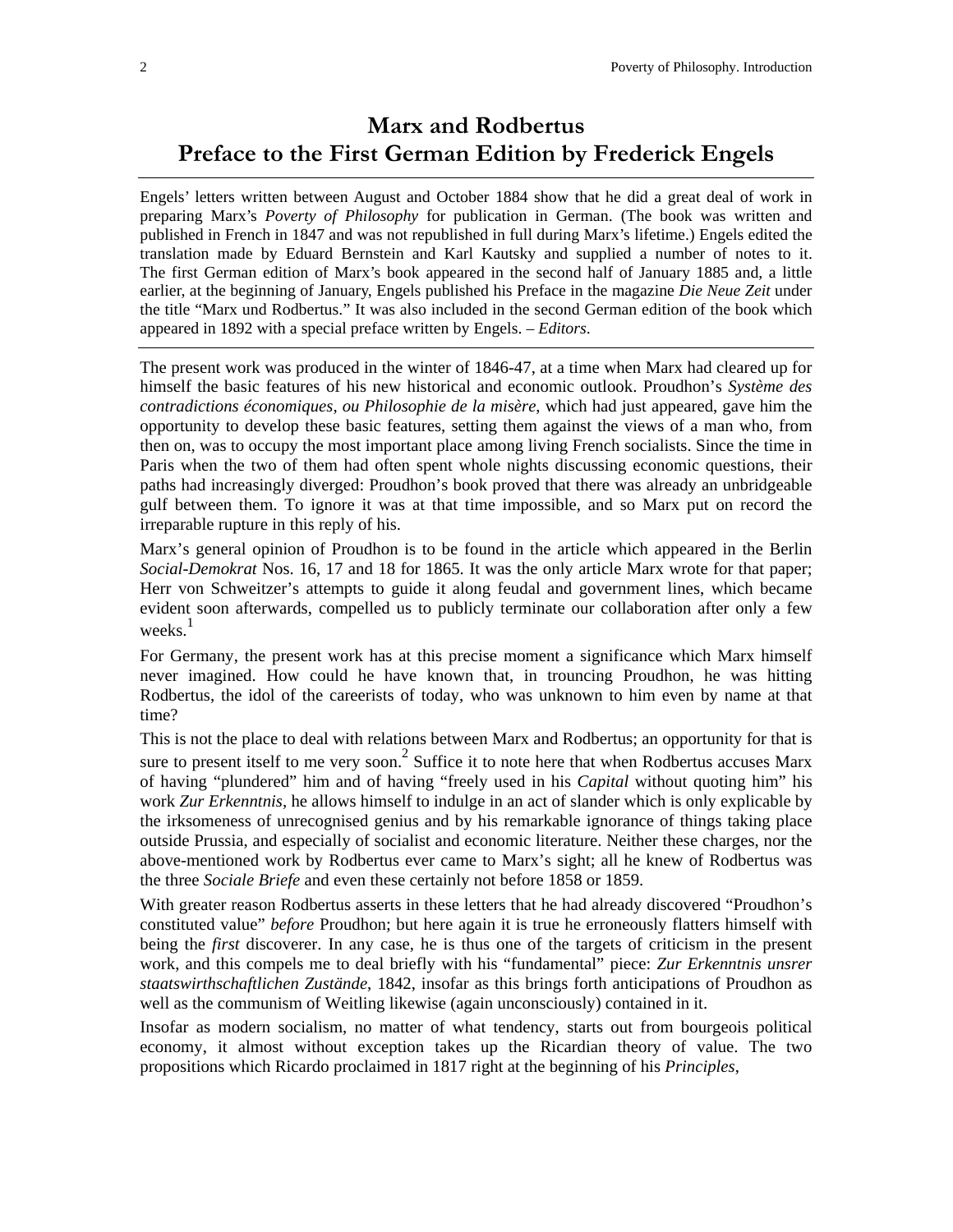1) That the value of any commodity is purely and solely determined by the quantity of labour required for its production, and

2) That the product of the entire social labour is divided among the three classes: landowners (rent), capitalists (profit) and workers (wages)

These two propositions had ever since 1821 been utilised in England for socialist conclusions<sup>3</sup>, and in part with such pointedness and resolution that this literature, which had then almost been forgotten and was to a large extent only rediscovered by Marx, remained unsurpassed until the appearance of *Capital.* About this another time. If, therefore, in 1842 Rodbertus for his part drew socialist conclusions from the above propositions, that was certainly a very considerable step forward for a German at that time, but it could rank as a new discovery only for Germany at best. That such an application of the Ricardian theory was far from new was proved by Marx against Proudhon, who suffered from a similar conceit.

"Anyone who is in any way familiar with the trend of political economy in England cannot fail to know that almost all the socialists in that country have, at different periods, proposed the *equalitarian* (i.e. socialist) application of Ricardian theory. We could quote for M. Proudhon: Hodgskin, *Political Economy*, 1827; William Thompson, *An Inquiry into the Principles of the Distribution of Wealth Most Conducive to Human Happiness*, 1824; T. R. Edmonds, *Practical Moral and Political Economy*, 1828, etc., etc., and four pages more of etc. We shall content ourselves with listening to an English Communist, Mr. Bray ... in his remarkable work, *Labour's Wrongs and Labour's Remedy*, Leeds, 1839."

And the quotations given here from Bray on their own put an end to a good part of the priority claimed by Rodbertus.

At that time Marx had never yet entered the reading room of the British Museum. Apart from the libraries of Paris and Brussels, apart from my books and extracts, he had only examined such books as were obtainable in Manchester during a six-week journey to England we made together in the summer of 1845. The literature in question was, therefore, by no means so inaccessible in the forties as it may be now. If, all the same, it always remained unknown to Rodbertus, that is to be ascribed solely to his Prussian local bigotry. He is the actual founder of specifically Prussian socialism and is now at last recognised as such.

However, even in his beloved Prussia, Rodbertus was not to remain undisturbed. In 1859, Marx's *A Contribution to the Critique of Political Economy*, Part I, was published in Berlin. Therein, among the economists' objections to Ricardo, the following was put forward as the second objection (p. 40):

"If the exchange value of a product equals the labour time contained in the product, then the exchange value of a working day is equal to the product it yields, in other words, wages must be equal to the product of labour. But in fact the opposite is true."

On this there was the following note:

"This objection, which was advanced against Ricardo by economists, was later taken up by socialists. Assuming that the formula was theoretically sound, they alleged that practice stood in conflict with the theory and demanded that bourgeois society should draw the practical conclusions supposedly arising from its theoretical principles. In this way at least English socialists turned Ricardo's formula of exchange value against political economy."

In the same note there was a reference to Marx's *Misère de la philosophie*, which was then obtainable in all the bookshops.

Rodbertus, therefore, had sufficient opportunity of convincing himself whether his discoveries of 1842 were really new. Instead he proclaims them again and again and regards them as so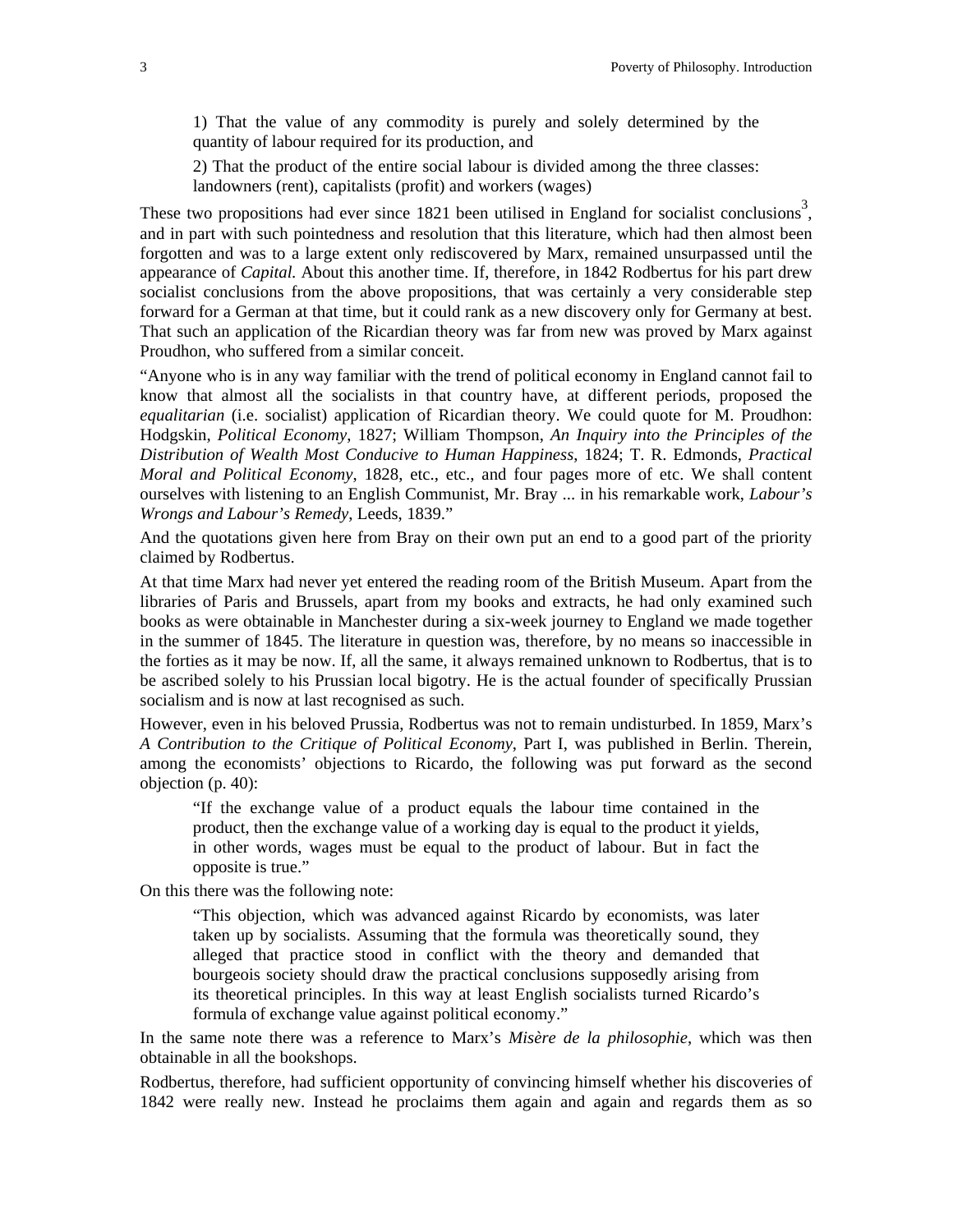incomparable that it never occurs to him that Marx might have drawn his conclusions from Ricardo independently, just as well as Rodbertus himself. Absolutely impossible! Marx had "plundered" him – the man whom the same Marx had offered every opportunity to convince himself how long before both of them these conclusions, at least in the crude form which they still have in the case of Rodbertus, had previously been enunciated in England!

The simplest socialist application of the Ricardian theory is indeed that given above. It has led in many cases to insights into the origin and nature of surplus value which go far beyond Ricardo, as in the case of Rodbertus among others. Quite apart from the fact that on this matter he nowhere presents anything which has not already been said at least as well, before him, his presentation suffers like those of his predecessors from the fact that he adopts, uncritically and without examining their content, economic categories – labour, capital, value, etc. – in the crude form, clinging to their external appearance, in which they were handed down to him by the economists. He thereby not only cuts himself off from all further development – in contrast to Marx who was the first to make something of these propositions so often repeated for the last sixty-four years – but, as will be shown, he opens for himself the road leading straight to utopia.

The above application of the Ricardian theory that the entire social product belongs to the workers as *their* product, because they are the sole real producers, leads directly to communism. But, as Marx indeed indicates in the above-quoted passage, it is incorrect in formal economic terms, for it is simply an application of morality to economics. According to the laws of bourgeois economics, the greatest part of the product does *not* belong to the workers who have produced it. If we now say: that is unjust, that ought not to be so, then that has nothing immediately to do with economics. We are merely saying that this economic fact is in contradiction to our sense of morality. Marx, therefore, never based his communist demands upon this, but upon the inevitable collapse of the capitalist mode of production which is daily taking place before our eyes to an ever growing degree; he says only that surplus value consists of unpaid labour, which is a simple fact. But what in economic terms may be formally incorrect, may all the same be correct from the point of view of world history. If mass moral consciousness declares an economic fact to be unjust, as it did at one time in the case of slavery and statute labour, that is proof that the fact itself has outlived its day, that other economic facts have made their appearance due to which the former has become unbearable and untenable. Therefore, a very true economic content may be concealed behind the formal economic incorrectness. This is not the place to deal more closely with the significance and history of the theory of surplus value.

At the same time other conclusions can be drawn, and have been drawn, from the Ricardian theory of value. The value of commodities is determined by the labour required for their production. But now it turns out that in this imperfect world commodities are sold sometimes above, sometimes below their value, and indeed not only as a result of ups and downs in competition. The rate of profit tends just as much to balance out at the same level for all capitalists as the price of commodities does to become reduced to the labour value by agency of supply and demand. But the rate of profit is calculated on the total capital invested in an industrial business. Since now the annual products in two different branches of industry may incorporate equal quantities of labour, and, consequently, may represent equal values and also wages may be at an equal level in both, while the capital advanced in one branch may be, and often is, twice or three times as great as in the other, consequently the Ricardian law of value, as Ricardo himself discovered, comes into contradiction here with the law of the equal rate of profit. If the products of both branches of industry are sold at their values, the rates of profit cannot be equal; if, however, the rates of profit are equal, then the products of the two branches of industry cannot always be sold at their values. Thus, we have here a contradiction, the antinomy of two economic laws, the practical resolution of which takes place according to Ricardo (Chapter I, Section 4 and 5 4 ) as a rule in favour of the rate of profit at the cost of value.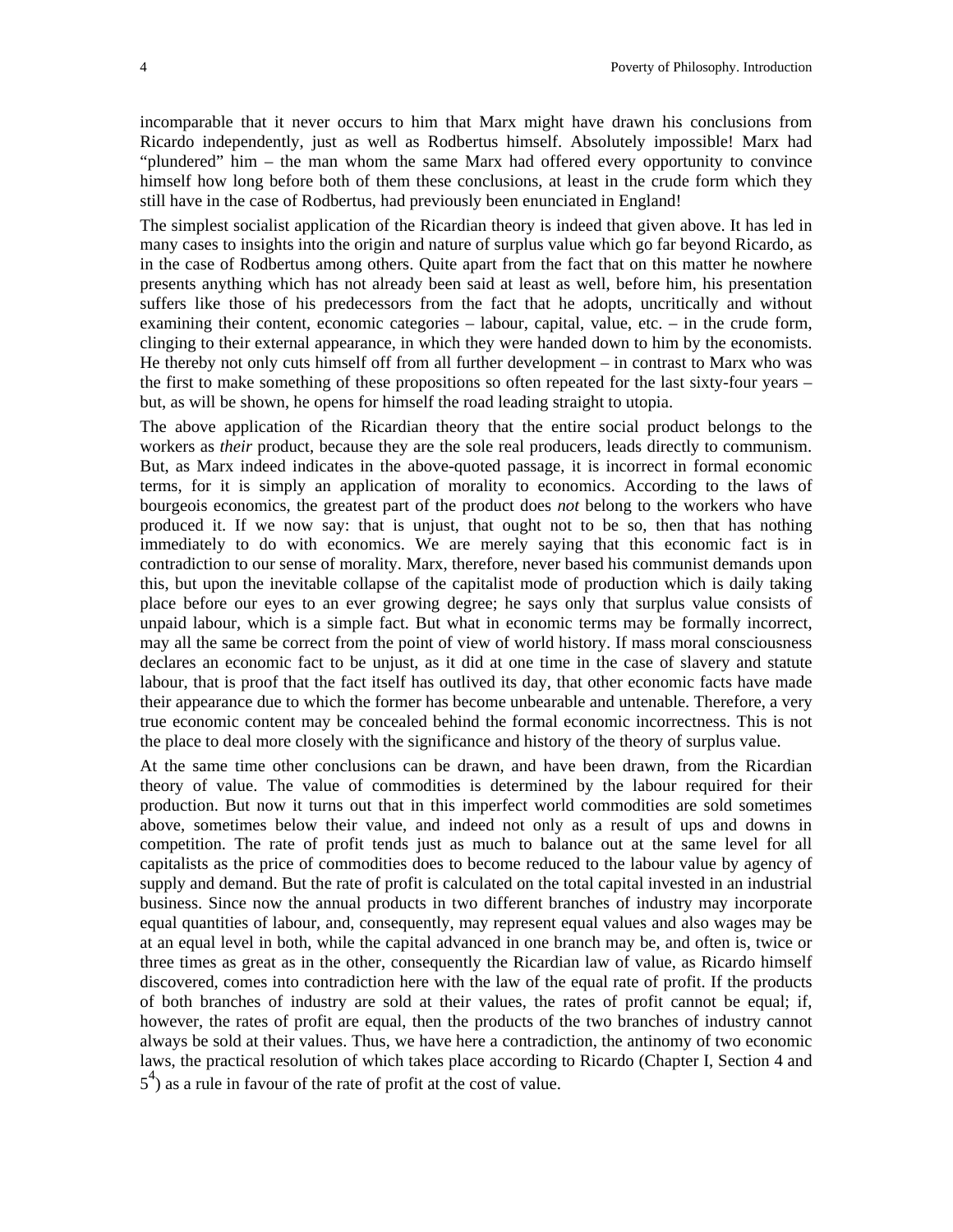But the Ricardian definition of value, in spite of its ominous characteristics, has a feature which makes it dear to the heart of the honest bourgeois. It appeals with irresistible force to his sense of justice. Justice and equality of rights are the cornerstones on which the bourgeois of the eighteenth and nineteenth centuries would like to erect his social edifice over the ruins of feudal injustice, inequality and privilege. And the determination of value of commodities by labour and the free exchange of the products of labour, taking place according to this measure of value between commodity owners with equal rights, these are, as Marx has already proved, the real foundations on which the whole political, juridical and philosophical ideology of the modern bourgeoisie has been built. Once it is recognised that labour is the measure of value of a commodity, the better feelings of the honest bourgeois cannot but be deeply wounded by the wickedness of a world which, while recognising the basic law of justice in name, still in fact appears at every moment to set it aside without compunction. And the petty bourgeois especially, whose honest labour – even if it is only that of his workmen and apprentices – is daily more and more depreciated in value by the competition of large-scale production and machinery, this smallscale producer especially must long for a society in which the exchange of products according to their labour value is at last a complete and invariable truth. In other words, he must long for a society in which a single law of commodity production prevails exclusively and in full, but in which the conditions are abolished in which it can prevail at all, viz., the other laws of commodity production and, later, of capitalist production.

How deeply this utopia has struck roots in the way of thinking of the modern petty bourgeois – real or ideal – is proved by the fact that it was systematically developed by John Gray back in 1831, that it was tried in practice and theoretically propagated in England in the thirties, that it was proclaimed as the latest truth by Rodbertus in Germany in 1842 and by Proudhon in France in 1846, that it was again proclaimed by Rodbertus as late as 1871 as the solution to the social question and, as, so to say, his social testament, and that in 1884 it again finds adherents among the horde of careerists who in the name of Rodbertus set out to exploit Prussian state socialism.<sup>5</sup>

The critique of this utopia has been so exhaustively furnished by Marx both against Proudhon and against Gray (see the appendix to this work) that I can confine myself here to a few remarks on the form of substantiating and depicting it peculiar to Rodbertus.

As already noted, Rodbertus adopts the traditional definitions of economic concepts entirely in the form in which they have come down to him from the economists. He does not make the slightest attempt to investigate them. Value is for him

"the valuation of one thing against others according to quantity, this valuation being conceived as measure"

This, to put it mildly, extremely slovenly definition gives us at the best an idea of what value approximately looks like, but says absolutely nothing of what it is. Since this, however, is all that Rodbertus is able to tell us about value, it is understandable that he looks for a measure of value located outside value. After thirty pages in which he mixes up use value and exchange value in higgledy-piggledy fashion with that power of abstract thought so infinitely admired by Herr Adolf Wagner,  $\overset{\circ}{\mathbf{b}}$  he arrives at the conclusion that there is no real measure of value and that one has to make do with a substitute measure. Labour could serve as such but only if products of an equal quantity of labour were always exchanged against products of an equal quantity of labour whether this "is already the case of itself, or whether precautionary measures are adopted" to ensure that it is. Consequently value and labour remain without any sort of material connection in spite of the fact that the whole first chapter is taken up to expound to us that commodities "cost labour" and nothing but labour, and why this is so.

Labour, again, is taken uncritically in the form in which it occurs among the economists. And not even that. For, although there is a reference in a couple of words to differences in intensity of labour, labour is still put forward quite generally as something which "costs," hence as something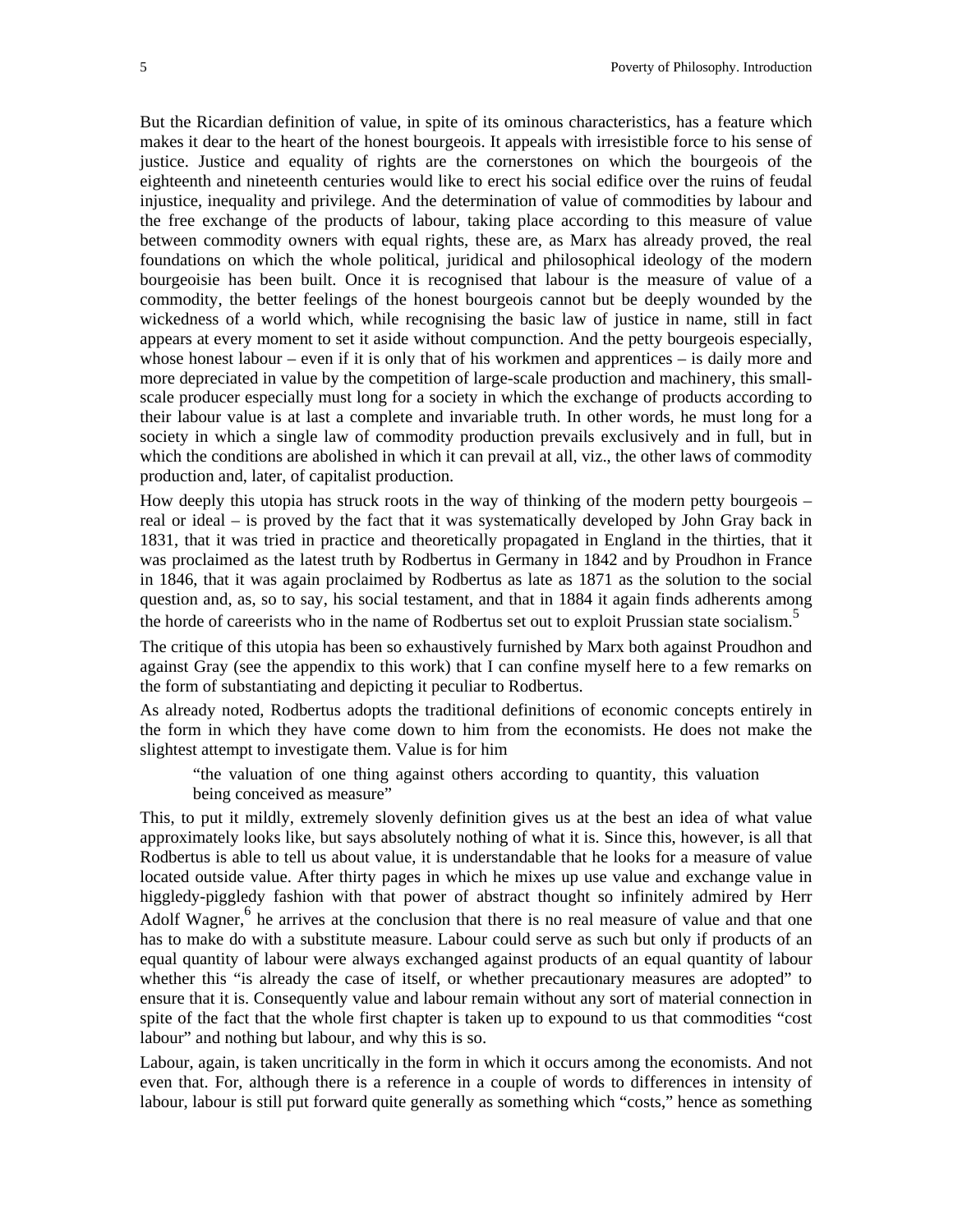which measures value, quite irrespective of whether it is expended under normal average social conditions or not. Whether the producers take ten days, or only one, to make products which could be made in one day; whether they employ the best or the worst tools; whether they expend their labour time in the production of socially necessary articles and in the socially required quantity, or whether they make quite undesired articles or desired articles in quantities above or below demand – about all this there is not a word: labour is labour, the product of equal labour must be exchanged against the product of equal labour. Rodbertus, who is otherwise always ready, whether rightly or not, to adopt the national standpoint and to survey the relations of individual producers from the high watchtower of general social considerations, is anxious to avoid doing so here. And this, indeed, solely because from the very first line of his book he makes directly for the utopia of labour money, and because any investigation of labour seen from its property of creating value would be bound to put insuperable obstacles in his way. His instinct was here considerably stronger than his power of abstract thought which, by the by, is revealed in Rodbertus only by the most concrete absence of ideas.

The transition to utopia is now made in the turn of a hand. The "measures," which ensure exchange of commodities according to labour value as the invariable rule, cause no difficulty. The other utopians of this tendency, from Gray to Proudhon, rack their brains to invent social institutions which would achieve this aim. They attempt at least to solve the economic question in an economic way through the action of the owners themselves who exchange the commodities. For Rodbertus it is much easier. As a good Prussian he appeals to the state: a decree of the state authority orders the reform.

In this way then, value is happily "constituted," but by no means the priority in this constitution as claimed by Rodbertus. On the contrary, Gray as well as Bray – among many others – before Rodbertus, at length and frequently *ad nauseam*, repeated this idea, viz. the pious desire for measures by means of which products would always and under all circumstances be exchanged only at their labour value.

After the state has thus constituted value – at least for a part of the products, for Rodbertus is also modest – it issues its labour paper money, and gives advances therefrom to the industrial capitalists, with which the latter pay the workers, whereupon the workers buy the products with the labour paper money they have received, and so cause the paper money to flow back to its starting point. How very beautifully this is effected, one must hear from Rodbertus himself:

"In regard to the second condition, the necessary measure that the value certified in the note should be actually present in circulation is realised in that only the person who actually delivers a product receives a note, on which is accurately recorded the quantity of labour by which the product was produced, Whoever delivers a product of two days' labour receives a note marked 'two days'. By the strict observance of this rule in the issue of notes, the second condition too would necessarily be fulfilled. For according to our supposition the real value of the goods always coincides with the quantity of labour which their production has cost and this quantity of labour is measured by the usual units of time, and therefore someone who hands in a product on which two days' labour has been expended and receives a certificate for two days, has received, certified or assigned to him neither more nor less value than that which he has in fact supplied. Further, since *only* the person who has actually put a product into circulation receives such a certificate, it is also certain that the value marked on the note is available for the satisfaction of society. However extensive we imagine the circle of division of labour to be, if this rule is strictly followed *the sum total of available value* must *be exactly equal to the sum total of certified value.* Since, however, the sum total of certified value is exactly equal to the sum total of value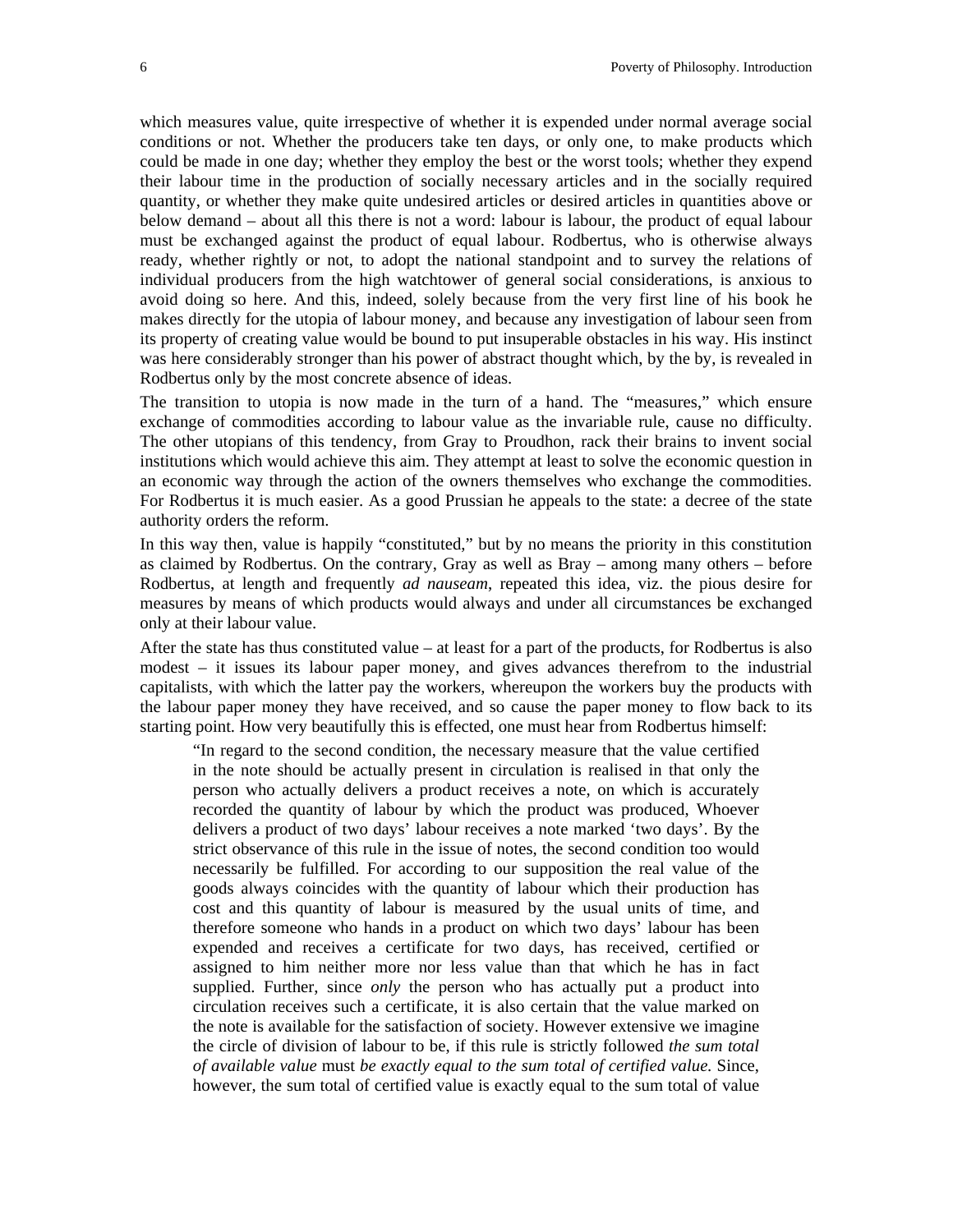#### assigned, the latter must *necessarily coincide with the available value, all claims will be satisfied and the liquidation correctly brought about*" (pp. 166-67).

If Rodbertus has hitherto always had the misfortune to arrive too late with his new discoveries, this time at least he has the merit of *one* sort of originality: none of his rivals has dared to express the stupidity of the labour money utopia in this childishly naive, transparent, I might say truly Pomeranian, form. Since for every paper certificate a corresponding object of value has been delivered, and no object of value is supplied except in return for a corresponding paper certificate, the sum total of paper certificates must always be covered by the sum total of objects of value. The calculation works out without the smallest remainder, it is correct down to a second of labour time, and no governmental chief revenue office accountant, however many years of faithful service he may have behind him, could prove the slightest error in calculation. What more could one want?

In present-day capitalist society each industrial capitalist produces off his own bat what, how and as much as he likes. The social demand, however, remains an unknown magnitude to him, both in regard to quality, the kind of objects required, and in regard to quantity. That which today cannot be supplied quickly enough, may tomorrow be offered far in excess of the demand. Nevertheless, demand is finally satisfied in one way or another, good or bad, and, taken as a whole, production is ultimately geared towards the objects required. How is this evening-out of the contradiction effected? By competition. And how does competition bring about this solution? Simply by depreciating below their labour value those commodities which by their kind or amount are useless for immediate social requirements, and by making the producers feel, through this roundabout means, that they have produced either absolutely useless articles or ostensibly useful articles in unusable, superfluous quantity. Two things follow from this:

First, continual deviations of the prices of commodities from their values are the necessary condition in and through which the value of the commodities as such can come into existence. Only through the fluctuations of competition, and consequently of commodity prices, does the law of value of commodity production assert itself and the determination of the value of the commodity by the socially necessary labour time become a reality. That thereby the form of manifestation of value, the price, as a rule looks somewhat different from the value which it manifests, is a fate which value shares with most social relations. A king usually looks quite different from the monarchy which he represents. To desire, in a society of producers who exchange their commodities, to establish the determination of value by labour time, by forbidding competition to establish this determination of value through pressure on prices in the only way it can be established, is therefore merely to prove that, at least in this sphere, one has adopted the usual utopian disdain of economic laws.

Secondly, competition, by bringing into operation the law of value of commodity production in a society of producers who exchange their commodities, precisely thereby brings about the only organisation and arrangement of social production which is possible in the circumstances. Only through the undervaluation or overvaluation of products is it forcibly brought home to the individual commodity producers what society requires or does not require and in what amounts. But it is precisely this sole regulator that the utopia advocated by Rodbertus among others wishes to abolish. And if we then ask what guarantee we have that necessary quantity and not more of each product will be produced, that we shall not go hungry in regard to corn and meat while we are choked in beet sugar and drowned in potato spirit, that we shall not lack trousers to cover our nakedness while trouser buttons flood us by the million – Rodbertus triumphantly shows us his splendid calculation, according to which the correct certificate has been handed out for every superfluous pound of sugar, for every unsold barrel of spirit, for every unusable trouser button, a calculation which "works out" exactly, and according to which "all claims will be satisfied and the liquidation correctly brought about." And anyone who does not believe this can apply to governmental chief revenue office accountant X in Pomerania who has checked the calculation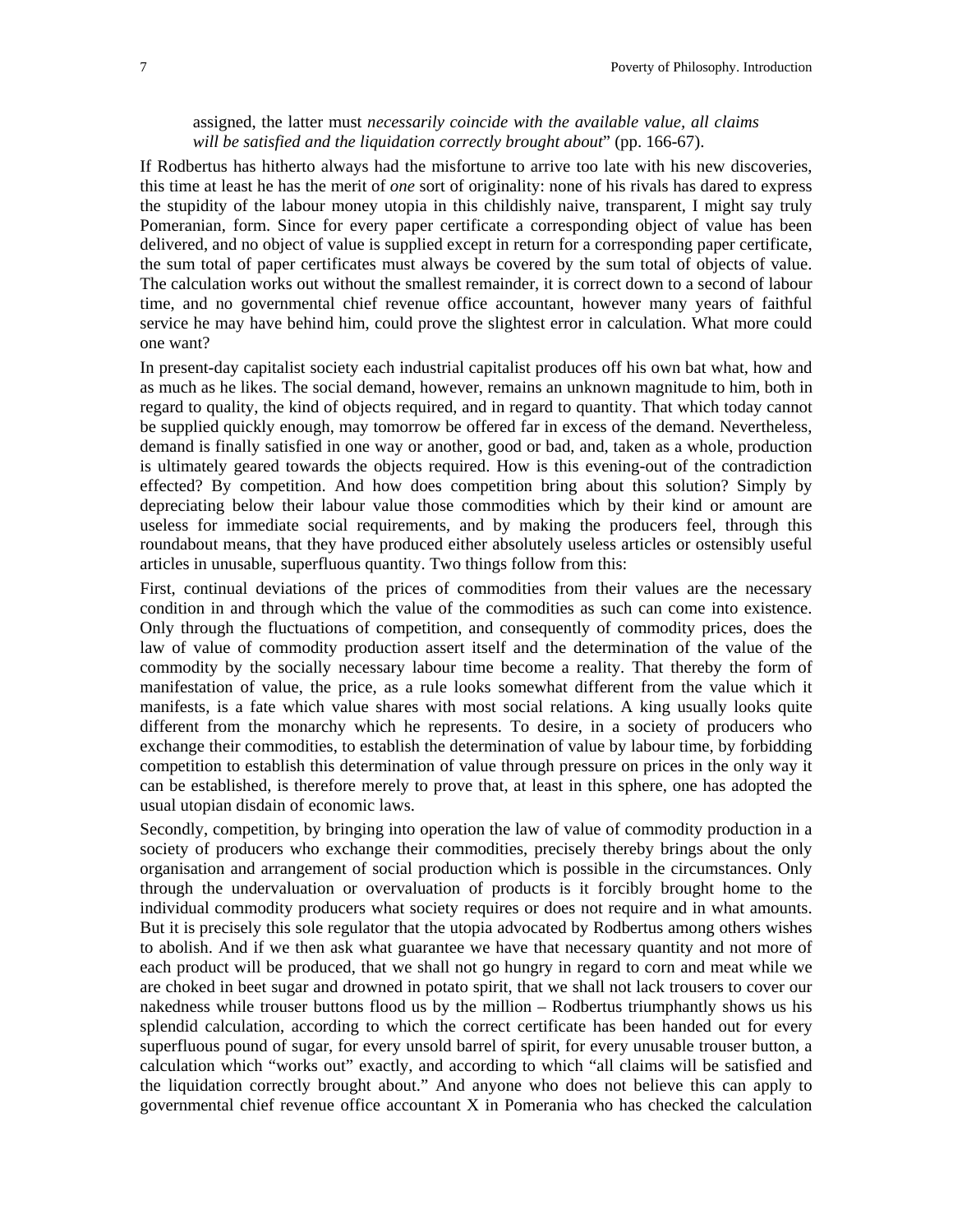and found it correct, and who, as one who has never yet been caught lacking with the accounts, is thoroughly trustworthy.

And now consider the naiveté with which Rodbertus would abolish industrial and commercial crises by means of his utopia. As soon as the production of commodities has assumed world market dimensions, the evening-out between the individual producers who produce for private account and the market for which they produce, which in respect of quantity and quality of demand is more or less unknown to them, is established by means of a storm on the world market, by a commercial crisis.\* If now competition is to be forbidden to make the individual producers aware, by a rise or fall in prices, how the world market stands, then they are completely blindfolded. To institute the production of commodities in such a fashion that the producers can no longer learn anything about the state of the market for which they are producing – that indeed is a cure for the crisis disease which could make Dr. Eisenbart envious of Rodbertus.

It is now comprehensible why Rodbertus determines the value of commodities simply by "labour" and at most allows for different degrees of intensity of labour. If he had investigated by what means and how labour creates value and therefore also determines and measures it, he would have arrived at socially necessary labour, necessary for the individual product, both in relation to other products of the same kind and also in relation to society's total demand. He would thereby have been confronted with the question as to how the adjustment of the production of separate commodity producers to the total social demand takes place, and his whole utopia would thereby have been made impossible. This time he preferred in fact to "make an abstraction," namely of precisely that which mattered.

Now at last we come to the point where Rodbertus really offers us something new; something which distinguishes him from all his numerous fellow supporters of the labour money exchange economy. They all demand this exchange organisation for the purpose of abolishing the exploitation of wage labour by capital. Every producer is to receive the full labour value of his product. On this they all agree, from Gray to Proudhon. Not at all, says Rodbertus. Wage labour and its exploitation remain.

In the first place, in no conceivable condition of society can the worker receive the full value of his product for consumption. A series of economically unproductive but necessary functions have to be met from the fund produced, and consequently also the persons connected with them maintained. This is only correct so long as the present-day division of labour applies. In a society in which general productive labour is obligatory, which is also "conceivable" after all, this ceases to apply. But the need for a social reserve and accumulation fund would remain and consequently even in that case, the workers, i.e., *all*, would remain in possession and enjoyment of their total product, but each separate worker would not enjoy the "full returns of his labour." Nor has the maintenance of economically unproductive functions at the expense of the labour product been overlooked by the other labour money utopians. But they leave the workers to tax themselves for this purpose in the usual democratic way, while Rodbertus, whose whole social reform of 1842 is geared to the Prussian state of that time, refers the whole matter to the decision of the bureaucracy, which determines from above the share of the worker in his own product and graciously permits him to have it.

In the second place, however, rent and profit are also to continue undiminished. For the landowners and industrial capitalists also exercise certain socially useful or even necessary functions, even if economically unproductive ones, and they receive in the shape of rent and

-

<sup>\*</sup> At least this was the case until recently. Since England's monopoly of the world market is being increasingly shattered by the participation of France, Germany and, above all, America in world trade, a new form of evening-out appears to come into operation. The period of general prosperity preceding the crisis still fails to appear. If it should remain absent altogether, then chronic stagnation must necessarily become the normal condition of modern industry, with only insignificant fluctuations. – Note by Engels.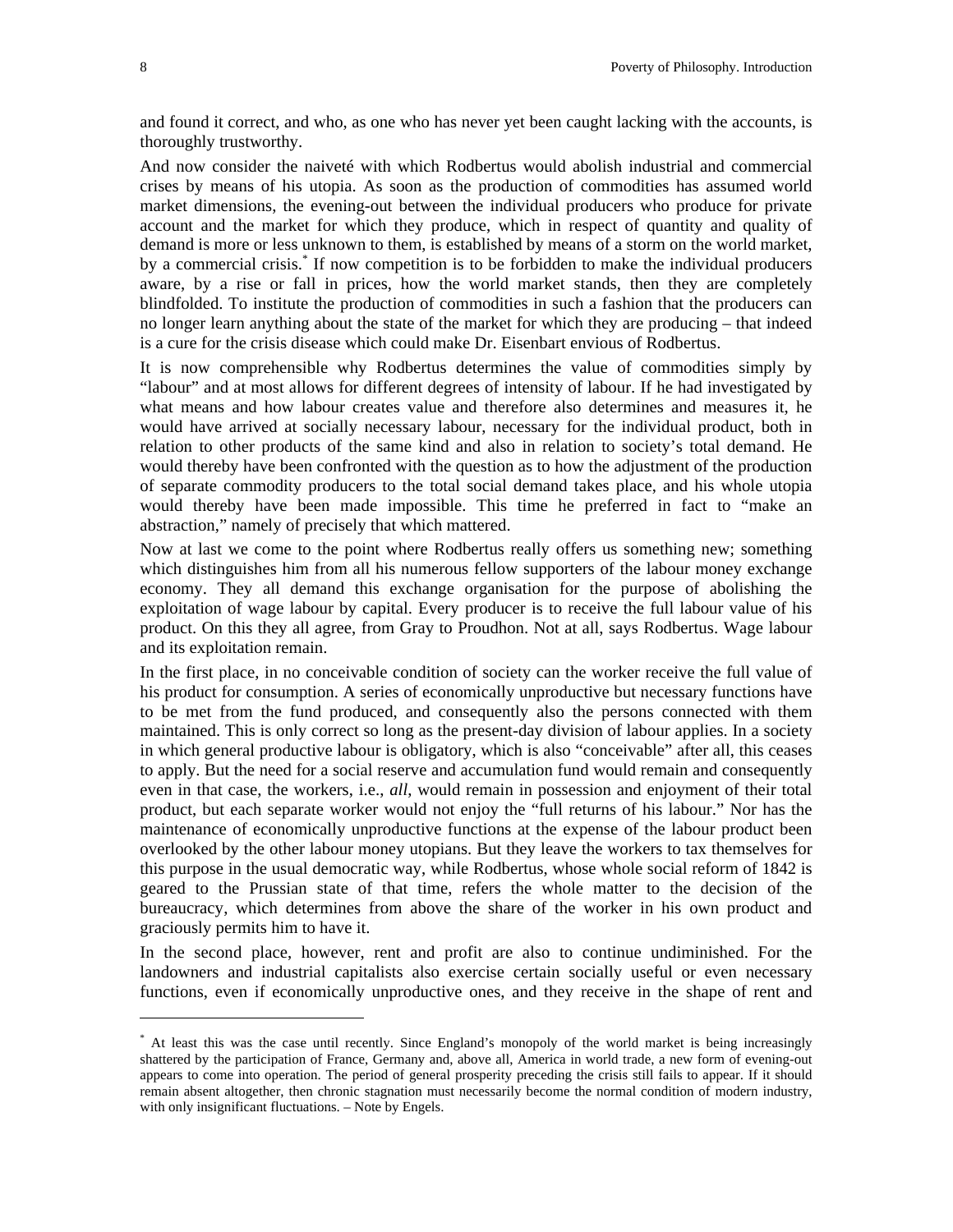profit a sort of pay on that account – a conception which was, it will be recalled, not new even in 1842. Actually they get at present far too much for the little that they do, and badly at that, but Rodbertus has need, at least for the next five hundred years, of a privileged class, and so the present rate of surplus value, to express myself correctly, is to remain in existence but is not to be allowed to be increased. This present rate of surplus value Rodbertus takes to be 200 per cent, that is to say, for twelve hours of labour daily the worker is to receive a certificate not for twelve hours but only for four, and the value produced in the remaining eight hours is to be divided between landowner and capitalist. Rodbertus' labour certificates, therefore, are a direct lie. Again, one must be a Pomeranian manor owner in order to imagine that a working class would put up with working twelve hours in order to receive a certificate for four hours of labour. If the hocuspocus of capitalist production is translated into this naïve language, in which it appears as naked robbery, it is made impossible. Every certificate given to a worker would be a direct instigation to rebellion and would come under § 110 of the German Imperial Criminal Code.<sup>7</sup> One need never have seen any other proletariat than the day-labourer proletariat, still actually in semi-serfdom, of a Pomeranian manor where the rod and the whip reign supreme, and where all the beautiful women in the village belong to his lordship's harem, in order to imagine one can treat the workers in such a shamefaced manner. But, after all, our conservatives are our greatest revolutionaries.

If, however, our workers are sufficiently docile to be taken in that they have in reality only worked four hours during a whole twelve hours of hard work, they are, as a reward, to be guaranteed that for all eternity their share in their own product will never fall below a third. That is indeed pie in the sky of the most infantile kind and not worth wasting a word over. Insofar, therefore, as there is anything novel in the labour money exchange utopia of Rodbertus, this novelty is simply childish and far below the achievements of his numerous comrades both before and after him.

For the time when Rodbertus' *Zur Erkenntnis*, etc., appeared, it was certainly an important book. His development of Ricardo's theory of value in that one direction was a very promising beginning. Even if it was new only for him and for Germany, still as a whole, it stands on a par with the achievements of the better ones among his English predecessors. But it was only a beginning, from which a real gain for theory could be achieved only by further thorough and critical work. But he cut himself off from further development by also tackling the development of Ricardo's theory from the very beginning in the second direction, in the direction of utopia. Thereby he surrendered the first condition of all criticism – freedom from bias. He worked on towards a goal fixed in advance, he became a *Tendenzökonom.* Once imprisoned by his utopia, he cut himself off from all possibility of scientific advance. From 1842 up to his death, he went round in circles, always repeating the same ideas which he had already expressed or suggested in his first work, feeling himself unappreciated, finding himself plundered, where there was nothing to plunder, and finally refusing, not without intention, to recognise that in essence he had only rediscovered what had already been discovered long before.

In a few places the translation departs from the printed French original. This is due to handwritten alterations by Marx, which will also be inserted in the new French edition that is now being prepared.<sup>8</sup>

It is hardly necessary to point out that the terminology used in this work does not entirely coincide with that in *Capital.* Thus this work still speaks of *labour* as a commodity, of the purchase and sale of labour, instead of labour *power.*

Also added as a supplement to this edition are:

1) A passage from Marx's work *A Contribution to the Critique of Political Economy*, Berlin, 1859, dealing with the *first* labour money exchange utopia of John Gray, and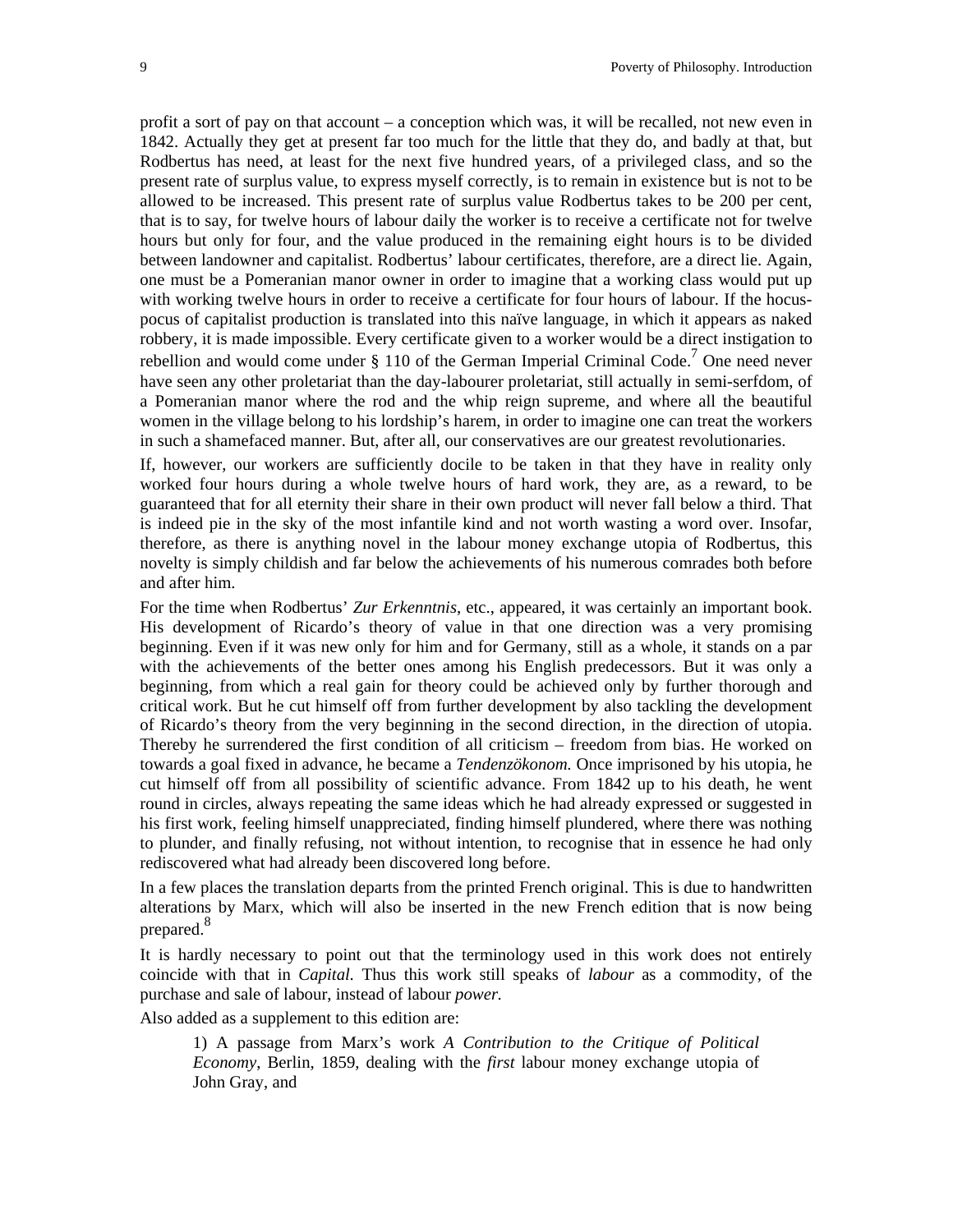2) A translation of Marx's speech on free trade in Brussels (1848), which belongs to the same period of the author's development as the *Misère.*

London, October 23, 1884 Frederick Engels

# **Engels' 1892 Introduction**

For the second edition I have only to remark that the name wrongly written Hopkins in the French text (on page 45) has been replaced by the correct name Hodgskin and that in the same place the date of the work of William Thompson has been corrected to 1824. It is to be hoped that this will appease the bibliographical conscience of Professor Anton Menger.

Frederick Engels London, March 29, 1892

# **Notes**

**1.** Marx wrote the statement about the break with *Der Social-Demokrat* on February 18, 1865 and sent it to Engels, who fully endorsed it and returned it to Marx with his signature; on February 23, 1865 Marx sent the statement to the editors of the newspaper. This was occasioned by Schweitzer's series of articles *Das Ministerium Bismarck* in which he expressed overt support for Bismarck's policy of unifying Germany under Prussian supremacy. Marx took measures to make Schweitzer publish the statement. It was published in many papers, among them the *Barmer Zeitung* and *Elberfelder Zeitung* on February 26. Schweitzer was forced to publish this statement in *Der Social Demokrat*, No. 29, March 3, 1865.

**2.** The reference is to Engels' Preface to the first German edition of Vol. II of Marx's *Capital*, which Engels completed on May 5, 1885.

**3.** See the anonymous pamphlet: The Source and Remedy of the National Difficulties, deduced from principles of political economy, in a letter to Lord John Russell, London, 1821.

For more details about the pamphlet see Engels' Preface to Vol. II of Marx's Capital.

**4.** Engels is referring to the second edition of Ricardo's book On the Principles of Political Economy, and Taxation, London, 1819, pp. 32-46, where the author divided the text into sections.

**5.** The reference is to the people who took part in publishing the literary legacy of Rodbertus-Jagetzow, in particular his work Das Kapital. Vierter socialer Brief an von Kirchmann, Berlin, 1884; the publisher of this work and the author of the introduction to it was Theophil Kozak; the preface was written by the German vulgar economist Adolf Wagner.

**6.** Engels is referring to the preface to K. Rodbertus-Jagetzow's work, Das Kapital. Vierter socialer Brief an von Kirchmann, Berlin, 1884, pp. VII-VIII, in which Adolf Wagner wrote: "Rodbertus evinces here such a power of abstract thinking as is possessed only by the greatest masters."

**7.** § 110 of the German Imperial Criminal Code promulgated in 1871 stipulated a fine of up to 600 marks or imprisonment for a term of up to 2 years for a public appeal in writing to disobey the laws and decrees operating in the German Empire.

**8.** The second French edition of The Poverty of Philosophy, which was being prepared by Marx's daughter Laura Lafargue, appeared in Paris only after Engels' death, in 1896.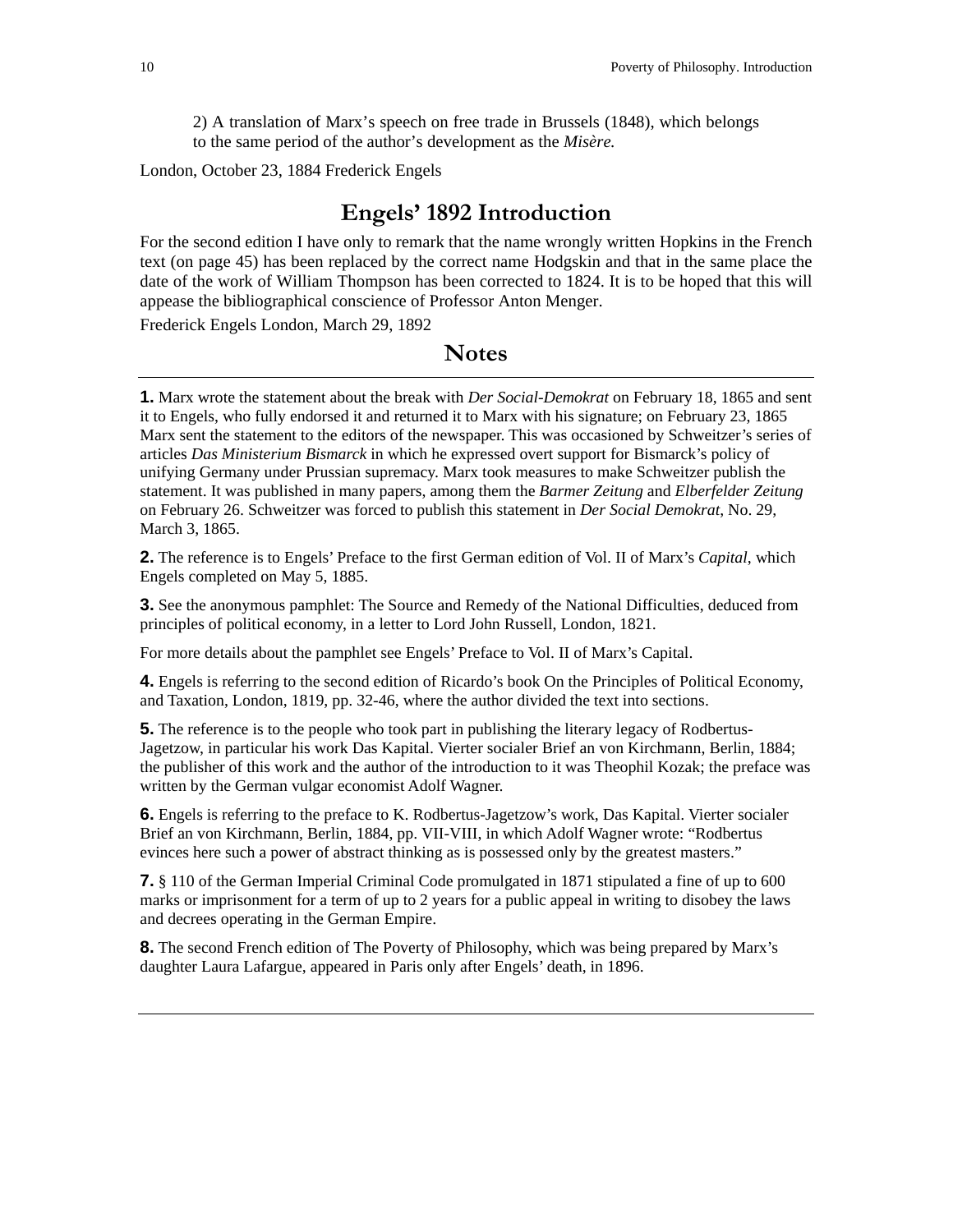# Chapter One: A Scientific Discovery

#### **§ 1. The Antithesis of Use Value and Exchange Value**

 "The capacity for all products, whether natural or industrial, to contribute to man's subsistence is specifically termed use value; their capacity to be given in exchange for one another, exchange value.... How does use value become exchange value?... The genesis of the idea of (exchange) value has not been noted by economists with sufficient care. It is necessary, therefore, for us to dwell upon it. Since a very large number of the things I need occur in nature only in moderate quantities, or even not at all, I am forced to assist in the production of what I lack. And as I cannot set my hand to so many things, I shall propose to other men, my collaborators in various functions, to cede to me a part of their products in exchange for mine." (Proudhon, Vol. I, Chap. II)

M. Proudhon undertakes to explain to us first of all the double nature of value, the "distinction in value," the process by which use value is transformed into exchange value. It is necessary for us to dwell with M. Proudhon upon this act of transubstantiation. The following is how this act is accomplished, according to our author.

A very large number of products are not to be found in nature, they are products of industry. If man's needs go beyond nature's spontaneous production, he is forced to have recourse to industrial production. What is this industry in M. Proudhon's view? What is its origin? A single individual, feeling the need for a very great number of things, "cannot set his hand to so many things." So many things to produce presuppose at once more than one man's hand helping to produce them. Now, the moment you postulate more than one hand helping in production, you at once presuppose a whole production based on the division of labour. Thus need, as M. Proudhon presupposes it, itself presupposes the whole division of labour. In presupposing the division of labour, you get exchange, and, consequently, exchange value. One might as well have presupposed exchange value from the very beginning.

But M. Proudhon prefers to go the roundabout way. Let us follow him in all his detours, which always bring him back to his starting point.

In order to emerge from the condition in which everyone produces in isolation and to arrive at exchange, "I turn to my collaborators in various functions," says M. Proudhon. I, myself, then, have collaborators, all with different function. And yet, for all that, I and all the others, always according to M. Proudhon's supposition, have got no farther than the solitary and hardly social position of the Robinsons. The collaborators and the various functions, the division of labour and the exchange it implies, are already at hand.

To sum up: I have certain needs which are founded on the division of labour and on exchange. In presupposing these needs, M. Proudhon has thus presupposed exchange, exchange value, the very thing of which he purposes to "note the genesis with more care than other economists."

M. Proudhon might just as well have inverted the order of things, without in any way affecting the accuracy of his conclusions. To explain exchange value, we must have exchange. To explain exchange, we must have the division of labour. To explain the division of labour, we must have needs which render necessary the division of labour. To explain these needs, we must "presuppose" them, which is not to deny them – contrary to the first axiom in M. Proudhon's prologue: "To presuppose God is to deny him." (Prologue, p. 1)

How does M. Proudhon, who assumes the division of labour as the known, manage to explain exchange value, which for him is always the unknown?

"A man" sets out to "*propose* to other men, his collaborators in various functions," that they establish exchange, and make a distinction between ordinary value and exchange value. In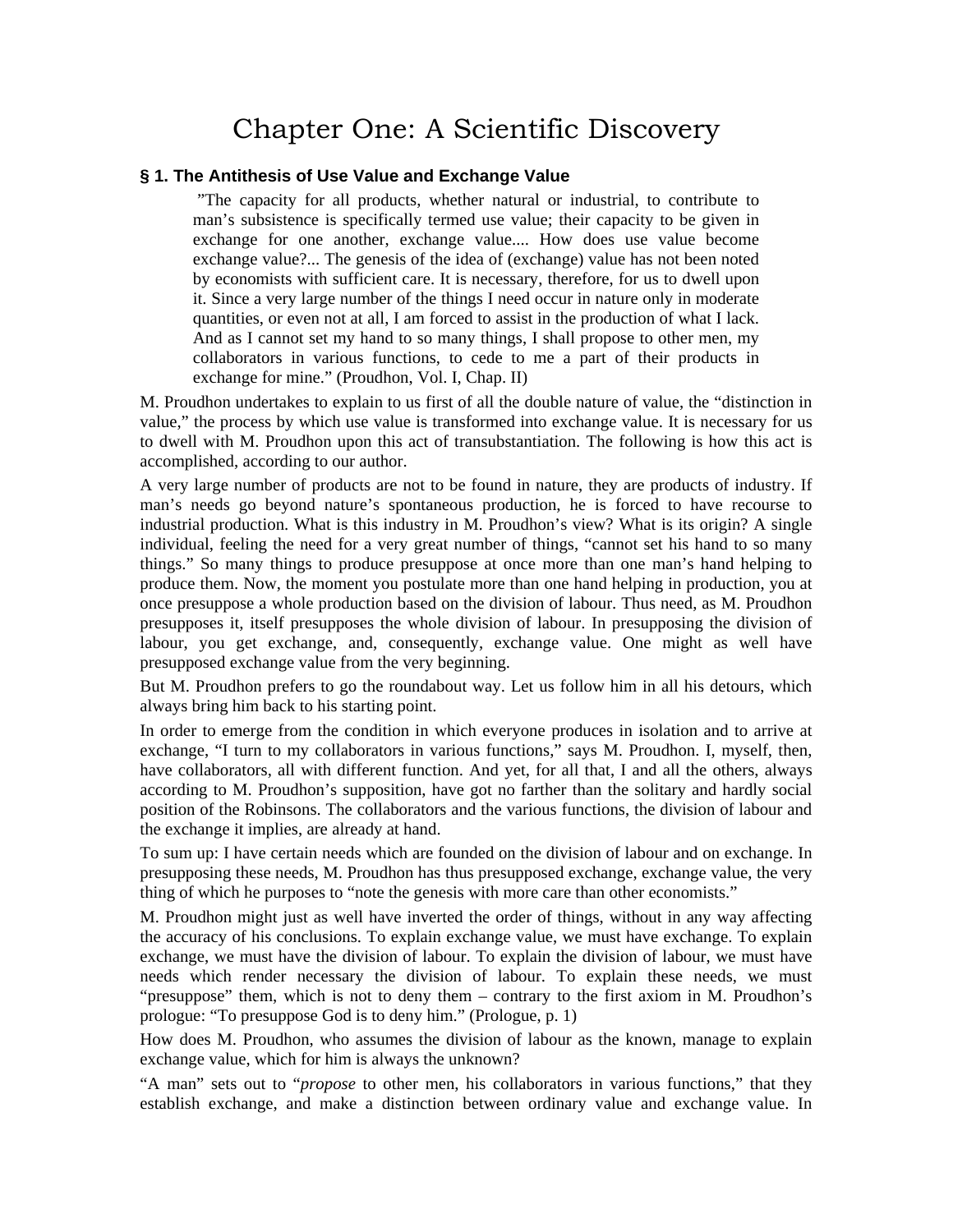accepting this proposed distinction, the collaborators have left M. Proudhon no other "care" than that of recording the fact, or marking, of "noting" in his treatise on political economy "the genesis of the idea of value." But he has still to explain to us the "genesis" of this proposal, to tell us finally how this single individual, this Robinson [Crusoe], suddenly had the idea of making "to his collaborators" a proposal of the type known and how these collaborators accepted it without the slightest protest.

M. Proudhon does not enter into these genealogical details. He merely places a sort of historical stamp upon the fact of exchange, by presenting it in the form of a motion, made by a third party, that exchange be established.

That is a sample of the "historical and descriptive method" of M. Proudhon, who professes a superb disdain for the "historical and descriptive methods" of the Adam Smiths and Ricardos.

Exchange has a history of its own. It has passed through different phases. There was a time, as in the Middle Ages, when only the superfluous, the excess of production over consumption, was exchanged.

There was again a time, when not only the superfluous, but all products, all industrial existence, had passed into commerce, when the whole of production depended on exchange. How are we to explain this second phase of exchange – marketable value at its second power?

M. Proudhon would have a reply ready-made: Assume that a man has "*proposed* to other men, his collaborators in various functions," to raise marketable value to its second power.

Finally, there came a time when everything that men had considered as inalienable became an object of exchange, of traffic and could be alienated. This is the time when the very things which till then had been communicated, but never exchanged; given, but never sold; acquired, but never bought – virtue, love, conviction, knowledge, conscience, etc. – when everything, in short, passed into commerce. It is the time of general corruption, of universal venality, or, to speak in terms of political economy, the time when everything, moral or physical, having become a marketable value, is brought to the market to be assessed at its truest value.

How, again, can we explain this new and last phase of exchange – marketable value at its third power?

M. Proudhon would have a reply ready-made: Assume that a person has "*proposed* to other persons, his collaborators in various functions," to make a marketable value out of virtue, love, etc., to raise exchange value to its third and last power.

We see that M. Proudhon's "historical and descriptive method" is applicable to everything, it answers everything, explains everything. If it is a question above all of explaining historically "the genesis of an economic idea," it postulates a man who proposes to other men, "his collaborators in various functions," that they perform this act of genesis and that is the end of it.

We shall hereafter accept the "genesis" of exchange value as an accomplished act; it now remains only to expound the relation between exchange value and use value. Let us hear what M. Proudhon has to say:

"Economists have very well brought out the double character of value, but why they have not pointed out with the same precision is its contradictory nature; there is where our criticism begins.... It is a small thing to have drawn attention to this surprising contrast between use value and exchange value, in which economists have been wont to see only something very simple: we must show that this alleged simplicity conceals a profound mystery into which it is our duty to penetrate.... In technical terms, use value and exchange value stand in inverse ratio to each other."

If we have thoroughly grasped M. Proudhon's thought the following are the four points which he sets out to establish: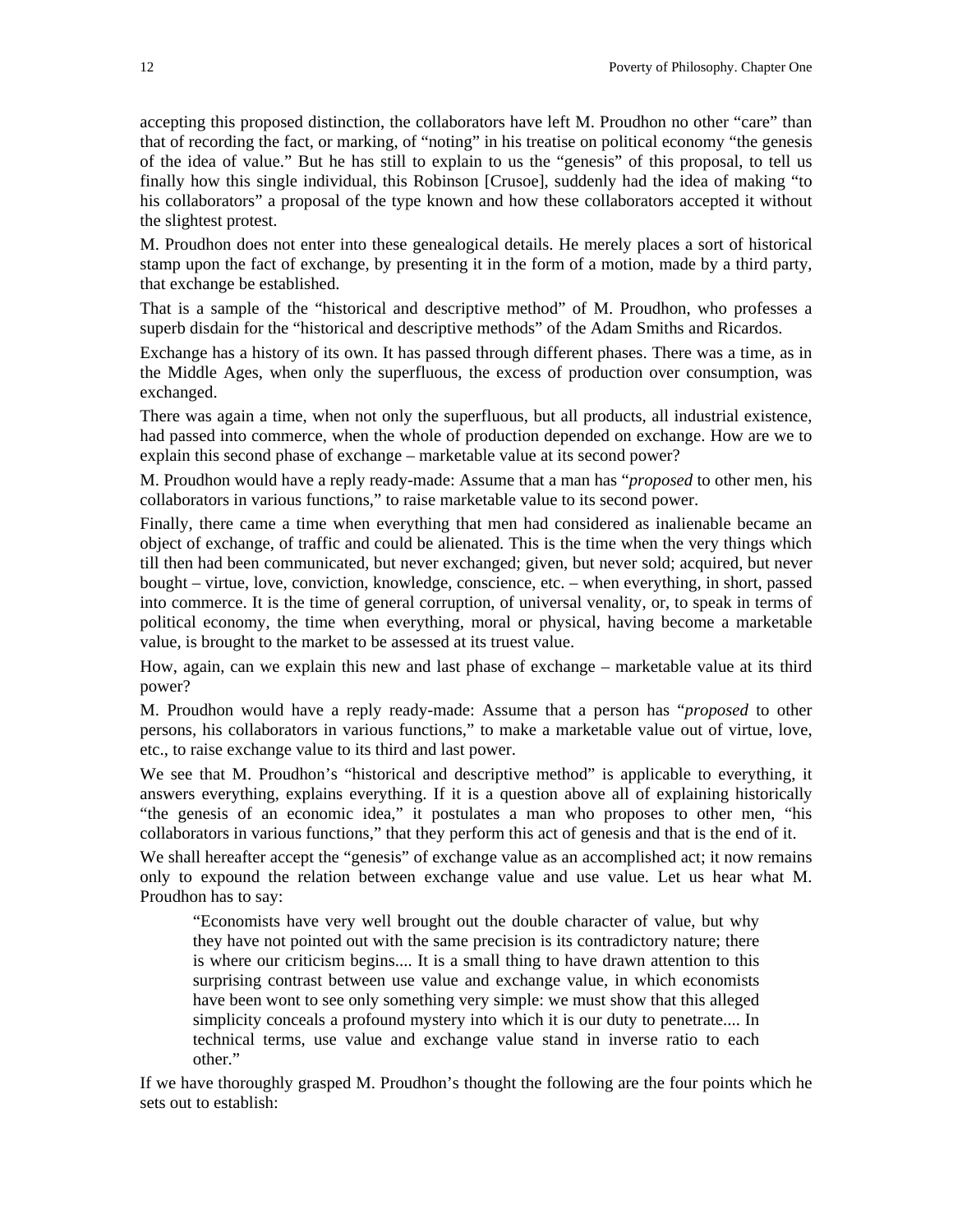1. Use value and exchange value form a "surprising contrast," they are in opposition to each other.

2. Use value and exchange value are in inverse ratio, in contradiction, to each other.

3. Economists have neither observed nor recognised either the opposition or the contradiction.

4. M. Proudhon's criticism begins at the end.

We, too, shall begin at the end, and, in order to clear the economists from M. Proudhon's accusations, we shall let two sufficiently well-known economists speak for themselves.

SISMONDI: "It is the opposition between use value and exchange value to which commerce has reduced everything, etc." (Etudes, Volume II, p. 162, Brussels edition)

LAUDERDALE: "In proportion as the riches of individuals are increased by an augmentation of the value of any commodity, the wealth of the society is generally diminished; and in proportion as the mass of individual riches is diminished, by the diminution of the value of any commodity, its opulence is generally increased." (Recherches sur la nature et l'origine de la richesse publique, translated by Langentie de Lavaisse, Paris, 1808 [p. 33])

Sismondi founded on the opposition between use value and exchange value his principal doctrine, according to which diminution in revenue is proportional to the increase in production.

Lauderdale founded his system on the inverse ratio of the two kinds of value, and his doctrine was indeed so popular in Ricardo's time that the latter could speak of it as of something generally known.

"It is through confounding the ideas of value and wealth, or riches that it has been asserted, that by diminishing the quantity of commodities, that is to say, of the necessaries, conveniences, and enjoyments of human life, riches may be increased." (Ricardo, Des Principles de l'économie politique, translated by F. S. Constancio, annotations by J. B. Say, Paris 1835, Volume II, Chapter "Sur la valeur et les richesses.")

We have just seen that the economists before M. Proudhon had "drawn attention" to the profound mystery of opposition and contradiction. Let us now see how M. Proudhon explains this mystery after the economists.

The exchange value of a product falls as the supply increases, the demand remaining the same; in other words, the more abundant a product is relatively to the demand, the lower is its exchange value, or price. Vice versa: The weaker the supply relatively to the demand, the higher rises the exchange value or the price of the product supplied: in other words, the greater the scarcity in the products supplied, relatively to the demand, the higher the prices. The exchange value of a product depends upon its abundance or its scarcity; but always in relation to the demand. Take a product that is more than scarce, unique of its kind if you will: this unique product will be more than abundant, it will be superfluous, if there is no demand for it. On the other hand, take a product multiplied into millions, it will always be scarce if it does not satisfy the demand, that is, if there is too great a demand for it.

These are what we should almost call truisms, yet we have had to repeat them here in order to render M. Proudhon's mysteries comprehensible.

"So that, following up the principle to its ultimate consequences, one would come to the conclusion, the most logical in the world, that the things whose use is indispensable and whose quantity is unlimited should be had for nothing, and those whose utility is nil and whose scarcity is extreme should be of incalculable worth. To cap the difficulty, these extremes are impossible in practice: on the one hand, no human product could ever be unlimited in magnitude; on the other, even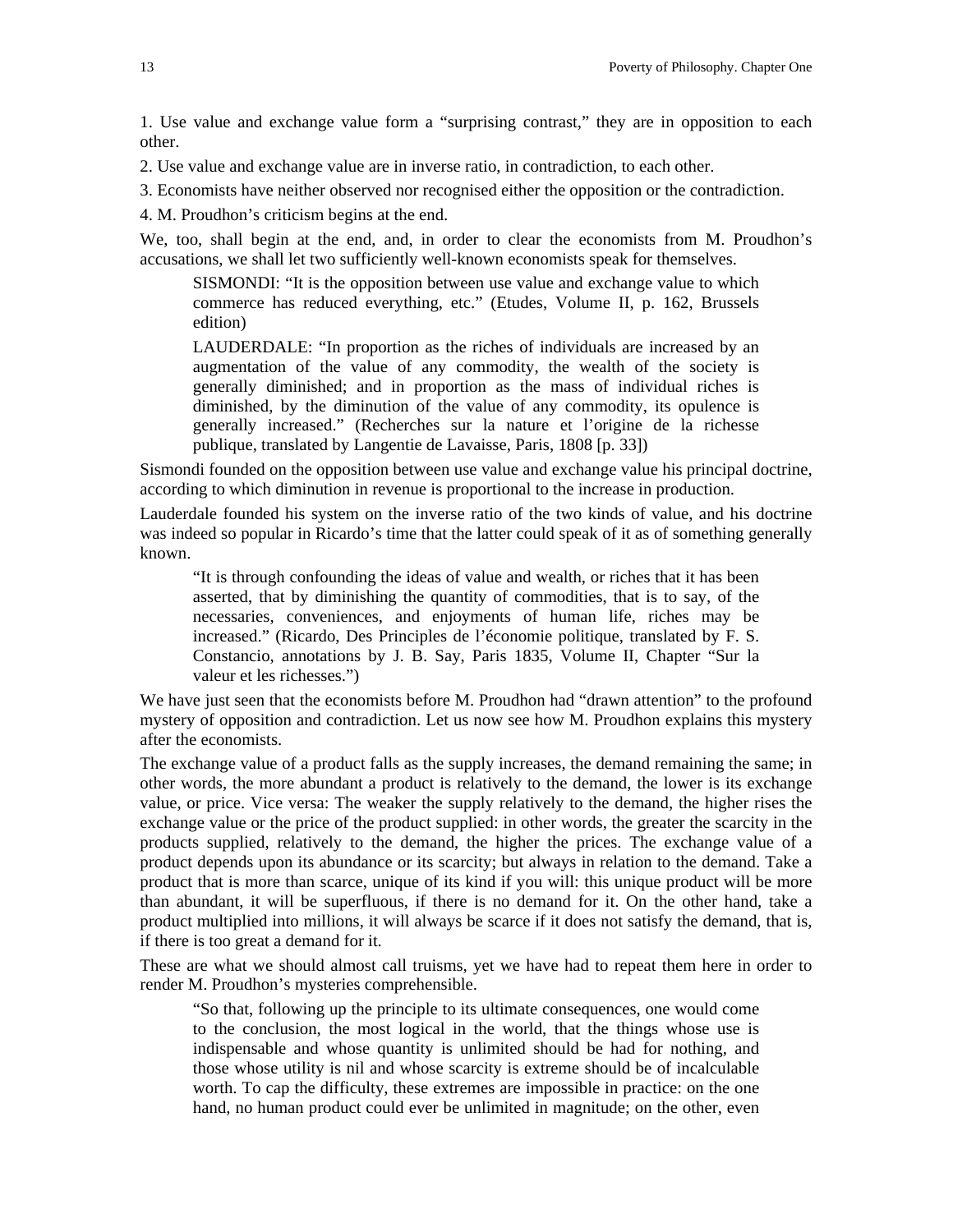the scarcest things must perforce be useful to a certain degree, otherwise they would be quite valueless. Use value and exchange value are thus inexorably bound up with each other, although by their nature they continually tend to be mutually exclusive." (Volume I, p. 39)

What caps M. Proudhon's difficulty? That he has simply forgotten about demand, and that a thing can be scarce or abundant only in so far as it is in demand. The moment he leaves out demand, he identifies exchange value with scarcity and use value with abundance. In reality, in saying that things "whose utility is nil and scarcity extreme are of incalculable worth," he is simply declaring that exchange value is merely scarcity. "Scarcity extreme and utility nil" means pure scarcity. "Incalculable worth" is the maximum of exchange value, it is pure exchange value. He equates these two terms. Therefore exchange value and scarcity are equivalent terms. In arriving at these alleged "extreme consequences," M. Proudhon has in fact carried to the extreme, not the things, but the terms which express them, and, in so doing, he shows proficiency in rhetoric rather than in logic. He merely rediscovers his first hypotheses in all their nakedness, when he thinks he has discovered new consequences. Thanks to the same procedure he succeeds in identifying use value with pure abundance.

After having equated exchange value and scarcity, use value and abundance, M. Proudhon is quite astonished not to find use value in scarcity and exchange value, nor exchange value in abundance and use value; and seeing that these extremes are impossible in practice, he can do nothing but believe in mystery. Incalculable worth exists for him, because buyers do not exist, and he will never find any buyers, so long as he leaves out demand.

On the other hand, M. Proudhon's abundance seems to be something spontaneous. He completely forgets that there are people who produce it, and that it is to their interest never to lose sight of demand. Otherwise, how could M. Proudhon have said that things which are very useful must have a very low price, or even cost nothing? On the contrary, he should have concluded that abundance, the production of very useful things, should be restricted if their price, their exchange value is to be raised.

The old vine-growers of France in petitioning for a law to forbid the planting of new vines; the Dutch in burning Asiatic spices, in uprooting clove trees in the Moluccas, were simply trying to reduce abundance in order to raise exchange value. During the whole of the Middle Ages this same principle was acted upon, in limiting by laws the number of journeymen a single master could employ and the number of implements he could use. (See Anderson, History of Commerce.) [A. Anderson, An Historical and Chronological Deduction of the Origin of Commerce from the Earliest Accounts to the Present Time. First edition appeared in London in 1764. p. 33]

After having represented abundance as use value and scarcity as exchange value – nothing indeed is easier than to prove that abundance and scarcity are in inverse ratio – M. Proudhon identifies use value with supply and exchange value with demand. To make the antithesis even more clearcut, he substitutes a new term, putting "estimation value" instead of exchange value. The battle has now shifted its ground, and we have on one side utility (use value, supply), on the other side, estimation (exchange value, demand).

Who is to reconcile these two contradictory forces? What is to be done to bring them into harmony with each other? Is it possible to find in them even a single point of comparison?

"Certainly," cries M. Proudhon, "there is one – free will. The price resulting from this battle between supply and demand, between utility and estimation will not be the expression of eternal justice."

M. Proudhon goes on to develop this antithesis.

"In my capacity as a *free* buyer, I am judge of my needs, judge of the desirability of an object, judge of the price I am *willing* to pay for it. On the other hand, in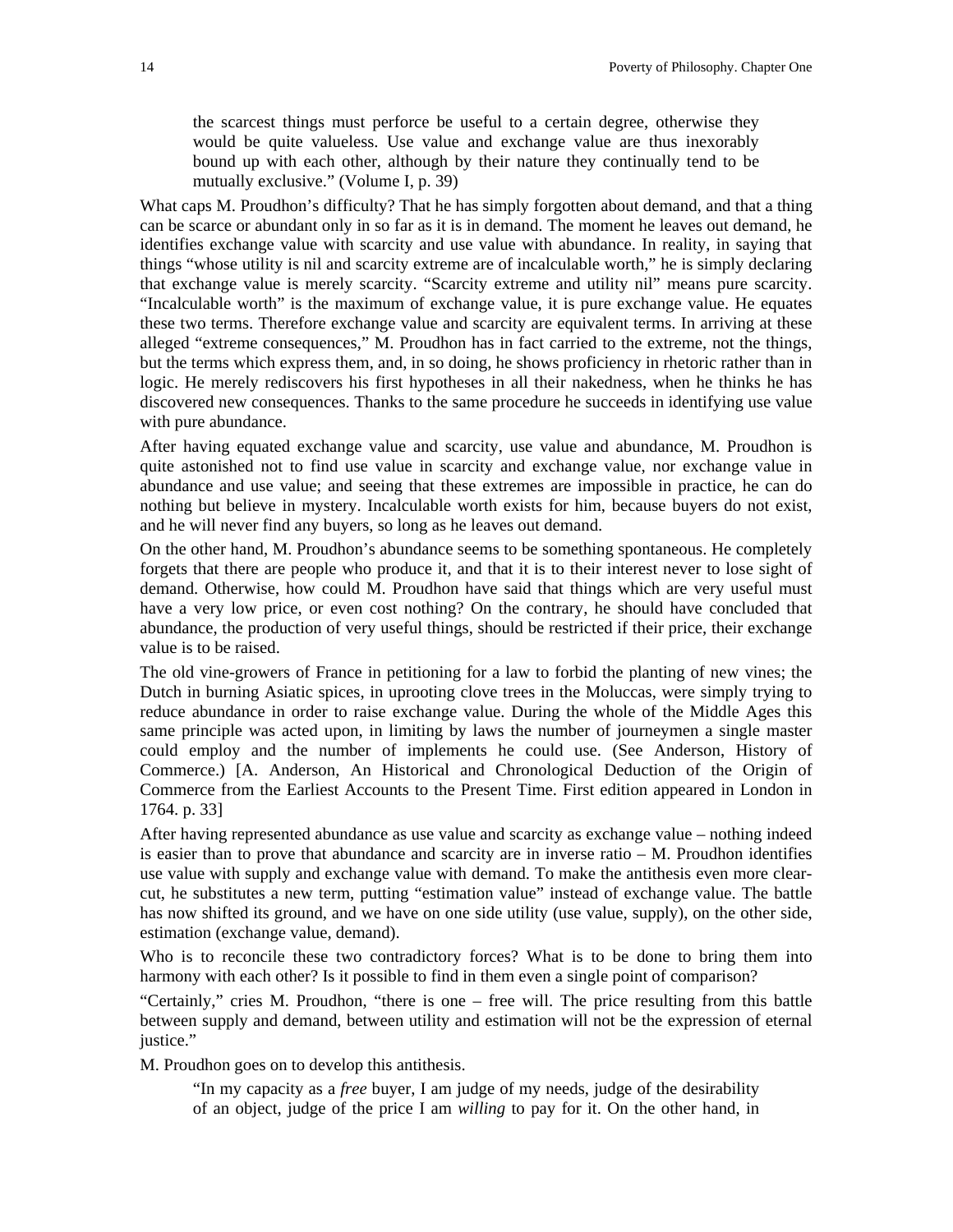your capacity as a free producer, you are master of the *means of execution*, and in consequence, you have the power to reduce your expenses." (Volume I, p. 41)

And as demand, or exchange value, is identical with estimation, M. Proudhon is led to say:

"It is proved that it is man's free will that gives rise to the opposition between use value and exchange value. How can this opposition be removed, so long as free will exists? And how can the latter be sacrificed without sacrificing mankind?" (Volume I, p. 41)

Thus there is no possible way out. There is a struggle between two as it were incommensurable powers, between utility and estimation, between the free buyer and the free producer.

Let us look at things a little more closely.

Supply does not represent exclusively utility, demand does not represent exclusively estimation. Does not the demander also supply a certain product or the token representing all products – viz., money; and as supplier, does he not represent, according to M. Proudhon, utility or use value?

Again, does not the supplier also demand a certain product or the token representing all products – viz., money? And does he not thus become the representative of estimation, of estimation value or of exchange value?

Demand is at the same time a supply, supply is at the same time a demand. Thus M. Proudhon's antithesis, in simply identifying supply and demand, the one with utility, the other with estimation, is based only on a futile abstraction.

What M. Proudhon calls use value is called estimation value by other economists, and with just as much right. We shall quote only Storch (Cours d'économie politique, Paris 1823, pp. 48 and 49).

According to him, needs are the things for which we feel the need; values are things to which we attribute value. Most things have value only because they satisfy needs engendered by estimation. The estimation of our needs may change; therefore the utility of things, which expresses only the relation of these things to our needs, may also change. Natural needs themselves are continually changing. Indeed, what could be more varied than the objects which form the staple food of different peoples!

The conflict does not take place between utility and estimation; it takes place between the marketable value demanded by the supplier and the marketable value supplied by the demander. The exchange value of the product is each time the resultant of these contradictory appreciations.

In final analysis, supply and demand bring together production and consumption, but production and consumption based on individual exchanges.

The product supplied is not useful in itself. It is the consumer who determines its utility. And even when its quality of being useful is admitted, it does not exclusively represent utility. In the course of production, it has been exchanged for all the costs of production, such as raw materials, wages of workers, etc., all of which are marketable values. The product, therefore, represents, in the eyes of the producer, a sum total of marketable values. What he supplies is not only a useful object, but also and above all a marketable value.

As to demand, it will only be effective on condition that it has means of exchange at its disposal. These means are themselves products, marketable value.

In supply and demand, then, we find on the one hand a product which has cost marketable values, and the need to sell; on the other, means which have cost marketable values, and the desire to buy.

M. Proudhon opposes the *free buyer* to the *free producer*. To the one and to the other he attributes purely metaphysical qualities. It is this that makes him say: "It is proved that it is man's free will that gives rise to the opposition between use value and exchange value." (Vol. I, p. 41)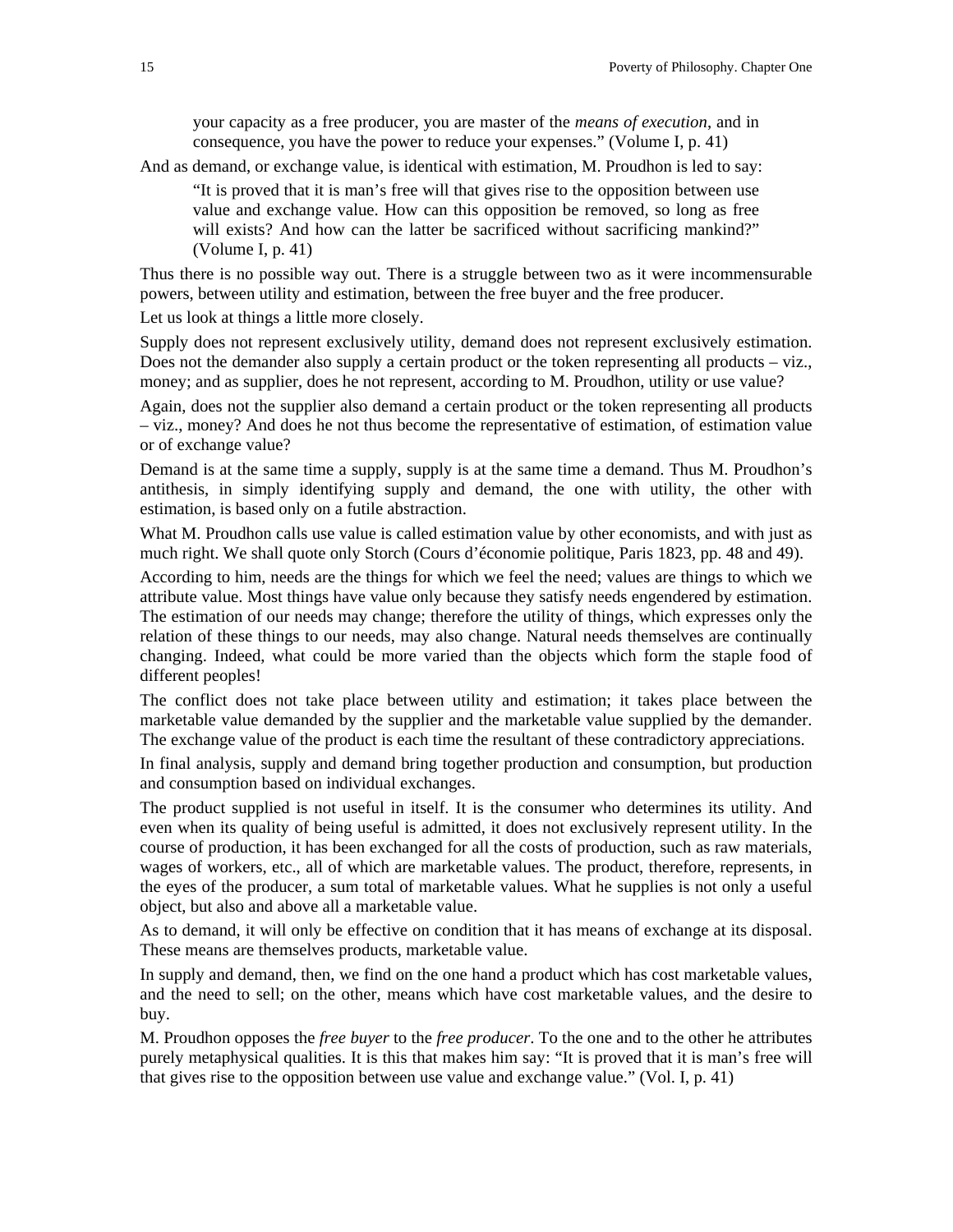The producer, the moment he produces in a society founded on the division of labour and on exchange (and that is M. Proudhon's hypothesis), is forced to sell. M. Proudhon makes the producer master of the means of production; but he will agree with us that his means of production do not depend on free will. Moreover, many of these means of production are products which he gets from the outside, and in modern production he is not even free to produce the amount he wants. The actual degree of development of the productive forces compels him to produce on such or such a scale.

The consumer is no freer than the producer. His judgment depends on his means and his needs. Both of these are determined by his social position, which itself depends on the whole social organization. True, the worker who buys potatoes and the kept woman who buys lace both follow their respective judgments. But the difference in their judgments is explained by the difference in the positions which they occupy in the world, and which themselves are the product of social organization.

Is the entire system of needs on estimation or on the whole organization of production? Most often, needs arise directly from production or from a state of affairs based on production. Thus, to choose another example, does not the need for lawyers suppose a given civil law which is but the expression of a certain development of property, that is to say, of production?

It is not enough for M. Proudhon to have eliminated the elements just mentioned from the relation of supply and demand. He carries abstraction to the furthest limits when he fuses all producers into one single producer, all consumers into one single consumer, and sets up a struggle between these two chimerical personages. But in the real world, things happen otherwise. The competition among the suppliers and the competition among the demanders form a necessary part of the struggle between buyers and sellers, of which marketable value is the result.

After having eliminated competition and the cost of production, M. Proudhon can at his ease reduce the formula of supply and demand to an absurdity.

"Supply and demand," he says, "are merely two ceremonial forms that serve to bring use value and exchange value face to face, and to lead to their reconciliation. They are the two electric poles which, when connected, must produce the phenomenon of affinity called exchange." (Volume I, pp. 49 and 50)

One might as well say that exchange is merely a "ceremonial form" for introducing the consumer to the object of consumption. One might as well say that all economic relations are "ceremonial forms" serving immediate consumption as go-betweens. Supply and demand are neither more nor less relations of a given production than are individual exchanges.

What, then, does all M. Proudhon's dialectic consist in? In the substitution for use value and exchange value, for supply and demand, of abstract and contradictory notions like scarcity and abundance, utility and estimation, one producer and one consumer, both of them *knights of free will*.

And what was he aiming at?

At arranging for himself a means of introducing later on one of the elements he had set aside, the *cost of production*, as the *synthesis* of use value and exchange value. And it is thus that in his eyes the cost of production constitutes *synthetic value* or *constituted value*.

#### **§ 2. Constituted Value or Synthetic Value**

Value (marketable value) is the corner-stone of the economic structure. "Constituted" value is the corner-stone of the system of economic contradictions.

What then is this "constituted value" which is all M. Proudhon has discovered in political economy?

Once utility is admitted, labour is the source of all value. The measure of labour is time. The relative value of products is determined by the labour time required for their production. Price is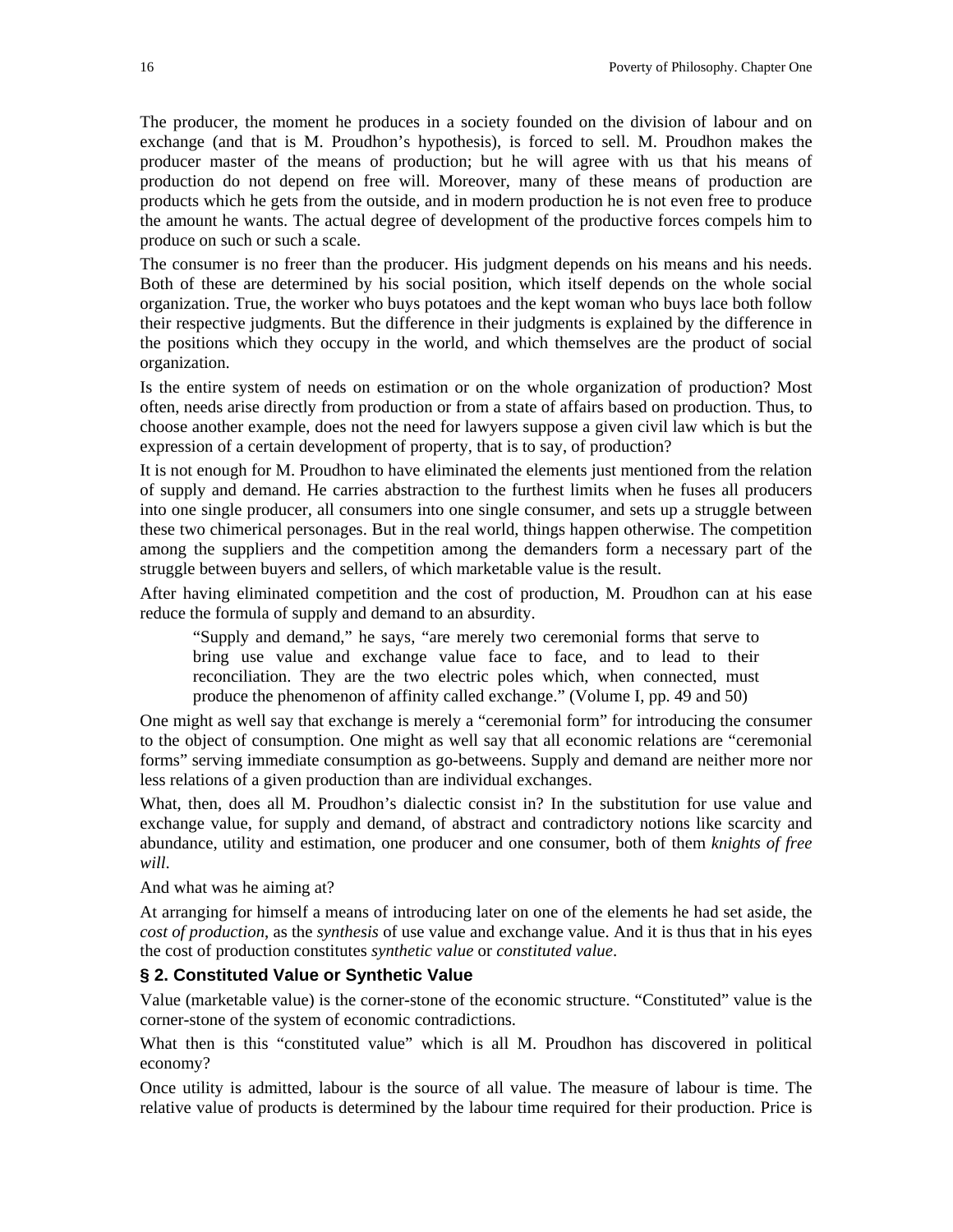the monetary expression of the relative value of a product. Finally, the constituted value of a product is purely and simply the value which is constituted by the labour time incorporated in it.

Just as Adam Smith discovered the division of labour, so he, M. Proudhon, claims to have discovered "constituted value." This is not exactly "something unheard of," but then it must be admitted that there is nothing unheard of in any discovery of economic science. M. Proudhon, who fully appreciates the importance of his own invention, seeks nevertheless to tone down the merit therefore "in order to reassure the reader as to his claims to originality, and to win over minds whose timidity renders them little favourable to new ideas." But in apportioning the contribution made by each of his predecessors to the understanding of value, he is forced to confess openly that the largest portion, the lion's share, of the merit falls to himself.

"The synthetic idea of value had been vaguely perceived by Adam Smith.... But with Adam Smith the idea of value was entirely intuitive. Now, society does not change its habits merely on the strength of intuitions: its decisions are made only on the authority of facts. The antinomy had to be stated more palpably and more clearly: J.B. Say was its chief interpreter."

Here, in a nutshell, is the history of the discovery of synthetic value: Adam Smith – vague intuition; J. B. Say – antinomy; M. Proudhon – constituting and "constituted" truth. And let there be no mistake about it: all the other economists, from Say to Proudhon, have merely been trudging along in the rut of antinomy.

"It is incredible that for the last 40 years so many men of sense should have fumed and fretted at such a simple idea. But no, values are compared without there being any point of comparison between them and with no unit of measurements; this, rather than embrace the revolutionary theory of equality, is what the economists of the 19th century are resolved to uphold against all comers. What will posterity say about it?" (Volume I, p. 68)

Posterity, so abruptly invoked, will begin by getting muddled over the chronology. It is bound to ask itself: are not Ricardo and his school economists of the 19th century? Ricardo's system, putting as a principle that "the relative value of commodities corresponds exclusively to their production," dates from 1817. Ricardo is the head of a whole school dominant in England since the Restoration. [The Restoration began after the termination of the Napoleonic wars and the restoration of the Bourbon dynasty in France in 1815.] The Ricardian doctrine summarizes severely, remorselessly, the whole of the English bourgeoisie. "What will posterity say about it?" It will not say that M. Proudhon did not know Ricardo, for he talks about him, he talks at length about him, he keeps coming back to him, and concludes by calling his system "trash." If ever posterity does interfere, it will say perhaps that M. Proudhon, afraid of offending his readers' Anglophobia, preferred to make himself the responsible editor of Ricardo's ideas. In any case, it will think it very naive that M. Proudhon should give as a "revolutionary theory of the future" what Ricardo expounded scientifically as the theory of present-day society, of bourgeois society, and that he should thus take for the solution of the antinomy between utility and exchange value what Ricardo and his school presented long before him as the scientific formula of one single side of this antinomy, that of exchange value. But let us leave posterity alone once and for all, and confront M. Proudhon with his predecessor Ricardo. Here are some extracts from this author which summarize his doctrine on value:

"Utility then is not the measure of exchangeable value, although it is absolutely essential to it." (Volume I, p. 3, Principles de l'économie politique, etc., translated from the English by F. S. Constancio, Paris 1835)

"Possessing utility, commodities derive their exchangeable value from two sources: from their scarcity, and from the quantity of labour required to obtain them. There are some commodities, the value of which is determined by their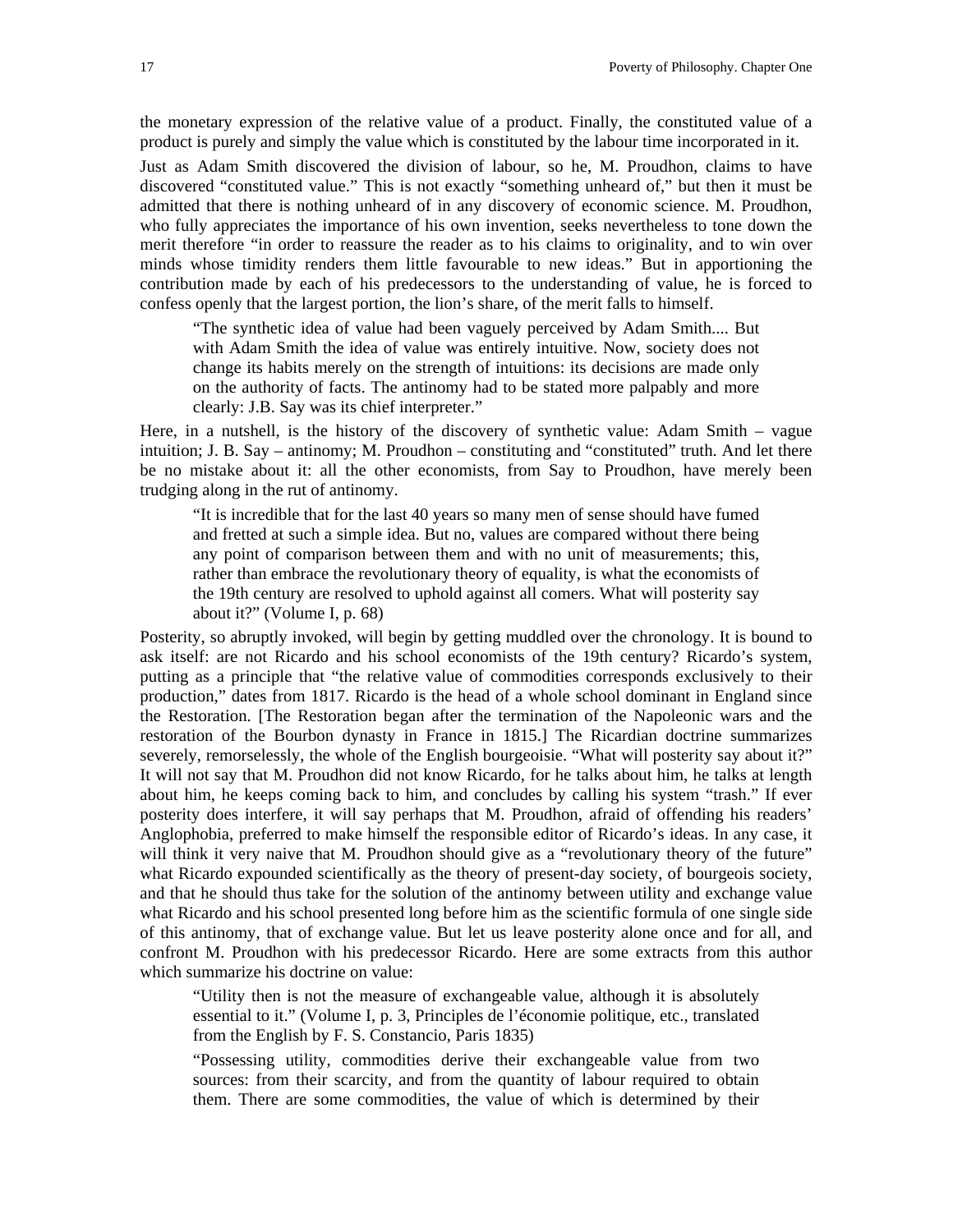scarcity alone. No labour can increase the quantity of such goods, and therefore their value cannot be lowered by an increased supply. Some rare statues and pictures, scarce books... are all of this description. Their value... varies with the varying wealth and inclinations of those who are desirous to possess them." (Volume I, pp. 4 and 5, *l. c*.) "These commodities, however, form a very small part of the mass of commodities daily exchanged in the market. By far the greatest part of these goods which are the objects of desire, are procured by labour; and they may be multiplied, not in one country alone, but in many, almost without any assignable limit, if we are disposed to bestow the labour necessary to obtain them." (Volume I, pp. 5, *l. c*.)

"In speaking then of commodities, of their exchangeable value, and of the laws which regulate their relative prices, we mean always such commodities only as can be increased in quantity by the exertion of human industry, and on the production of which competition operates without restraint." (Volume I, p .5)

Ricardo quotes Adam Smith, who, according to him, "so accurately defined the original source of exchangeable value" (Adam Smith, Wealth of Nations, Book I, Chap 5 [An Inquiry into the Nature and Causes of the Wealth of Nations, first edition appearing in London, 1776]), and he adds:

"That this (i.e., labour time) is really the foundation of the exchangeable value of all things, excepting those which cannot be increased by human industry, is a doctrine of the utmost importance in political economy; for from no source do so many errors, and so much difference of opinion in that science proceed, as from the vague ideas which are attached to the word value." (Volume I, p. 8)

"If the quantity of labour realised in commodities regulate their exchangeable value, every increase of the quantity of labour must augment the value of that commodity on which it is exercised, as every diminution must lower it." (Volume I, p. 8)

Ricardo goes on to reproach Smith:

1. With having "himself erected another standard measure of value" than labour. "Sometimes he speaks of corn, at other times of labour, as a standard measure; not the quantity of labour bestowed on the production of any object, but the quantity it can command in the market." (Vol. I, pp. 9 and 10)

2. With having "admitted the principle without qualification and at the same time restricted its application to that early and rude state of society, which precedes both the accumulation of stock and the appropriation of land." (Vol. I, p. 21)

Ricardo sets out to prove that the ownership of land, that is, ground rent, cannot change the relative value of commodities and that the accumulation of capital has only a passing and fluctuating effect on the relative values determined by the comparative quantity of labour expended on their production. In support of this thesis, he gives his famous theory of ground rent, analyses capital, and ultimately finds nothing in it but accumulated labour. Then he develops a whole theory of wages and profits, and proves that wages and profits rise and fall in inverse ratio to each other, without affecting the relative value of the product. He does not neglect the influence that the accumulation of capital and its different aspects (fixed capital and circulating capital), as also the rate of wages, can have on the proportional value of products. In fact, they are the chief problems with which Ricardo is concerned.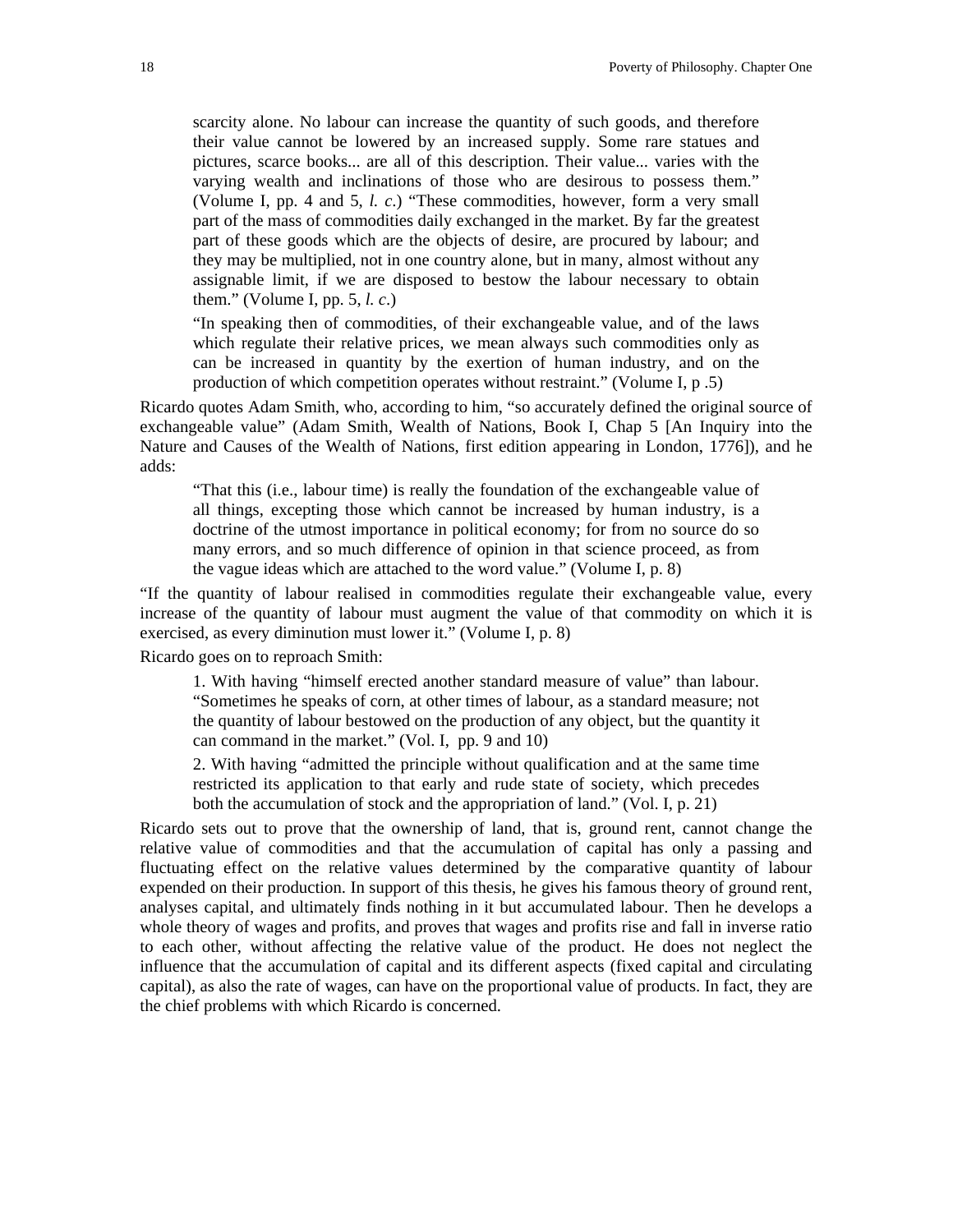"Economy in the use of labour never fails to reduce the relative value\* of a commodity, whether the saving be in the labour necessary to the manufacture of the commodity itself, or in that necessary to the formation of the capital, by the aid of which it is produced." (Vol. I, p. 28) "Under such circumstance the value of the deer, the produce of the hunter's day's labour, would be exactly equal to the value of the fish, the produce of the fisherman's day's labour. The comparative value of the fish and the game would be entirely regulated by the quantity of labour realised in each, whatever might be the quantity of production, or however high or low general wages or profits might be." (Vol. I, p. 28) "In making labour the foundation of the value of commodities and the comparative quantity of labour which is necessary to their production, the rule which determines the respective quantities of goods which shall be given in exchange for each other, we must not be supposed to deny the accidental and temporary deviations of the actual or market price of commodities from this, their primary and natural price." (Vol. I, p. 105, *l. c*.) "It is the cost of production which must ultimately regulate the price of commodities, and not, as has been often said, the proportion between supply and demand." (Vol. II, p. 253)

Lord Lauderdale had developed the variations of exchange value according to the law of supply and demand, or of scarcity and abundance relatively to demand. In his opinion the value of a thing can increase when its quantity decreases or when the demand for it increases; it can decrease owing to an increase of its quantity or owing to the decrease in demand. Thus the value of a thing can change through eight different causes, namely, four causes that apply to money or to any other commodity which serves as a measure of its value. Here is Ricardo's refutation:

"Commodities which are monopolised, either by an individual, or by a company, vary according to the law which Lord Lauderdale has laid down: they fall in proportion as the sellers augment their quantity, and rise in proportion to the eagerness of the buyers to purchase them; their price has no necessary connexion with their natural value; but the prices of commodities, which are subject to competition, and whose quantity may be increased in any moderate degree, will ultimately depend, not on the state of demand and supply, but on the increased or diminished cost of their production." (Vol. II, p. 259)

We shall leave it to the reader to make the comparison between this simple, clear, precise language of Ricardo's and M. Proudhon's rhetorical attempts to arrive at the determination of relative value by labour time.

Ricardo shows us the real movement of bourgeois production, which constitutes value. M. Proudhon, leaving the real movement out of account, "fumes and frets" in order to invent new processes and to achieve the reorganisation of the world on a would-be new formula, which formula is no more than the theoretical expression of the real movement which exists and which is so well described by Ricardo. Ricardo takes his starting point from present-day society to demonstrate to us how it constitutes value  $-M$ . Proudhon takes constituted value as his starting point to construct a new social world with the aid of this value. For him, M. Proudhon, constituted value must move around and become once more the constituting factor in a world already completely constituted according to this mode of evaluation. The determination of value by labour time is, for Ricardo, the law of exchange value; for M. Proudhon, it is the synthesis of

-

<sup>\*</sup> Ricardo, as is well known, determines the value of a commodity by the quantity of labour necessary for its production. Owing, however, to the prevailing form of exchange in every mode of production based on production of commodities, including therefore the capitalist mode of production, this value is not expressed directly in quantities of labour but in quantities of some other commodity. The value of a commodity expressed in a quantity of some other commodity (whether money or not) is termed by Ricardo its relative value. [Note by Engels to 1885 German edition]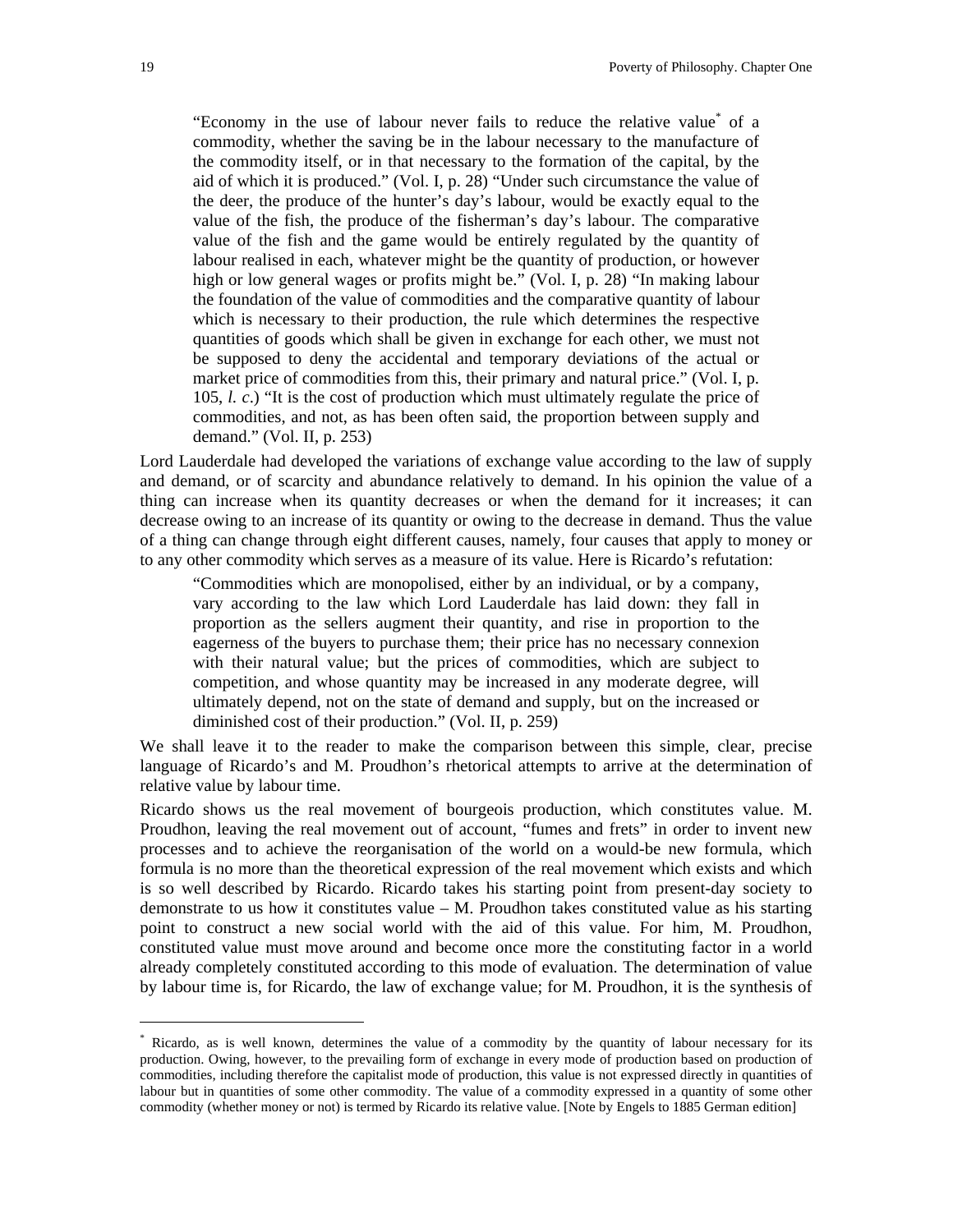use value and exchange value. Ricardo's theory of values is the scientific interpretation of actual economic life; M. Proudhon's theory of values is the utopian interpretation of Ricardo's theory. Ricardo establishes the truth of his formula by deriving it from all economic relations, and by explaining in this way all phenomena, even those like ground rent, accumulation of capital and the relation of wages to profits, which at first sight seems to contradict it; it is precisely that which makes his doctrine a scientific system: M. Proudhon, who has rediscovered this formula of Ricardo's by means of quite arbitrary hypotheses, is forced thereafter to seek out isolated economic facts which he twists and falsifies to pass them off as examples, already existing applications, beginning of realization of his regenerating idea. (See our §3. Application of Constituted Value)

Now let us pass on to the conclusions M. Proudhon draws from value constituted (by labour time).

 – A certain quantity of labour is equivalent to the product created by this same quantity of labour.

 – Each day's labour is worth as much as another day's labour; that is to say, if the quantities are equal, one man's labour is worth as much as another man's labour: there is no qualitative difference. With the same quantity of work, one man's product can be given in exchange for another man's product. All men are wage workers getting equal pay for an equal time of work. Perfect equality rules the exchanges.

Are these conclusions the strict, natural consequences of value "constituted" or determined by labour time?

If the relative value of a commodity is determined by the quantity of labour required to produce it, it follows naturally that the relative value of labour, or wages, is likewise determined by the quantity of labour needed to produce the wages. Wages, that is, the relative value or the price of labour, are thus determined by the labour time needed to produce all that is necessary for the maintenance of the worker.

"*Diminish the cost of production* of hats, and their price will ultimately fall to their own new natural price, although the demand should be doubled, trebled, or quadrupled. *Diminish the cost of subsistence of men*, by diminishing the natural price of food and clothing, by which life is sustained, and wages will ultimately fall, notwithstanding the demand for labourers may very greatly increase." (Ricardo, Vol. II, p. 253)

Doubtless, Ricardo's language is as cynical as can be. To put the cost of manufacture of hats and the cost of maintenance of men on the same plane is to turn men into hats. But do not make an outcry at the cynicism of it. The cynicism is in the facts and not in the words which express the facts. French writers like M.M. Droz, Blanqui, Rossi and others take an innocent satisfaction in proving their superiority over the English economists, by seeking to observe the etiquette of a "humanitarian" phraseology; if they reproach Ricardo and his school for their cynical language, it is because it annoys them to see economic relations exposed in all their crudity, to see the mysteries of the bourgeoisie unmasked.

To sum up: Labour, being itself a commodity, is measured as such by the labour time needed to produce the labour-commodity. And what is needed to produce this labour-commodity? Just enough labour time to produce the objects indispensable to the constant maintenance of labour, that is, to keep the worker alive and in a condition to propagate his race. The natural price of labour is no other than the minimum wage.<sup>\*</sup> If the current rate of wages rises above this natural

 $\overline{\phantom{a}}$ 

<sup>\*</sup> The thesis that the "natural," i.e., normal, price of labour power coincides with the minimum wage, i.e., with the equivalent in value of the means of subsistence absolutely indispensable for the life and procreation of the worker, was first put forward by me in *Outlines of a Critique of Political Economy (Deutsch-Französische Jahrbücher, Paris, 1844)*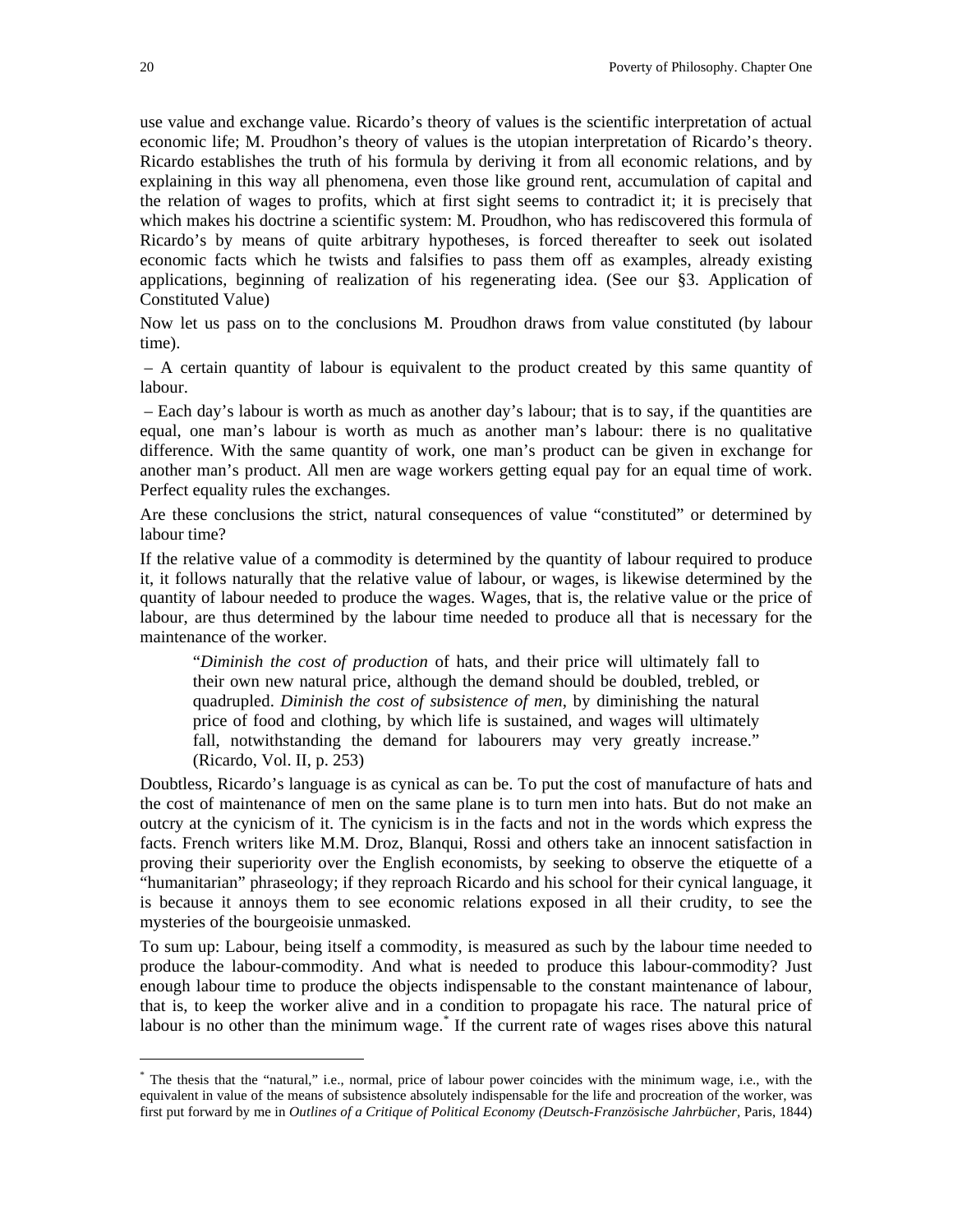price, it is precisely because the law of value put as a principle by M. Proudhon happens to be counterbalanced by the consequences of the varying relations of supply and demand. But the minimum wage is nonetheless the centre towards which the current rates of wages gravitate.

Thus relative value, measured by labour time, is inevitably the formula of the present enslavement of the worker, instead of being, as M. Proudhon would have it, the "revolutionary theory" of the emancipation of the proletariat.

Let us now see to what extent the application of labour time as a measure of value is incompatible with the existing class antagonism and the unequal distribution of the product between the immediate worker and the owner of accumulated labour.

Let us take a particular product: broadcloth, which has required the same quantity of labour as the linen.

If there is an exchange of these two products, there is an exchange of equal quantities of labour. In exchanging these equal quantities of labour time, one does not change the reciprocal position of the producers, any more than one changes anything in the situation of the workers and manufacturers among themselves. To say that this exchange of products measured by labour time results in an equality of payment for all the producers is to suppose that equality of participation in the product existed before the exchange. When the exchange of broadcloth for linen has been accomplished, the producers of broadcloth will share in the linen in a proportion equal to that in which they previously shared in the broadcloth.

M. Proudhon's illusion is brought about by his taking for a consequence what could be at most but a gratuitous supposition.

Let us go further.

l

Does labour time, as the measure of value, suppose at least that the days are equivalent, and that one man's day is worth as much as another's? No.

Let us suppose for a moment that a jeweller's day is equivalent to three days of a weaver; the fact remains that any change in the value of jewels relative to that of woven materials, unless it be the transitory result of the fluctuations of supply and demand, must have as its cause a reduction or an increase in the labour time expended in the production of one or the other. If three working days of different workers be related to one another in the ratio of 1:2:3, then every change in the relative value of their products will be a change in this same proportion of 1:2:3. Thus values can be measured by labour time, in spite of the inequality of value of different working days; but to apply such a measure we must have a comparative scale of the different working days: it is competition that sets up this scale.

Is your hour's labour worth mine? That is a question which is decided by competition.

Competition, according to an American economist, determines how many days of simple labour are contained in one day's compound labour. Does not this reduction of days of compound labour to days of simple labour suppose that simple labour is itself taken as a measure of value? If the mere quantity of labour functions as a measure of value regardless of quality, it presupposes that simple labour has become the pivot of industry. It presupposes that labour has been equalized by the subordination of man to the machine or by the extreme division of labour; that men are effaced by their labour; that the pendulum of the clock has become as accurate a measure of the

and in *The Condition of the Working Class in England in 1844.* As seen here, Marx at that time accepted the thesis. Lassalle took it over from both of us. Although, however, in reality wages have a constant tendency to approach the minimum, the above thesis is nevertheless incorrect. The fact that labour is regularly and on the average paid below its value cannot alter its value. In *Capital*, Marx has put the above thesis right (Section on *Buying and Selling of Labour Power)* and also *(Chapter XXV: The General Law of Capitalist Accumulation)* analysed the circumstances which permit capitalist production to depress the price of labour power more and more below its value. [Note by Engels to 1885 German edition]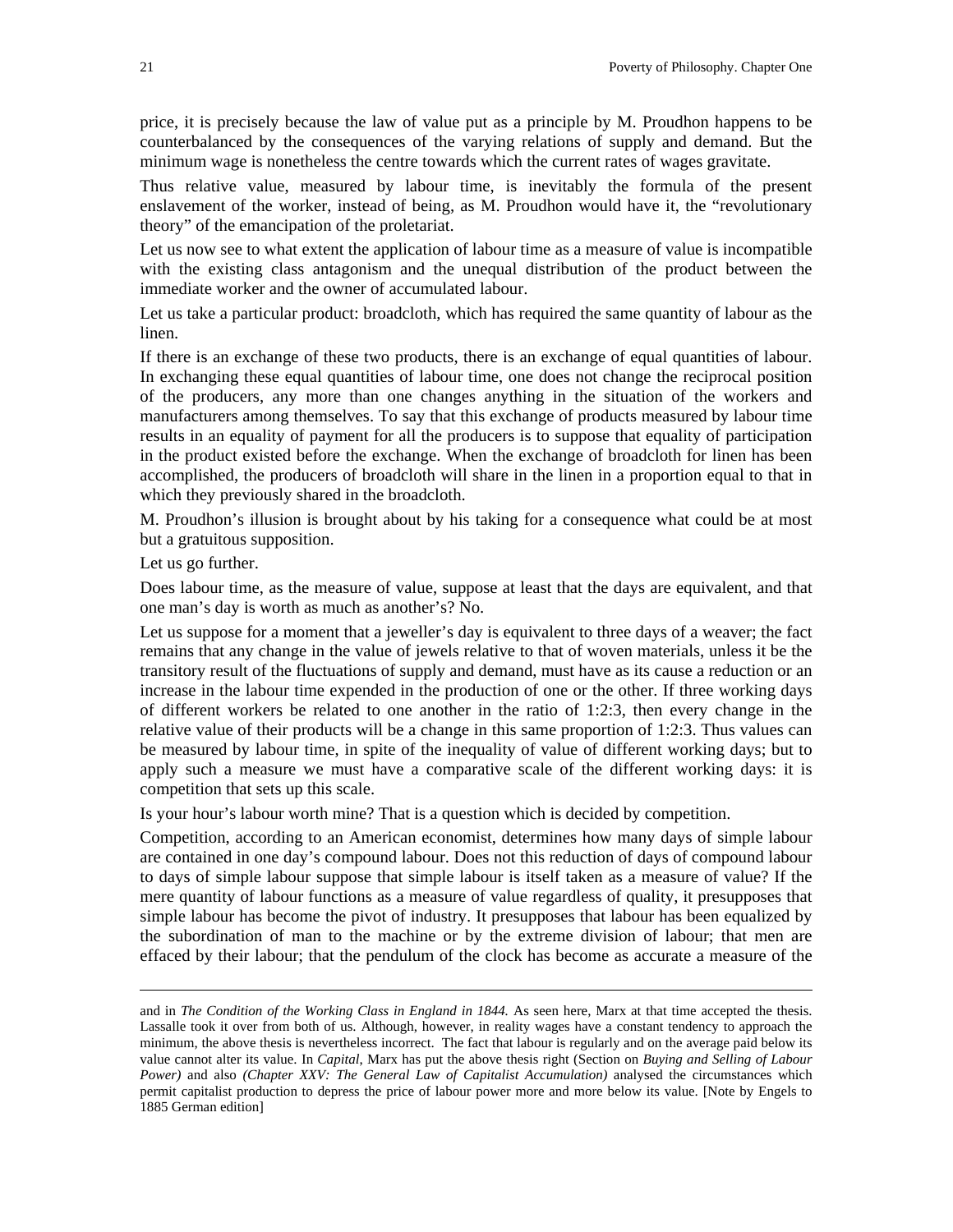relative activity of two workers as it is of the speed of two locomotives. Therefore, we should not say that one man's hour is worth another man's hour, but rather that one man during an hour is worth just as much as another man during an hour. Time is everything, man is nothing; he is, at the most, time's carcass. Quality no longer matters. Quantity alone decides everything; hour for hour, day for day; but this equalising of labour is not by any means the work of M. Proudhon's eternal justice; it is purely and simply a fact of modern industry.

In the automatic workshop, one worker's labour is scarcely distinguishable in any way from another worker's labour: workers can only be distinguished one from another by the length of time they take for their work. Nevertheless, this quantitative difference becomes, from a certain point of view, qualitative, in that the time they take for their work depends partly on purely material causes, such as physical constitution, age and sex; partly on purely negative moral causes, such as patience, imperturbability, diligence. In short, if there is a difference of quality in the labour of different workers, it is at most a quality of the last kind, which is far from being a distinctive speciality. This is what the state of affairs in modern industry amounts to in the last analysis. It is upon this equality, already realised in automatic labour, that M. Proudhon wields his smoothing-plane of "equalisation," which he means to establish universally in "time to come!"

All the "equalitarian" consequences which M. Proudhon deduces from Ricardo's doctrine are based on a fundamental error. He confounds the value of commodities measured by the quantity of labour embodied in them with the value of commodities measured by "the value of labour." If these two ways of measuring the value of commodities were equivalent, it could be said indifferently that the relative value of any commodity is measured by the quantity of labour embodied in it; or that it is measured by the quantity of labour it can buy; or again that it is measured by the quantity of labour which can acquire it. But this is far from being so. The value of labour can no more serve as a measure of value than the value of any other commodity. A few examples will suffice to explain still better what we have just stated.

If a quarter of corn cost two days' labour instead of one, it would have twice its original value; but it would not set in operation double the quantity of labour, because it would contain no more nutritive matter than before. Thus the value of the corn, measured by the quantity of labour used to produce it, would have doubled; but measured either by the quantity of labour it can buy or the quantity of labour with which it can be bought, it would be far from having doubled. On the other hand, if the same labour produced twice as many clothes as before, their relative value would fall by half; but, nevertheless, this double quantity of clothing would not thereby be reduced to disposing over only half the quantity of labour, nor could the same labour command the double quantity of clothing; for half the clothes would still go on rendering the worker the same service as before.

Thus it is going against economic facts to determine the relative value of commodities by the value of labour. It is moving in a vicious circle, it is to determine relative value by a relative value which itself needs to be determined.

It is beyond doubt that M. Proudhon confuses the two measures, measure by the labour time needed for the production of a commodity and measure by the value of the labour.

"Any man's labour," he says, "can buy the value it represents."

Thus, according to him, a certain quantity of labour embodied in a product is equivalent to the worker's payment, that is, to the value of labour. It is the same reasoning that makes him confuse cost of production with wages.

"What are wages? They are the cost price of corn, etc., the integral price of all things. Let us go still further. Wages are the proportionality of the elements which compose wealth."

What are wages? They are the value of labour.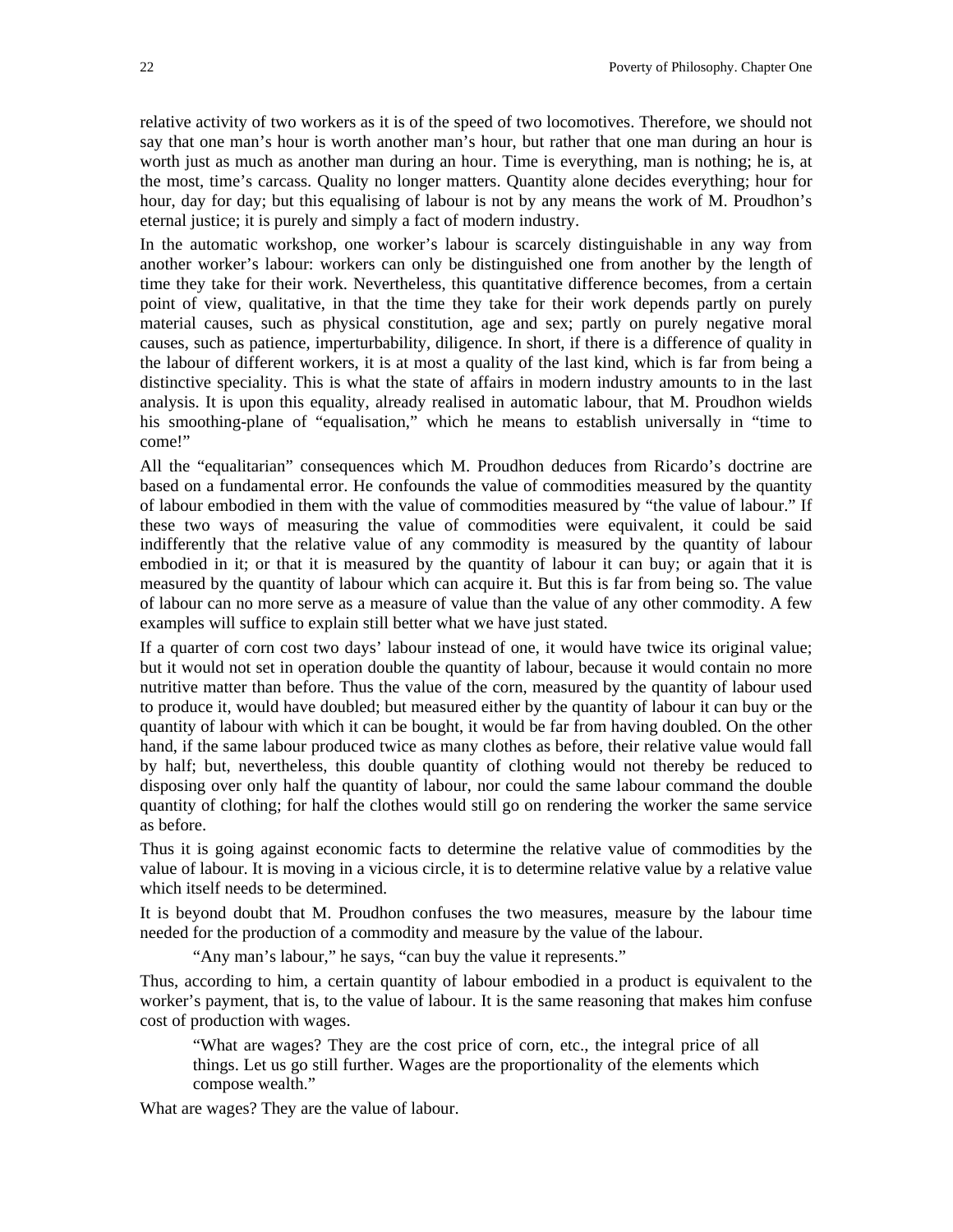Adam Smith takes as the measure of value, now the time of labour needed for the production of a commodity, now the value of labour. Ricardo exposes this error by showing clearly the disparity of these two ways of measuring. M. Proudhon goes one better than Adam Smith in error by identifying the two things which the latter had merely put in juxtaposition.

It is in order to find the proper proportion in which workers should share in the products, or, in other words, to determine the relative value of labour, that M. Proudhon seeks a measure for the relative value of commodities. To find out the measure for the relative value of commodities he can think of nothing better than to give as the equivalent of a certain quantity of labour the sum total of the products it has created, which is as good as supposing that the whole of society consists merely of workers who receive their own produce as wages. In the second place, he takes for granted the equivalence of the working days of different workers. In short, he seeks the measure of the relative value of commoditising order to arrive at equal payment for the workers, and he takes the equality of wages as an already established fact, in order to go off on the search for the relative value of commodities. What admirable dialectics!

"Say and the economists after him have observed that labour being itself subject to valuation, being a commodity like any other commodity, it is moving in a vicious circle to treat it as the principle and the determining cause of value. In so doing, these economists, if they will allow me to say so, show a prodigious carelessness. Labour is said to have value not as a commodity itself, but in view of the values which it is supposed potentially to contain. The value of labour is a figurative expression, an anticipation of the cause for the effect. It is a fiction of the same stamp as the productivity of capital. Labour produces, capital has value... By a sort of ellipsis one speaks of the value of labour.... Labour like liberty ... is a thing vague and indeterminate by nature, but defined qualitatively by its object, that is to say, it becomes a reality by the product."

"But is there any need to dwell on this? The moment the economist (read M. Proudhon) changes the name of things, *vera rerum vocabula* (the true name of things), he is implicitly confessing his impotence and proclaiming himself not privy to the cause." (Proudhon, Vol. I, p. 188)

We have seen that M. Proudhon makes the value of labour the "determining cause" of the value of products to such an extent that for him wages, the official name for the "value of labour," form the integral price of all things: that is why Say's objection troubles him. In labour as a commodity, which is a grim reality, he sees nothing but a grammatical ellipsis. Thus the whole of existing society, founded on labour as a commodity, is henceforth founded on a poetic licence, a figurative expression. If society wants to "eliminate all the drawbacks" that assail it, well, let it eliminate all the ill-sounding terms, change the language; and to this end it has only to apply to the Academy for a new edition of its dictionary. After all that we have just seen, it is easy for us to understand why M. Proudhon, in a work on political economy, has to enter upon long dissertations on etymology and other parts of grammar. Thus he is still learnedly discussing the antiquated derivation of servus [a slave, servant] from servare [To preserve]. These philological dissertations have a deep meaning, an esoteric meaning – they form an essential part of M. Proudhon's argument.

Labour,<sup>\*</sup> inasmuch as it is bought and sold, is a commodity like any other commodity, and has, in consequence, an exchange value. But the value of labour, or labour as a commodity, produces as little as the value of wheat, or wheat as a commodity, serves as food.

1

<sup>\*</sup> In the copy Marx presented to N. Utina in 1876 after this word "labour" Marx adds "labour power;" this addition is found in the 1896 French edition.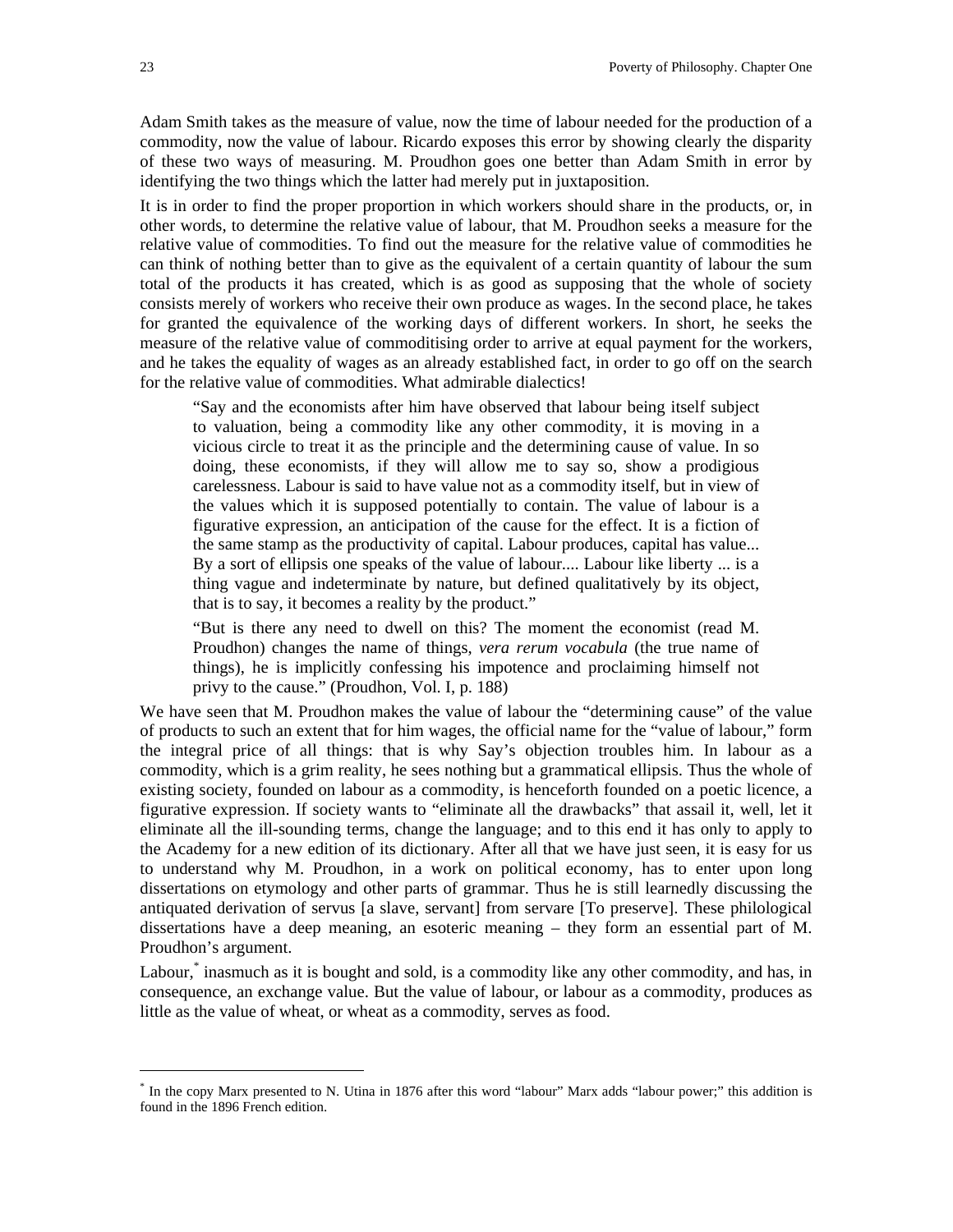Labour "is worth" more or less, according to whether food commodities are more or less dear, whether the supply and demand of hands exist to such or such a degree, etc., etc.

Labour is not a "vague thing"; it is always some definite labour, it is never labour in general that is bought and sold. It is not only labour that is qualitatively defined by the object; but also the object which is determined by the specific quality of labour.

Labour, in so far as it is bought and sold, is itself a commodity. Why is it bought? "Because of the values it is supposed potentially to contain." But if a certain thing is said to be a commodity, there is no longer any question as to the reason why it is bought, that is, as to the utility to be derived from it, the application to be made of it. It is a commodity as an object of traffic. All M. Proudhon's arguments are limited to this: labour is not bought as an immediate object of consumption. No, it is bought as an instrument of production, as a machine would be bought. As a commodity, labour has no value and does not produce. M. Proudhon might just as well have said that there is no such thing as a commodity, since every commodity is obtained merely for some utilitarian purpose, and never as a commodity in itself.

In measuring the value of commodities by labour, M. Proudhon vaguely glimpses the impossibility of excluding labour from this same measure, in so far as labour has a value, as labour is a commodity. He has a misgiving that it is turning the wage minimum into the natural and normal price of immediate labour, that it is accepting the existing state of society. So, to get away from this fatal consequence, he faces about and asserts that labour is not a commodity, that it cannot have value. He forgets that he himself has taken the value of labour as a measure, he forgets that his whole system rests on labour as a commodity, on labour which is bartered, bought, sold, exchanged for produce, etc., on labour, in fact, which is an immediate source of income for the worker. He forgets everything.

To save his system, he consents to sacrifice its basis.

*Et propter vitam vivendi perdere causas!* [And for the sake of life to lose the reasons for living]

We now come to a new definition of "constituted value."

"Value is the proportional relation of the products which constitute wealth."

Let us note in the first place that the single phrase "relative or exchange value" implies the idea of some relation in which products are exchanged reciprocally. By giving the name "proportional relation" to this relation, no change is made in the relative value, except in the expression. Neither the depreciation nor the enhancement of the value of a product destroys its quality of being in some "proportional relation" with the other products which constitute wealth.

Why then this new term, which introduces no new idea?

"Proportional relation" suggests many other economic relations, such as proportionality in production, the true proportion between supply and demand, etc., and M. Proudhon is thinking of all that when he formulates this didactic paraphrase of marketable value.

In the first place, the relative value of products being determined by the comparative amount of labour used in the production of each of them, proportional relations, applied to this special case, stand for the respective quota of products which can be manufactured in a given time, and which in consequence are given in exchange for one another.

Let us see what advantage M. Proudhon draws from this proportional relation.

Everyone knows that when supply and demand are evenly balanced, the relative value of any product is accurately determined by the quantity of labour embodied in it, that is to say, that this relative value expresses the proportional relation precisely in the sense we have just attached to it. M. Proudhon inverts the order of things. Begin, he says, by measuring the relative value of a product by the quantity of labour embodied in it, and supply and demand will infallibly balance one another. Production will correspond to consumption, the product will always be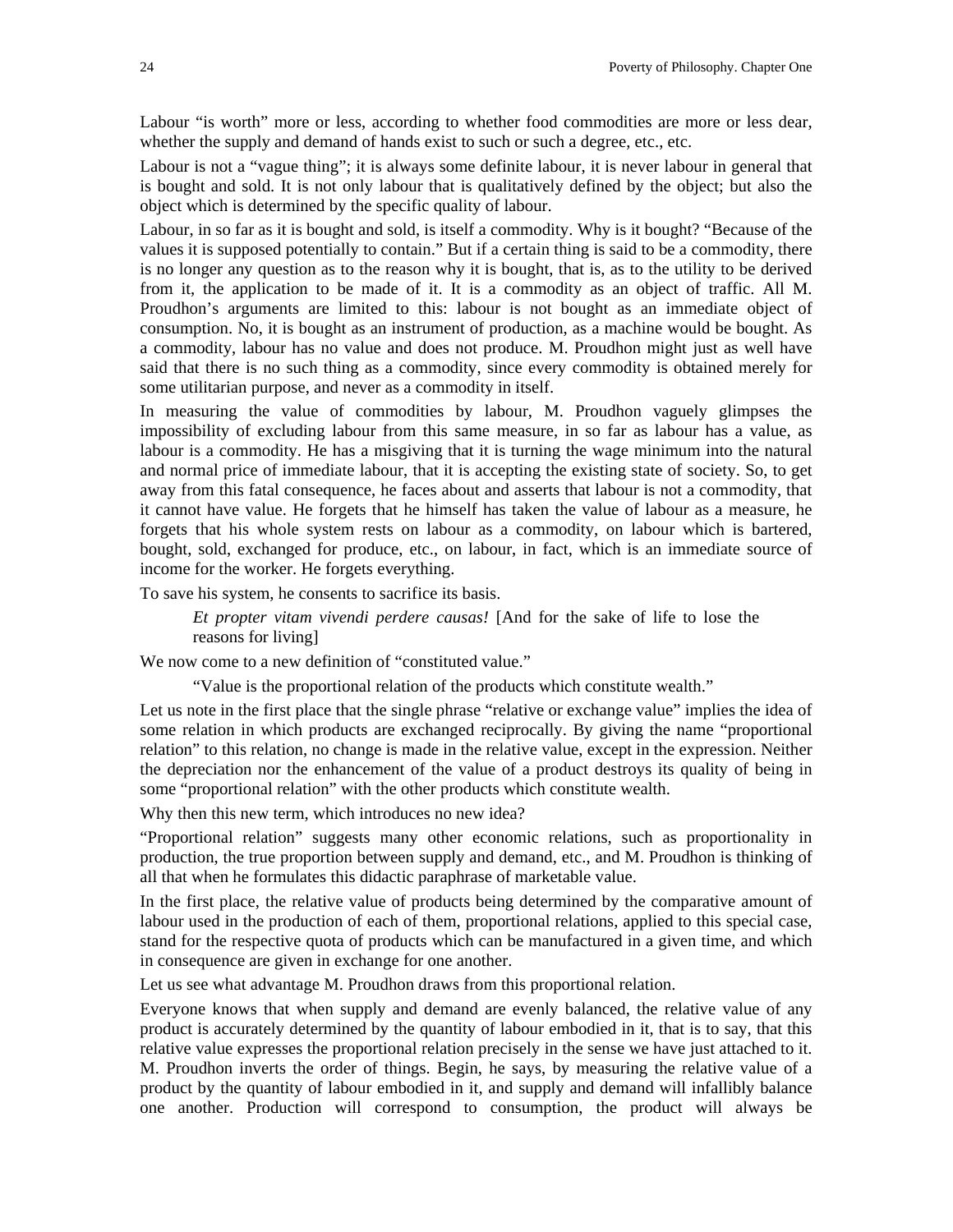exchangeable. Its current price will express exactly its true value. Instead of saying like everyone else: when the weather is fine, a lot of people are to be seen going out for a walk. M. Proudhon makes his people go out for a walk in order to be able to ensure them fine weather.

What M. Proudhon gives as the consequence of marketable value determined a priori by labour time could be justified only by a law couched more or less in the following terms:

Products will in future be exchanged in the exact ratio of the labour time they have cost. Whatever may be the proportion of supply to demand, the exchange of commodities will always be made as if they had been produced proportionately to the demand. Let M. Proudhon take it upon himself to formulate and lay down such a law, and we shall relieve him of the necessity of giving proofs. If, on the other hand, he insists on justifying his theory, not as a legislator, but as an economist, he will have to prove that the time needed to create a commodity indicates exactly the degree of its utility and marks its proportional relation to the demand, and in consequence, to the total amount of wealth. In this case, if a product is sold at a price equal to its cost of production, supply and demand will always be evenly balanced; for the cost of production is supposed to express the true relation between supply and demand.

Actually, M. Proudhon sets out to prove that labour time needed to create a product indicates its true proportional relation to needs, so that the things whose production costs the least time are the most immediately useful, and so on, step by step. The mere production of a luxury object proves at once, according to this doctrine, that society has spare time which allows it to satisfy a need for luxury.

M. Proudhon finds the very proof of his thesis in the observation that the most useful things cost the least time to produce, that society always begins with the easiest industries and successively "starts on the production of objects which cost more labour time and which correspond to a higher order of needs."

M. Proudhon borrows from M. Dunoyer the example of extractive industry – fruit-gathering, pasturage, hunting, fishing, etc. – which is the simplest, the least costly of industries, and the one by which man began "the first day of his second creation." The first day of his first creation is recorded in Genesis, which shows God as the world's first manufacturer.

Things happen in quite a different way from what M. Proudhon imagines. The very moment civilisation begins, production begins to be founded on the antagonism of orders, estates, classes, and finally on the antagonism of accumulated labour and actual labour. No antagonism, no progress. This is the law that civilisation has followed up to our days. Till now the productive forces have been developed by virtue of this system of class antagonisms. To say now that, because all the needs of all the workers were satisfied, men could devote themselves to the creation of products of a higher order – to more complicated industries – would be to leave class antagonism out of account and turn all historical development upside down. It is like saying that because, under the Roman emperors, muraena were fattened in artificial fishponds, therefore there was enough to feed abundantly the whole Roman population. Actually, on the contrary, the Roman people had not enough to buy bread with, while the Roman aristocrats had slaves enough to throw as fodder to the muraena.

The price of food has almost continuously risen, while the price of manufactured and luxury goods has almost continuously fallen. Take the agricultural industry itself; the most indispensable objects, like corn, meat, etc., rise in price, while cotton, sugar, coffee, etc., fall in a surprising proportion. And even among comestibles proper, the luxury articles, like artichokes, asparagus, etc., are today relatively cheaper than foodstuffs of prime necessity. In our age, the superfluous is easier to produce than the necessary. Finally, at different historical epochs, the reciprocal price relations are not only different, but opposed to one another. In the whole of the Middle Ages, agricultural products were relatively cheaper than manufactured products; in modern times they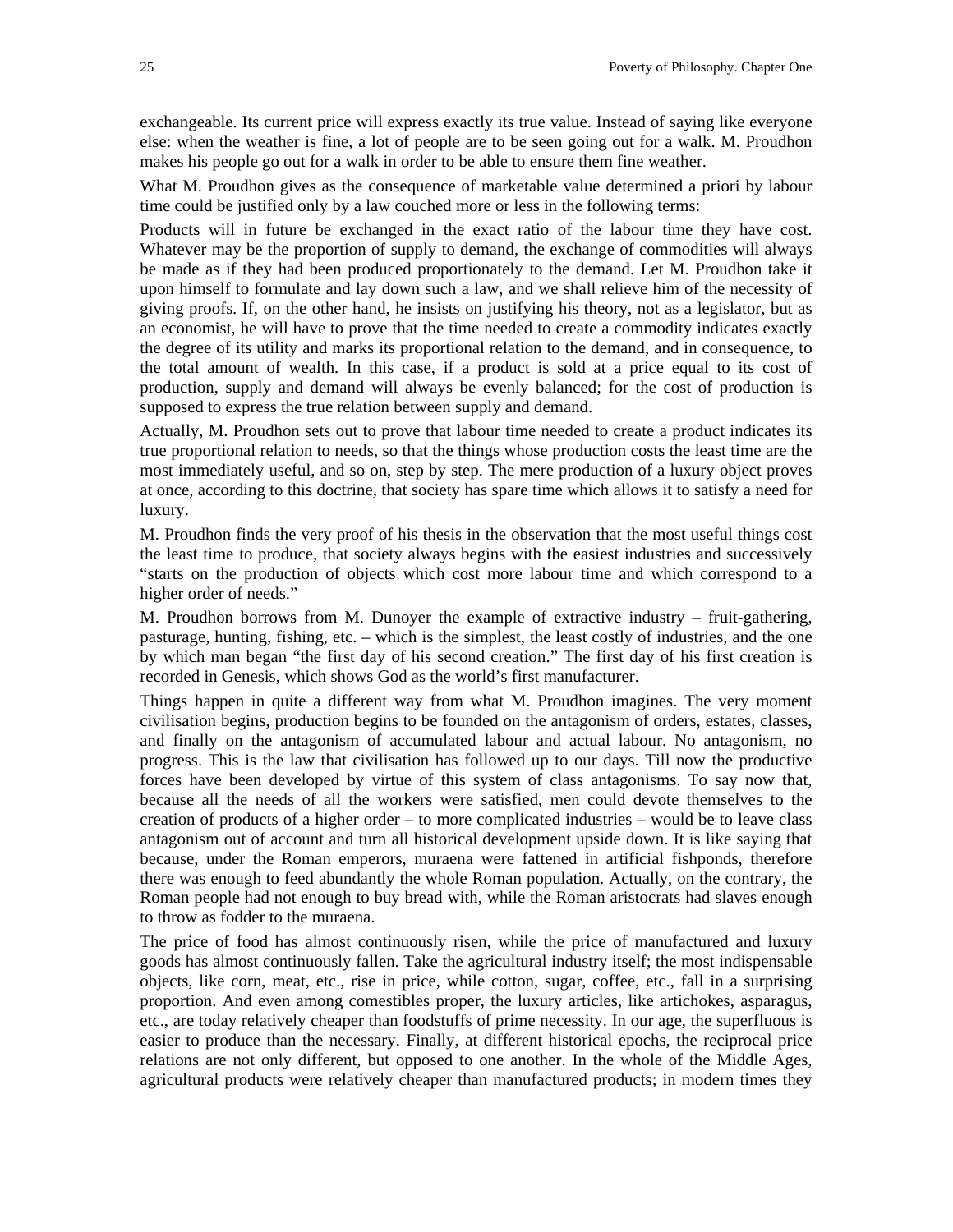are in inverse ratio. Does this mean that the utility of agricultural products has diminished since the Middle Ages?

The use of products is determined by the social conditions in which the consumers find themselves placed, and these conditions themselves are based on class antagonism.

Cotton, potatoes and spirits are objects of the most common use. Potatoes have engendered scrofula; cotton has to a great extent driven out flax and wool, although wool and flax are, in many cases, of greater utility, if only from the point of view of hygiene; finally, spirits have got the upper hand of beer and wine, although spirits used as an alimentary substance are everywhere recognised to be poison. For a whole century, governments struggled in vain against the European opium; economics prevailed, and dictated its orders to consumption.

Why are cotton, potatoes and spirits the pivots of bourgeois society? Because the least amount of labour is needed to produce them, and, consequently, they have the lowest price. Why does the minimum price determine the maximum consumption? Is it by any chance because of the absolute utility of these objects, their intrinsic utility, their utility insomuch as they correspond, in the most useful manner, in the needs of the worker as a man, and not to the man as a worker? No, it is because in a society founded on poverty the poorest products have the fatal prerogative of being used by the greatest number.

To say now that because the least costly things are in greater use, they must be of greater utility, is saying that the wide use of spirits, because of their low cost of production, is the most conclusive proof of their utility; it is telling the proletarian that potatoes are more wholesome for him than meat; it is accepting the present state of affairs; it is, in short, making an apology, with M. Proudhon, for a society without understanding it.

In a future society, in which class antagonism will have ceased, in which there will no longer be any classes, use will no longer be determined by the minimum time of production; but the time of production devoted to different articles will be determined by the degree of their social utility.

To return to M. Proudhon's thesis: the moment the labour time necessary for the production of an article ceases to be the expression of its degree of utility, the exchange value of this same article, determined beforehand by the labour time embodied in it, becomes quite usable to regulate the true relation of supply to demand, that is, the proportional relation in the sense M. Proudhon at the moment attributes to it.

It is not the sale of a given product at the price of its cost of production that constitutes the "proportional relation" of supply to demand, or the proportional quota of this product relatively to the sum total of production; it is the variations in supply and demand that show the producer what amount of a given commodity he must produce in order to receive in exchange at least the cost of production. And as these variations are continually occurring, there is also a continual movement of withdrawal and application of capital in the different branches of industry.

"It is only in consequence of such variations that capital is apportioned precisely, in the requisite abundance and no more, to the production of the different commodities which happen to be in demand. With the rise or fall of price, profits are elevated above, or depressed below their general level, and capital is either encouraged to enter into, or is warned to depart from, the particular employment in which the variation has taken place."

"When we look at the markets of a large town, and observe how regularly they are supplied both with home and foreign commodities, in the quantity in which they are required, under all the circumstances of varying demand, arising from the caprice of taste, or a change in the amount of population, without often producing either the effects of a glut from a too abundant supply, or an enormously high price from the supply being unequal to the demand, we must confess that the principle which apportions capital to each trade in the precise amount that is required, is more active than is generally supposed." (Ricardo, Vol. I, pp. 105 and 108)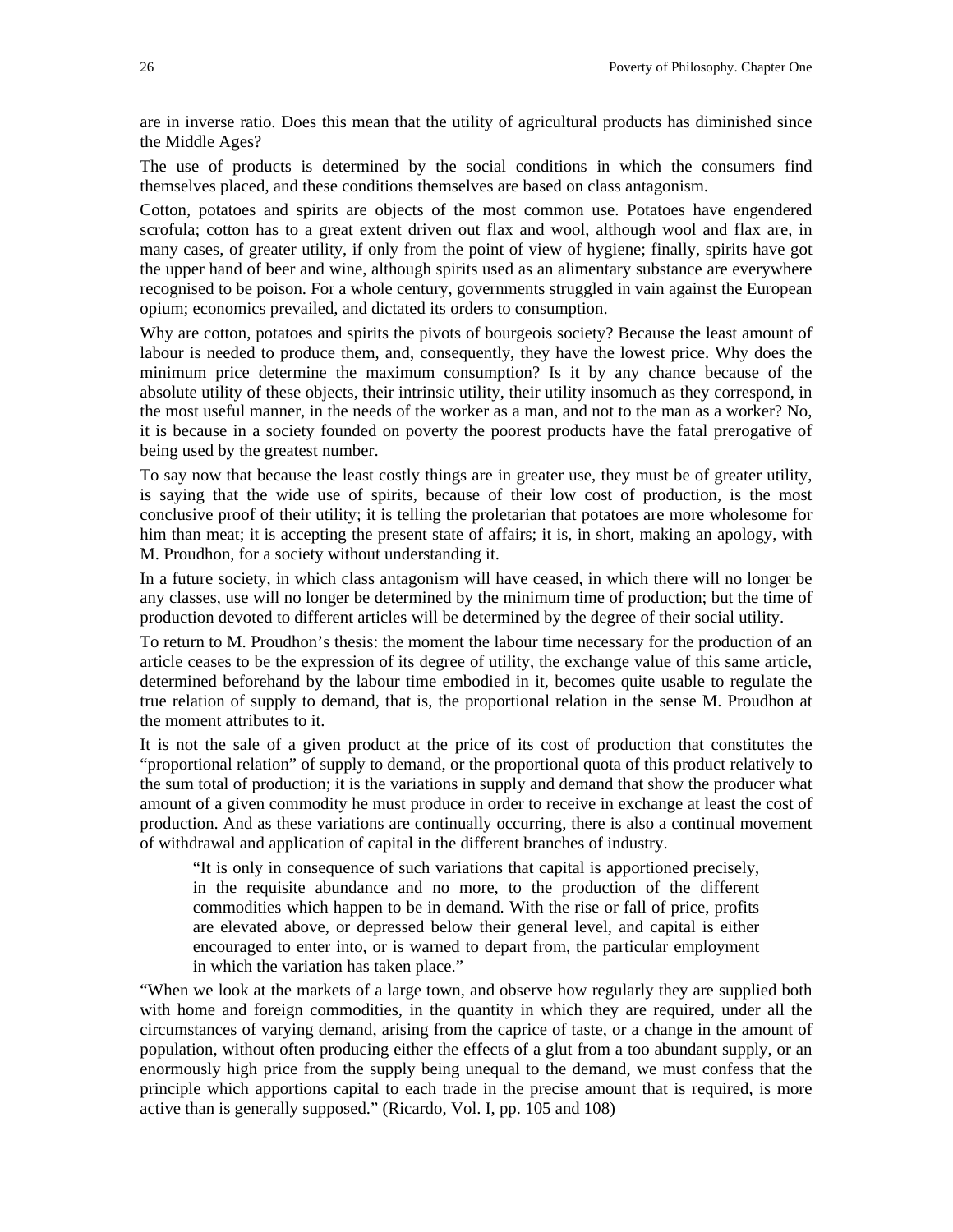If M. Proudhon admits that the value of products is determined by labour time, he should equally admit that it is the fluctuating movement alone that in societies founded on individual exchanges make labour the measure of value. There is no ready-made constituted "proportional relation," but only a constituting movement.

We have just seen in what sense it is correct to speak of "proportion" as of a consequence of value determined by labour time. We shall see now how this measure by time, called by M. Proudhon the "law of proportion," becomes transformed into a law of *disproportion*.

Every new invention that enables the production in one hour of that which has hitherto been produced in two hours depreciates all similar products on the market. Competition forces the producer to sell the product of two hours as cheaply as the product of one hour. Competition carries into effect the law according to which the relative value of a product is determined by the labour time needed to produce it. Labour time serving as the measure of marketable value becomes in this way the law of the continual depreciation of labour. We will say more. There will be depreciation not only of the commodities brought into the market, but also of the instruments of production and of whole plants. This fact was already pointed out by Ricardo when he said:

"By constantly increasing the facility of production, we constantly diminish the value of some of the commodities before produced." (Vol. II, p. 59)

Sismondi goes further. He sees in this "value *constituted*" by labour time, the source of all the contradictions of modern industry and commerce.

"Mercantile value," he says, "is always determined in the long run by the quantity of labour needed to obtain the thing evaluated: it is not what it has actually cost, but what it would cost in the future with, perhaps, perfected means; and this quantity, although difficult to evaluate, is always faithfully established by competition.... It is on this basis that the demand of the seller as well as the supply of the buyer is reckoned. The former will perhaps declare that the thing has cost him 10 days' labour; but if the latter realises that it can henceforth be produced with eight days' labour, in the event of competition proving this to the two contracting parties, the value will be reduced, and the market price fixed at eight days only. Of course, each of the parties believes that the thing is useful, that it is desired, that without desire there would be no sale; but the fixing of the price has nothing to do with utility." (Etudes, etc., Vol. II, p. 267)

It is important to emphasise the point that what determines value is not the time taken to produce a thing, but the minimum time it could possibly be produced in, and the minimum is ascertained by competition. Suppose for a moment that there is no more competition and consequently no longer any means to ascertain the minimum of labour necessary for the production of a commodity; what will happen? It will suffice to spend six hours' work on the production of an object, in order to have the right, according to M. Proudhon, to demand in exchange six times as much as the one who has taken only one hour to produce the same object.

Instead of a "proportional relation," we have a disproportional relation, at any rate if we insist on sticking to relations, good or bad.

The continual depreciation of labour is only one side, one consequence of the evaluation of commodities by labour time. The excessive raising of prices, overproduction and many other features of industrial anarchy have their explanation in this mode of evaluation.

But does labour time used as a measure of value give rise at least to the proportional variety of products that so delights M. Proudhon?

On the contrary, monopoly in all its monotony follows in its wake and invades the world of products, just as to everybody's knowledge monopoly invades the world of the instruments of production. It is only in a few branches of industry, like the cotton industry, that very rapid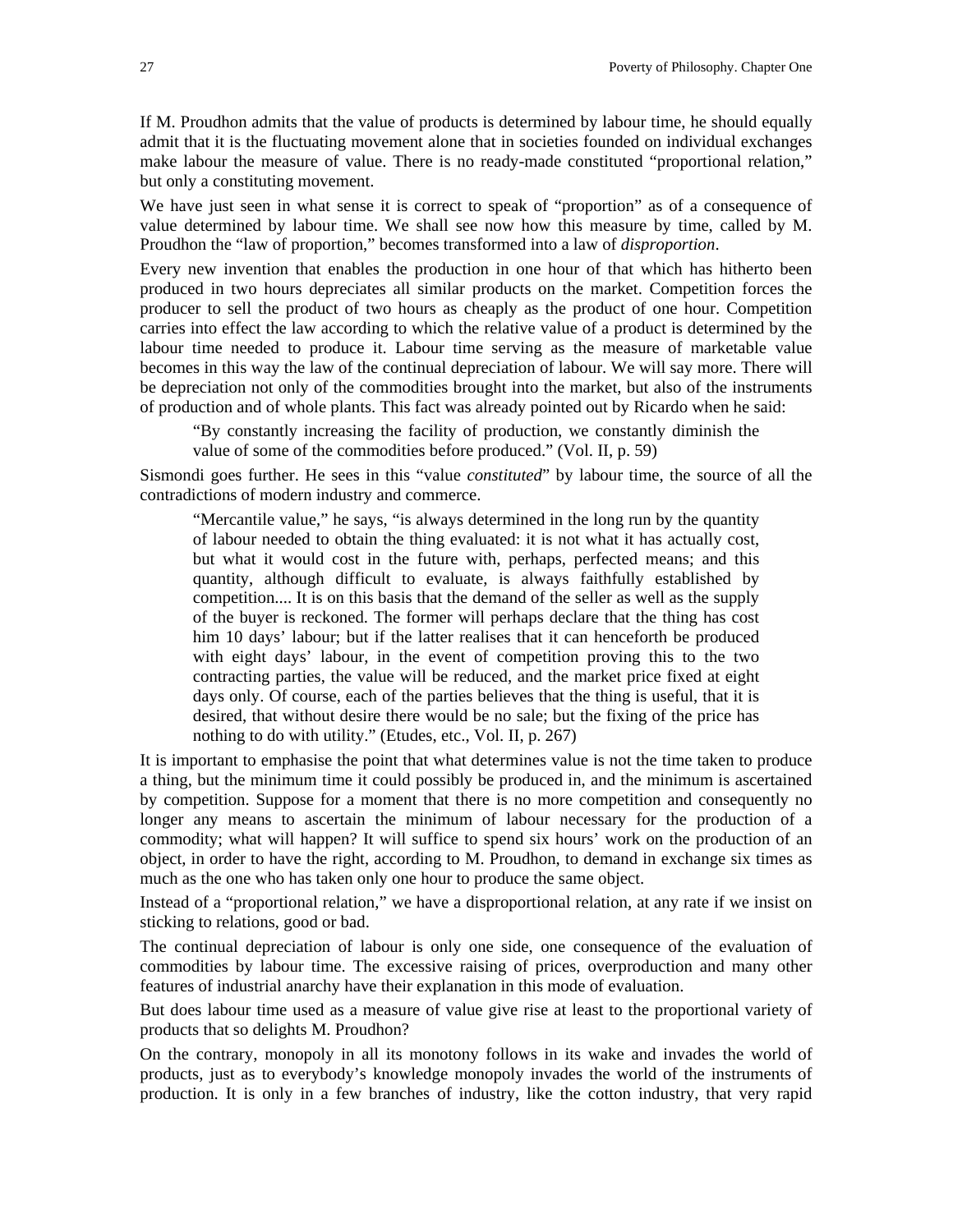progress can be made. The natural consequence of this progress is that the products of cotton manufacture, for instance, fall rapidly in price: but as the price of cotton goes down, the price of flax will be replaced by cotton. In this way, flax has been driven out of almost the whole of North America. And we have obtained, instead of the proportional variety of products, the dominance of cotton.

What is left of this "proportional relation"? Nothing but the pious wish of an honest man who would like commodities to be produced in proportions which would permit of their being sold at an honest price. In all ages good-natured bourgeois and philanthropic economists have taken pleasure in expressing this innocent wish.

Let us hear what old Boisguillebert says:

"The price of commodities," he says, "must always be proportionate; for it is such mutual understanding alone that can enable them to exist together *so as to give themselves to one another at any moment* (here is M. Proudhon's continual exchangeability) and reciprocally give birth to one another. ... "As wealth, then, is nothing but this continual intercourse between man and man, craft and craft, etc., it is a frightful blindness to go looking for the cause of misery elsewhere than in the cessation of such traffic brought about by a disturbance of proportion in prices." (Dissertation sur la nature des richesses, Daire's ed. [pp. 405 and 408]) [Boisguillebert's work is quoted from the symposium Economistes-financiers du XVIII siecle. Prefaced by a historical sketch on each author and accompanied by commentaries and explanatory notes by Eugene Daire, Paris, 1843.]

Let us listen also to a modern economist:

"The great law as necessary to be affixed to production, that is, the law of proportion, which alone can preserve the continuity of value.... The equivalent must be guaranteed.... All nations have attempted, at various periods of their history, by instituting numerous commercial regulations and restrictions, to effect, in some degree, the object here explained.... But the natural and inherent selfishness of man... has urged him to break down all such regulations. Proportionate production is the realisation of the entire truth of the Science of Social Economy." (W. Atkinson, Principles of Political Economy, London 1840, pp. 170-95)

*Fuit Troja*. [Troy is no more.] This true proportion between supply and demand, which is beginning once more to be the object of so many wishes, ceased long ago to exist. It has passed into the stage of senility. It was possible only at a time when the means of production were limited, when the movement of exchange took place within very restricted bounds. With the birth of large-scale industry this true proportion had to come to an end, and production is inevitably compelled to pass in continuous succession through vicissitudes of prosperity, depression, crisis, stagnation, renewed prosperity, and so on.

Those who, like Sismondi, wish to return to the true proportion of production, while preserving the present basis of society, are reactionary, since, to be consistent, they must also wish to bring back all the other conditions of industry of former times.

What kept production in true, or more or less true, proportions? It was demand that dominated supply, that preceded it. Production followed close on the heels of consumption. Large-scale industry, forced by the very instruments at its disposal to produce on an ever-increasing scale, can no longer wait for demand. Production precedes consumption, supply compels demand.

In existing society, in industry based on individual exchange, anarchy of production, which is the source of so much misery, is at the same time the source of all progress.

Thus, one or the other: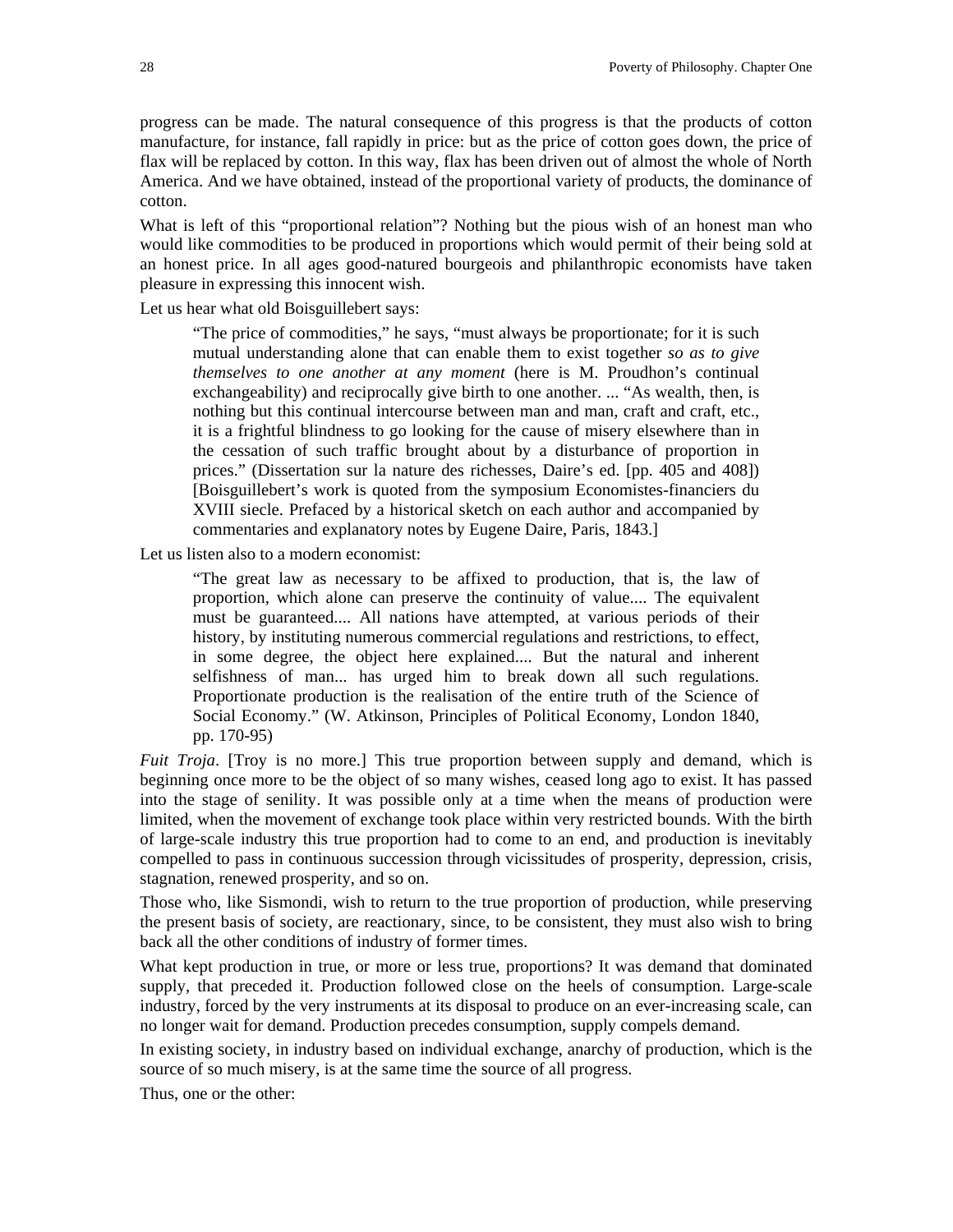Either you want the true proportions of past centuries with present-day means of production, in which case you are both reactionary and utopian.

Or you want progress without anarchy: in which case, in order to preserve the productive forces, you must abandon individual exchange.

Individual exchange is suited only to the small-scale industry of past centuries with its corollary of "true proportion," or else to large-scale industry with all its train of misery and anarchy.

After all, the determination of value by labour time – the formula M. Proudhon gives us as the regenerating formula of the future – is therefore merely the scientific expression of the economic relations of present-day society, as was clearly and precisely demonstrated by Ricardo long before M. Proudhon.

But does the "equalitarian" application of this formula at least belong to M. Proudhon? Was he the first to think of reforming society by transforming all men into actual workers exchanging equal amounts of labour? Is it really for him to reproach the Communists – these people devoid of all knowledge of political economy, these "obstinately foolish men," these "paradise dreamers" – with not having found, before him, this "solution of the problem of the proletariat"?

Anyone who is in any way familiar with the trend of political economy in England cannot fail to know that almost all the Socialists in that country have, at different periods, proposed the equalitarian application of the Ricardian theory. We quote for M. Proudhon: Hodgskin, Political Economy, 1827; William Thompson, An Inquiry into the Principles of the Distribution of Wealth Most Conducive to Human Happiness, 1824; T. R. Edmonds, Practical Moral and Political Economy, 1828 [18], etc., etc., and four pages more of etc. We shall content ourselves with listening to an English Communist, Mr. Bray. We shall give the decisive passages in his remarkable work, Labour's Wrongs and Labour's Remedy, Leeds, 1839, and we shall dwell some time upon it, firstly, because Mr. Bray is still little known in France, and secondly, because we think that we have discovered in him the key to the past, present and future works of M. Proudhon.

"The only way to arrive at truth is to go at once to First Principles.... Let us... go at once to the source from whence governments themselves have arisen.... By thus going to the origin of the thing, we shall find that every form of government, and every social and governmental wrong, owes its rise to the existing social system – to the institution of property as it at present exists – and that, therefore, if we would end our wrongs and our miseries at once and for ever, the present arrangements of society must be totally subverted.... By thus fighting them upon their own ground, and with their own weapons, we shall avoid that senseless clatter respecting 'visionaries' and 'theorists', with which they are so ready to assail all who dare move one step from that beaten track which 'by authority', has been pronounced to be the right one. Before the conclusions arrived at by such a course of proceeding can be overthrown, the economists must unsay or disprove those established truths and principles on which their own arguments are founded." (Bray, pp. 17 and 41) "It is labour alone which bestows value.... Every man has an undoubted right to all that his honest labour can procure him. When he thus appropriates the fruits of his labour, he commits no injustice upon any other human being; for he interferes with no other man's right of doing the same with the produce of his labour.... All these ideas of superior and inferior – of master and man – may be traced to the neglect of First Principles, and to the consequent rise of inequality of possessions; and such ideas will never be subverted, so long as this inequality is maintained. Men have hitherto blindly hoped to remedy the present unnatural state of things... by destroying existing inequality; but it will be shortly seen... that misgovernment is not a cause, but a consequence – that it is not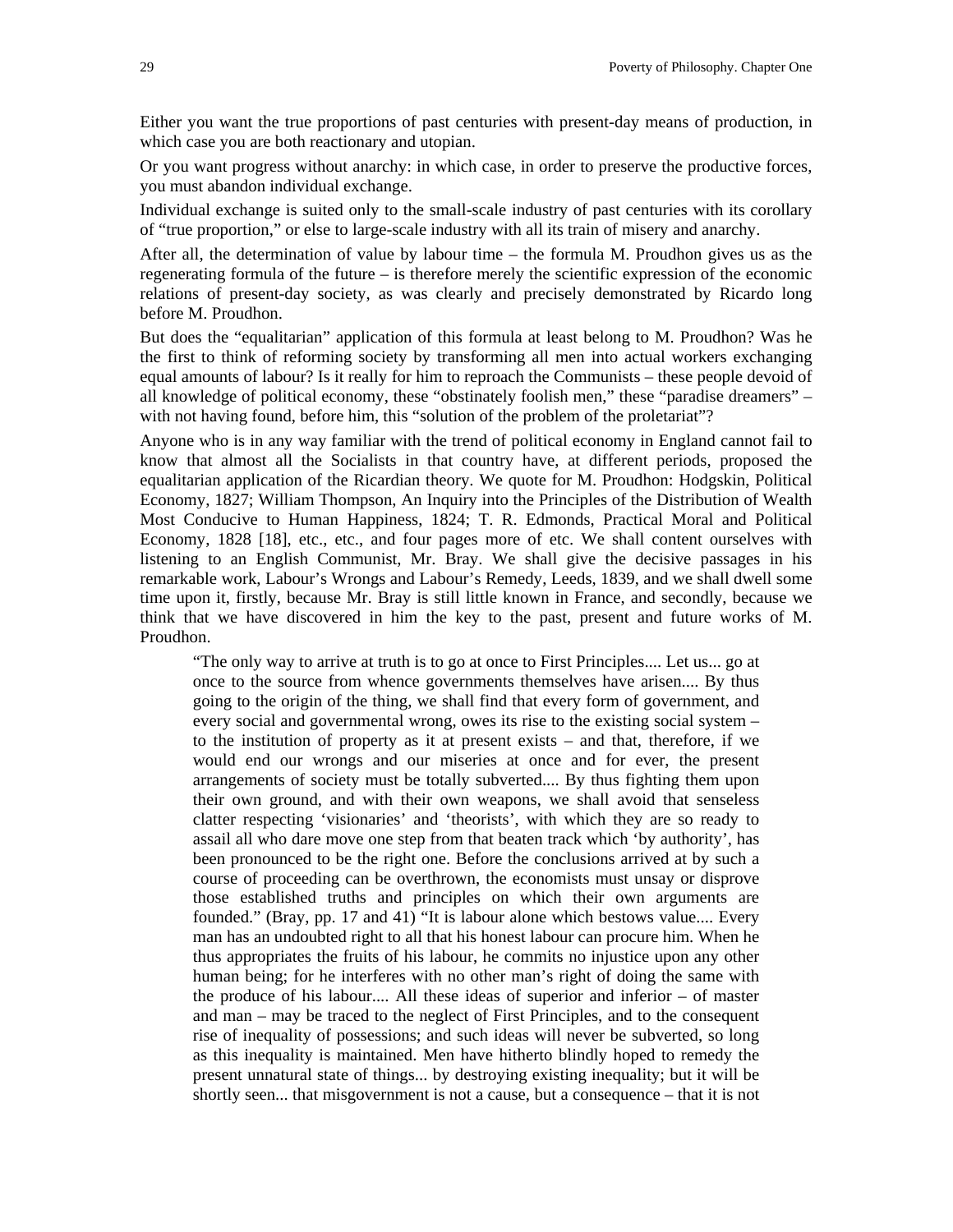the creator, but the created – that is the offspring of inequality of possessions; and that the inequality of possessions is inseparably connected with our present social system." (Bray, pp. 33, 36 and 37)

"Not only are the greatest advantages, but strict justice also, on the side of a system of equality.... Every man is a link, in the chain of effects – the beginning of which is but an idea, and the end, perhaps, the production of a piece of cloth. Thus, although we may entertain different feelings towards the several parties, it does not follow that one should be better paid for his labour than another. The inventor will ever receive, in addition to his just pecuniary reward, that which genius only can obtain from us – the tribune of our admiration....

"From the very nature of labour and exchange, strict justice not only requires that all exchangers should be mutually, but that they should likewise be equally, benefited. Men have only two things which they can exchange with each other, namely, labour, and the produce of labour.... If a just system of exchanges were acted upon, the value of articles would be determined by the entire cost of production; and equal values should always exchange for equal values. If, for instance, it takes a hatter one day to make a hat, and a shoemaker the same time to make a pair of shoes – supposing the material used by each to be of the same value – and they exchange these articles with each other, they are not only mutually but equally benefited: the advantage derived by either party cannot be a disadvantage to the other, as each has given the same amount of labour, and the materials made use of by each were of equal value. But if the hatter should obtain *two* pair of shoes for *one* hat – time and value of material being as before – the exchange would clearly be an unjust one. The hatter would defraud the shoemaker of one day's labour; and were the former to act thus in all his exchanges, he would receive, for the labour of *half a year*, the product of some other person's *whole year*. We have heretofore acted upon no other than this most unjust system of exchanges – the workmen have given the capitalist the labour of a whole year, in exchange for the value of only half a year – and from this, and not from the assumed inequality of bodily and mental powers in individuals, has arisen the inequality of wealth and power which at present exists around us. It is an inevitable condition of inequality of exchanges – of buying at one price and selling at another – that capitalists shall continue to be capitalists, and working men to be working men – the one a class of tyrants and the other a class of slaves – to eternity....

"The whole transaction, therefore, plainly shews that the capitalists and proprietors do no more than give the working man, for his labour of one week, a part of the wealth which they obtained from him the week before! – which amounts to giving him *nothing* for *something*.... The whole transaction, therefore, between the producer and the capitalist is a palpable deception, a mere farce: it is, in fact, in thousands of instances, no other than a barefaced though *legalized robbery*." (Bray, pp. 45, 48, 49 and 50)

.".. the gain of the employer will never cease to be the loss of the employed – until the exchanges between the parties are equal; and exchanges never can be equal while society is divided into capitalists and producers – the last living upon their labour and the first bloating upon the profit of that labour.

"It is plain that, establish whatever form of government we will... we may talk of morality and brotherly love... no reciprocity can exist where there are unequal exchanges. Inequality of exchanges, as being the cause of inequality of possessions, is the secret enemy that devours us." (Bray, pp. 51 and 52)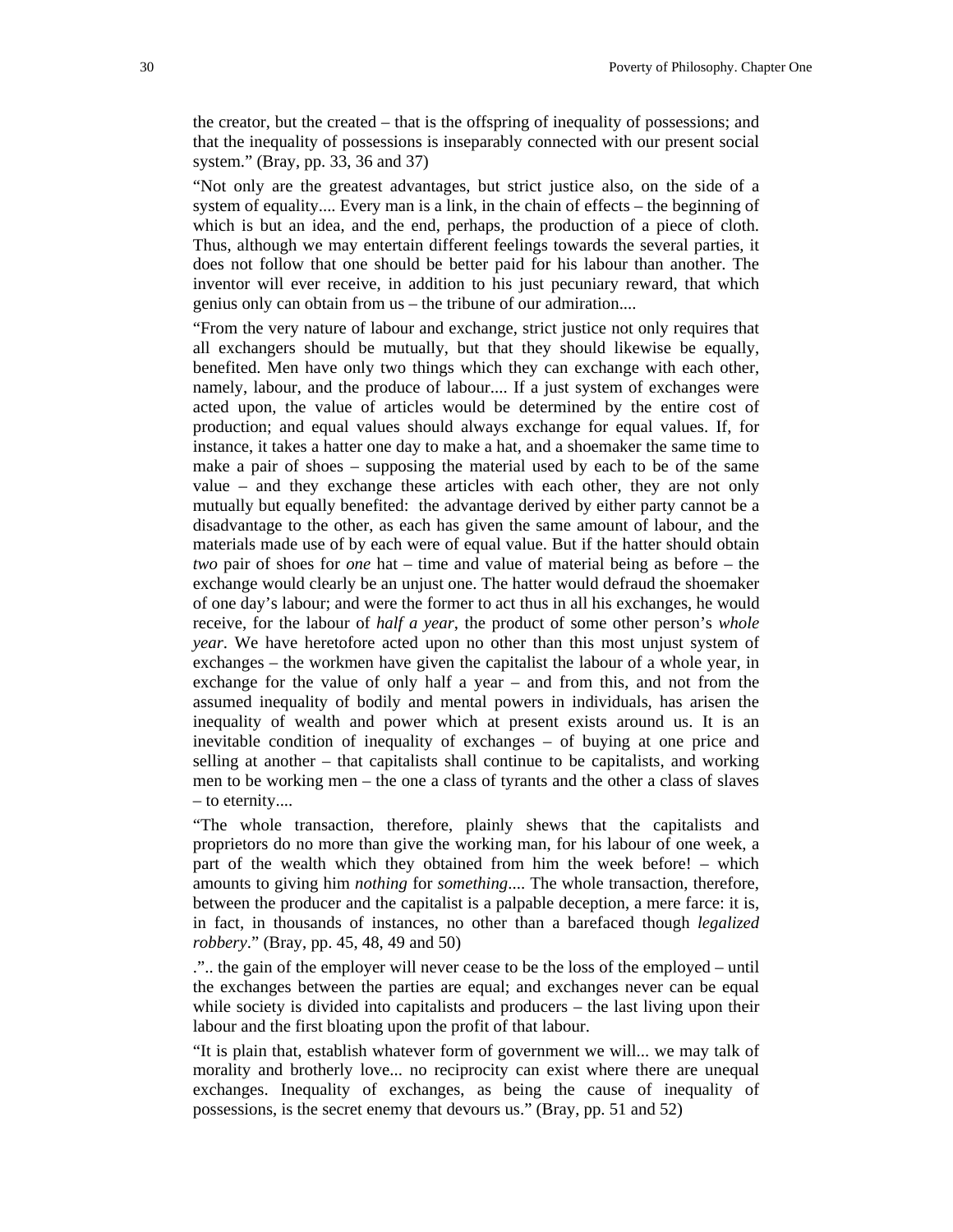"It has been deduced, also, from a consideration of the intention and end of society, not only that all men should labour, and thereby become exchangers, but that equal values should always exchange for equal values – and that, as the gain of one man ought never to be the loss of another, value should be determined by cost of production. But we have seen, that, under the present arrangements of society... the gain of the capitalist and the rich man is always the loss of the workman – that this result will invariably take place, and the poor man be left entirely at the mercy of the rich man, under any and every form of government, so long as there is inequality of exchanges – and that equality of exchanges can be ensured only under social arrangements in which labour is universal.... If exchanges were equal, would the wealth of the present capitalists gradually go from them to the working classes." (Bray, pp. 53-55)

"So long as this system of unequal exchanges is tolerated, the producers will be almost as poor and as ignorant and as hardworked as they are at present, even if every governmental burthen be swept away and all taxes be abolished... nothing but a total change of this system – an equality of labour and exchanges – can alter this state of rights.... The producers have but to make an effort – and by them must every effort for their own redemption be made – and their chains will be snapped asunder forever.... As an end, the political equality is there a failure, as a means, also, it is there a failure.

"Where equal exchanges are maintained, the gain of one man cannot be the loss of another; for every exchange is then simply a *transfer*, and not a sacrifice of labour and wealth. Thus, although under a social system based on equal exchanges, a parsimonious man may become rich, his wealth will be no more than the accumulated produce of his own labour. He may exchange his wealth, or he may give it to others... but a rich man cannot continue wealthy for any length of time after he has ceased to labour. Under equality of exchanges, wealth cannot have, as it now has, a procreative and apparently self-generating power, such as replenishes all waste from consumption; for, unless it be renewed by labour, wealth, when once consumed, is given up for ever. That which is now called profit and interest cannot exist as such in connection with equality of exchanges; for producer and distributor would be alike remunerated, and the sum total of their labour would determine the value of the article created and brought to the hands of the consumer.

"The principle of equal exchanges, therefore, must from its very nature ensure *universal labour*." (Bray, pp. 67, 88, 89, 94, 109 and 10)

After having refuted the objections of the economists to communism, Mr. Bray goes on to say:

"If, then a changed character be essential to the success of the social system of community in its most perfect form – and if, likewise, the present system affords no circumstances and no facilities for effecting the requisite change of character and preparing man for the higher and better state desired – it is evident that these things must necessarily remain as they are.... or else some preparatory step must be discovered and made use of – some movement partaking partly of the present and partly of the desired system – some intermediate resting place, to which society may go with all its faults and its follies, and from which it may move forward, imbued with those qualities and attributes without which the system of community and equality cannot as such have existence." (Bray, p. 134)

"The whole movement would require only co-operation in its simplest form.... Cost of production would in every instance determine value; and equal values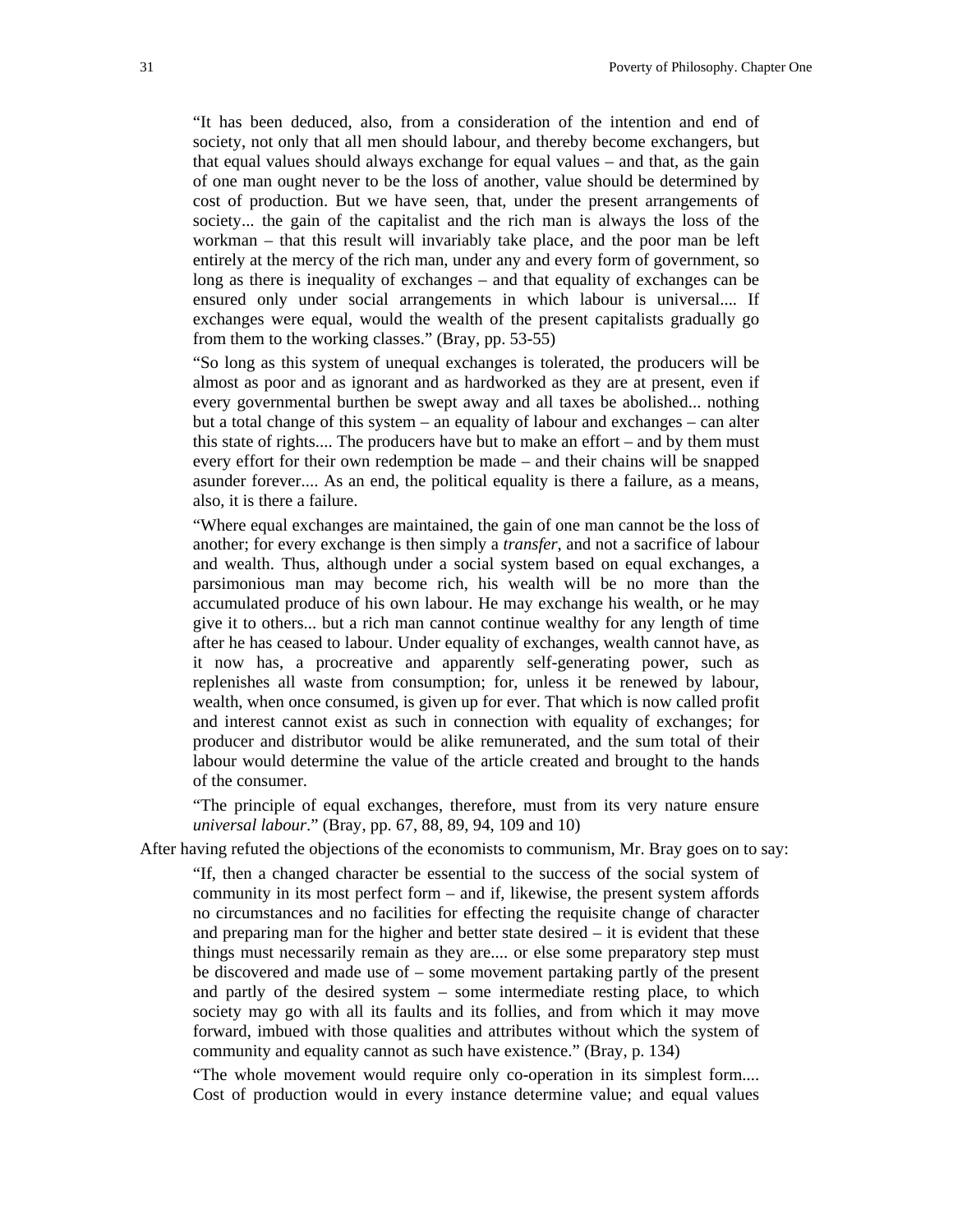would always exchange for equal values. If one person worked a whole week, and another worked only half a week, the first would receive double the remuneration of the last; but this extra pay of the one would not be at the expense of the other, nor would the loss incurred by the last man fall in any way upon the first. Each person would exchange the wages he individually received for commodities of the same value as his respective wages; and in no case could the gain of one man or one trade be a loss to another man or another trade. The labour of every individual would alone determine his gains of his losses....

."..By means of general and local boards of trade... the quantities of the various commodities required for consumption – the relative value of each in regard to each other – the number of hands required in various trades and descriptions of labour – and all other matters connected with production and distribution, could in a short time be as easily determined for a nation as for an individual company under the present arrangements.... As individuals compose families, and families towns, under the existing system, so likewise would they after the joint-stock change had been effected. The present distribution of people in towns and villages, bad as it is, would not be directly interfered with.... Under this joint-stock system, the same as under that now existing, every individual would be at liberty to accumulate as much as he pleased, and to enjoy such accumulations when and where he might think proper.... The great productive section of the community... is divided into an indefinite number of smaller sections, all working, producing and exchanging their products on a footing of the most perfect equality.... And the joint-stock modification (which is nothing but a concession to present-day society in order to obtain communism), by being so constituted as to admit of individual property in productions in connection with a common property in productive powers – making every individual dependent on his own exertions, and at the same time allowing him an equal participation in every advantage afforded by nature and art – is fitted to take society as it is, and to prepare the way for other and better changes." (Bray, pp. 158, 160, 162, 168 and 194)

We now only need to reply in a few words to Mr. Bray who without us and in spite of us had managed to supplant M. Proudhon, except that Mr. Bray, far from claiming the last word on behalf of humanity, proposes merely measures which he thinks good for a period of transition between existing society and a community regime.

One hour of Peter's labour exchanges for one hour of Paul's labour. That is Mr. Bray's fundamental axiom.

Let us suppose Peter has 12 hours' labour before him, and Paul only six. Peter will consequently have six hours' labour left over. What will he do with these six hours' labour?

Either he will do nothing with them – in which case he will have worked six hours for nothing; or else he will remain idle for another six hours to get even; or else, as a last resource, he will give these six hours' labour, which he has no use for, to Paul into the bargain.

What in the end will Peter have earned more than Paul? Some hours of labour? No! He will have gained only hours of leisure; he will be forced to play the loafer for six hours. And in order that this new right to loaf might be not only relished but sought after in the new society, this society would have to find in idleness its highest bliss, and to look upon labour as a heavy shackle from which it must break free at all costs. And indeed, to return to our example, if only these hours of leisure that Peter had gained in excess of Paul were really a gain! Not in the least. Paul, beginning by working only six hours, attains by steady and regular work a result that Peter secures only by beginning with an excess of work. Everyone will want to be Paul, there will be a competition to occupy Paul's position, a competition in idleness.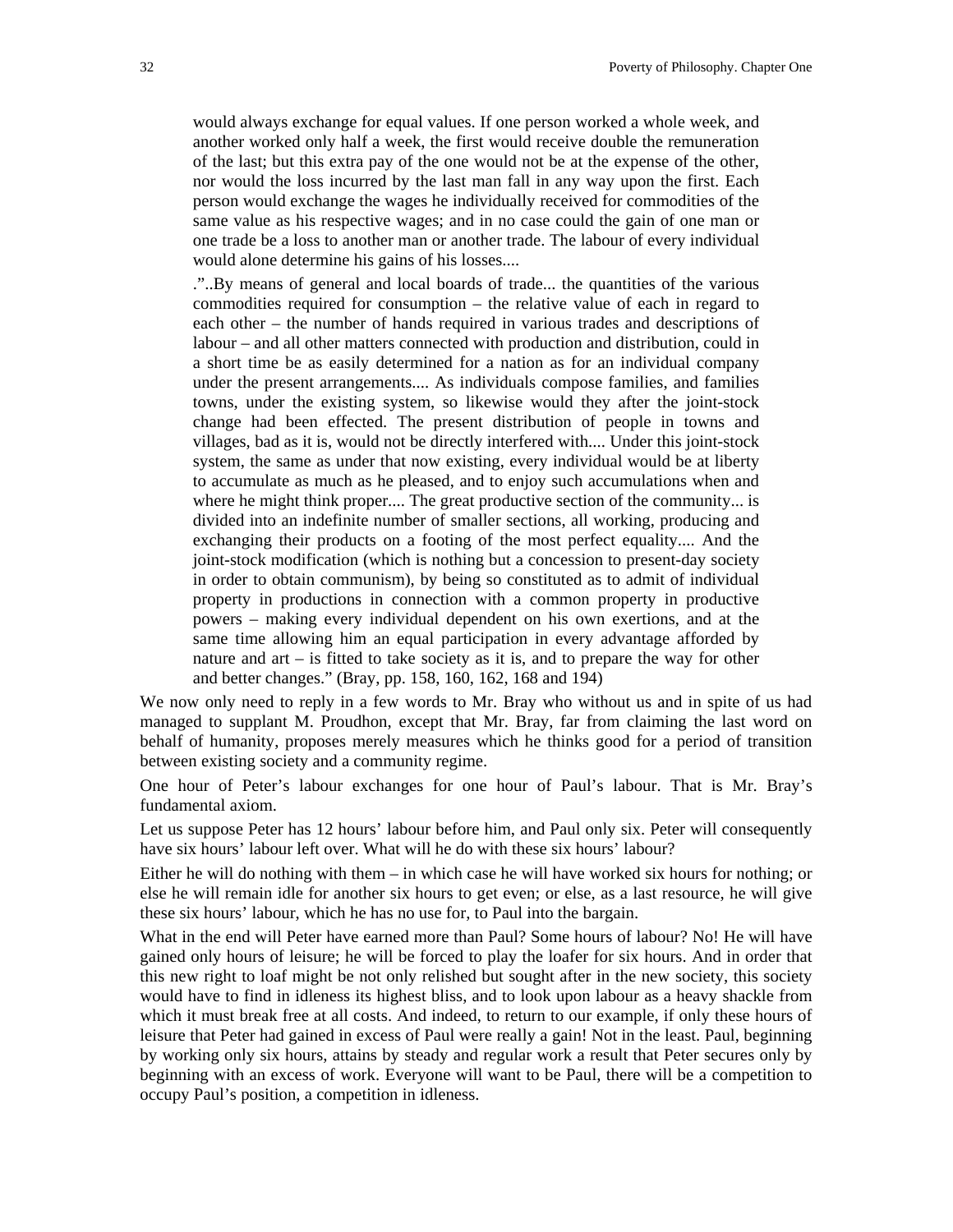Well, then! What has the exchange of equal quantities of labour brought us? Overproduction, depreciation, excess of labour followed by unemployment; in short, economic relations such as we see in present-day society, minus the competition of labour.

No! We are wrong! There is still an expedient which may save this new society of Peters and Pauls. Peter will consume by himself the product of the six hours' labour which he has left. But since he has no longer to exchange because he has produced, he has no need to produce for exchange; and the whole hypothesis of a society founded on the exchange and division of labour will fall to the ground. Equality of exchange will have been saved by the simple fact that exchange will have ceased to be: Paul and Peter would arrive at the position of Robinson.

Thus, if all the members of society are supposed to be actual workers, the exchange of equal quantities of hours of labour is possible only on condition that the number of hours to be spent on material production is agreed on before hand. But such an agreement negates individual exchange.

We still come to the same result, if we take as our starting point not the distribution of the products created but the act of production. In large-scale industry, Peter is not free to fix for himself the time of his labour, for Peter's labour is nothing without the co-operation of all the Peters and all the Pauls who make up the workshop. This explains very well the dogged resistance which the English factory owners put up to the Ten Hours' Bill.<sup>1</sup> They knew only too well that a two-hours' reduction of labour granted to women and children would carry with it an equal reduction of working hours for adult men. It is in the nature of large-scale industry that working hours should be equal for all. What is today the result of capital and the competition of workers among themselves will be tomorrow, if you sever the relation between labour and capital, an actual agreement based upon the relation between the sum of productive forces and the sum of existing needs.

But such an agreement is a condemnation of individual exchange, and we are back again at our first conclusion!

In principle, there is no exchange of products – but there is the exchange of the labour which cooperates in production. The mode of exchange of products depends upon the mode of exchange of the productive forces. In general, the form of exchange of products corresponds to the form of production. Change the latter, and the former will change in consequence. Thus in the history of society we see that the mode of exchanging products is regulated by the mode of producing them. Individual exchange corresponds also to a definite mode of production which itself corresponds to class antagonism. There is thus no individual exchange without the antagonism of classes.

But the respectable conscience refuses to see this obvious fact. So long as one is a bourgeois, one cannot but see in this relation of antagonism a relation of harmony and eternal justice, which allows no one to gain at the expense of another. For the bourgeois, individual exchange can exist without any antagonism of classes. For him, these are two quite unconnected things. Individual exchange, as the bourgeois conceives it, is far from resembling individual exchange as it is practised.

Mr. Bray turns the illusion of the respectable bourgeois into an ideal he would like to attain. In a purified individual exchange, freed from all the elements of antagonism he finds in it, he sees an "equalitarian" relation which he would like society to adopt generally.

Mr. Bray does not see that this equalitarian relation, this corrective ideal that he would like to apply to the world, is itself nothing but the reflection of the actual world; and that therefore it is totally impossible to reconstitute society on the basis of what is merely an embellished shadow of

1

<sup>&</sup>lt;sup>1</sup> The Ten Hours' Bill, which applied only to women and children, was passed by the British Parliament on June 8, 1847. Many manufacturers, however, ignored the law in practice. – Ed.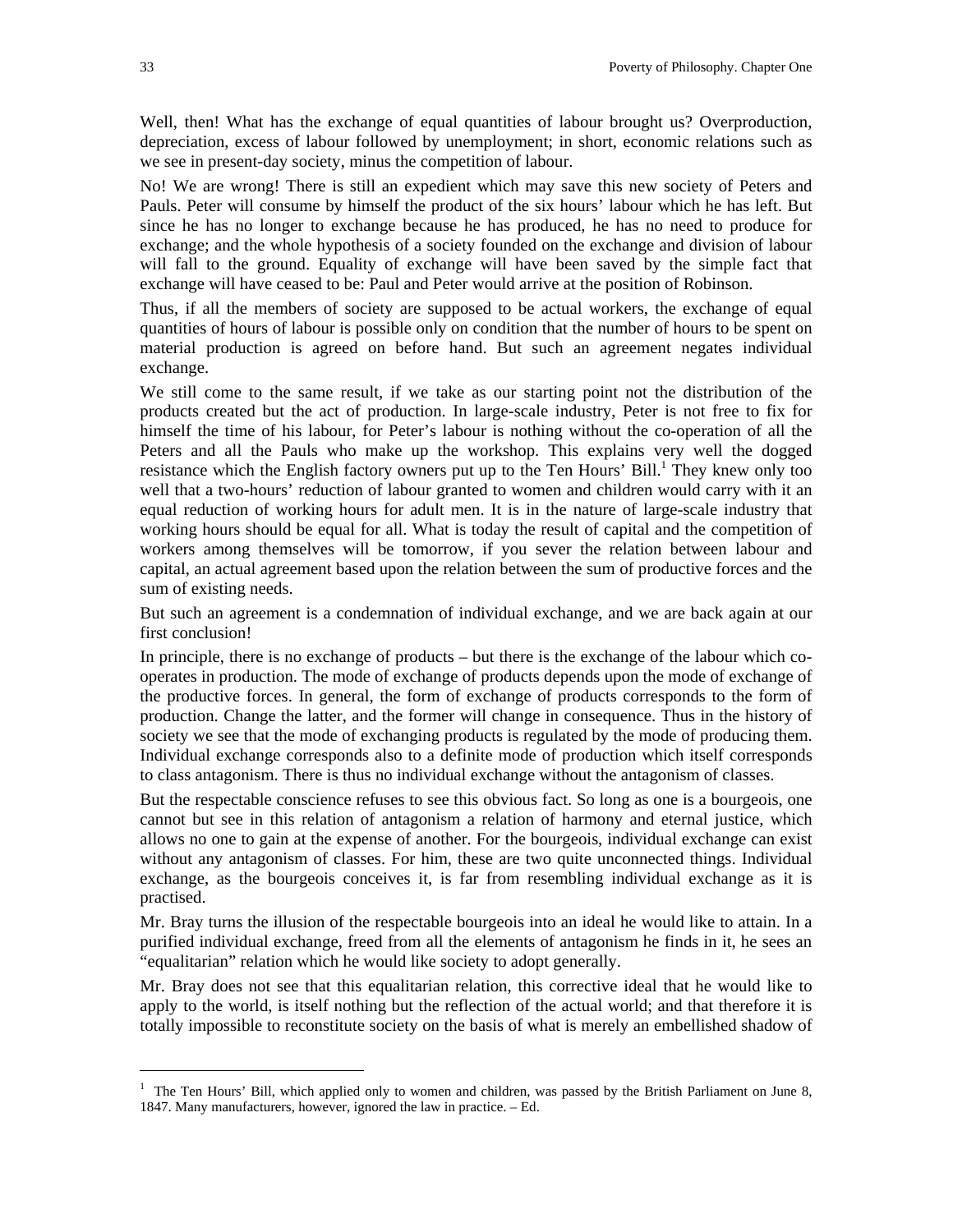it. In proportion as this shadow takes on substance again, we perceive that this substance, far from being the transfiguration dreamt of, is the actual body of existing society.<sup>\*</sup>

#### **§ 3. Application of the Law of the Proportionality of Value**

### A) Money

"Gold and silver were the first commodities to have their value constituted." (Vol. I, p. 69)

Thus, gold and silver are the first applications of "value constituted" ... by M. Proudhon. And as M. Proudhon constitutes the value of products determining it by the comparative amount of labour embodied in them, the only thing he had to do was to prove that variations in the value of gold and silver are always explained by variations in the labour time taken to produce them. M. Proudhon has no intention of doing so. He speaks of gold and silver not as commodities, but as money.

His only logic, if logic it be, consists in juggling with the capacity of gold and silver to be used as money for the benefit of all the commodities which have the property of being evaluated by labour time. Decidedly there is more naiveté than malice in this jugglery.

A useful product, once it has been evaluated by the labour time needed to produce it, is always acceptable in exchange; witness, cries M. Proudhon, gold and silver, which exist in my desired conditions of "exchangeability"! Gold and silver, then, are value which has reached a state of constitution: they are the incorporation of M. Proudhon's idea. He could not have been happier in his choice of an example. Gold and silver, apart from their capacity of being commodities, evaluated like other commodities, in labour time, have also the capacity of being the universal agents of exchange, of being money. By now considering gold and silver as an application of "value constituted" by labour time, nothing is easier than to prove that all commodities whose value is constituted by labour time will always be exchangeable, will be money.

A very simple question occurs to M. Proudhon. Why have gold and silver the privilege of typifying "constituted value?"

"The special function which usage has devolved upon the precious metal, that of serving as a medium for trade, is purely conventional, and any other commodity could, less conveniently perhaps, but just as reliably, fulfil this function. Economists recognize this, and cite more than one example. What then is the reason for this universal preference for metals as money? And what is the explanation of this specialization of the function of money – which has no analogy in political economy?... Is it possible to reconstruct the series from which money seems to have broken away, and hence to trace it back to its true principle?" (Vol. I, pp. 68-69)

Straight away, by formulating the question in these terms, M. Proudhon has presupposed the existence of money. The first question he should have asked himself was, why, in exchanges as they are actually constituted, it has been necessary to individualize exchangeable value, so to speak, by the creation of a special agent of exchange. Money is not a thing, it is a social relation. Why is the money relation a production relation like any other economic relation, such as the division of labour, etc.? If M. Proudhon had properly taken account of this relation, he would not

l

<sup>\*</sup> Mr. Bray's theory, like all theories, has found supporters who have allowed themselves to be deluded by appearances. Equitable labour-exchange bazaars have been set up in London, Sheffield, Leeds and many other towns in England. These bazaars have all ended in scandalous failures after having absorbed considerable capital. The taste for them has gone for ever. You are warned, M. Proudhon! [Note by Marx]

It is known that Proudhon did not take this warning to heart. In 1849 he himself made an attempt with a new Exchange Bank in Paris. The bank, however, failed before it had got going properly; a court case against Proudhon had to serve to cover its collapse. [Note by F. Engels to the German edition of 1885]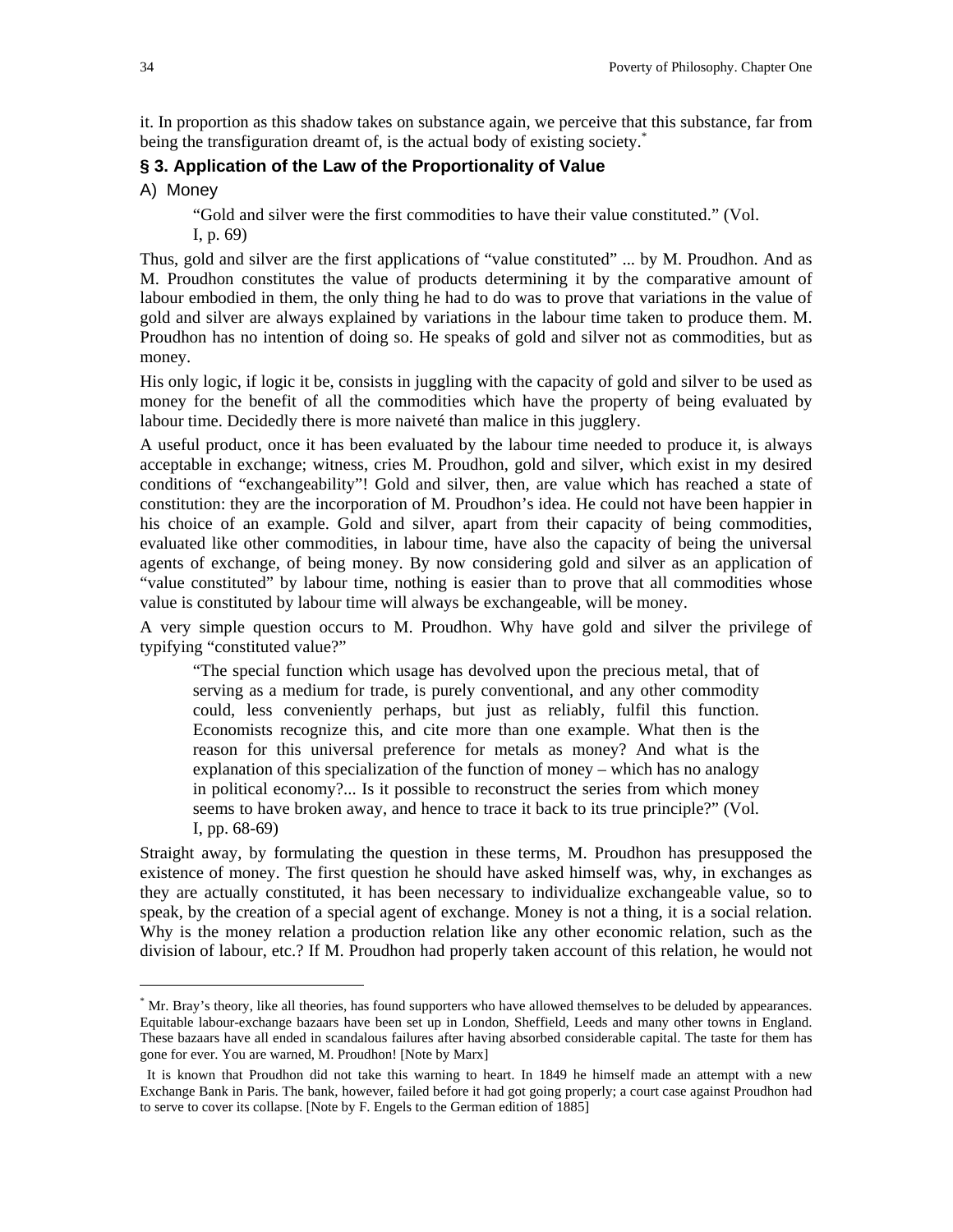have seen in money an exception, an element detached from a series unknown or needing reconstruction.

He would have realized, on the contrary, that this relation is a link, and, as such, closely connected with a whole chain of other economic relations; that this relation corresponds to a definite mode of production neither more nor less than does individual exchange. What does he do? He starts off by detaching money from the actual mode of production as a whole, and then makes it the first member of an imaginary series, of a series to be reconstructed.

Once the necessity for a specific agency of exchange, that is, for money, has been recognized, all that remains to be explained is why this particular function has developed upon gold and silver rather than upon any commodity. This is a secondary question, which is explained not by the chain of production relations, but by the specific qualities inherent in gold and silver as substances. If all this has made economists for once "go outside the domains of their own science, to dabble in physics, mechanics, history and so on," as M. Proudhon reproaches them with doing, they have merely done what they were compelled to do. The question was no longer within the domain of political economy.

"What no economist," says M. Proudhon, "has either seen or understood is the economic reason which has determined, in favour of the precious metals, the favour they enjoy." (Vol. I, p. 69)

This economic reason which nobody – with good ground indeed – has seen or understood, M. Proudhon has seen, understood and bequeathed to posterity.

"What nobody else has noticed is that, of all commodities, gold and silver were the first to have their value attain constitution. In the patriarchal period, gold and silver were still bartered and exchanged in ingots but even then they showed a visible tendency to become dominant and received a marked degree of preference. Little by little the sovereigns took possession of them and affixed their seal to them: and of this sovereign consecration was born money, that is, the commodity par excellence, which, notwithstanding all the shocks of commerce, retains a definite proportional value and makes itself accepted for all payments.... The distinguishing characteristic of gold and silver is due, I repeat, to the fact that, thanks to their metallic properties, to the difficulties of their production, and above all to the intervention of state authority, they early won stability and authenticity as commodities."

To say that, of all commodities, gold and silver were the first to have their value constituted, is to say, after all that has gone before, that gold and silver were the first to attain the status of money. This is M. Proudhon's great revelation, this is the truth that none had discovered before him.

If, by these words, M. Proudhon means that of all commodities, gold and silver are the ones whose time of production was known the earliest, this would be yet another of the suppositions with which he is so ready to regale his readers. If we wished to harp on this patriarchal erudition, we would inform M. Proudhon that it was the time needed to produce objects of prime necessity, such as iron, etc., which was the first to be known. We shall spare him Adam Smith's classic bow.

But, after all that, how can M. Proudhon go on talking about the constitution of a value, since a value is never constituted by itself? It is constituted, not by the time needed to produce it by itself, but in relation to the quota of each and every other product which can be created in the same time. Thus the constitution of the value of gold and silver presupposes an already completed constitution of a number of other products.

It is then not the commodity that has attained, in gold and silver, the status of "constituted value," it is M. Proudhon's "constituted value" that has attained, in gold and silver, the status of money.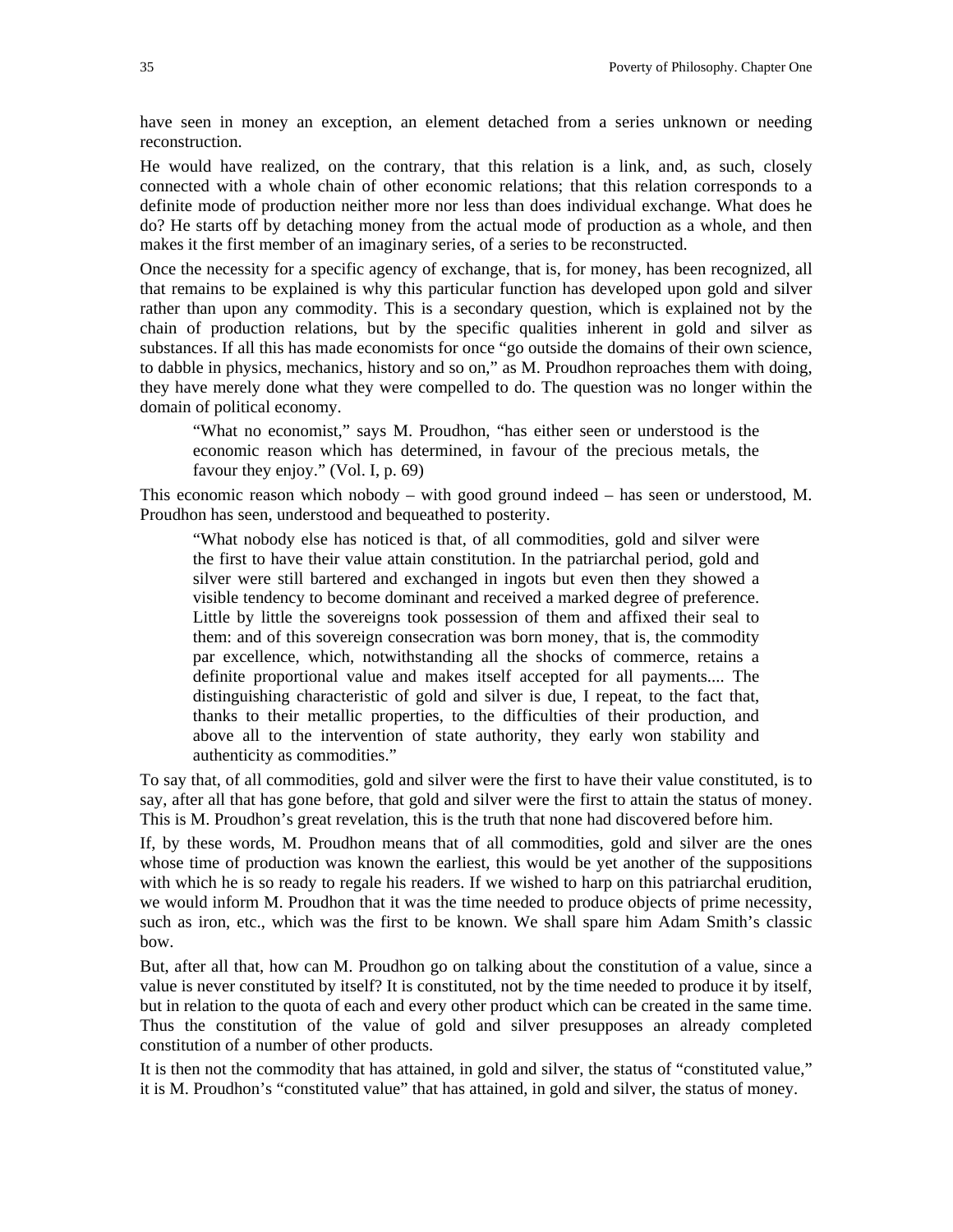Let us now make a closer examination of these "economic reasons" which, according to M. Proudhon, have bestowed upon gold and silver the advantage of being raised to the status of money sooner than other products, thanks to their having passed through the constitutive phase of value.

These economic reasons are: the "visible tendency to become dominant," the "marked preferences" even in the "patriarchal period," and other circumlocutions about the actual fact – which increase the difficulty, since they multiply the fact by multiplying the incidents which M. Proudhon brings in to explain the fact. M. Proudhon has not yet exhausted all the so-called economic reasons. Here is one of sovereign, irresistible force:

"Money is born of sovereign consecration: the sovereigns take possession of gold and silver and affix their seal to them." (Vol. I, p. 69)

Thus, the whim of sovereigns is for M. Proudhon the highest reason in political economy.

Truly, one must be destitute of all historical knowledge not to know that it is the sovereigns who in all ages have been subject to economic conditions, but they have never dictated laws to them. Legislation, whether political or civil, never does more than proclaim, express in words, the will of economic relations.

Was it the sovereign who took possession of gold and silver to make them the universal agents of exchange by affixing his seal to them? Or was it not, rather, these universal agents of exchange which took possession of the sovereign and forced him to affix his seal to them and thus give them a political consecration?

The impress which was and is still given to money is not that of its value but of its weight. The stability and authenticity M. Proudhon speaks of apply only to the standard of the money; and this standard indicates how much metallic matter there is in a coined piece of money.

"The sole intrinsic value of a silver mark," says Voltaire, with his habitual good sense, "is a mark of silver, half a pound weighing eight ounces. The weight and the standard alone form this intrinsic value." (Voltaire, *Système de Law*)

[Marx quotes a chapter from Voltaire's Historie de parlement. It is entitled "France in the Period of the Regency and Law's System."]

But the question: how much is an ounce of gold or silver worth, remains nonetheless. If a cashmere from the Grand Colbert stores bore the trademark pure wool, this trademark would not tell you the value of the cashmere. There would still remain the question: how much is wool worth?

"Philip I, King of France," says M. Proudhon, "mixes with Charlemagne's gold pound a third of alloy, imagining that, having the monopoly of the manufacture of money, he could do what is done by every tradesman who has the monopoly of a product. What was actually this debasement of the currency from which Philip and his successors have been so much blamed? It was perfectly sound reasoning from the point of view of commercial practice, but very unsound economic science, viz., to suppose that, as supply and demand regulate value, it is possible, either by producing an artificial scarcity or by monopolizing manufacture, to increase the estimation and consequently the value of things; and that this is true of gold and silver as of corn, wine, oil or tobacco. But Philip's fraud was no sooner suspected than his money was reduced to its true value, and he himself lost what he had thought to gain from his subjects. The same thing has happened as a result of every similar attempt." (Vol. I, pp. 70-71)

It has been proved times without number that, if a prince takes into his head to debase the currency, it is he who loses. What he gains once at the first issue he loses every time the falsified coinage returns to him in the form of taxes, etc. But Philip and his successors were able to protect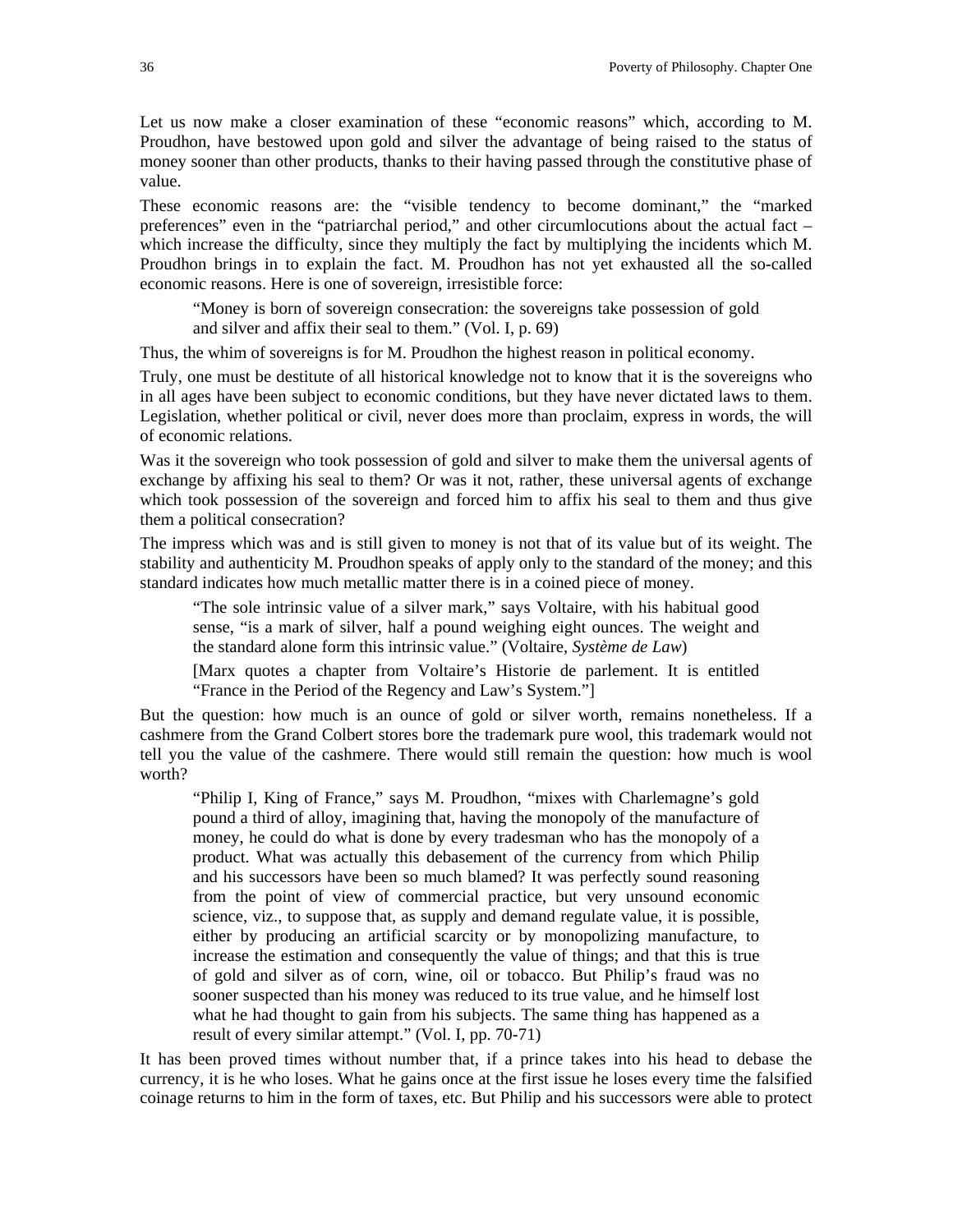themselves more or less against this loss, for, once the debased coinage was put into circulation, they hastened to order a general re-minting of money on the old footing.

And besides, if Philip I had really reasoned like M. Proudhon, he would not have reasoned well "from the commercial point of view." Neither Philip I nor M. Proudhon displays any mercantile genius in imagining that it is possible to alter the value of gold as well as that of every other commodity merely because their value is determined by the relation between supply and demand.

If King Philip had decreed that one quarter of corn was in future to be called two quarters of wheat, he would have been a swindler. He would have deceived all the *rentiers,* all the people who were entitled to receive 100 quarters of corn. He would have been the cause of all these people receiving only 50 quarters of corn; he would have had to pay only 50. But in commerce 100 such quarters would never have been worth more than 50. By changing the name we do not change the thing. The quantity of corn, whither supplied or demanded, will be neither decreased nor increased by this mere change of name. Thus, the relation between supply and demand being just the same in spite of this change of name, the price of corn will undergo no real change. When we speak of the supply and demand of things, we do not speak of the supply and demand of the name of things. Philip I was not a maker of gold and silver, as M. Proudhon says; he was a maker of names for coins. Pass off your French cashmeres as Asiatic cashmeres, and you may deceive a buyer or two; but once the fraud becomes known, your so-called Asiatic cashmeres will drop to the price of French cashmeres. When he put a false label on gold and silver, King Philip could deceive only so long as the fraud was not known. Like any other shopkeeper, he deceived his customers by a false description of his wares, which could not last for long. He was bound sooner or later to suffer the rigour of commercial laws. Is this what M. Proudhon wanted to prove? No. According to him, it is from the sovereign and not from commerce that money gets its value. And what has he really proved? That commerce is more sovereign than the sovereign. Let the sovereign decree that one mark shall in future be two marks, commerce will keep on saying that these two marks are worth no more than one mark was formerly.

But, for all that, the question of value determined by the quantity of labour has not been advanced a step. It still remains to be decided whether the value of these two marks (which have become what one mark was once) is determined by the cost of production or by the law of supply and demand.

M. Proudhon continues:

"It should even be borne in mind that if, instead of debasing the currency, it had been in the king's power to double its bulk, the exchange value of gold and silver would immediately have dropped by half, always from reasons of proportion and equilibrium." (Vol. I, p. 71)

If this opinion, which M. Proudhon shares with the other economists, is valid, it argues in favour of the latter's doctrine of supply and demand, and in no way in favour of M. Proudhon's proportionality. For, whatever the quantity of labour embodied in the doubled bulk of gold and silver, its value would have dropped by half, the demand having remained the same and the supply having doubled. Or can it be, by any chance, that the "law of proportionality" would have become confused this time with the so much disdained law of supply and demand? This true proportion of M. Proudhon's is indeed so elastic, is capable of so many variations, combinations and permutations, that it might well coincide for once with the relation between supply and demand.

To make "every commodity acceptable in exchange, if not in practice then at least by right," on the basis of the role of gold and silver is, then, to misunderstand this role. Gold and silver are acceptable by law only because they are acceptable in practice; and they are acceptable in practice because the present organization of production needs a universal medium of exchange. Law is only the official recognition of fact.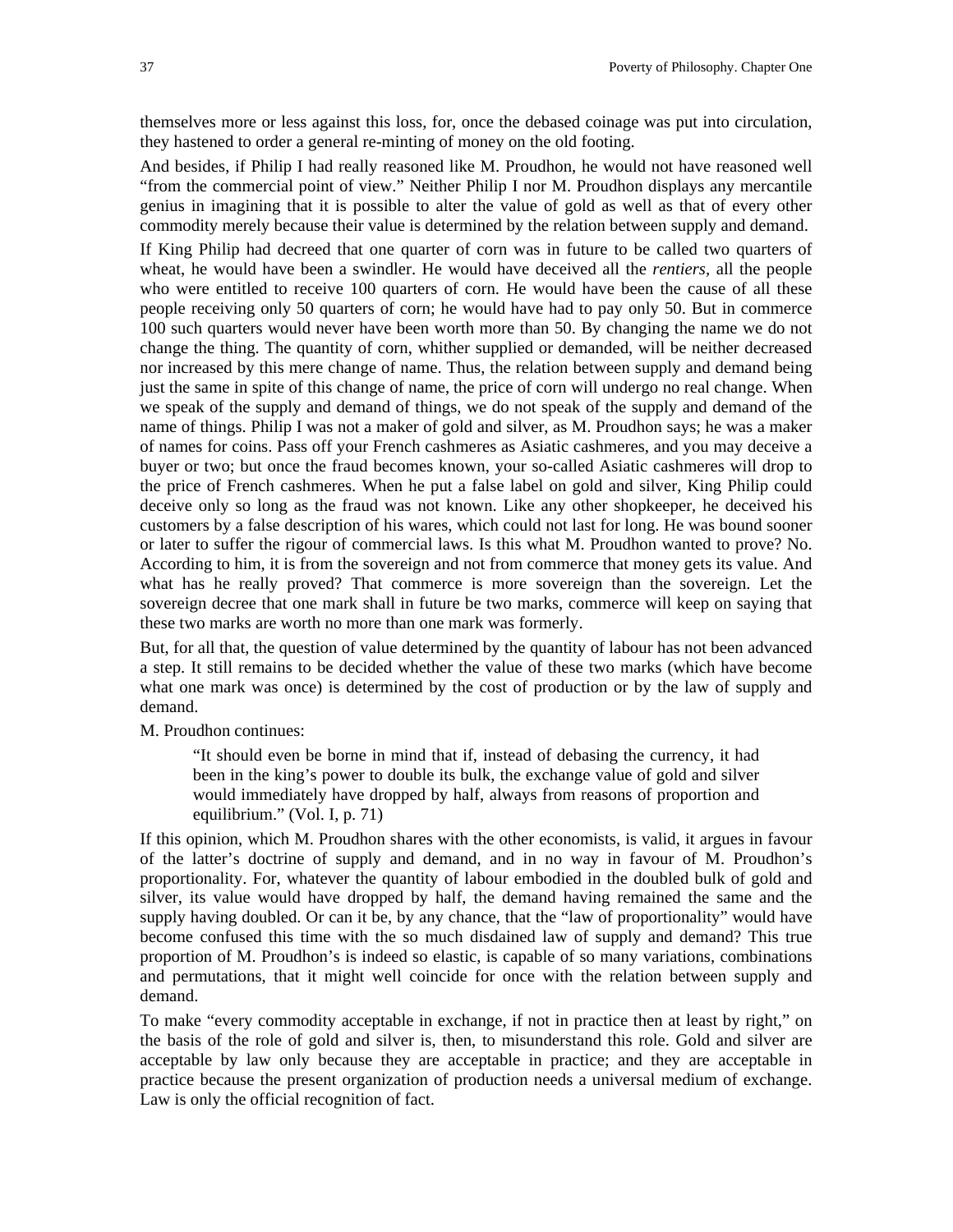We have seen that the example of money as an application of value which has attained constitution was chosen by M. Proudhon only to smuggle through his whole doctrine of exchangeability, that is to say, to prove that every commodity assessed by its cost of production must attain the status of money. All this would be very fine, were it not for the awkward fact that precisely gold and silver, as money, are of all commodities the only ones not determined by their cost of production; and this is so true that in circulation they can be replaced by paper. So long as there is a certain proportion observed between the requirements of circulation and the amount of money issued, be it paper, gold, platinum, or copper money, there can be no question of a proportion to be observed between the intrinsic value (cost of production) and the nominal value of money. Doubtless, in international trade, money is determined, like any other commodity, by labour time. But it is also true that gold and silver in international trade are means of exchange as products and not as money. In other words, they lose this characteristic of "stability and authenticity," of "sovereign consecration," which, for M. Proudhon, forms their specific characteristic. Ricardo understood the truth so well that, after basing his whole system on value determined by labour time, and after saying: "*Gold and silver*, like all other commodities, are valuable only in proportion to the quantity of labour necessary to produce them, and bring them to market,"

He adds, nevertheless, that the value of money is not determined by the labour time its substance embodies, but by the law of supply and demand only.

"Though it [paper money] has no intrinsic value, yet, by limiting its quantity, its value in exchange is as great as an equal denomination of coin, or of bullion in that coin. On the same principle, too, namely, by limitation of its quantity, a debased coin would circulate at the value it should bear, if it were of the legal weight and fineness, and not at the value of the quantity of metal which it actually contained. In the history of the British coinage, we find, accordingly, that the currency was never depreciated in the same proportion that it was debased; the reason of which was, that it never was increased in quantity, in proportion to its diminished intrinsic value." (Ricardo, loc. cit., pp. 206-07)

This is what J. B. Say observes on this passage of Ricardo's:

"This example should suffice, I think, to convince the author that the basis of all value is not the amount of labour needed to make a commodity, but the need felt for that commodity, balanced by its scarcity." [The reference is to Say's note on the French edition of Ricardo's book, Vol. II, pp. 206-07.]

Thus money, which for Ricardo is no longer a value determined by labour time, and which J. B. Say therefore takes as an example to convince Ricardo that the other values could not be determined by labour time either, this money, I say, taken by J. B. Say as an example of a value determined exclusively by supply and demand, becomes for M. Proudhon the example par excellence of the application of value constituted... by labour time.

To conclude, if money is not a value "constituted" by labour time, it is all the less likely that it could have anything in common with M. Proudhon's true "proportion." Gold and silver are always exchangeable, because they have the special function of serving as the universal agent of exchange, and in no wise because they exist in a quantity proportional to the sum total of wealth; or, to put it still better, they are always proportional because, alone of all commodities, they serve as money, the universal agent of exchange, whatever their quantity in relation to the sum total of wealth.

"A circulation can never be so abundant as to overflow; for by diminishing its value, in the same proportion you will increase its quantity, and by increasing its value, diminish its quantity." (Ricardo, Vol. II, p. 205)

"What an imbroglio this political economy is!" cries M. Proudhon. (Vol. I, p. 72)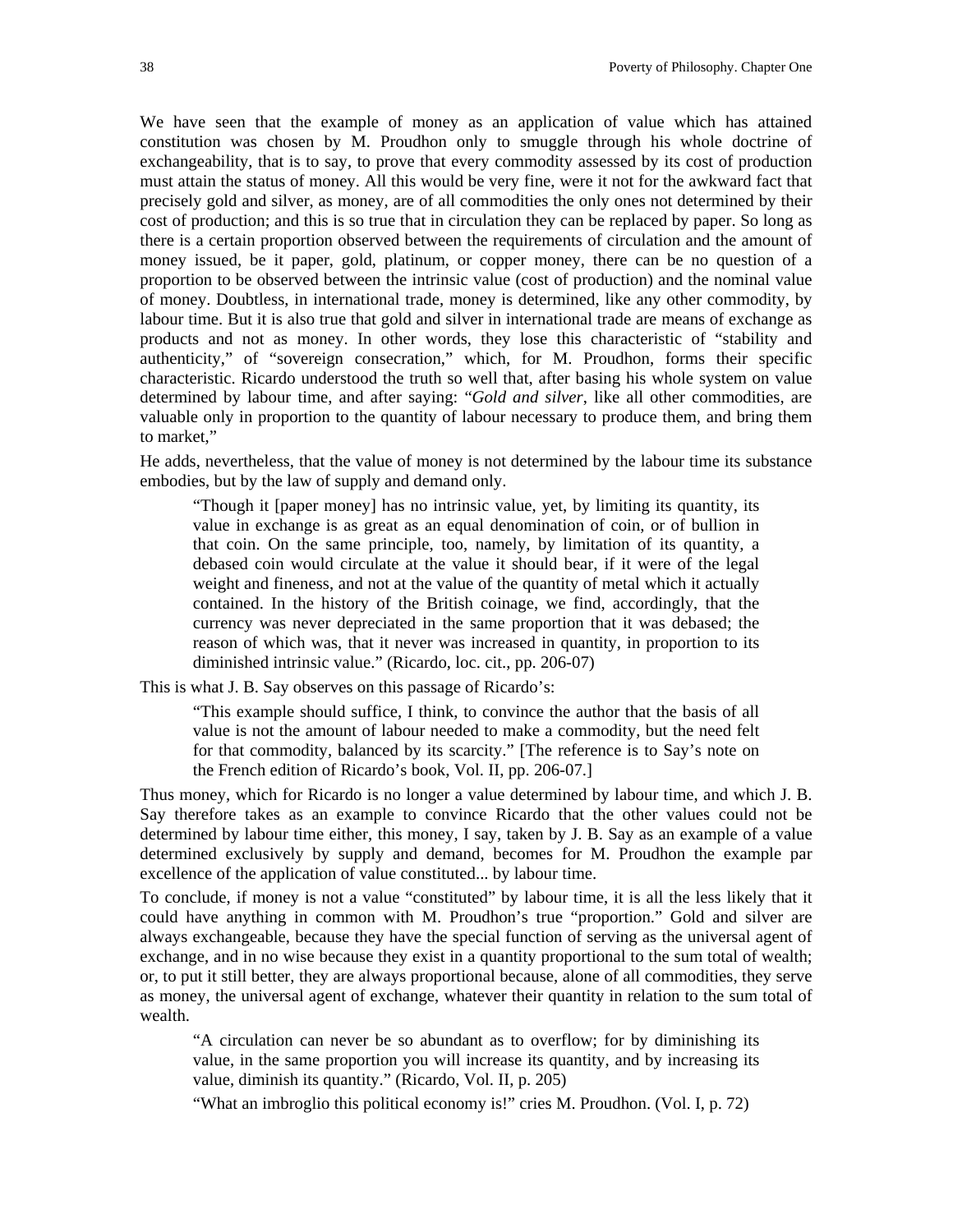"Cursed gold!" cries a Communist flippantly [through the mouth of M. Proudhon]. You might as well say: "Cursed wheat, cursed vines, cursed sheep! – for just like gold and silver, every commercial value must attain its strictly exact determination." (Vol. I, p. 73)

The idea of making sheep and vines attain the status of money is not new. In France, it belongs to the age of Louis XIV. At that period, money having begun to establish its omnipotence, the depreciation of all other commodities was being complained of, and the time when "every commercial value" might attain its strictly exact determination, the status of money, was being eagerly invoked. Even in the writings of Boisguillebert, one of the oldest of French economists, we find:

"Money, then, by the arrival of innumerable competitors in the form of commodities themselves, re-established in their true values, will be thrust back again within its natural limits." (Économistes financiers du dix-huitième siècle, Daire edition, p. 422)

One sees that the first illusions of the bourgeoisie are also their last.

B) Surplus Labour

"In works on political economy we read this absurd hypothesis: *If the price of everything were doubled*.... As if the price of everything were not the proportion of things – and one could double a proportion, a relation, a law!" (Proudhon, Vol. I, p. 81)

Economists have fallen into this error through not knowing how to apply the "law of proportionality" and of "constituted value."

Unfortunately in the very same work by M. Proudhon, Volume I, p. 110, we read the absurd hypothesis that, "if wages rose generally, the price of everything else would rise." Furthermore, if we find the phrase in question in works on political economy, we also find as explanation of it.

"When one speaks of the price of all commodities going up or down, one always excludes some one commodity going up or down. The excluded commodity is, in general, money or labour." (Encyclopedia Metropolitana or Universal Dictionary of Knowledge, Vol. IV, Article "Political Economy," by N. W. Senior, London, 1836. Regarding the phrase under discussion, see also J. St. Mill: Essays on Some Unsettled Questions of Political Economy, London, 1844, and Tooke: A History of Prices, etc., London, 1838.) [Full reference is Th. Tooke, A History of Prices, and of the State of the Circulation, from 1793 to 1837, Vols. I-II, London, 1838]

Let us pass now to the second application of "constituted value," and of other proportions – whose only defect is their lack of proportion. And let us see whether M. Proudhon is happier here than in the monetarization of sheep.

"An axiom generally admitted by economists is that all labour must leave a surplus. In my opinion this proposition is universally and absolutely true: it is the corollary of the law of proportion, which may be regarded as the summary of the whole of economic science. But, if the economists will permit me to say so, the principle that all labour must leave a surplus is meaningless according to their theory, and is not susceptible of any demonstration." (Proudhon, Vol. I, p. 73)

To prove that all labour must leave a surplus, M. Proudhon personifies society; he turns it into a person, Society – a society which is not by any means a society of persons, since it has its law apart, which have nothing in common with the persons of which society is composed, and its "own intelligence," which is not the intelligence of common men, but an intelligence devoid of common sense. M. Proudhon reproaches the economists with not having understood the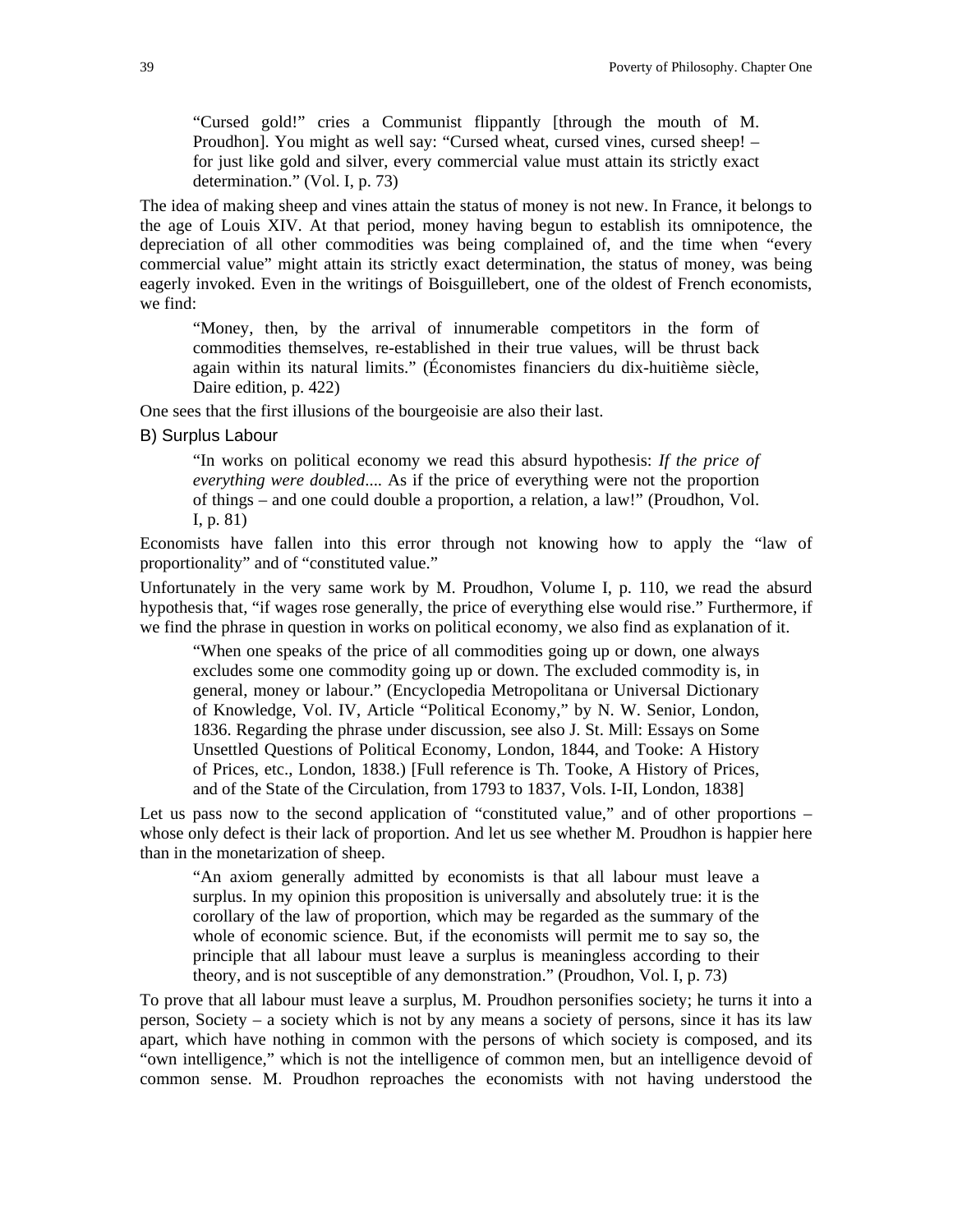personality of this collective being. We have pleasure in confronting him with the following passage from an American economist, who accuses the economists of just the opposite:

"The moral entity – the grammatical being called a nation, has been clothed in attributes that have no real existence except in the imagination of those who metamorphose a word into a thing.... This has given rise to many difficulties and to some deplorable misunderstanding in political economy." (Th. Cooper, Lectures on the Elements of Political Economy, Colombia,1826) [The first edition of the book was published in Colombia in 1826. A second, enlarged edition appeared in London in 1831.]

"This principle of surplus labour," continues M. Proudhon, "is true of individuals only because it emanates from society, which thus confers on them the benefit of its own laws." (Vol. I, p. 75)

Does M. Proudhon mean thereby merely that the production of the social individual exceeds that of the isolated individual? Is M. Proudhon referring to this excess of the production of associated individuals over that of non-associated individuals? If so, we could quote for him a hundred economists who have expressed this simple truth without any of the mysticism with which M. Proudhon surrounds himself. This, for example, is what Mr. Sadler says:

"Combined labour produces results which individual exertion could never accomplish. As mankind, therefore, multiply in number, the products of their united industry would greatly exceed the amount of any mere arithmetical addition calculated on such an increase.... In the mechanical arts, as well as in pursuits of science, a man may achieve more in a day... than a solitary... individual could perform in his whole life.... Geometry says... that the whole is only equal to the sum of all its parts; as applied to the subject before us, this axiom would be false. Regarding labour, the great pillar of human existence, it may be said that the entire product of combined exertion almost infinitely exceeds all which individual and disconnected efforts could possibly accomplish." (T. Sadler, The Law of Population, Vol. I, pp. 83 and 84, London, 1830)

To return to M. Proudhon. Surplus labour, he says, is explained by the person, Society. The life of this person is guided by laws, the opposite of those which govern the activities of man as an individual. He desires to prove this by "facts."

"The discovery of an economic process can never provide the inventor with a profit equal to that which he procures for society.... It has been remarked that railway enterprises are much less a source of wealth for the contractors than for the state.... The average cost of transporting commodities by road is 18 centimes per ton per kilometre, from the collection of the goods to their delivery. It has been calculated that at this rate an ordinary railway enterprise would not obtain 10 per cent net profit, a result approximately equal to that of a road-transport enterprise. But let us suppose that the speed of rail transport compared with that of road transport is as 4 is to 1. Since in society time is value itself, the railway would, prices being equal, present an advantage of 400 per cent over roadtransport. Yet this enormous advantage, very real for society, is far from being realized in the same proportion for the carrier, who, while bestowing upon society an extra value of 400 per cent, does not for his own part draw 10 per cent. To bring the matter home still more pointedly, let us suppose, in fact, that the railway puts up its rate to 25 centimes, the cost of road transport remaining at 18: it would instantly lose all its consignments. Senders, receivers, everybody would return to the van, to the primitive waggon if necessary. The locomotive would be abandoned. A social advantage of 400 per cent would be sacrificed to a private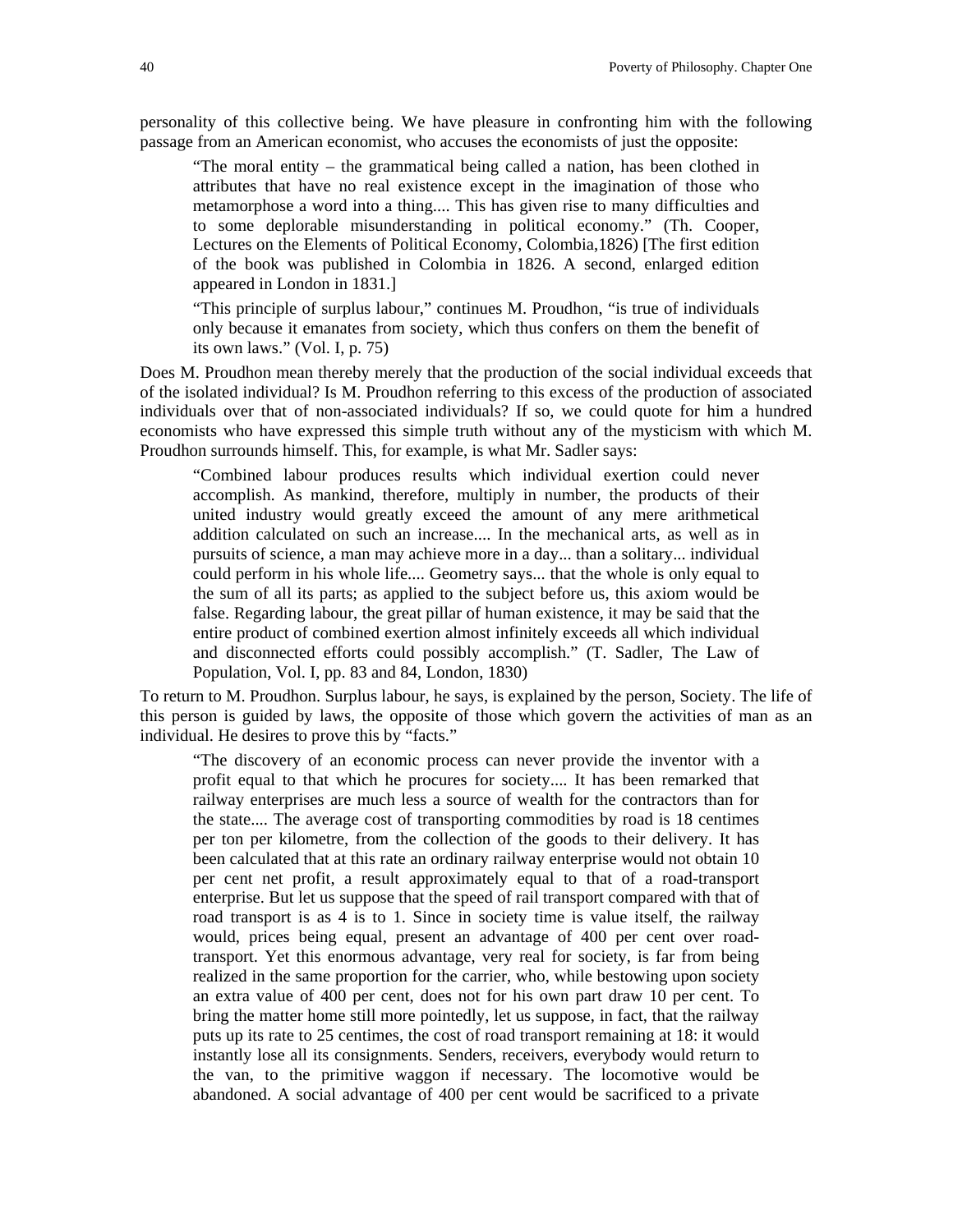loss of 35 per cent. The reason for this is easily grasped: the advantage resulting from the speed of the railway is entirely social, and each individual participates in it only in a minute proportion (it must be remembered that at the moment we are dealing only with the transport of goods), while the loss strikes the consumer directly and personally. A social profit equal to 400 represents for the individual, if society is composed only of a million men, four ten-thousandths; while a loss of 33 per cent for the consumer would suppose a social deficit of 33 million." (Proudhon Vol. I, p. 75-76)

Now, we may even overlook the fact that M. Proudhon expresses a quadrupled speed as 400 per cent of the original speed; but that he should bring into relation the percentage of speed and the percentage of profit and establish a proportion between two relations which, although measured separately by percentages, are nevertheless incommensurate with each other, is to establish a proportion between the percentages without reference to denominations.

Percentages are always percentages, 10 per cent and 400 per cent are commensurable; they are to each other as 10 is to 400. Therefore, concludes M. Proudhon, a profit of 10 per cent is worth 40 times less than a quadrupled speed. To save appearances, he says that, for society, time is money. This error arises from his recollecting vaguely that there is a connexion between labour value and labour time, and he hastens to identify labour time with transport time; that is, he identifies the few firemen, drivers and others, whose labour time is actually transport time, with the whole of society. Thus at one blow, speed has become capital, and in this case he is fully right in saying: "A profit of 400 per cent will be sacrificed to a loss of 35 per cent." After establishing this strange proposition as a mathematician, he gives us the explanation of it as an economist.

"A social profit equal to 400 represents for the individual, in a society of only a million men, four ten-thousandths." Agreed; but we are dealing not with 400, but with 400 per cent, and a profit of 400 per cent represents for the individual 400 per cent, neither more nor less. Whatever be the capital, the dividends will always be in the ratio of 400 per cent. What does M. Proudhon do? He takes percentages for capital, and, as if he were afraid of his confusion not being manifest enough, "pointed" enough, he continues:

"A loss of 33 per cent for the consumer would suppose a social deficit of 33 million." A loss of 33 per cent for the consumer remains a loss of 33 per cent for a million consumers. How then can M. Proudhon say pertinently that the social deficit in the case of a 33 per cent loss amounts to 33 million, when he knows neither the social capital nor even the capital of a single one of the persons concerned? Thus it was not enough for M. Proudhon to have confused capital with percentage; he surpasses himself by identifying the capital sunk in an enterprise with the number of interested parties.

"To bring the matter home still more pointedly let us suppose in fact" a given capital. A social profit of 400 per cent divided among a million participants, each of them interested to the extent of one franc, would give 4 francs profit per head – and not 0.0004, as M. Proudhon alleges. Likewise a loss of 33 per cent for each of the participants represents a social deficit of 330,000 francs and not of 33 million  $(100:33 = 1,000,000:330,000)$ .

M. Proudhon, preoccupied with his theory of the person, Society, forgets to divide by 100, which entails a loss of 330,000 francs; but 4 francs profit per head make 4 million francs profit for society. There remains for society a net profit of 3,670,000 francs. This accurate calculation proves precisely the contrary of what M. Proudhon wanted to prove: namely, that the profits and losses of society are not in inverse ratio to the profits and losses of individuals.

Having rectified these simple errors of pure calculation, let us take a look at the consequences which we would arrive at, if we admitted this relation between speed and capital in the case of railways, as M. Proudhon gives it – minus the mistakes in calculation. Let us suppose that a transport four times as rapid costs four times as much; this transport would not yield less profit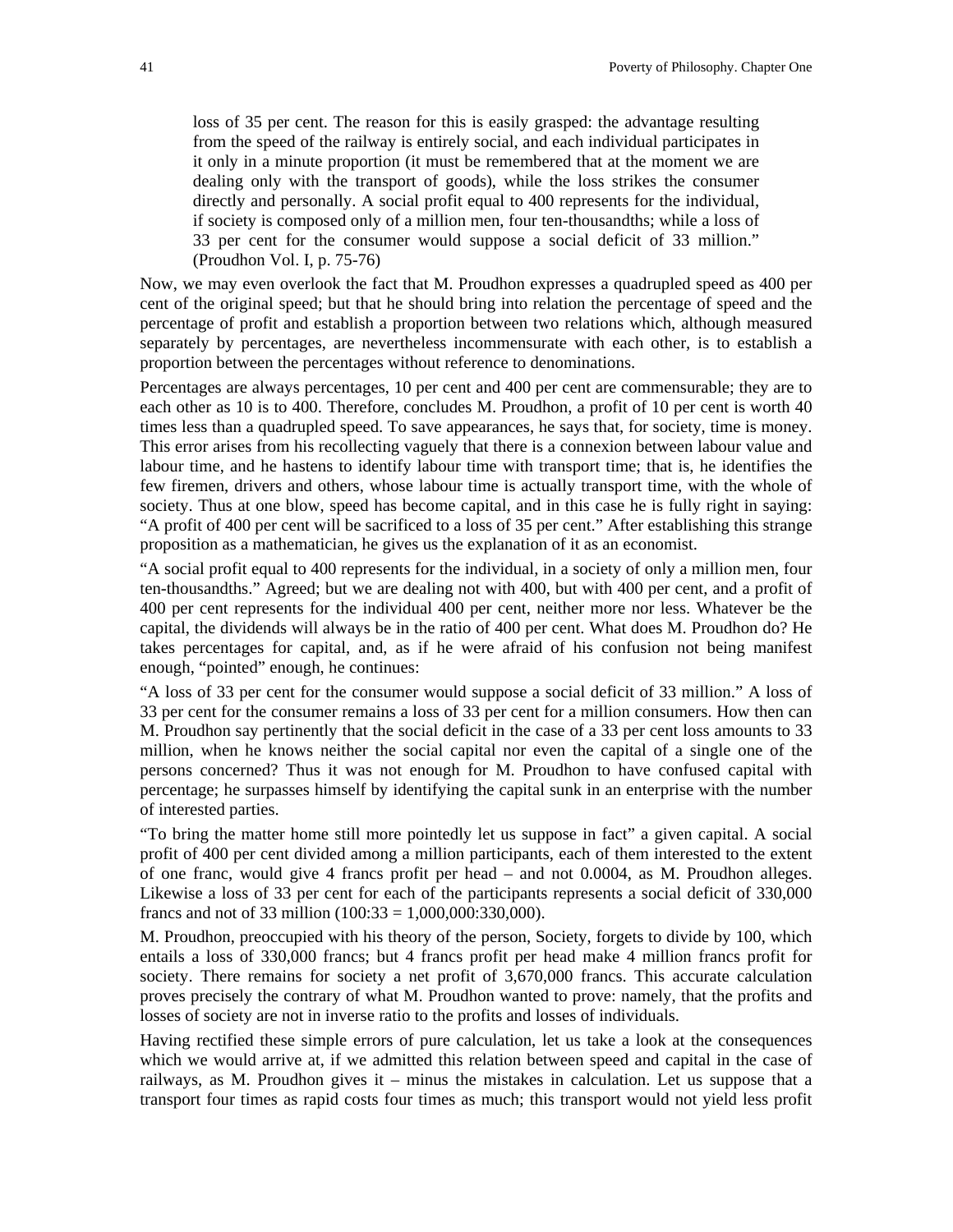than cartage, which is four times slower and costs a quarter the amount. Thus, if cartage takes 18 centimes, rail transport could take 72 centimes. This would be, according to "the rigor of mathematics," the consequence of M. Proudhon's suppositions – always minus his mistakes in calculation. But here he is all of a sudden telling us that if, instead of 72 centimes, rail transport takes only 25, it would instantly lose all its consignments. Decidedly we should have to go back to the van, to the primitive waggon even. Only, if we have any advice to give M. Proudhon, it is not to forget, in his Programme of the Progressive Association, to divide by 100. But, alas! it is scarcely to be hoped that our advice will be listened to, for M. Proudhon is so delighted with his "progressive association," that he cries most emphatically:

"I have already shown in Chapter II, by the solution of the antinomy of value, that the advantage of every useful discovery is incomparably less for the inventor, whatever he may do, than for society. I have carried the demonstration in regard to this point in the rigor of mathematics!"

Let us return to the fiction of the person, Society, a fiction which has no other aim than that of proving this simple truth – that a new invention which enables a given amount of labour to produce a greater number of commodities, lowers the marketable value of the product. Society, then, makes a profit, not by obtaining more exchange values, but by obtaining more commodities for the same value. As for the inventor, competition makes his profit fall successively to the general level of profits. Has M. Proudhon proved this proposition as he wanted to? No. This does not prevent him from reproaching the economists with failure to prove it. To prove to him on the contrary that they have proved it, we shall cite only Ricardo and Lauderdale – Ricardo, the head of the school which determines value by labour time, and Lauderdale, one of the most uncompromising defenders of the determination of value by supply and demand. Both have expounded the same proposition:

"By constantly increasing the facility of production, we constantly diminish the value of some of the commodities before produced, though by the same means we not only add to the national riches, but also to the power of future production.... As soon as by the aid of machinery, or by the knowledge of natural philosophy, you oblige natural agents to do the work which was before done by man, the exchangeable value of such work falls accordingly. If 10 men turned a corn mill, and it be discovered that by the assistance of wind, or of water, the labour of these 10 men may be spared, the flour which is the produce partly of the work performed by the mill, would immediately fall in value, in proportion to the quantity of labour saved; and the society would be richer by the commodities which the labour of the 10 men could produce, the funds destined for their maintenance being in no degree impaired." (Ricardo Vol. II, p. 59)

Lauderdale, in his turn, says:

"In every instance where capital is so employed as to produce a profit, it uniformly arises, either – from its supplanting a portion of labour, which would otherwise be performed by the hand of man; or – from its performing a portion of labour, which is beyond the reach of the personal exertion of man to accomplish. The small profit which the proprietors of machinery generally acquire, when compared with the wages of labour, which the machine supplants, may perhaps create a suspicion of the rectitude of this opinion. Some fire-engines, for instance, draw more water from a coalpit in one day than could be conveyed on the shoulder of 300 men, even assisted by the machinery of buckets; and a fire-engine undoubtedly performs its labour at a much smaller expense than the amount of the wages of those whose labour it thus supplants. This is, in truth, the case with all machinery. All machines must execute the labour that was antecedently performed at a cheaper rate than it could be done by the hand of man.... If such a privilege is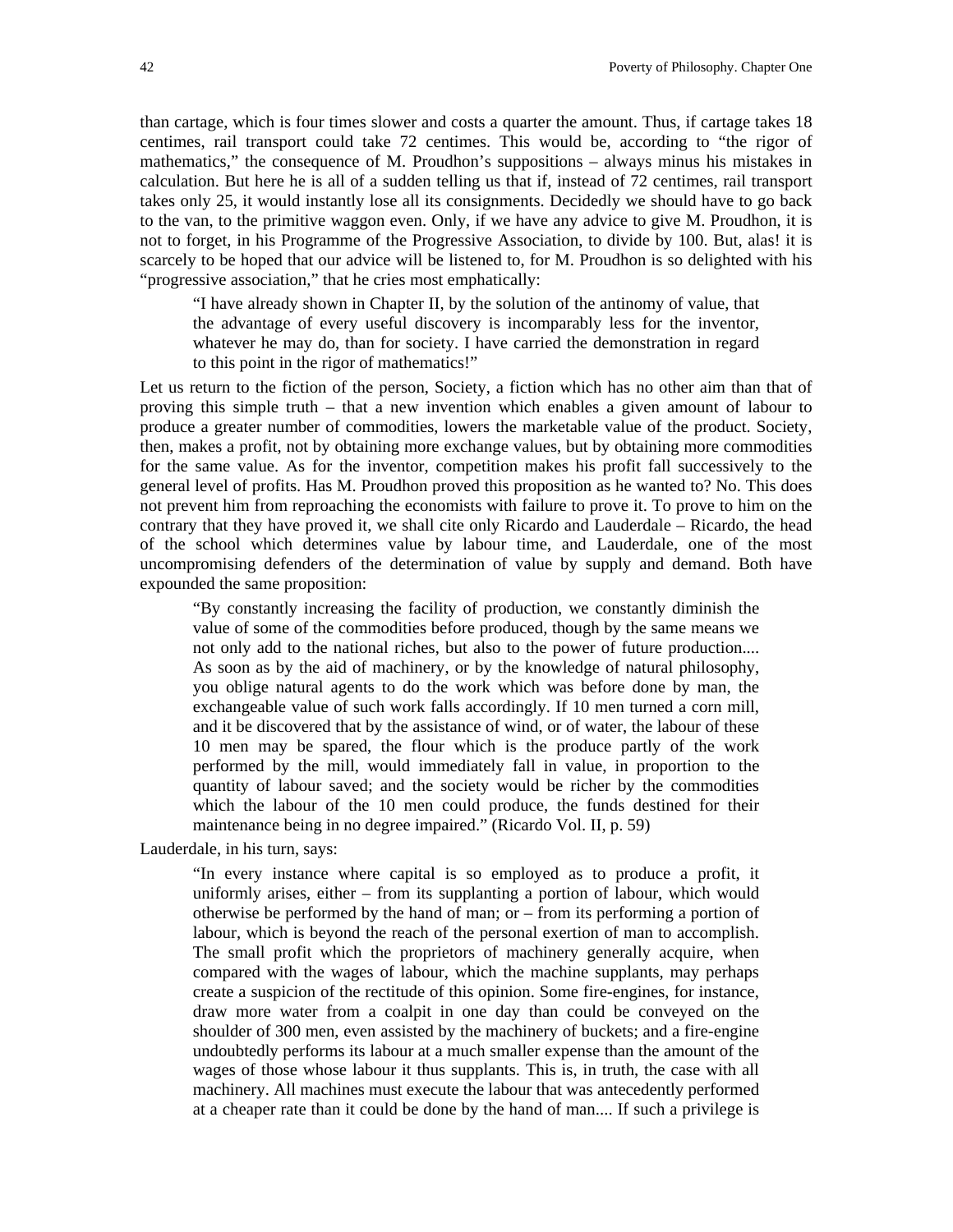given for the invention of a machine, which performs, by the labour of one man, a quantity of work that used to take the labour of four; as the possession of the exclusive privilege prevents any competition in doing the work, but what proceeds from the labour of the workmen, their wages, as long as the patent continues, must obviously form the measure of the patentee's charge; that is to secure employment, he has only to charge a little less than the wages of the labour which the machine supplants. But when the patent expires, other machines of the same nature are brought into competition; and then his charge must be regulated on the same principle as every other, according to the abundance of machines.... The profit of capital employed..., though it arises from supplanting labour, comes to be regulated, not by the value of the labour it supplants but, as in all other cases, by the competition among the proprietors of capital that presents itself for performing the duty, and the demand for it." (Pp. 119, 123, 124, 125, 134)

Finally, then, so long as the profit is greater than in other industries, capital will be thrown into the new industry until the rate of profit falls to the general level.

We have just seen that the example of the railway was scarcely suited to throw any light on his fiction of the person, Society. Nevertheless, M. Proudhon boldly resumes his discourse:

"With these points cleared up, nothing is easier than to explain how labour must leave a surplus for each producer." (Vol. I, p. 77)

What now follows belongs to classical antiquity. It is a poetical narrative intended to refresh the reader after the fatigue which the rigor of the preceding mathematical demonstrations must have caused him. M. Proudhon gives the person, Society, the name of Prometheus, whose high deeds he glorifies in these terms:

"First of all, Prometheus emerging from the bosom of nature awakens to life, in a delightful inertia, etc., etc. Prometheus sets to work, and on this first day, the first day of the second creation, Prometheus' product, that is, his wealth, his wellbeing, is equal to 10. On the second day, Prometheus divides his labour, and his product becomes equal to 100. On the third day and on each of the following days, Prometheus invents machines, discovers new utilities in bodies, new forces in nature.... With every step of his industrial activity, there is an increase in the number of his products, which marks an enhancement of happiness for him. And since, after all, to consume is for him to produce, it is clear that every day's consumption, using up only the product of the day before, leaves a surplus product for the next day." (Vol. I, pp. 77-78)

This Prometheus of M. Proudhon's is a queer character, as weak in logic as in political economy. So long as Prometheus merely teaches us the division of labour, the application of machinery, the exploitation of natural forces and scientific power, multiplying the productive forces of men and giving a surplus compared with the produce of labour in isolation, this new Prometheus has the misfortune only of coming too late. But the moment Prometheus starts talking about production and consumption he becomes really ludicrous. To consume, for him, is to produce; he consumes the next day what he produced the day before, so that he is always one day in advance; this day in advance is his "surplus labour." But, if he consumes the next day what he has produced the day before, he must, on the first day, which had no day before, have done two days' work in order to be one day in advance later on. How did Prometheus earn this surplus on the first day, when there was neither division of labour, nor machinery, nor even any knowledge of physical forces other than fire? Thus the question, for all its being carried back "to the first day of the second creation," has not advanced a single step forward. This way of explaining things savours both of Greek and of Hebrew, it is at once mystical and allegorical. It gives M. Proudhon a perfect right to say: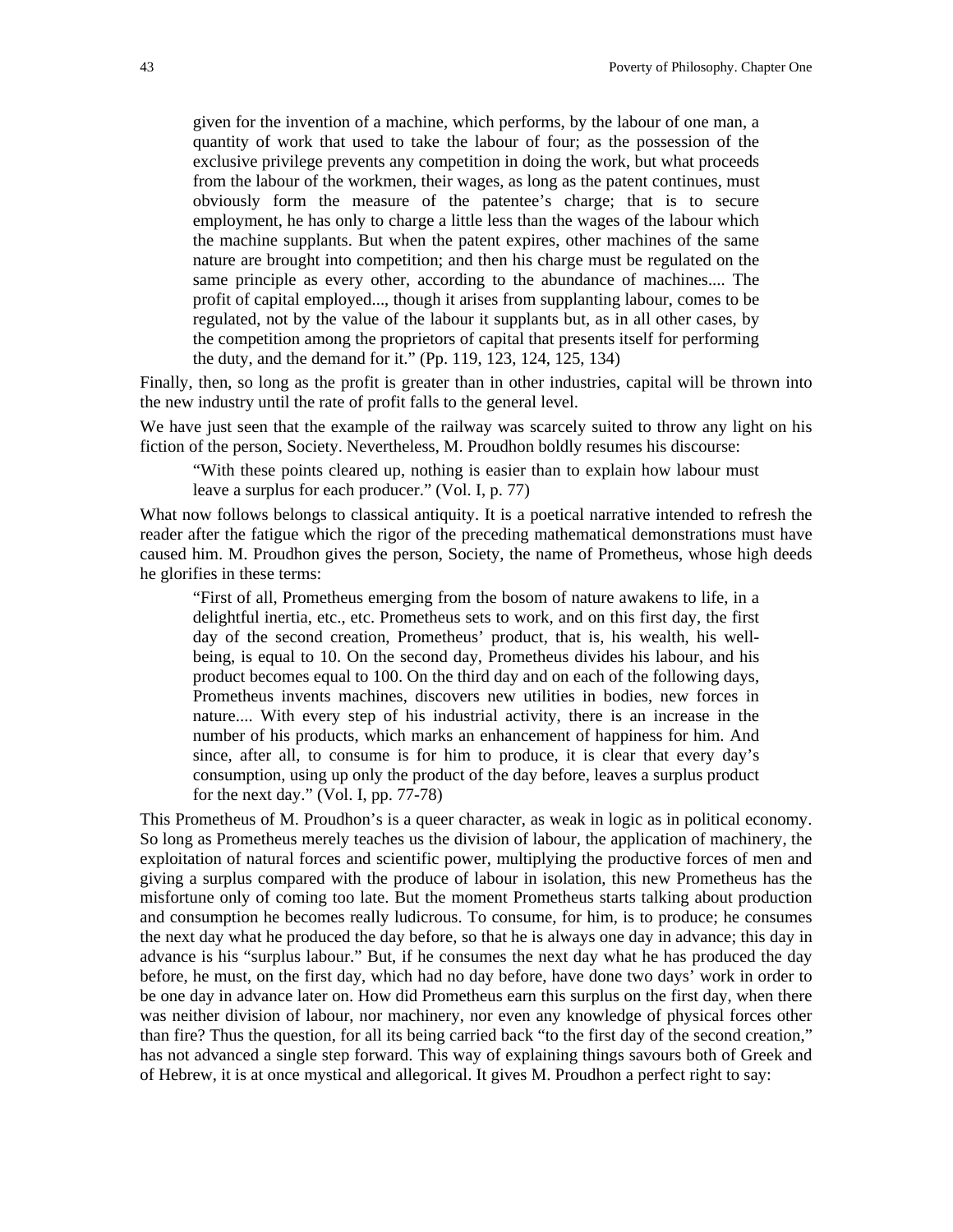"I have proved by theory and by facts the principle that all labour must have a surplus."

The "facts" are the famous progressive calculation; the theory is the myth of Prometheus.

"But," continues M. Proudhon, "this principle, while being as certain as an arithmetical proposition, is as yet far from being realized by everyone. Whereas, with the progress of collective industry, every day's individual labour produces a greater and greater product, and whereas therefore, by a necessary consequence, the worker with the same wage ought to become richer every day, there actually exist estates in society which profit and others which decay." (Vol. I, pp. 79-80)

In 1770 the population of the United Kingdom of Great Britain was 15 million, and the productive population was 3 million. The scientific power of production equalled a population of about 12 million individuals more. Therefore there were, altogether, 15 million of productive forces. Thus the productive power was to the population as 1 is to 1; and the scientific power was to the manual power as 4 is to 1.

In 1840 the population did not exceed 30 million: the productive population was 6 million. But the scientific power amounted to 650 million; that is, it was to the whole population as 21 is to 1, and to manual power as 108 is to 1.

In English society the working day thus acquired in 70 years a surplus of 2,700 per cent productivity; that is, in 1840 it produced 27 times as much as in 1770. According to M. Proudhon, the following question should be raised: why was not the English worker of 1840 27 times as rich as the one of 1770? In raising such a question one would naturally be supposing that the English could have produced this wealth without the historical conditions in which it was produced, such as: private accumulation of capital, modern division of labour, automatic workshops, anarchical competition, the wage system – in short, everything that is based upon class antagonism. Now, these were precisely the necessary conditions of existence for the development of productive forces and of surplus labour. Therefore, to obtain this development of productive forces and this surplus labour, there had to be classes which profited and classes which decayed.

What then, ultimately, is this Prometheus resuscitated by M. Proudhon? It is society, social relations based on class antagonism. These relations are not relations between individual and individual, but between worker and capitalist, between farmer and landlord, etc. Wipe out these relations and you annihilate all society, and your Prometheus is nothing but a ghost without arms or legs; that is, without automatic workshops, without division of labour – in a word, without everything that you gave him to start with in order to make him obtain this surplus labour.

If then, in theory, it sufficed to interpret, as M. Proudhon does, the formula of surplus labour in the equalitarian sense, without taking into account the actual conditions of production, it should suffice, in practice, to share out equally among the workers all the wealth at present acquired, without changing in any way the present conditions of production. Such a distribution would certainly not assure a high degree of comfort to the individual participants.

But M. Proudhon is not so pessimistic as one might think. As proportion is everything for him, he has to see in his fully equipped Prometheus, that is, in present-day society, the beginnings of a realization of his favourite idea.

"But everywhere, too, the progress of wealth, that is, the proportion of values, is the dominant law; and when economists hold up against the complaints of the social party the progressive growth of the public wealth, and the improved conditions of even the most unfortunate classes, they unwittingly proclaim a truth which is the condemnation of their theories." (Vol. I, p. 80)

What is, exactly, collective wealth, public fortune? It is the wealth of the bourgeoisie – not that of each bourgeois in particular. Well, the economists have done nothing but show how, in the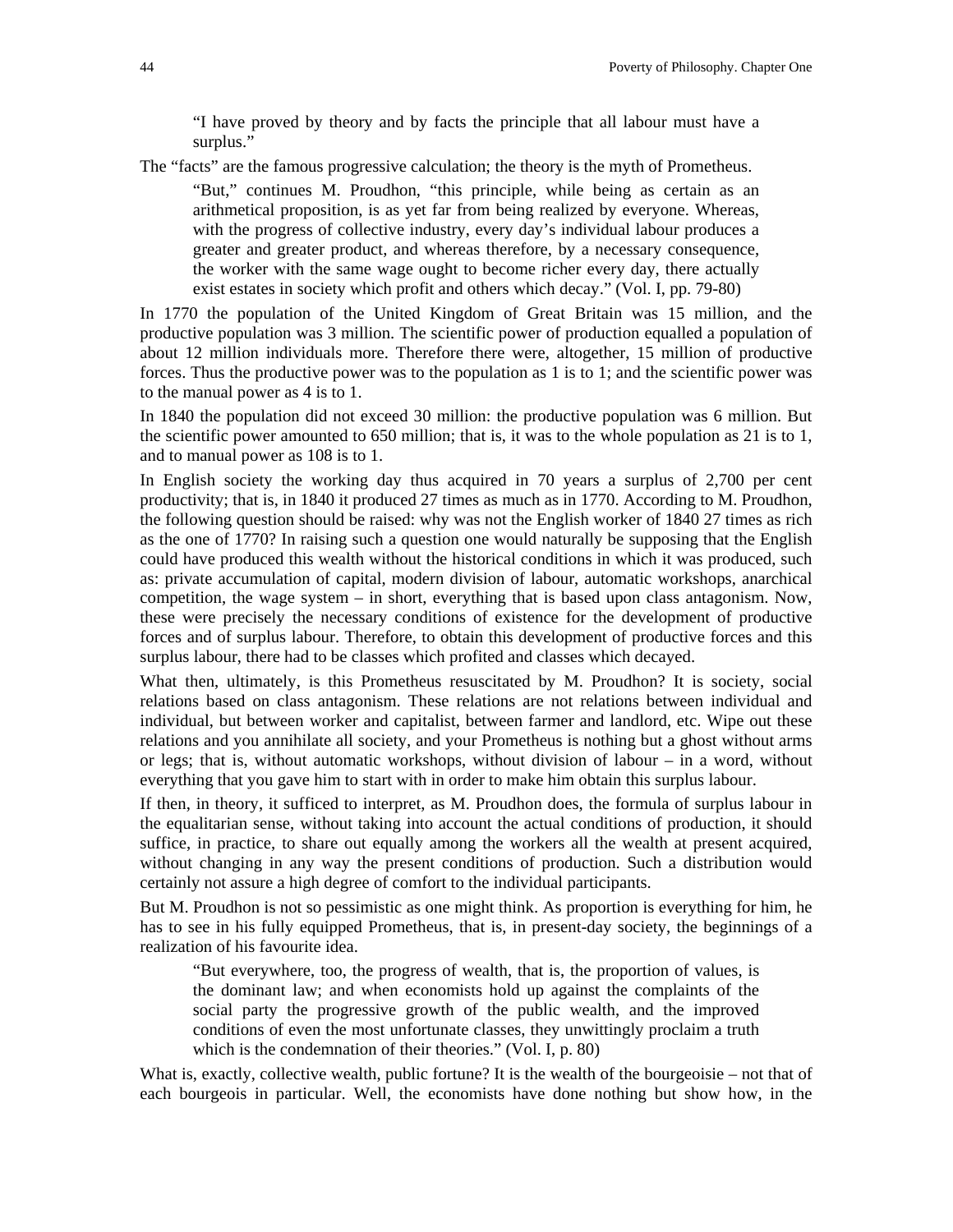existing relations of production, the wealth of the bourgeoisie has grown and must grow still further. As for the working classes, it still remains a very debatable question whether their condition has improved as a result of the increase in so-called public wealth. If economists, in support of their optimism, cite the example of the English workers employed in the cotton industry, they see the condition of the latter only in the rare moments of trade prosperity. These moments of prosperity are to the periods of crisis and stagnation in the "true proportion" of 3 to 10. But perhaps also, in speaking of improvement, the economists were thinking of the millions of workers who had to perish in the East Indies so as to procure for the million and a half workers employed in England in the same industry three years' prosperity out of ten.

As for the temporary participation in the increase of public wealth, that is a different matter. The fact of temporary participation is explained by the theory of the economists. It is the confirmation of this theory and not its "condemnation," as M. Proudhon calls it. If there were anything to be condemned, it would surely be the system of M. Proudhon, who would reduce the worker, as we have shown, to the minimum wage, in spite of the increase of wealth. It is only by reducing the worker to the minimum wage that he would be able to apply the true proportion of values, of "value constituted" by labour time. It is because wages, as a result of competition, oscillate now above, now below, the price of food necessary for the sustenance of the worker, that he can participate to a certain extent in the development of collective wealth, and can also perish from want. This is the whole theory of the economists who have no illusions on the subject.

After his lengthy digressions on railways, on Prometheus, and on the new society to be reconstituted on "constituted value," M. Proudhon collects himself; emotion overpowers him and he cries in fatherly tones:

"I *beseech* the economists to ask themselves for one moment, in the silence of their hearts – far from the prejudices that trouble them and regardless of the employment they are engaged in or hope to obtain, of the interests they subserve, or the approbation to which they aspire, of the honours which nurse their vanity – let them say whether before this day the principle that all labour must leave a surplus appeared to them with this chain of premises and consequences that we have revealed." (Vol. I, p. 80)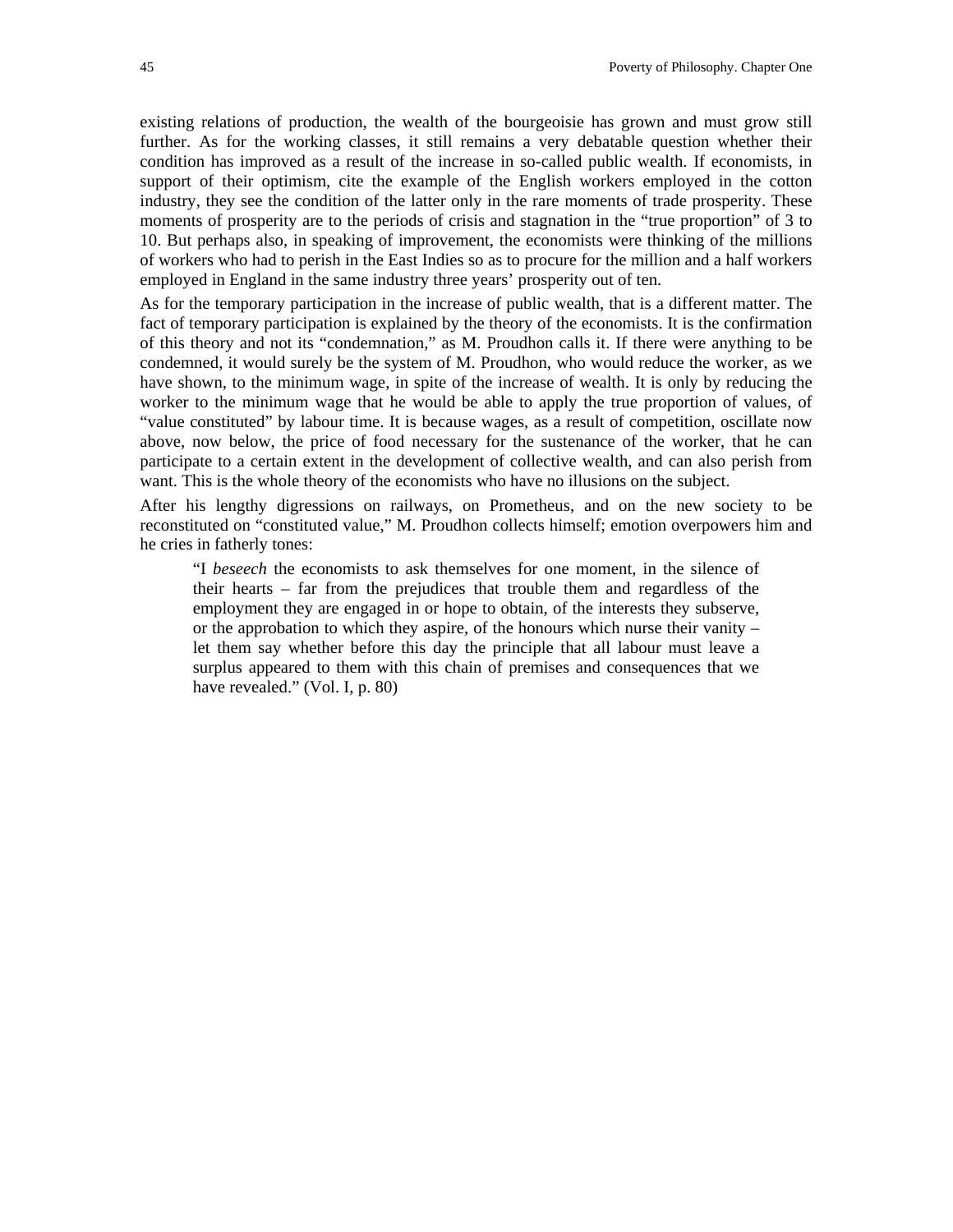# Chapter Two:

## The Metaphysics of Political Economy

## **§ 1. The Method**

Here we are, right in Germany! We shall now have to talk metaphysics while talking political economy. And in this again we shall but follow M. Proudhon's "contradictions." Just now he forced us to speak English, to become pretty well English ourselves. Now the scene is changing. M. Proudhon is transporting us to our dear fatherland and is forcing us, whether we like it or not, to become German again.

If the Englishman transforms men into hats, the German transforms hats into ideas. The Englishman is Ricardo, rich banker and distinguished economist; the German is Hegel, simple professor at the University of Berlin.

Louis XV, the last absolute monarch and representative of the decadence of French royalty, had attached to his person a physician who was himself France's first economist. This doctor, this economist, represented the imminent and certain triumph of the French bourgeoisie. Doctor Quesnay made a science out of political economy; he summarized it in his famous Tableau économique. Besides the thousand and one commentaries on this table which have appeared, we possess one by the doctor himself. It is the *Analysis of the Economic Table* followed by "seven *important observations*."

M. Proudhon is another Dr. Quesnay. He is the Quesnay of the metaphysics of political economy.

Now metaphysics – indeed all philosophy – can be summed up, according to Hegel, in method. We must, therefore, try to elucidate the method of M. Proudhon, which is at least as foggy as the *Economic Table*. It is for this reason that we are making seven more or less important observations. If Dr. Proudhon is not pleased with our observations, well, then, he will have to become an Abbe Baydeau and give the "explanation of the economico-metaphysical method" himself.

## **First Observation**

"We are not giving a history according to the order in time, but according to the sequence of ideas. Economic phases or categories are in their manifestation sometimes contemporary, sometimes inverted.... Economic theories have nonetheless their logical sequence and their serial relation in the understanding: it is this order that we flatter our- selves to have discovered." (Proudhon, Vol. I, p. 146)

M. Proudhon most certainly wanted to frighten the French by flinging quasi-Hegelian phrases at them. So we have to deal with two men: firstly with M. Proudhon, and then with Hegel. How does M. Proudhon distinguish himself from other economists? And what part does Hegel play in M. Proudhon's political economy?

Economists express the relations of bourgeois production, the division of labour, credit, money, etc., as fixed, immutable, eternal categories. M. Proudhon, who has these ready-made categories before him, wants to explain to us the act of formation, the genesis of these categories, principles, laws, ideas, thoughts.

Economists explain how production takes place in the above-mentioned relations, but what they do not explain is how these relations themselves are produced, that is, the historical movement which gave them birth. M. Proudhon, taking these relations for principles, categories, abstract thoughts, has merely to put into order these thoughts, which are to be found alphabetically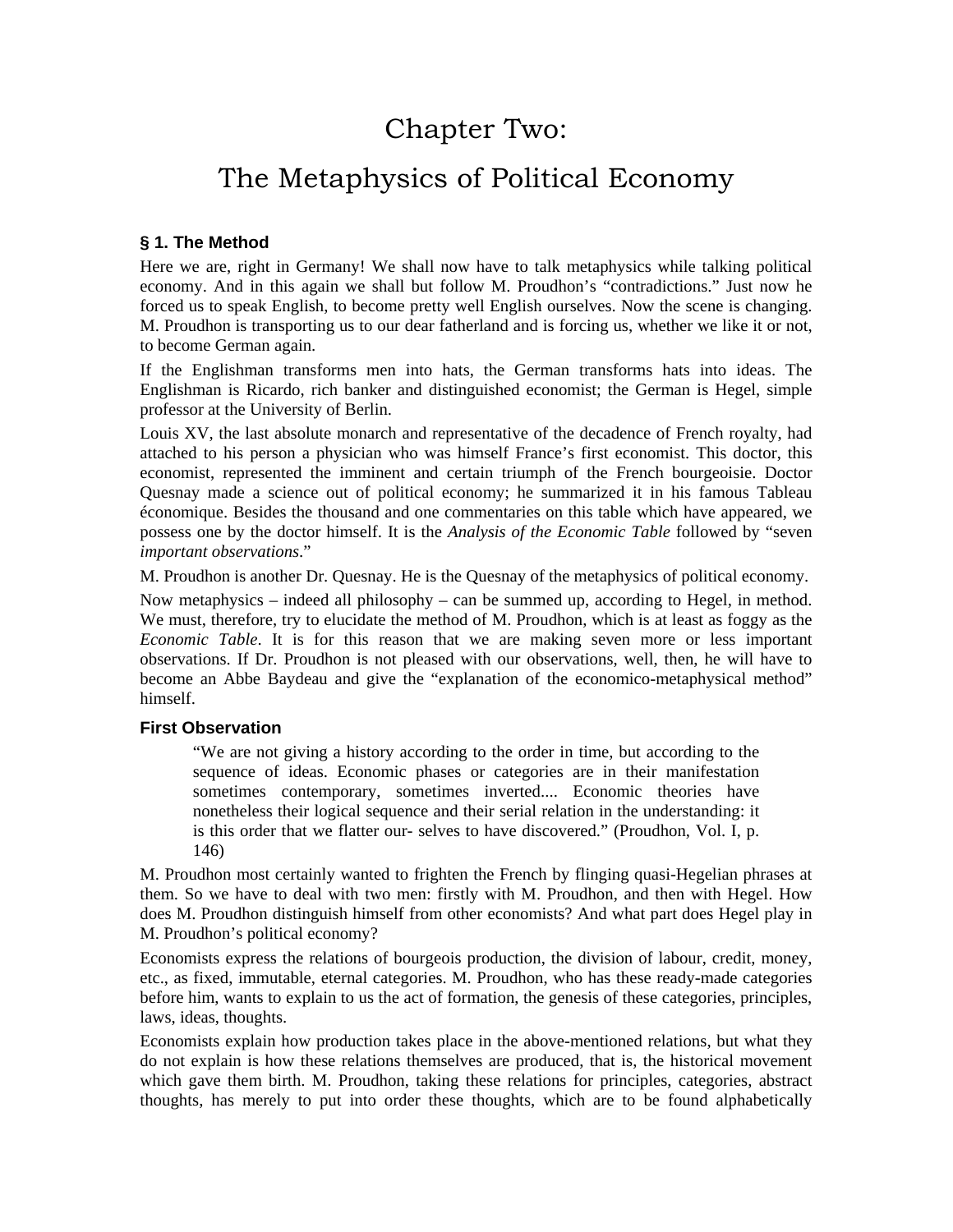arranged at the end of every treatise on political economy. The economists' material is the active, energetic life of man; M. Proudhon's material is the dogmas of the economists. But the moment we cease to pursue the historical movement of production relations, of which the categories are but the theoretical expression, the moment we want to see in these categories no more than ideas, spontaneous thoughts, independent of real relations, we are forced to attribute the origin of these thoughts to the movement of pure reason. How does pure, eternal, impersonal reason give rise to these thoughts? How does it proceed in order to produce them?

If we had M. Proudhon's intrepidity in the matter of Hegelianism we should say: it is distinguished in itself from itself. What does this mean? Impersonal reason, having outside itself neither a base on which it can pose itself, nor an object to which it can oppose itself, nor a subject with which it can compose itself, is forced to turn head over heels, in posing itself, opposing itself and composing itself – position, opposition, composition. Or, to speak Greek – we have thesis, antithesis, and synthesis. For those who do not know the Hegelian formula: affirmation, negation and negation of the negation. That is what language means. It is certainly not Hebrew (with due apologies M. Proudhon); but it is the language of this pure reason, separate from the individual. Instead of the ordinary individual with his ordinary manner of speaking and thinking we have nothing but this ordinary manner in itself – without the individual.

Is it surprising that everything, in the final abstraction – for we have here an abstraction, and not an analysis – presents itself as a logical category? Is it surprising that, if you let drop little by little all that constitutes the individuality of a house, leaving out first of all the materials of which it is composed, then the form that distinguishes it, you end up with nothing but a body; that, if you leave out of account the limits of this body; you soon have nothing but a space – that if, finally, you leave out of the account the dimensions of this space, there is absolutely nothing left but pure quantity, the logical category? If we abstract thus from every subject all the alleged accidents, animate or inanimate, men or things, we are right in saying that in the final abstraction, the only substance left is the logical category. Thus the metaphysicians who, in making these abstractions, think they are making analyses, and who, the more they detach themselves from things, imagine themselves to be getting all the nearer to the point of penetrating to their core – these metaphysicians in turn are right in saying that things here below are embroideries of which the logical categories constitute the canvas. This is what distinguishes the philosopher from the Christian. The Christian, in spite of logic, has only one incarnation of the Logos; the philosopher has never finished with incarnations. If all that exists, all that lives on land, and under water, can be reduced by abstraction to a logical category – if the whole real world can be drowned thus in a world of abstractions, in the world of logical categories – who need be astonished at it?

All that exists, all that lives on land and under water, exists and lives only by some kind of movement. Thus, the movement of history produces social relations; industrial movement gives us industrial products, etc.

Just as by means of abstraction we have transformed everything into a logical category, so one has only to make an abstraction of every characteristic distinctive of different movements to attain movement in its abstract condition – purely formal movement, the purely logical formula of movement. If one finds in logical categories the substance of all things, one imagines one has found in the logical formula of movement the *absolute* method, which not only explains all things, but also implies the movement of things.

It is of this absolute method that Hegel speaks in these terms:

"Method is the absolute, unique, supreme, infinite force, which no object can resist; it is the tendency of reason to find itself again, to recognize itself in every object." (Logic, Vol. III, p. 29)

All things being reduced to a logical category, and every movement, every act of production, to method, it follows naturally that every aggregate of products and production, of objects and of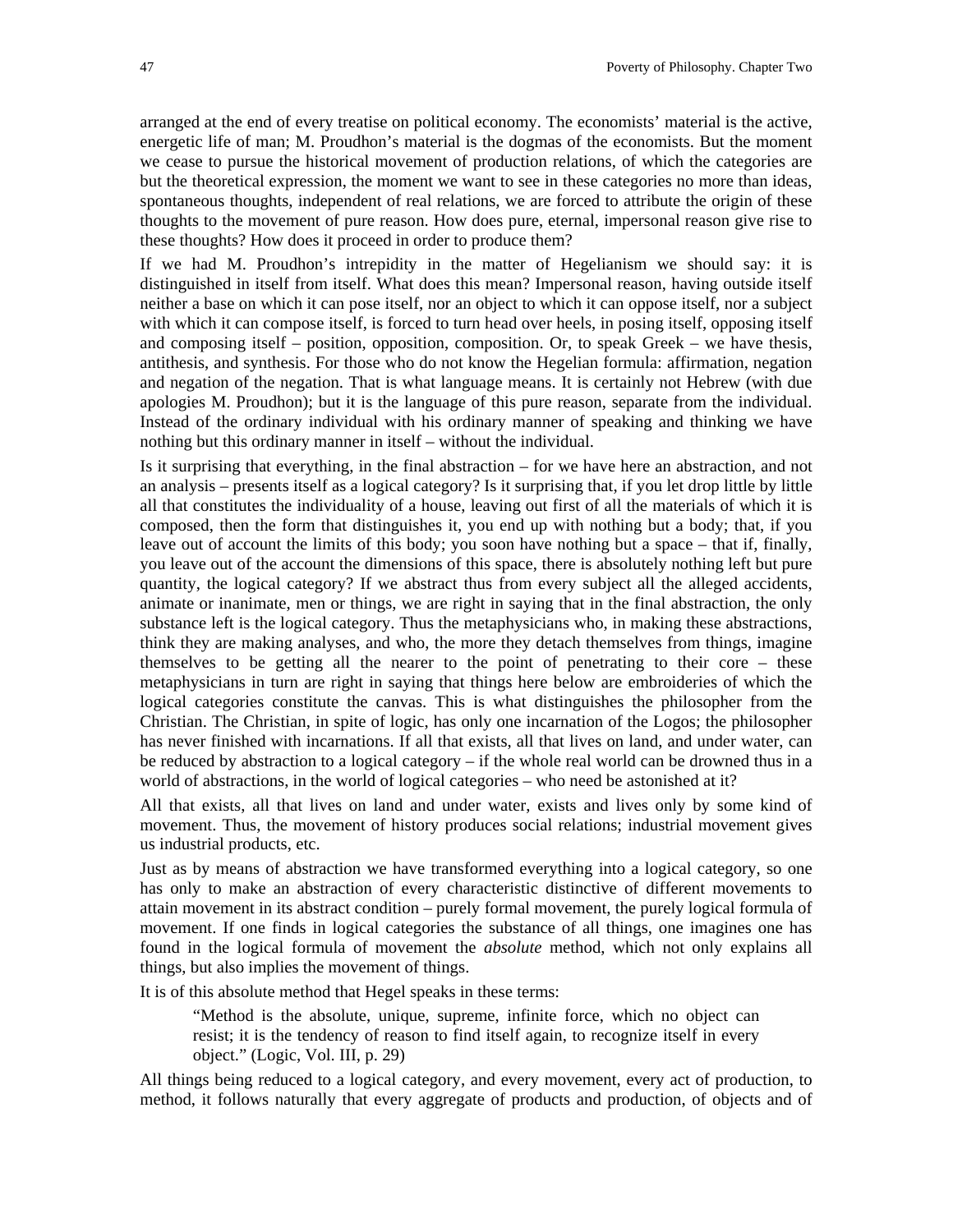movement, can be reduced to applied metaphysics. What Hegel has done for religion, law, etc., M. Proudhon seeks to do for political economy.

So what is this absolute method? The abstraction of movement. What is the abstraction of movement? Movement in abstract condition. What is movement in abstract condition? The purely logical formula of movement or the movement of pure reason. Wherein does the movement of pure reason consist? In posing itself, opposing itself, composing itself; in formulating itself as thesis, antithesis, synthesis; or, yet, in affirming itself, negating itself, and negating its negation.

How does reason manage to affirm itself, to pose itself in a definite category? That is the business of reason itself and of its apologists.

But once it has managed to pose itself as a thesis, this thesis, this thought, opposed to itself, splits up into two contradictory thoughts – the positive and the negative, the yes and no. The struggle between these two antagonistic elements comprised in the antithesis constitutes the dialectical movement. The yes becoming no, the no becoming yes, the yes becoming both yes and no, the no becoming both no and yes, the contraries balance, neutralize, paralyse each other. The fusion of these two contradictory thoughts constitutes a new thought, which is the synthesis of them. This thought splits up once again into two contradictory thoughts, which in turn fuse into a new synthesis. Of this travail is born a group of thoughts. This group of thoughts follows the same dialectic movement as the simple category, and has a contradictory group as antithesis. Of these two groups of thoughts is born a new group of thoughts, which is the antithesis of them.

Just as from the dialectic movement of the simple categories is born the group, so from the dialectic movement of the groups is born the series, and from the dialectic movement of the series is born the entire system.

Apply this method to the categories of political economy and you have the logic and metaphysics of political economy, or, in other words, you have the economic categories that everybody knows, translated into a little-known language which makes them look as if they had never blossomed forth in an intellect of pure reason; so much do these categories seem to engender one another, to be linked up and intertwined with one another by the very working of the dialectic movement. The reader must not get alarmed at these metaphysics with all their *scaffolding* of categories, groups, series, and systems. M. Proudhon, in spite of all the trouble he has taken to scale the heights of the system of contradictions, has never been able to raise himself above the first two rungs of simple thesis and antithesis; and even these he has mounted only twice, and on one of these two occasions he fell over backwards.

Up to now we have expounded only the dialectics of Hegel. We shall see later how M. Proudhon has succeeded in reducing it to the meanest proportions. Thus, for Hegel, all that has happened and is still happening is only just what is happening in his own mind. Thus the philosophy of history is nothing but the history of philosophy, of his own philosophy. There is no longer a "history according to the order in time," there is only "the sequence of ideas in the understanding." He thinks he is constructing the world by the movement of thought, whereas he is merely reconstructing systematically and classifying by the absolute method of thoughts which are in the minds of all.

#### **Second Observation**

Economic categories are only the theoretical expressions, the abstractions of the social relations of production, M. Proudhon, holding this upside down like a true philosopher, sees in actual relations nothing but the incarnation of the principles, of these categories, which were slumbering – so M. Proudhon the philosopher tells us – in the bosom of the "impersonal reason of humanity."

M. Proudhon the economist understands very well that men make cloth, linen, or silk materials in definite relations of production. But what he has not understood is that these definite social relations are just as much produced by men as linen, flax, etc. Social relations are closely bound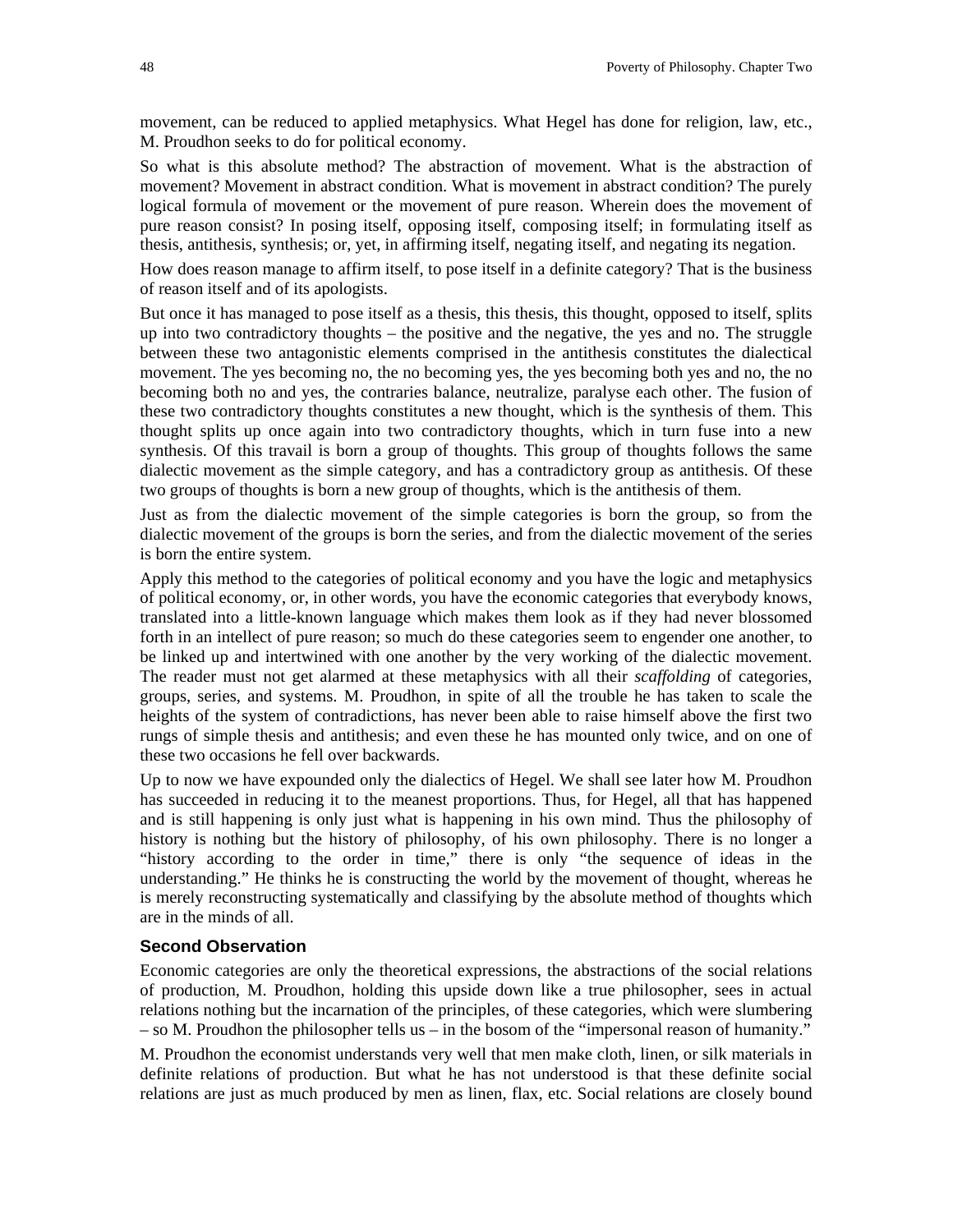up with productive forces. In acquiring new productive forces men change their mode of production; and in changing their mode of production, in changing the way of earning their living, they change all their social relations. The hand-mill gives you society with the feudal lord; the steam-mill, society with the industrial capitalist.

The same men who establish their social relations in conformity with the material productivity, produce also principles, ideas, and categories, in conformity with their social relations.

Thus the ideas, these categories, are as little eternal as the relations they express. They are historical and transitory products.

There is a continual movement of growth in productive forces, of destruction in social relations, of formation in ideas; the only immutable thing is the abstraction of movement – *mors immortalis*.

[Marx quotes these words from the following passage of Lucretius's poem *On The Nature of Things* (Book III, line 869): "*mortalem vitam mors cum immortalis ademit"* ("when mortal life has been taken away by immortal death").]

## **Third Observation**

The production relations of every society form a whole. M. Proudhon considers economic relations as so many social phases, engendering one another, resulting one from the other like the antithesis from the thesis, and realizing in their logical sequence the impersonal reason of humanity.

The only drawback to this method is that when he comes to examine a single one of these phases, M. Proudhon cannot explain it without having recourse to all the other relations of society; which relations, however, he has not yet made his dialectic movement engender. When, after that, M. Proudhon, by means of pure reason, proceeds to give birth to these other phases, he treats them as if they were new-born babes. He forgets that they are of the same age as the first.

Thus, to arrive at the constitution of value, which for him is the basis of all economic evolutions, he could not do without division of labour, competition, etc. Yet in the series, in the understanding of M. Proudhon, in the logical sequence, these relations did not yet exist.

In constructing the edifice of an ideological system by means of the categories of political economy, the limbs of the social system are dislocated. The different limbs of society are converted into so many separate societies, following one upon the other. How, indeed, could the single logical formula of movement, of sequence, of time, explain the structure of society, in which all relations coexist simultaneously and support one another?

### **Fourth Observation**

Let us see now to what modifications M. Proudhon subjects Hegel's dialectics when he applies it to political economy.

For him, M. Proudhon, every economic category has two sides – one good, the other bad. He looks upon these categories as the petty bourgeois looks upon the great men of history: *Napoleon* was a great man; he did a lot of good; he also did a lot of harm.

The *good side* and the *bad side*, the *advantages* and *drawback*s, taken together form for M. Proudhon the *contradiction* in every economic category.

The problem to be solved: to keep the good side, while eliminating the bad.

*Slavery* is an economic category like any other. Thus it also has its two sides. Let us leave alone the bad side and talk about the good side of slavery. Needless to say, we are dealing only with direct slavery, with Negro slavery in Surinam, in Brazil, in the Southern States of North America.

Direct slavery is just as much the pivot of bourgeois industry as machinery, credits, etc. Without slavery you have no cotton; without cotton you have no modern industry. It is slavery that gave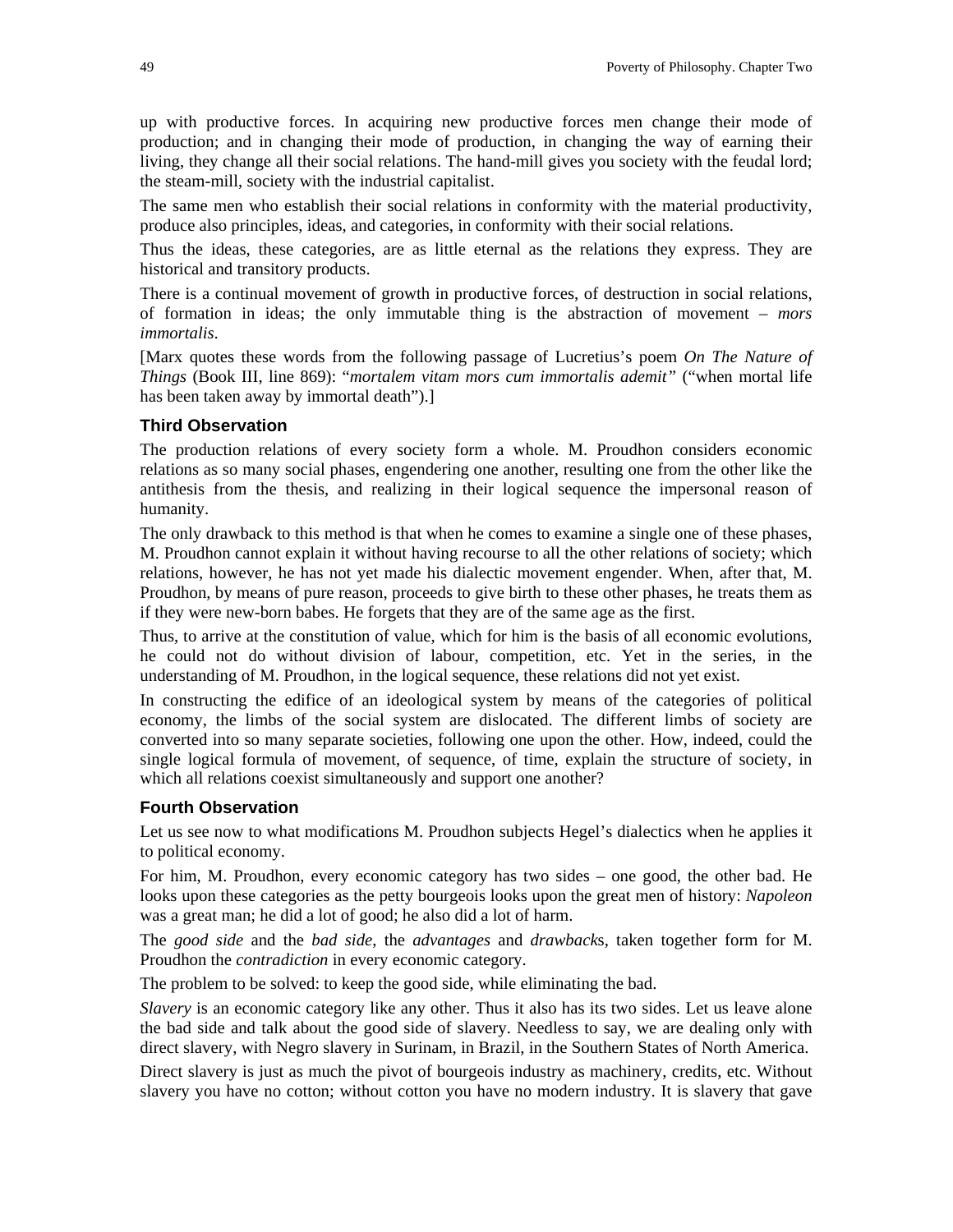the colonies their value; it is the colonies that created world trade, and it is world trade that is the precondition of large-scale industry. Thus slavery is an economic category of the greatest importance.

Without slavery North America, the most progressive of countries, would be transformed into a patriarchal country. Wipe North America off the map of the world, and you will have anarchy – the complete decay of modern commerce and civilization. Cause slavery to disappear and you will have wiped America off the map of nations.<sup>\*</sup>

Thus slavery, because it is an economic category, has always existed among the institutions of the peoples. Modern nations have been able only to disguise slavery in their own countries, but they have imposed it without disguise upon the New World.

What would M. Proudhon do to save slavery? He would formulate the problem thus: preserve the good side of this economic category, eliminate the bad.

Hegel has no problems to formulate. He has only dialectics. M. Proudhon has nothing of Hegel's dialectics but the language. For him the dialectic movement is the dogmatic distinction between good and bad.

Let us for a moment consider M. Proudhon himself as a category. Let us examine his good and bad side, his advantages and his drawbacks.

If he has the advantage over Hegel of setting problems which he reserves the right of solving for the greater good of humanity, he has the drawback of being stricken with sterility when it is a question of engendering a new category by dialectical birth-throes. What constitutes dialectical movement is the coexistence of two contradictory sides, their conflict and their fusion into a new category. The very setting of the problem of eliminating the bad side cuts short the dialectic movement. It is not the category which is posed and opposed to itself, by its contradictory nature, it is M. Proudhon who gets excited, perplexed and frets and fumes between the two sides of the category.

Caught thus in a blind alley, from which it is difficult to escape by legal means, M. Proudhon takes a real flying leap which transports him at one bound into a new category. Then it is that, to his astonished gaze, is revealed the serial relation in the understanding.

He takes the first category that comes handy and attributes to it arbitrarily the quality of supplying a remedy for the drawbacks of the category to be purified. Thus, if we are to believe M. Proudhon, taxes remedy the drawbacks of monopoly; the balance of trade, the drawbacks of taxes; landed property, the drawbacks of credit.

By taking the economic categories thus successively, one by one, and making one the antidote to the other, M. Proudhon manages to make with this mixture of contradictions and antidotes to contradictions, two volumes of contradictions, which he rightly entitles: *Le Système des contradictions économiques*. [The System of Economic Contradictions]

## **Fifth Observation**

l

"In the absolute reason all these ideas... are equally simple, and general.... In fact, we attain knowledge only by a *sort of scaffolding* of our ideas. But truth in itself is

<sup>\*</sup> This was perfectly correct for the year 1847. At that time the world trade of the United States was limited mainly to import of immigrants and industrial products, and export of cotton and tobacco, i.e., of the products of southern slave labour. The Northern States produced mainly corn and meat for the slave states. It was only when the North produced corn and meat for export and also became an industrial country, and when the American cotton monopoly had to face powerful competition, in India, Egypt, Brazil, etc., that the abolition of slavery became possible. And even then this led to the ruin of the South, which did not succeed in replacing the open Negro slavery by the disguised slavery of Indian and Chinese coolies. [Note by Engels to the 1885 German edition]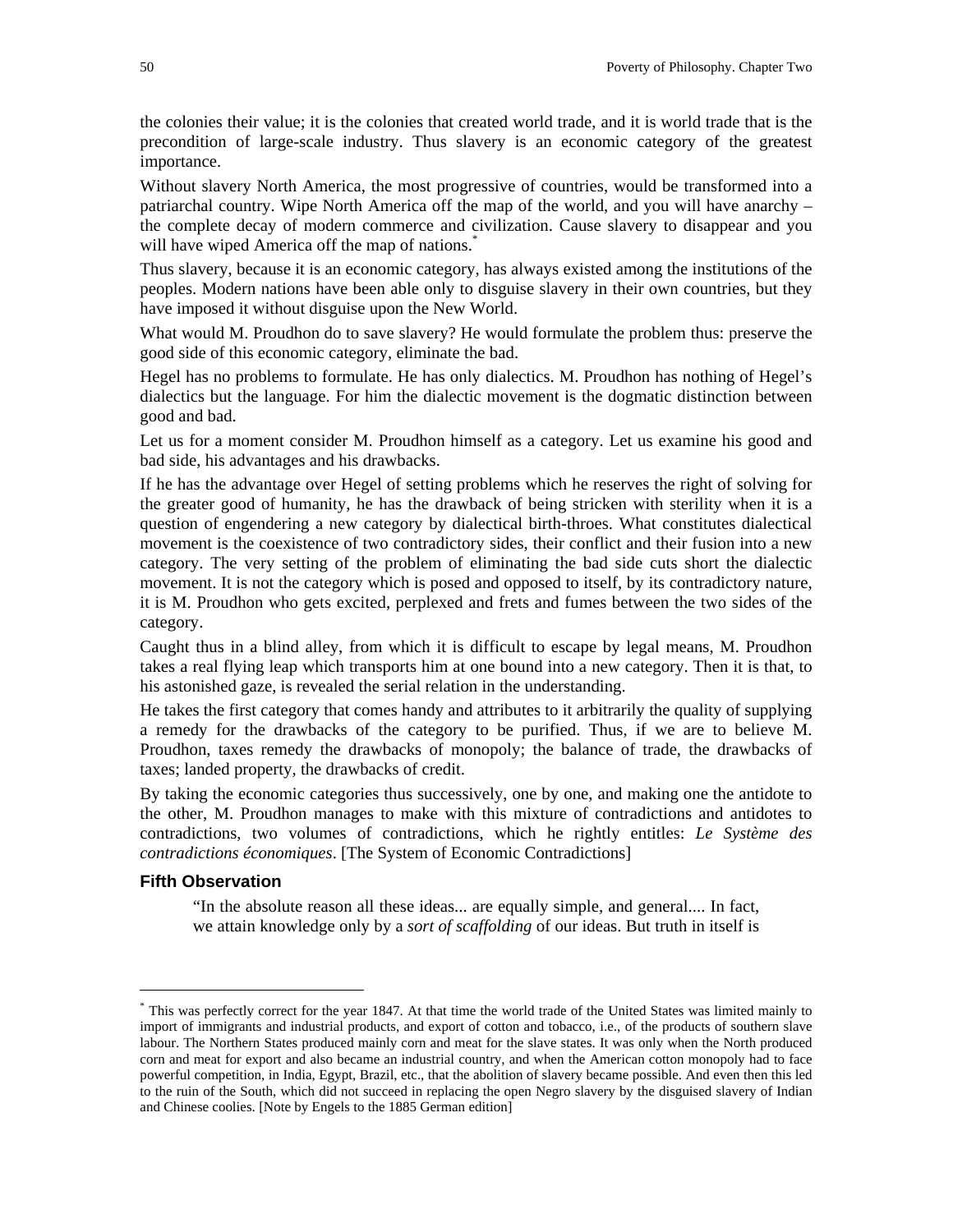independent of these dialectical symbols and freed from the combinations of our minds." (Proudhon, Vol. II, p. 97)

Here all of a sudden, by a kind of switch-over of which we now know the secret, the metaphysics of political economy has become an illusion! Never has M. Proudhon spoken more truly. Indeed, from the moment the process of the dialectic movement is reduced to the simple process of opposing good to bad, and of administering one category as an antidote to another, the categories are deprived of all spontaneity; the idea "ceases to function"; there is no life left in it. It is no longer posed or decomposed into categories. The sequence of categories has become a sort of *scaffolding*. Dialectics has ceased to be the movement of absolute reason. There is no longer any dialectics but only, at the most, absolutely pure morality.

When M. Proudhon spoke of the *serial relation in understanding*, of the *logical sequence of categories*, he declared positively that he did not want to give *history according to the order in time*, that is, in M. Proudhon's view, the historical sequence in which the categories have manifested themselves. Thus for him everything happened in the pure ether of reason. Everything was to be derived from this ether by means of dialectics. Now that he has to put this dialectics into practice, his reason is in default. M. Proudhon's dialectics runs counter to Hegel's dialectics, and now we have M. Proudhon reduced to saying that the order in which he gives the economic categories is no longer the order in which they engender one another. Economic evolutions are no longer the evolutions of reason itself.

What then does M. Proudhon give us? Real history, which is, according to M. Proudhon's understanding, the sequence in which the categories have manifested themselves in order of time? No! History as it takes place in the idea itself? Still less! That is, neither the profane history of categories, nor their sacred history! What history does he give us then? The history of his own contradictions. Let us see how they go, and how they drag M. Proudhon in their train.

Before entering upon this examination, which gives rise to the sixth important observation, we have yet another, less important observation to make.

Let us admit with M. Proudhon that real history, history according to the order in time, is the historical sequence in which ideas, categories and principles have manifested themselves.

Each principle has had its own century in which to manifest itself. The principle of authority, for example, had the 11th century, just as the principle of individualism had the 18th century. In logical sequence, it was the century that belonged to the principle, and not the principle which belonged to the century. When, consequently, in order to save principles as much as to save history, we ask ourselves why a particular principle was manifested in the 11th century or in the 18th century rather than in any other, we are necessarily forced to examine minutely what men were like in the 11th century, what they were like in the 18th, what were their respective needs, their productive forces, their mode of production, the raw materials of their production – in short, what were the relations between man and man which resulted from all these conditions of existence. To get to the bottom of all these questions – what is this but to draw up the real, profane history of men in every century and to present these men as both the authors and the actors of their own drama? But the moment you present men as the actors and authors of their own history, you arrive – by detour – at the real starting point, because you have abandoned those eternal principles of which you spoke at the outset.

M. Proudhon has not even gone far enough along the crossroad which an ideologist takes to reach the main road of history.

## **Sixth Observation**

Let us take the sideroad with M. Proudhon.

We shall concede that economic relations, viewed as *immutable laws, eternal principles, ideal categories*, existed before active and energetic men did; we shall concede further that these laws,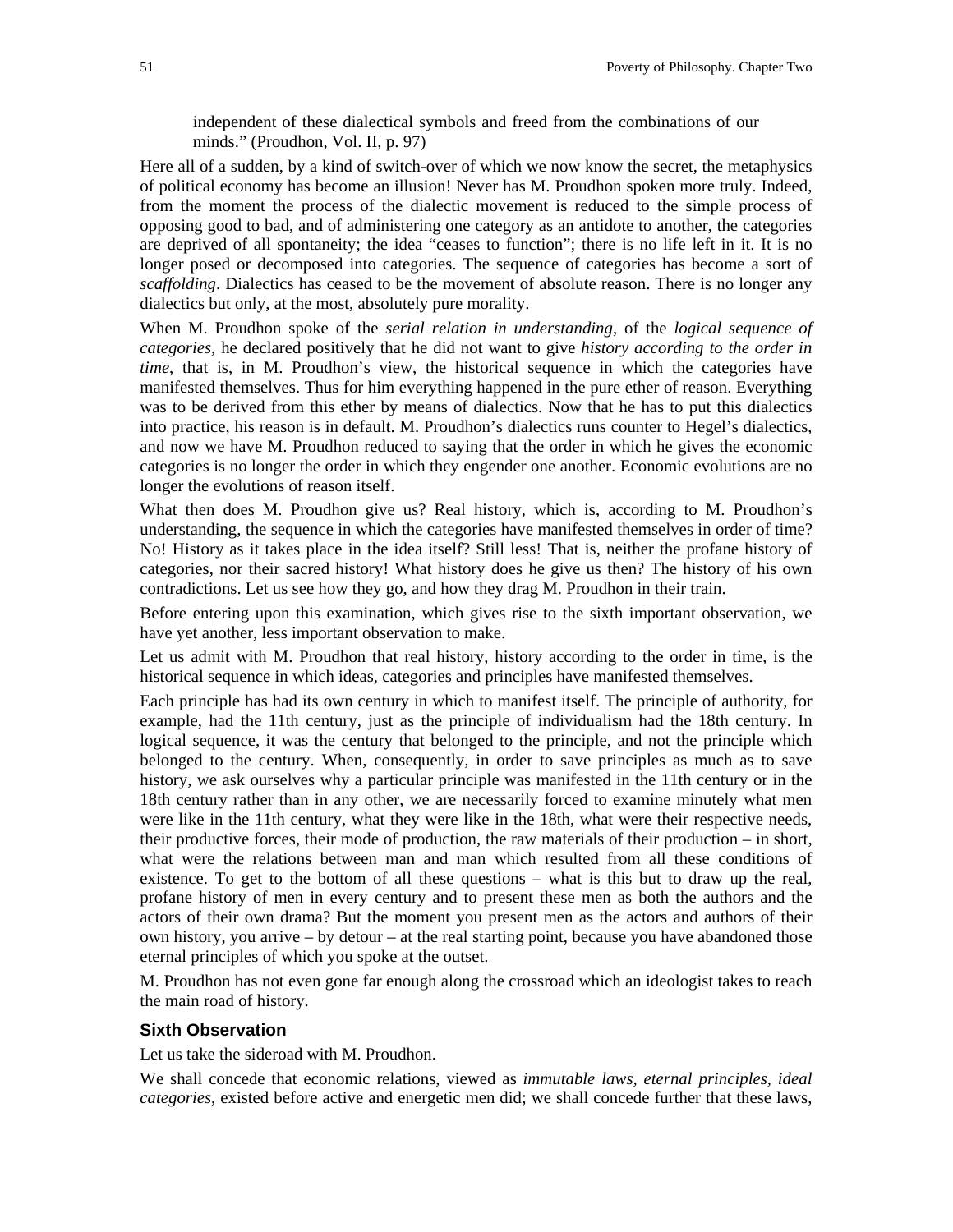principles and categories had, since the beginning of time, slumbered "in the impersonal reason of humanity." We have already seen that, with all these changeless and motionless eternities, there is no history left; there is at most history in the idea, that is, history reflected in the dialectic movement of pure reason. M. Proudhon, by saying that, in the dialectic movement ideas are no longer "differentiated," has done away with both the shadow of movement and the movement of shadows, by means of which one could still have created at least a semblance of history. Instead of that, he imputes to history his own impotence. He lays the blame on everything, even the French language.

"It is not correct then," says M. Proudhon, the philosopher, "to say that something appears, that something is produced: in civilization as in the universe, everything has existed, has acted, from eternity. This applies to the whole of social economy." (Vol. II, p. 102)

So great is the productive force of the contradictions which function and which made M. Proudhon function, that, in trying to explain history, he is forced to deny it; in trying to explain the successive appearance of social relations, he denies that anything can appear: in trying to explain production, with all its phases, he questions whether anything can be produced!

Thus, for M. Proudhon, there is no longer any history: no longer any sequence of ideas. And yet his book still exists; and it is precisely that book which is, to use his own expression, "history according to the sequence of ideas." How shall we find a formula, for M. Proudhon is a man of formulas, to help him to clear all these contradictions in one leap?

To this end he has invented a new reason, which is neither the pure and virgin absolute reason, nor the common reason of men living and acting in different periods, but a reason quite apart – the reason of the person, Society – of the subject, Humanity – which under the pen of M. Proudhon figures at times also as "social genius," "general reason," or finally as "human reason." This reason, decked out under so many names, betrays itself nevertheless, at every moment, as the individual reason of M. Proudhon, with its good and its bad side, its antidotes and its problems.

"Human reason does not create truth," hidden in the depths of absolute, eternal reason. It can only unveil it. But such truths as it has unveiled up to now are incomplete, insufficient, and consequently contradictory. Hence, economic categories, being themselves truths discovered, revealed by human reason, by social genius, are equally incomplete and contain within themselves the germ of contradictions. Before M. Proudhon, social genius saw only the *antagonistic elements*, and not the *synthetic formula*, both hidden simultaneously in absolute reason. Economic relations, which merely realize on earth these insufficient truths, these incomplete ideas, are consequently contradictory in themselves, and present two sides, one good, the other bad.

To find complete truth, the idea, in all its fullness, the synthetic formula that is to annihilate the contradiction, this is the problem of social genius. This again is why, in M. Proudhon's illusion, this same social genius has been harried from one category to another without ever having been able, despite all its battery of categories, to snatch from God or from absolute reason, a synthetic formula.

"At first, society" (social genius) "states a primary fact, puts forward a hypothesis... a veritable antinomy, whose antagonistic results develop in the social economy in the same way as its consequences could have been deduced in the mind; so that industrial movement, following in all things the deduction of ideas, splits up into two currents, one of useful effects, the other of subversive results. To bring harmony into the constitution of this two-side principle, and to solve this antinomy, society gives rise to a second, which will soon be followed by a third; and progress of social genius will take place in this manner, until, having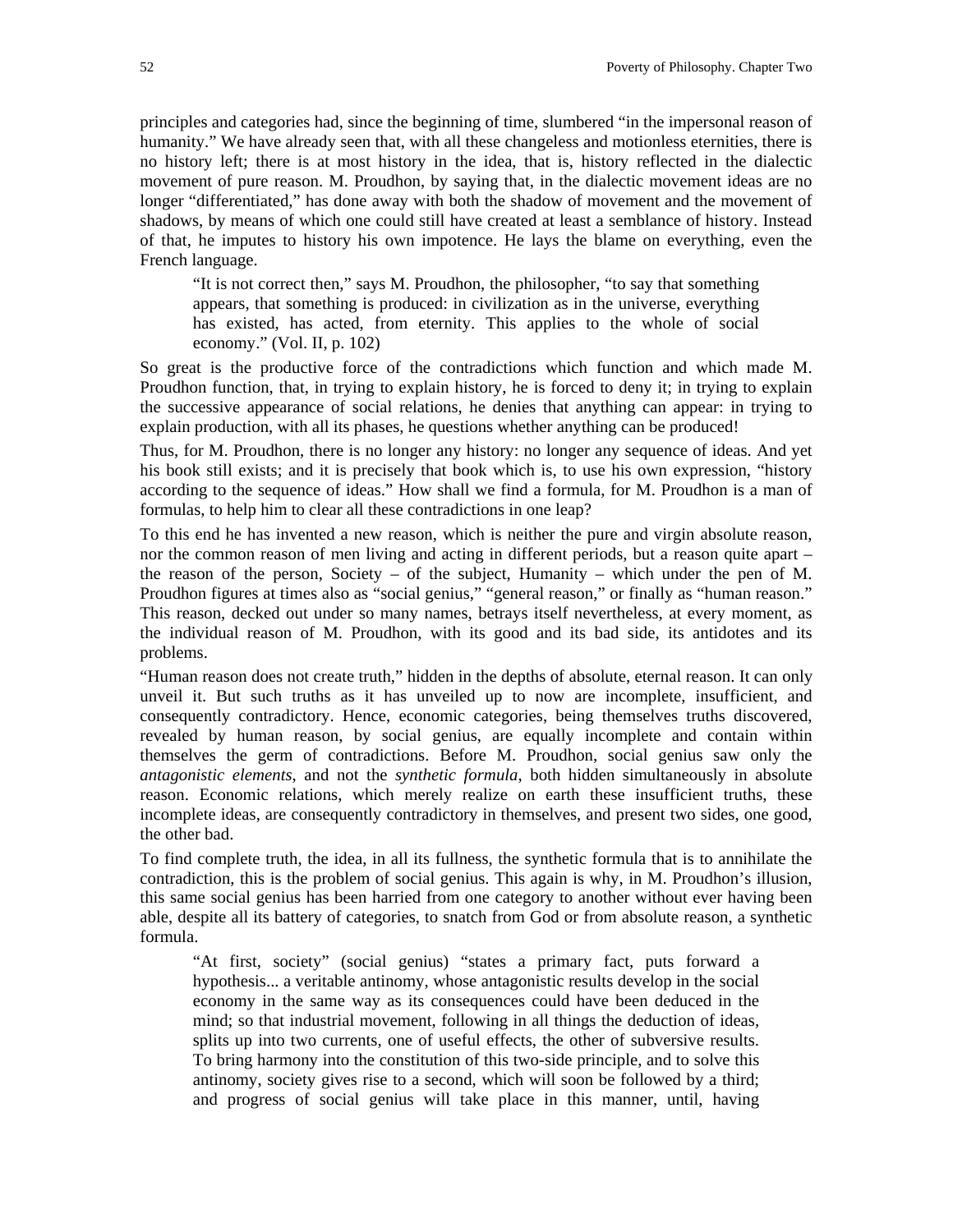exhausted all its contradictions – I suppose, but it is not proved that there is a limit to human contradictions – it returns in one leap to all its former positions and with a single formula solves all its problems." (Vol. I, p. 133)

Just as the *antithesis* was before turned into an *antidote*, so now the *thesis* becomes a *hypothesis*. This change of terms, coming from M. Proudhon, has no longer anything surprising for us! Human reason, which is anything but pure, having only incomplete vision, encounters at every step new problems to be solved. Every new thesis which it discovers in absolute reason and which is the negation of the first thesis, becomes for it a synthesis, which it accepts rather naively as the solution of the problem in question. It is thus that this reason frets and fumes in ever renewing contradictions until, coming to the end of the contradictions, it perceives that all its theses and syntheses are merely contradictory hypotheses. In its perplexity, "human reason, social genius, returns in one leap to all its former positions, and in a single formula, solves all its problems." This unique formula, by the way, constitutes M. Proudhon's true discovery. It is *constituted value*.

Hypotheses are made only in view of a certain aim. The aim that social genius, speaking through the mouth of M. Proudhon, set itself in the first place, was to eliminate the bad in every economic category, in order to have nothing left but the good. For it, the good, the supreme well-being, the real practical aim, is equality. And why did the social genius aim at equality rather than inequality, fraternity, Catholicism, or any other principle? Because "humanity has successively realized so many separate hypotheses only in view of a superior hypothesis," which precisely is equality. In other words: because equality is M. Proudhon's ideal. He imagines that the division of labour, credit, the workshop – all economic relations – were invented merely for the benefit of equality, and yet they always ended up by turning against it. Since history and the fiction of M. Proudhon contradict each other at every step, the latter concludes that there is a contradiction. If there is a contradiction, it exists only between his fixed idea and real movement.

Henceforth, the good side of an economic relation is that which affirms equality; the bad side, that which negates it and affirms inequality. Every new category is a hypothesis of the social genius to eliminate the inequality engendered by the preceding hypothesis. In short, equality is the primordial intention, the mystical tendency, the providential aim that the social genius has constantly before its eyes as it whirls in the circle of economic contradictions. Thus, Providence is the locomotive which makes the whole of M. Proudhon's economic baggage move better than his pure and volatized reason. He has devoted to Providence a whole chapter, which follows the one on taxes.

Providence, providential aim, this is the great word used today to explain the movement of history. In fact, this word explains nothing. It is at most a rhetorical form, one of the various ways of paraphrasing facts.

It is a fact that in Scotland landed property acquired a new value by the development of English industry. This industry opened up new outlets for wool. In order to produce wool on a large scale, arable land had to be transformed into pasturage. To effect this transformation, the estates had to be concentrated. To concentrate the estates, small holdings had first to be abolished, thousands of tenants had to be driven from their native soil and a few shepherds in charge of millions of sheep to be installed in their place. Thus, by successive transformations, landed property in Scotland has resulted in the driving out of men by sheep. Now say that the providential aim of the institution of landed property in Scotland was to have men driven out by sheep, and you will have made providential history.

Of course, the tendency towards equality belongs to our century. To say now that all former centuries, with entirely different needs, means of production, etc., worked providentially for the realization of equality is, firstly, to substitute the means and the men of our century for the men and the means of earlier centuries and to misunderstand the historical movement by which the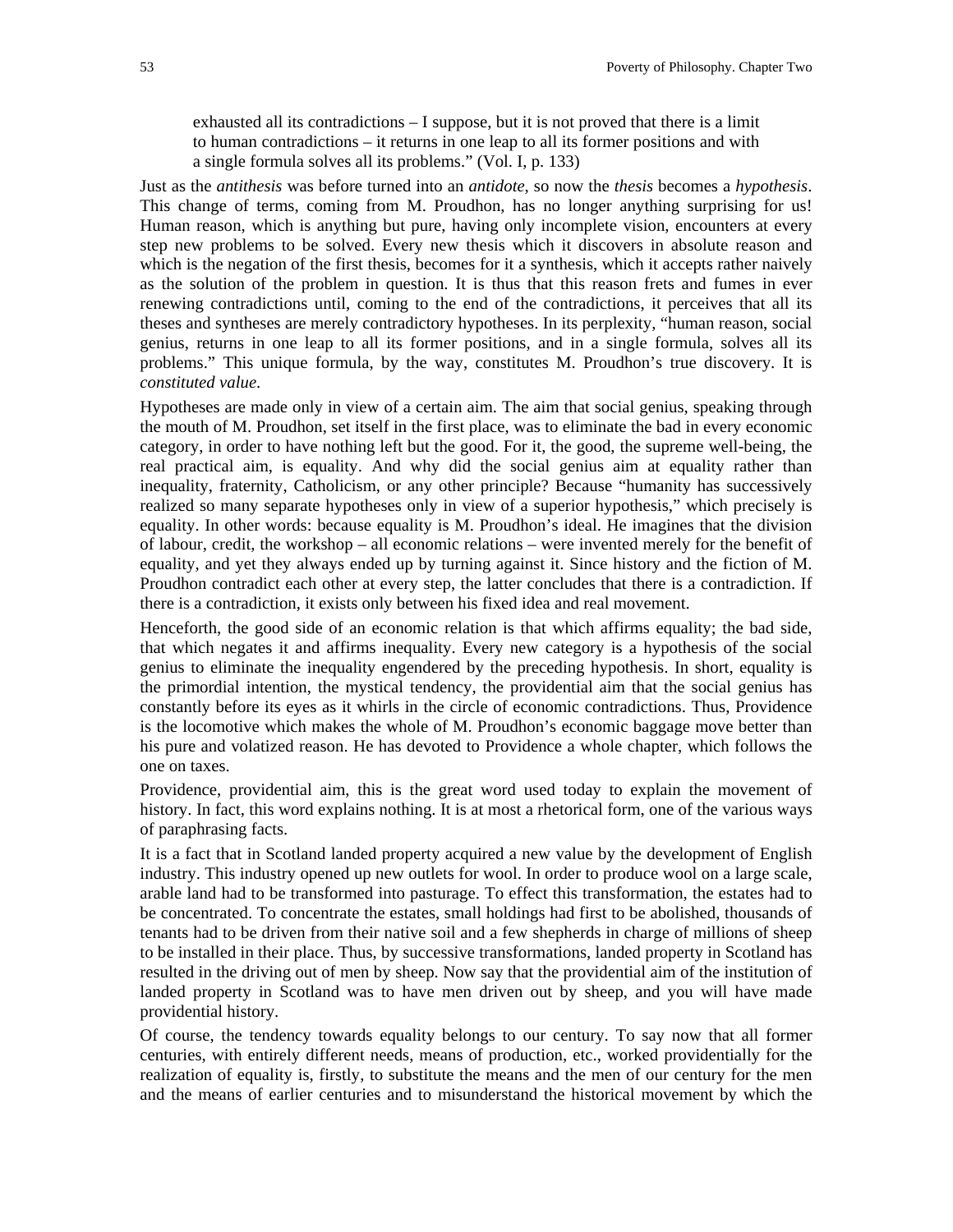successive generations transformed the results acquired by the generations that preceded them. Economists know very well that the very thing that was for the one a finished product was for the other but the raw material for new production.

Suppose, as M. Proudhon does, that social genius produced, or rather improvised, the feudal lords with the providential aim of transforming the settlers into responsible and equally-placed workers: and you will have effected a substitution of aims and of persons worthy of the Providence that instituted landed property in Scotland, in order to give itself the malicious pleasure of driving out men by sheep.

But since M. Proudhon takes such a tender interest in Providence, we refer him to the *Histoire de l'economie politique* of M. de Villeneuve-Bargemont, who likewise goes in pursuit of a providential aim. This aim, however, is not equality, but Catholicism.

#### **Seventh and Last Observation**

Economists have a singular method of procedure. There are only two kinds of institutions for them, artificial and natural. The institutions of feudalism are artificial institutions, those of the bourgeoisie are natural institutions. In this, they resemble the theologians, who likewise establish two kinds of religion. Every religion which is not theirs is an invention of men, while their own is an emanation from God. When the economists say that present-day relations – the relations of bourgeois production – are natural, they imply that these are the relations in which wealth is created and productive forces developed in conformity with the laws of nature. These relations therefore are themselves natural laws independent of the influence of time. They are eternal laws which must always govern society. Thus, there has been history, but there is no longer any. There has been history, since there were the institutions of feudalism, and in these institutions of feudalism we find quite different relations of production from those of bourgeois society, which the economists try to pass off as natural and as such, eternal.

Feudalism also had its proletariat – serfdom, which continued all the germs of the bourgeoisie. Feudal production also had two antagonistic elements which are likewise designated by the name of the *good side* and the *bad side* of feudalism, irrespective of the fact that it is always the bad side that in the end triumphs over the good side. It is the bad side that produces the movement which makes history, by providing a struggle. If, during the epoch of the domination of feudalism, the economists, enthusiastic over the knightly virtues, the beautiful harmony between rights and duties, the patriarchal life of the towns, the prosperous condition of domestic industry in the countryside, the development of industry organized into corporations, guilds and fraternities, in short, everything that constitutes the good side of feudalism, had set themselves the problem of eliminating everything that cast a shadow on the picture – serfdom, privileges, anarchy – what would have happened? All the elements which called forth the struggle would have been destroyed, and the development of the bourgeoisie nipped in the bud. One would have set oneself the absurd problem of eliminating history.

After the triumph of the bourgeoisie, there was no longer any question of the good or the bad side of feudalism. The bourgeoisie took possession of the productive forces it had developed under feudalism. All the old economic forms, the corresponding civil relations, the political state which was the official expression of the old civil society, were smashed.

Thus, feudal production, to be judged properly, must be considered as a mode of production founded on antagonism. It must be shown how wealth was produced within this antagonism, how the productive forces were developed at the same time as class antagonisms, how one of the classes, the bad side, the drawback of society, went on growing until the material conditions for its emancipation had attained full maturity. Is not this as good as saying that the mode of production, the relations in which productive forces are developed, are anything but eternal laws, but that they correspond to a definite development of men and of their productive forces, and that a change in men's productive forces necessarily brings about a change in their relations of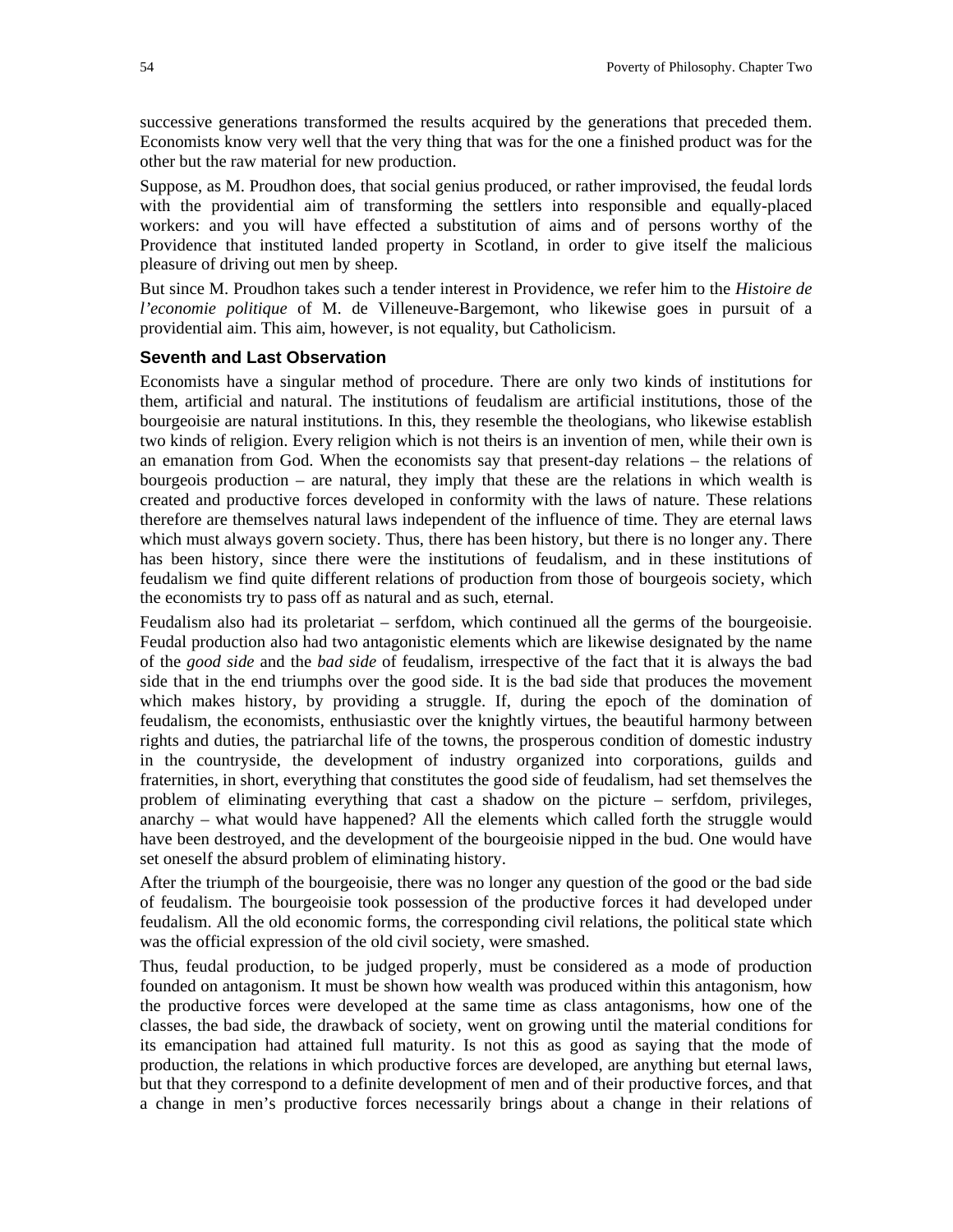production? As the main thing is not to be deprived of the fruits of civilization, of the acquired productive forces, the traditional forms in which they were produced must be smashed. From this moment, the revolutionary class becomes conservative.

The bourgeoisie begins with a proletariat which is itself a relic of the proletariat [In the copy presented by Marx to N. Utina, the words "working class" are written here. - Ed.] of feudal times. In the course of its historical development, the bourgeoisie necessarily develops its antagonistic character, which at first is more or less disguised, existing only in a latent state. As the bourgeoisie develops, there develops in its bosom a new proletariat, a modern proletariat; there develops a struggle between the proletarian class and the bourgeoisie class, a struggle which, before being felt, perceived, appreciated, understood, avowed, and proclaimed aloud by both sides, expresses itself, to start with, merely in partial and momentary conflicts, in subversive acts. On the other hand, if all the members of the modern bourgeoisie have the same interests inasmuch as they form a class as against another class, they have opposite, antagonistic interests inasmuch as they stand face-to-face with one another. This opposition of interests results from the economic conditions of their bourgeois life. From day to day it thus becomes clearer that the production relations in which the bourgeoisie moves have not a simple, uniform character, but a dual character; that in the selfsame relations in which wealth is produced, poverty is also produced; that in the selfsame relations in which there is a development of the productive forces, there is also a force producing repression; that these relations produce bourgeois wealth  $-$  i.e., the wealth of the bourgeois class – only by continually annihilating the wealth of the individual members of this class and by producing an ever-growing proletariat.

The more the antagonistic character comes to light, the more the economists, the scientific representatives of bourgeois production, find themselves in conflict with their own theory; and different schools arise.

We have the *fatalist* economists, who in their theory are as indifferent to what they call the drawbacks of bourgeois production as the bourgeois themselves are in practice to the sufferings of the proletarians who help them to acquire wealth. In this fatalist school, there are Classics and Romantics. The Classics, like Adam Smith and Ricardo, represent a bourgeoisie which, while still struggling with the relics of feudal society, works only to purge economic relations of feudal taints, to increase the productive forces and to give a new upsurge to industry and commerce. The proletariat that takes part in this struggle and is absorbed in this feverish labour experiences only passing, accidental sufferings, and itself regards them as such. Economists like Adam Smith and Ricardo, who are the historians of this epoch, have no other mission than that of showing how wealth is acquired in bourgeois production relations, of formulating these relations into categories, into laws, and of showing how superior these laws, these categories, are for the production of wealth to the laws and categories of feudal society. Poverty is in their eyes merely the pang which accompanies every childbirth, in nature as in industry.

The Romantics belong to our own age, in which the bourgeoisie is in direct opposition to the proletariat; in which poverty is engendered in as great abundance as wealth. The economists now pose as blasé fatalists, who, from their elevated position, cast a proudly disdainful glance at the human machines who manufacture wealth. They copy all the developments given by their predecessors, and the indifference which in the latter was merely naiveté becomes in them coquetry.

Next comes the *humanitarian school*, which sympathizes with the bad side of present-day production relations. It seeks, by way of easing its conscience, to palliate even if slightly the real contrasts; it sincerely deplores the distress of the proletariat, the unbridled competition of the bourgeois among themselves; it counsels the workers to be sober, to work hard and to have few children; it advises the bourgeois to put a reasoned ardour into production. The whole theory of this school rests on interminable distinctions between theory and practice, between principles and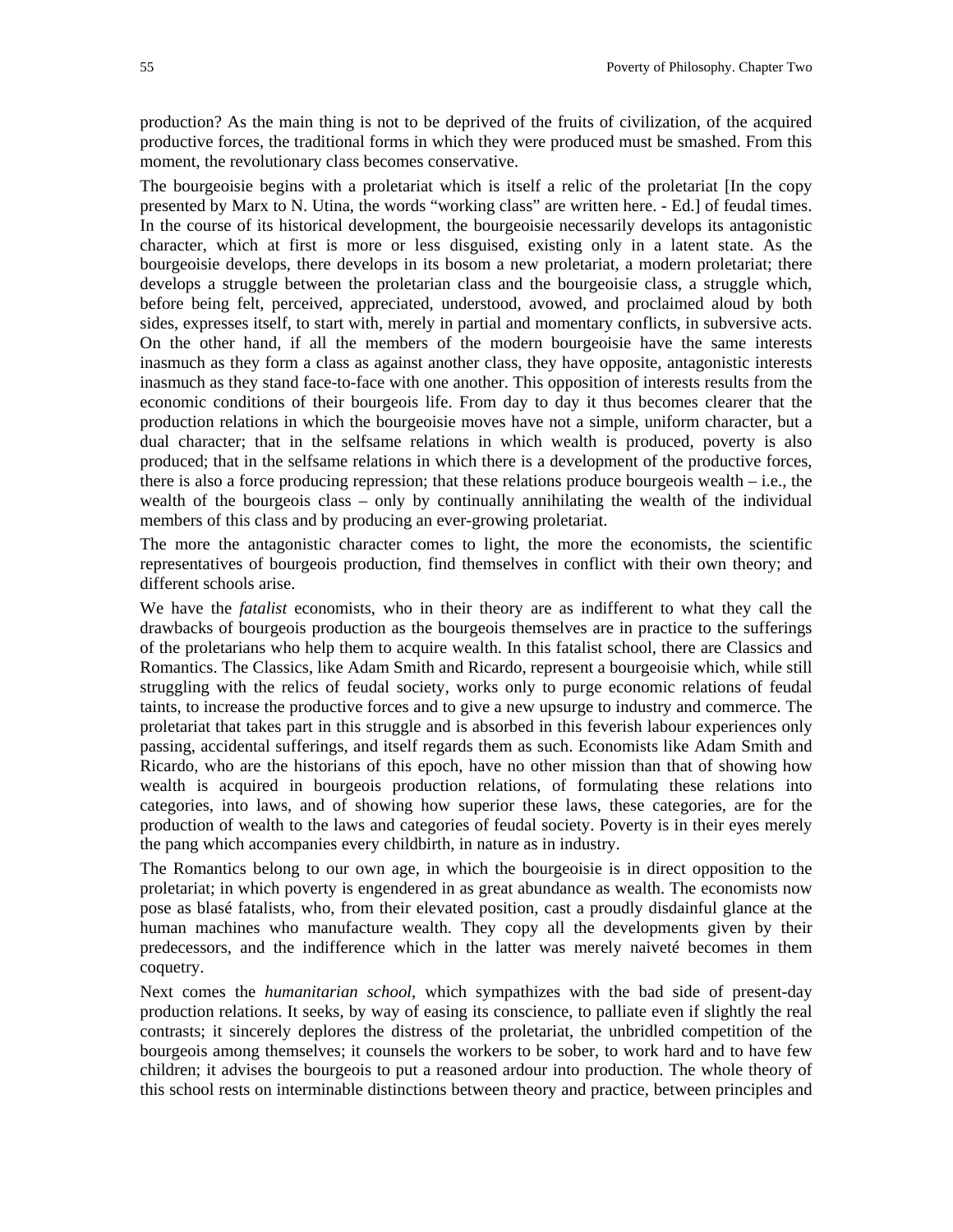results, between ideas and application, between form and content, between essence and reality, between right and fact, between the good side and the bad side.

The *philanthropic schoo*l is the humanitarian school carried to perfection. It denies the necessity of antagonism; it wants to turn all men into bourgeois; it wants to realize theory in so far as it is distinguished from practice and contains no antagonism. It goes without saying that, in theory, it is easy to make an abstraction of the contradictions that are met with at every moment in actual reality. This theory would therefore become idealized reality. The philanthropists, then, want to retain the categories which express bourgeois relations, without the antagonism which constitutes them and is inseparable from them. They think they are seriously fighting bourgeois practice, and they are more bourgeois than the others.

Just as the *economists* are the scientific representatives of the bourgeois class, so the *socialists* and *communists* are the theoreticians of the proletarian class. So long as the proletariat is not yet sufficiently developed to constitute itself as a class, and consequently so long as the struggle itself of the proletariat with the bourgeoisie has not yet assumed a political character, and the productive forces are not yet sufficiently developed in the bosom of the bourgeoisie itself to enable us to catch a glimpse of the material conditions necessary for the emancipation of the proletariat and for the formation of a new society, these theoreticians are merely utopians who, to meet the wants of the oppressed classes, improvise systems and go in search of a regenerating science. But in the measure that history moves forward, and with it the struggle of the proletariat assumes clearer outlines, they no longer need to seek science in their minds; they have only to take note of what is happening before their eyes and to become its mouthpiece. So long as they look for science and merely make systems, so long as they are at the beginning of the struggle, they see in poverty nothing but poverty, without seeing in it the revolutionary, subversive side, which will overthrow the old society. From this moment, science, which is a product of the historical movement, has associated itself consciously with it, has ceased to be doctrinaire and has become revolutionary.

## Let us return to M. Proudhon.

Every economic relation has a good and a bad side; it is the one point on which M. Proudhon does not give himself the lie. He sees the good side expounded by the economists; the bad side he sees denounced by the socialists. He borrows from the economists the necessity of eternal relations; he borrows from the socialists the illusion of seeing in poverty nothing but poverty. He is in agreement with both in wanting to fall back upon the authority of science. Science for him reduces itself to the slender proportions of a scientific formula; he is the man in search of formulas. Thus it is that M. Proudhon flatters himself on having given a criticism of both political economy and communism: he is beneath them both. Beneath the economists, since, as a philosopher who has at his elbow a magic formula, he thought he could dispense with going into purely economic details; beneath the socialists, because he has neither courage enough nor insight enough to rise, be it even speculatively, above the bourgeois horizon.

He wants to be the synthesis – he is a composite error.

He wants to soar as the man of science above the bourgeois and proletarians; he is merely the petty bourgeois, continually tossed back and forth between capital and labour, political economy and communism.

### **§ 2. Division of Labour and Machinery**

The division of labour, according to M. Proudhon, opens the series of economic evolutions.

Good side of the division of labour

"Considered in its essence, the division of labour is the manner in which equality of conditions and intelligence is realized." (Tome I, p. 93.)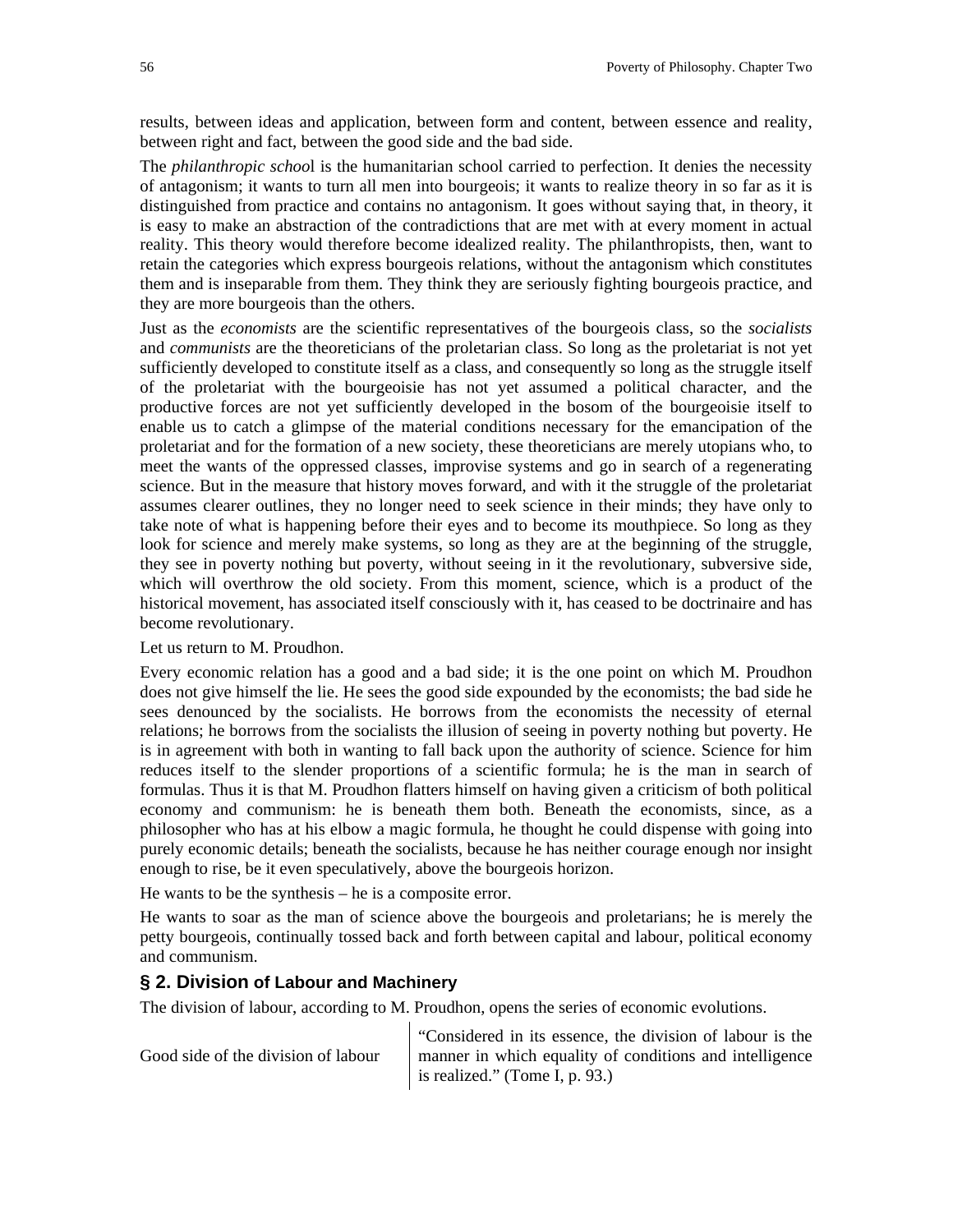|                                    | "The division of labour has become for us an instrument<br>of poverty." (Tome I, p. 94.)                                                                                                                           |
|------------------------------------|--------------------------------------------------------------------------------------------------------------------------------------------------------------------------------------------------------------------|
| Bad side of the division of labour | "Labour, by dividing itself according to the law which is<br>peculiar to it, and which is the primary condition of its<br>fruitfulness, ends in the negation of its aims and destroys<br>itself." (Tome I, p. 94.) |
| Problem to be solved               | To find the "recomposition which wipes out the<br>drawbacks of the division, while retaining its useful<br>effects."                                                                                               |

The division of labour is, according to M. Proudhon, an eternal law, a simple, abstract category. Therefore the abstraction, the idea, the word must suffice for him to explain the division of labour at different historical epochs. Castes, corporations, manufacture, large-scale industry, must be explained by the single word divide. First study carefully the meaning of "divide," and you will have no need to study the numerous influences which give the division of labour a definitive character in every epoch.

Certainly, things would be made much too easy if they were reduced to M. Proudhon's categories. History does not proceed so categorically. It took three whole centuries in Germany to establish the first big division of labour, the separation of the towns from the country. In proportion, as this one relation of town and country was modified, the whole of society was modified. To take only this one aspect of the division of labour, you have the old republics, and you have Christian feudalism; you have old England with its barons and you have modern England with its cotton lords. In the 14th and 15th centuries, when there were as yet no colonies, when America did not yet exist for Europe, when Asia existed only through the intermediary of Constantinople, when the Mediterranean was the centre of commercial activity, the division of labour had a very different form, a very different aspect from that of the 17th century, when the Spanish, the Portuguese, the Dutch, the English, and the French had colonies established in all parts of the world. The extent of the market, its physiognomy, give to the division of labour at different periods a physiognomy, a character, which it would be difficult to deduce from the single word divide, from the idea, from the category.

"All economists since Adam Smith," says M. Proudhon, "have pointed out the advantages and drawbacks of the law of division, but insist much more on the first than on the second, because that was more serviceable for their optimism, and none of them has ever wondered what could be the drawbacks to a law.... How does the same principle, pursued vigorously to its consequences, lead to diametrically opposite results? Not one economist before or since A. Smith has even perceived that here was a problem to elucidate. Say goes to the length of recognizing that in the division of labour the same cause that produces the good engenders the bad." (Vol. I, p. 95-96)

Adam Smith goes further than M. Proudhon thinks. He saw clearly that

"the difference of natural talents in different men is, in reality, much less than we are aware of; and the very different genius which appears to distinguish men of different professions, when grown up to maturity, is not so much the cause as the effect of the division of labour." (Vol. I, p. 20)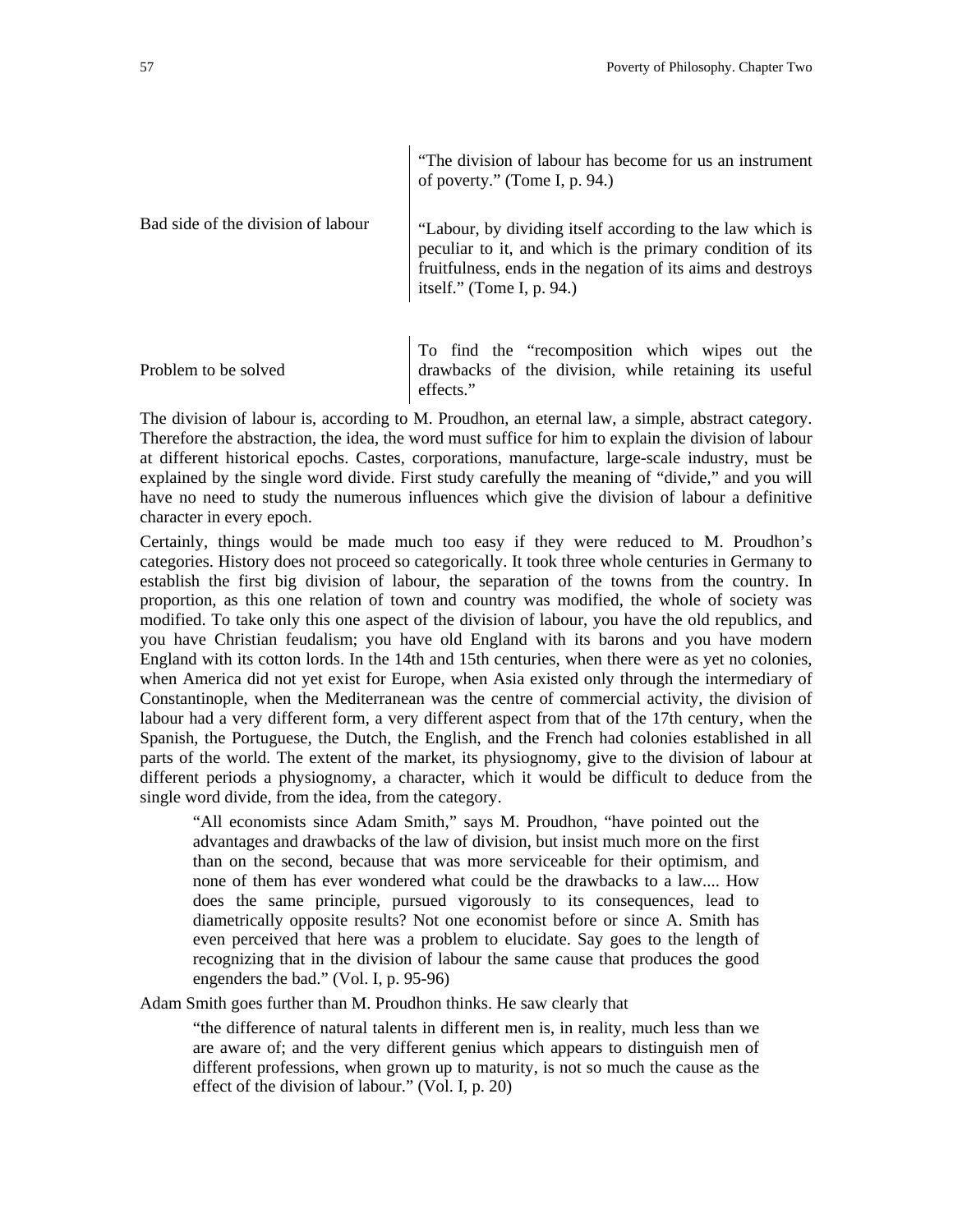In principle, a porter differs less from a philosopher than a mastiff from a greyhound. It is the division of labour which has set a gulf between them. All this does not prevent M. Proudhon from saying elsewhere that Adam Smith has not the slightest idea of the drawbacks produced by the division of labour. It is this again that makes him say that J. B. Say was the first to recognize "that in the division of labour the same cause that produces the good engenders the bad." (Vol. I, p. 96)

But let us listen to Lemontey; *Suum cuique*. [To each his own.]

"M. J. B. Say has done me the honour of adopting in his excellent treatise on political economy the principle that I brought to light in this fragment on the moral influence of the division of labour. The somewhat frivolous title of my book\* doubtless prevented him from citing me. It is only to this motive that I can attribute the silence of a writer too rich in his own stock to disavow so modest a loan." (Lemontey, Oeuvres completes, Vol. I, p. 245, Paris, 1840)

Let us do him this justice: Lemontey wittily exposed the unpleasant consequences of the division of labour as it is constituted today, and M. Proudhon found nothing to add to it. But now that, through the fault of M. Proudhon, we have been drawn into this question of priority, let us say again, in passing, that long before M. Lemontey, and 17 years before Adam Smith, who was a pupil of A. Ferguson, the last-named gave a clear exposition of the subject in a chapter which deals specifically with the division of labour.

"It may even be doubted, whether the measure of national capacity increases with the advancement of arts. Many mechanical arts... succeed best under a total suppression of sentiment and reason; and ignorance is the mother of industry as well as superstition. Reflection and fancy are subject to err; but a habit of moving the hand, or the foot, is independent of either. Manufactures, accordingly, prosper most, where the mind is least consulted, and where the workshop may, without any great effort of imagination, be considered as an engine, the parts of which are men.... The general officer may be a great proficient in the knowledge of war, while the skill of the soldier is confined to a few motions of the hand and the foot. The former may have gained what the latter has lost.... And thinking itself, in this age of separations, may become a peculiar craft." (A. Ferguson, An Essay on the History of Civil Society, Edinburgh, 1783 (Vol. II, pp. 108, 109, 110)

To bring this literary survey to a close, we expressly deny that "all economists have insisted far more on the advantages than on the drawbacks of the division of labour." It suffices to mention Sismondi.

Thus, as far as the advantages of the division of labour are concerned, M. Proudhon had nothing further to do than to paraphrase the general phrases known to everybody.

Let us now see how he derives from the division of labour, taken as a general law, as a category, as a thought, the drawbacks which are attached to it. How is it that this category, this law implies an unequal distribution of labour to the detriment of M. Proudhon's equalitarian system?

"At this solemn hour of the division of labour, the storm winds begin to blow over humanity. Progress does not take place for all in an equal and uniform manner.... It begins by taking possession of a small number of the privileged.... It is this preference for person on the part of progress that has for so long kept up the belief

1

<sup>\*</sup> Lemontey alludes to his book: Raison, folie, chacun son mot; petit cours de morale mis à la portée des vieux enfants (Reason, Folly, to Each His Own Word; a Short Course in Morality Within the Mental Reach of Old Children), Paris, 1801. Marx quotes Lemontey's work Influence morale de la division du travail (The Moral Influence of the Division of Labour), in which Lemontey refers to the above book.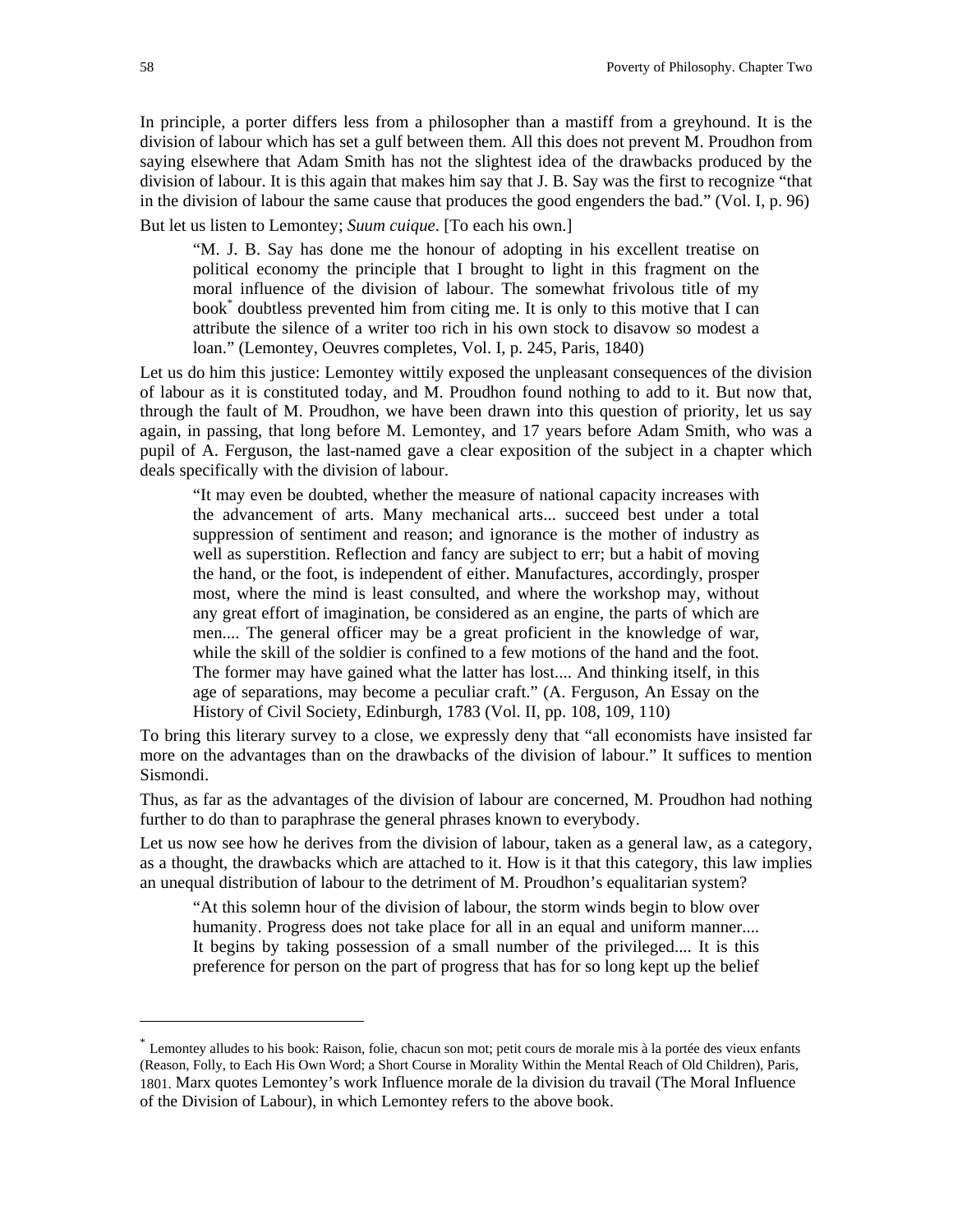in the natural and providential inequality of conditions, has given rise to castes, and hierarchically constituted all societies." (Proudhon, Vol. I, p. 94)

The division of labour created castes. Now, castes are the drawbacks of the division of labour; thus, it is the division of labour that has engendered the drawbacks. *Quod erat demonstrandum.* [Which was the thing to be proved.] Will you go further and ask what made the division of labour create castes, hierarchical constitutions and privileged persons? M. Proudhon will tell you: Progress. And what made progress? Limitation. Limitation, for M. Proudhon, is acceptance of persons on the part of progress.

After philosophy comes history. It is no longer either descriptive history or dialectical history, it is comparative history. M. Proudhon establishes a parallel between the present-day printing worker and the printing worker of the Middle Ages; between the man of letters of today and the man of letters of the Middle Ages, and he weighs down the balance on the side of those who belong more or less to the division of labour as the Middle Ages constituted or transmitted it. He opposes the division of labour of one historical epoch. Was that what M. Proudhon had to prove? No. He should have shown us the drawbacks of the division of labour in general, of the division of labour as a category. Besides, why stress this part of M. Proudhon's work, since a little later we shall see him formally retract all these alleged developments?

"The first effect of fractional labour," continues M. Proudhon, "after the depravation of the soul, is the prolongation of the shifts, which grow in inverse ratio to the sum total of intelligence expended.... But as the length of the shifts cannot exceed 16 to 18 hours per day, the moment the compensation cannot be taken out of the time, it will be taken out of the price, and the wages will diminish.... What is certain, and the only thing for us to note, is that the universal conscience does not assess at the same rate the work of a foreman and the labour of a mechanic's assistant. It is therefore necessary to reduce the price of the day's work; so that the worker, after having been afflicted in his soul by a degrading function, cannot escape being struck in his body by the meagreness of his remuneration." (Vol. I, p. 97-98)

We pass over the logical value of these syllogisms, which Kant would call paralogisms which lead astray.

This is the substance of it:

The division of labour reduces the worker to a degrading function; to this degrading function corresponds a depraved soul; to the depravation of the soul is befitting an ever-increasing wage reduction. And to prove that this reduction is befitting to a depraved soul, M. Proudhon says, to relieve his conscience, that the universal conscience wills it thus. Is M. Proudhon's soul to be reckoned as a part of the universal conscience?

*Machinery* is, for M. Proudhon, "the logical antithesis of the division of labour," and with the help of his dialectics, he begins by transforming machinery into the workshop.

After presupposing the modern workshop, in order to make poverty the outcome of the division of labour, M. Proudhon presupposes poverty engendered by the division of labour, in order to come to the workshop and be able to represent it as the dialectical negation of that poverty. After striking the worker morally by a degrading function, physically by the meagreness of the wage; after putting the worker under the dependence of the foreman, and debasing his work to the labour of a mechanic's assistant, he lays the blame again on the workshop and the machinery for degrading the worker "by giving him a master," and he completes his abasement by making him "sink from the rank of artisan to that of common labourer." Excellent dialectics! And if he only stopped there! But no, he has to have a new history of the division of labour, not any longer to derive the contradictions from it, but to reconstruct the workshop after his own fashion. To attain this end he finds himself compelled to forget all he has just said about division.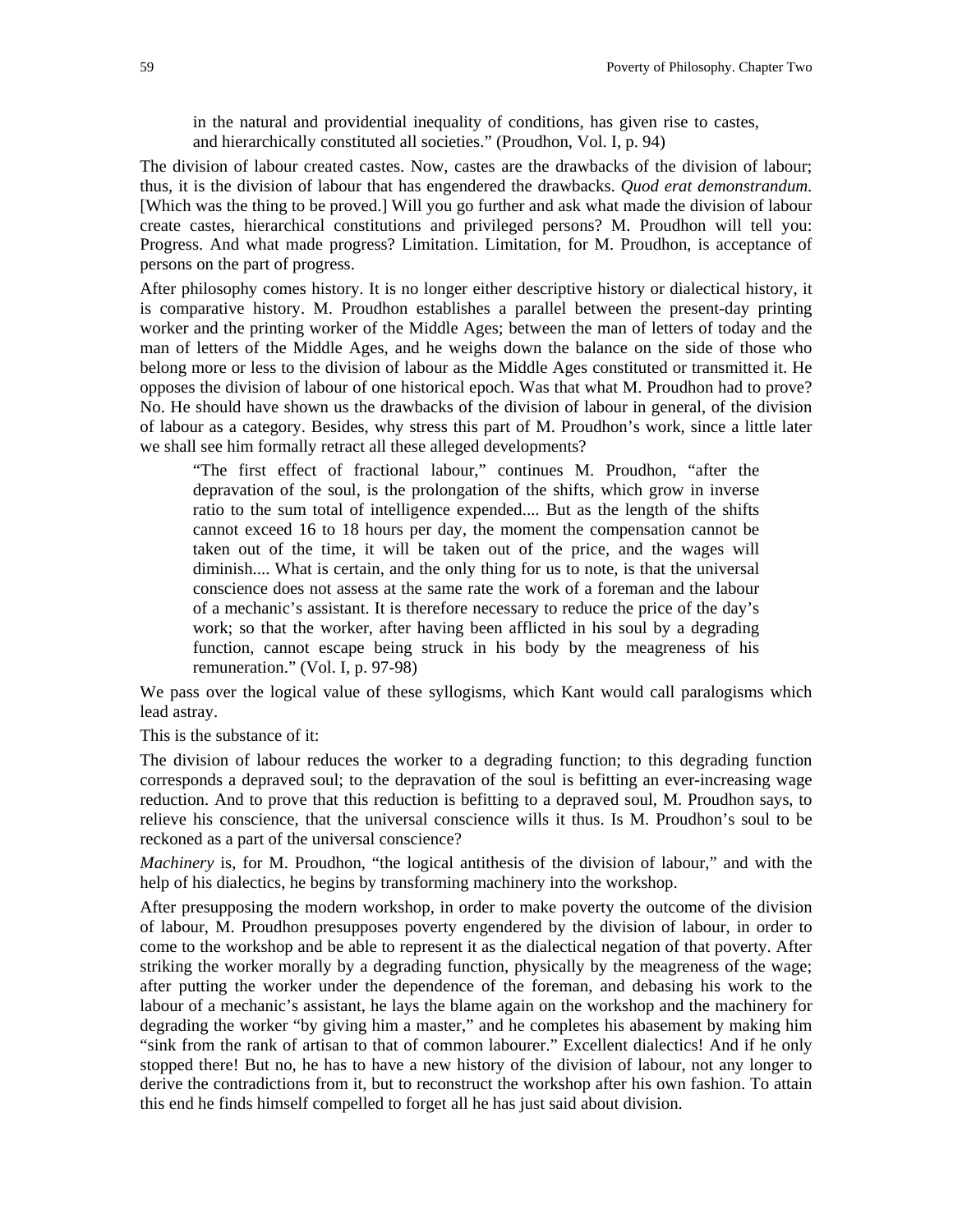Labour is organised, is divided differently according to the instruments it disposes over. The hand-mill presupposes a different division of labour from the steam-mill. Thus, it is slapping history in the face to want to begin by the division of labour in general, in order to get subsequently to a specific instrument of production, machinery.

Machinery is no more an economic category than the bullock that drags the plough. Machinery is merely a productive force. The modern workshop, which depends on the application of machinery, is a social production relation, an economic category.

Let us see now how things happen in M. Proudhon's brilliant imagination.

"In society, the incessant appearance of machinery is the antithesis, the inverse formula of the division of labour: it is the protest of the industrial genius against fractional and homicidal labour. What, actually, is a machine? A way of uniting different portions of labour which had been separated by the division of labour. Every machine can be defined as a summary of several operations.... Thus, through the machine there will be a restoration of the worker.... Machinery, which in political economy places itself in contradiction to the division of labour, represents synthesis, which in the human mind is opposed to analysis.... Division merely separated the different parts of labour, letting each one devote himself to the speciality which most suited him; the workshop groups the workers according to the relation of each part to the whole.... It introduces the principle of authority in labour.... But this is not all; the machine or the workshop, after degrading the worker by giving him a master, completes his abasement by making him sink from the rank of artisan to that of common labourer.... The period we are going through at the moment, that of machinery, is distinguished by a special characteristic, the wage worker. The wage worker is subsequent to the division of labour and to exchange." (Vol. I, p. 135, 136, 161)

Just a simple remark to M. Proudhon. The separation of the different parts of labour, leaving to each one the opportunity of devoting himself to the speciality best suited to him – a separation which M. Proudhon dates from the beginning of the world – exists only in modern industry under the rule of competition.

M. Proudhon goes on to give us a most "interesting genealogy," to show how the workshop arose from the division of labour and the wage worker from the workshop.

1) He supposes a man who "noticed that by dividing up production into its different parts and having each one performed by a separate worker," the forces of production would be multiplied.

2) This man, "grasping the thread of this idea, tells himself that, by forming a permanent group of workers selected for the special purpose he sets himself, he will obtain a more sustained production, etc." (Vol. I, p. 161)

3) This man makes a proposal to other men, to make them grasp his idea and the thread of his idea.

4) This man, at the beginning of industry, deals on terms of equality with his companions who later become his workmen.

5) "One realises, in fact, that this original equality had rapidly to disappear in view of the advantageous position of the master and the dependence of the wage-earner." (Vol. I, p.163)

That is another example of M. Proudhon's historical and descriptive method.

Let us now examine, from the historical and economic point of view, whether the workshop of the machine really introduced the *principle of authority* in society subsequently to the division of labour; whether it rehabilitated the worker on the one hand, while submitting him to authority on the other; whether the machine is the recomposition of divided labour, the synthesis of labour as opposed to its analysis.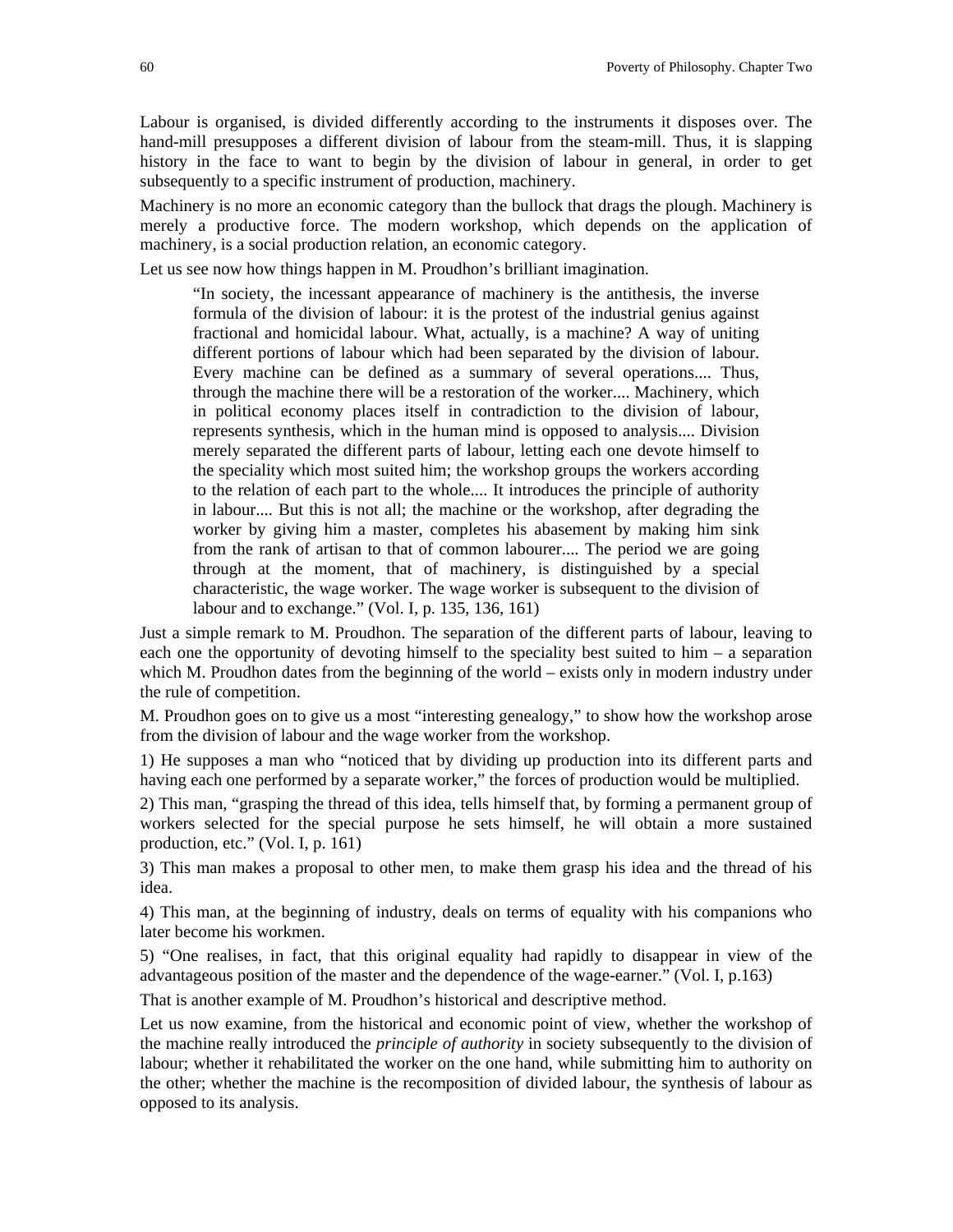Society as a whole has this in common with the interior of a workshop, that it too has its division of labour. If one took as a model the division of labour in a modern workshop, in order to apply it to a whole society, the society best organized for the production of wealth would undoubtedly be that which had a single chief employer, distributing tasks to different members of the community according to a previously fixed rule. But this is by no means the case. While inside the modern workshop the division of labour is meticulously regulated by the authority of the employer, modern society has no other rule, no other authority for the distribution of labour than free competition.

Under the patriarchal system, under the caste system, under the feudal and corporative system, there was division of labour in the whole of society according to fixed rules. Were these rules established by a legislator? No. Originally born of the conditions of material production, they were raised to the status of laws only much later. In this way, these different forms of the division of labour became so many bases of social organization. As for the division in the workshop, it was very little developed in all these forms of society.

It can even be laid down as a general rule that the less authority presides over the division of labour inside society, the more the division of labour develops inside the workshop, and the more it is subjected there to the authority of a single person. Thus authority in the workshop and authority in society, in relation to the division of labour, are in inverse ratio to each other.

The question now is what kind of workshop it is in which the occupations are very much separated, where each worker's task is reduced to a very simple operation, and where the authority, capital, groups and directs the work. How was this workshop brought into existence? In order to answer this question, we shall have to examine how manufacturing industry, properly socalled, has developed. I am speaking here of that industry which is not yet industry, with its machinery, but which is already no longer the industry of the artisans of the Middle Ages, nor domestic industry. We shall not go into great detail: we shall merely give a few main points to show that history is not to be made with formulas.

One of the most indispensable conditions for the formation of manufacturing industry was the accumulation of capital, facilitated by the discovery of America and the import of its precious metals.

It is sufficiently proved that the increase in the means of exchange resulted in the depreciation of wages and land rents, on the one hand, and the growth of industrial profits on the other. In other words: to the extent that the propertied class and the working class, the feudal lords and the people, sank, to that extent the capitalist class, the bourgeoisie, rose.

There were yet other circumstances which contributed simultaneously to the development of manufacturing industry: the increase of commodities put into circulation from the moment that trade had penetrated to the East Indies by way of the Cape of Good Hope; the colonial system; the development of maritime trade.

Another point which has not yet been sufficiently appreciated in the history of manufacturing industry is the disbanding of the numerous retinues of feudal lords, whose subordinate ranks became vagrants before entering the workshop. The creation of the workshop was preceded by an almost universal vagrancy in the 15th and 16th centuries. The workshop found, besides, a powerful support in the many peasants who, continually driven from the country owing to the transformation of the fields into pastures and to the progress in agriculture which necessitated fewer hands for the tillage of the soil, went on congregating in the towns during whole centuries.

The growth of the market, the accumulation of capital, the modification in the social position of the classes, a large number of persons being deprived of their sources of income, all these are historical preconditions for the formation of manufacture. It was not, as M. Proudhon says, friendly agreements between equals that brought men into the workshop. It was not even in the bosom of the old guilds that manufacture was born. It was the merchant that became head of the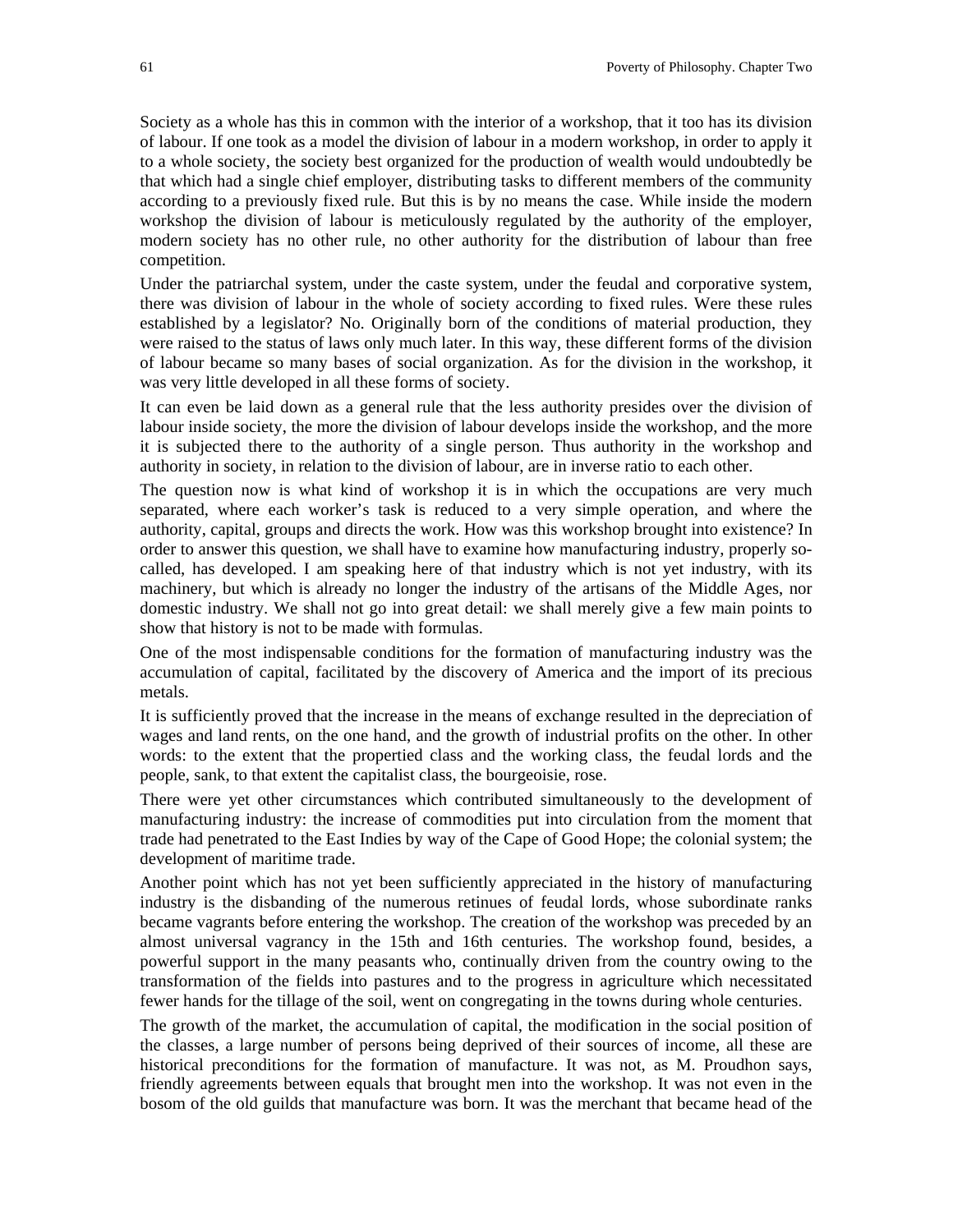modern workshop, and not the old guildmaster. Almost everywhere there was a desperate struggle between manufacture and crafts.

The accumulation and concentration of instruments and workers preceded the development of the division of labour inside the workshop. Manufacture consisted much more in the bringing together of many workers and many crafts in one place, in one room under the command of one capital, than in the analysis of labour and the adaptation of a special worker to a very simple task.

The utility of a workshop consisted much less in the division of labour as such than in the circumstances that work was done on a much larger scale, that many unnecessary expenses were saved, etc. At the end of the 16th and at the beginning of the 17th century, Dutch manufacture scarcely knew any division of labour.

The development of the division of labour supposes the assemblage of workers in a workshop. There is not one single example, whether in the 16th or in the 17th century, of the different branches of one and the same craft being exploited separately to such an extent that it would have sufficed to assemble them all in one place so as to obtain a complete, ready-made workshop. But once the men and the instruments had been brought together, the division of labour, such as it had existed in the form of the guilds, was reproduced, necessarily reflected inside the workshop.

For M. Proudhon, who sees things upside down, if he sees them at all, the division of labour, in Adam Smith's sense, precedes the workshop, which is a condition of its existence.

Machinery, properly so-called, dates from the end of the 18th century. Nothing is more absurd than to see in machinery the antithesis of the division of labour, the synthesis restoring unity to divided labour.

The machine is a unification of the instruments of labour, and by no means a combination of different operations for the worker himself.

"When, by the division of labour, each particular operation has been simplified to the use of a single instrument, the linking up of all these instruments, set in motion by a single engine, constitutes – a machine." (Babbage, Traité sur l'économie des machines [et des manufactures], p. 230, Paris, 1833)

Simple tools; accumulation tools; composite tools; setting in motion of a composite tool by a single hand engine, by man; setting in motion of these instruments by natural forces, machines; system of machines having one motor; system of machines having one automatic motor – this is the progress of machinery.

The concentration of the instruments of production and the division of labour are as inseparable one from the other as are, in the political sphere, the concentration of public authority and the division of private interests. England, with the concentration of the land, this instrument of agricultural labour, has at the same time division of agricultural labour and the application of machinery to the exploitation of the soil. France, which has the division of the instruments, the small holdings system, has, in general, neither division of agricultural labour nor application of machinery to the soil.

For M. Proudhon the concentration of the instruments of labour is the negation of the division of labour. In reality, we find again the reverse. As the concentration of instruments develops, the division develops also, and vice versa. This is why every big mechanical invention is followed by a greater division of labour, and each increase in the division of labour gives rise in turn to new mechanical inventions.

We need not recall the fact that the great progress of the division of labour began in England after the invention of machinery. Thus, the weavers and spinners were for the most part peasants like those one still meets in backward countries. The invention of machinery brought about the separation of manufacturing industry from agricultural industry. The weaver and the spinner, united but lately in a single family, were separated by the machine. Thanks to the machine, the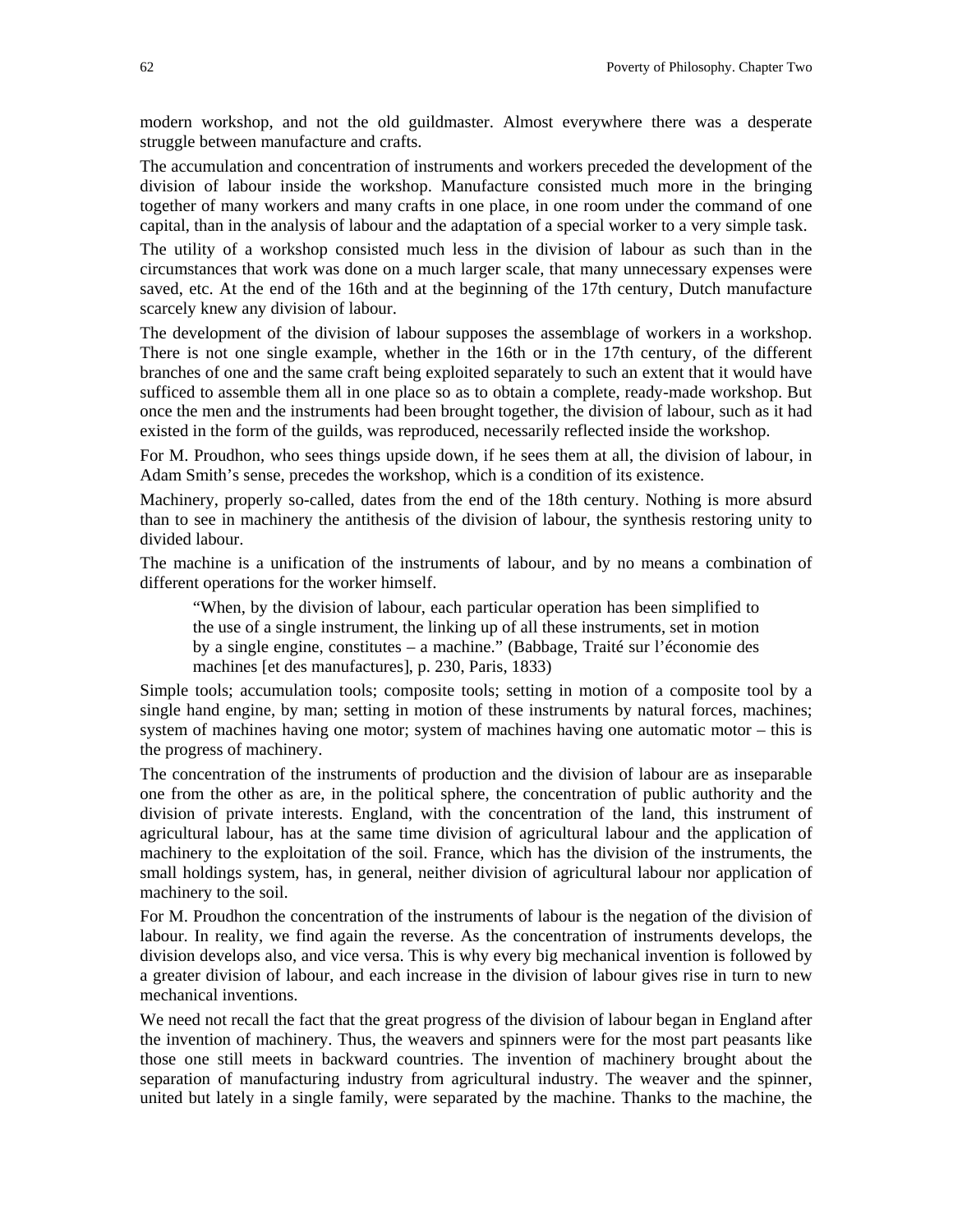spinner can live in England while the weaver resides in the East Indies. Before the invention of machinery, the industry of a country was carried on chiefly with raw materials that were the products of its own soil; in England – wool, in Germany – flax, in France – silks and flax, in the East Indies and the Levant – cottons, etc. Thanks to the application of machinery and of steam, the division of labour was about to assume such dimensions that large-scale industry, detached from the national soil, depends entirely on the world market, on international exchange, on an international division of labour. In short – the machine has so great an influence on the division of labour, that when, in the manufacture of some object, a means has been found to produce parts of it mechanically, the manufacture splits up immediately into two works independent of each other.

Need we speak of the philanthropic and providential aim that M. Proudhon discovers in the invention and first application of machinery?

When in England the market had become so far developed that manual labour was no longer adequate, the need for machinery was felt. Then came the idea of the application of mechanical science, already quite developed in the 18th century.

The automatic workshop opened its career with acts which were anything but philanthropic. Children were kept at work at the whip's end; they were made an object of traffic and contracts were undertaken with the orphanages. All the laws on the apprenticeship of workers were repealed, because, to use M. Proudhon's phraseology, there was no further need for synthetic workers. Finally, from 1825 onwards, almost all the new inventions were the result of collisions between the worker and the employer who sought at all costs to depreciate the worker's specialised ability. After each new strike of any importance, there appeared a new machine. So little indeed did the worker see in the application of machinery a sort of rehabilitation, restoration – as M. Proudhon would say – that in the 18th century he stood out for a very long time against the incipient domination of the automaton.

"Wyatt," says Doctor Ure, "invented the series of fluted rollers... (the spinning fingers usually ascribed to Awkright).... The main difficulty did not, to my apprehension, lie so much in the invention of a proper self-acting mechanism... as in training human beings to renounce their desultory habits of work, and to identify themselves with the unvarying regularity of the complex automaton. But to devise and administer a successful code of factory discipline, suited to the necessities of factory diligence, was the Herculean enterprise, the noble achievement of Awkright." (Vol. I, pp. 21-22, 23)

In short, by the introduction of machinery, the division of labour inside society has grown up, the task of the worker inside the workshop has been simplified, capital has been concentrated, human beings have been further dismembered.

When M. Proudhon wants to be an economist, and to abandon for a moment the "evolution of ideas in serial relation in the understanding," then he goes and draws erudition from Adam Smith, from a time when the automatic workshop was only just coming into existence. Indeed, what a difference between the division of labour as it existed in Adam Smith's day and as we see it in the automatic workshop! In order to make this properly understood, we need only quote a few passages from Dr. Ure's The Philosophy of Manufactures.

"When Adam Smith wrote his immortal elements of economics, automatic machinery being hardly known, he was properly led to regard the division of labour as the grand principle of manufacturing improvement; and he showed, in the example of pin-making, how each handicraftsman, being thereby enabled to perfect himself by practice in one point, became a quicker and cheaper workman. In each branch of manufacture he saw that some parts were, on that principle, of easy execution, like the cutting of pin wires into uniform lengths, and some were comparatively difficult, like the formation and fixation of their heads; and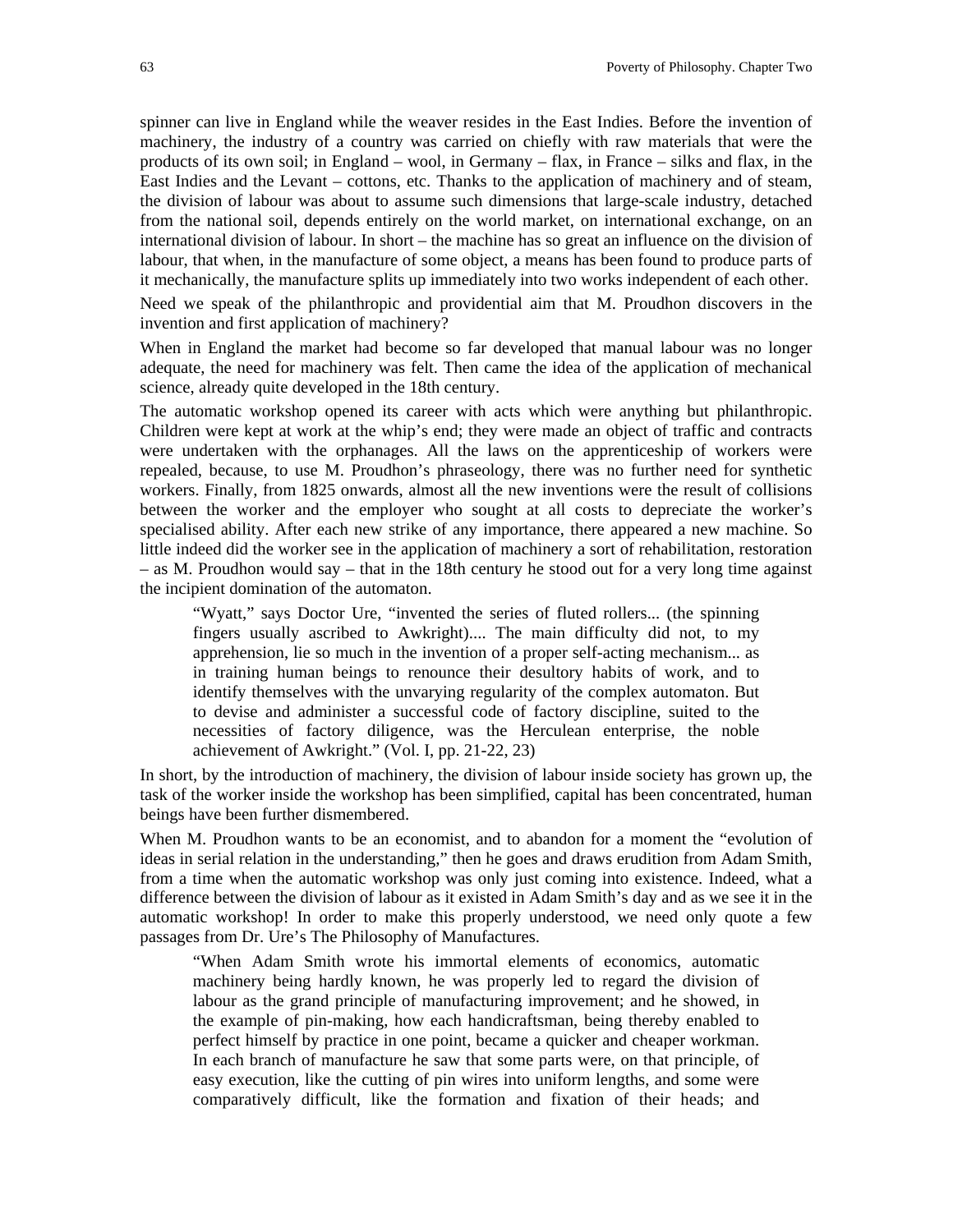therefore he concluded that to each a workman of appropriate value and cost was naturally assigned. This appropriation forms the very essence of the division of labour....

"But what was in Dr. Smith's time a topic of useful illustration, cannot now be used without risk of misleading the public mind as to the right principle of manufacturing industry. In fact, the division, or rather adaptation of labour to the different talents of men, is little thought of in factory employment. On the contrary, wherever a process requires a peculiar dexterity and steadiness of hand, it is withdrawn as soon as possible from the cunning workman, who is prone to irregularities of many kinds, and it is placed in charge of a peculiar mechanism, so self-regulating, that a child may superintend it.

"The principle of the factory system then is, to substitute mechanical science for hand skill, and the partition of a process into its essential constituents, for the division or gradation of labour among artisans. On the handicraft plan, labour more or less skilled, was usually the most expensive element of production... but on the automatic plan, skilled labour gets progressively superseded, and will, eventually, be replaced by mere overlookers of machines.

"By the infirmity of human nature it happens, that the more skilful the workman, the more self-willed and intractable he is apt to become, and, of course, the less fit a component of a mechanical system, in which, by occasional irregularities, he may do great damage to the whole. The grand object therefore of the modern manufacturer is, through the union of capital and science, to reduce the task of his workpeople to the exercise of vigilance and dexterity – faculties, when concentrated to one process, speedily brought to perfection in the young.

"On the gradation system, a man must serve an apprenticeship of many years before his hand and eye become skilled enough for certain mechanical feats; but on the system of decomposing a process into its constituents, and embodying each part in an automatic machine, a person of common care and capacity may be entrusted with any of the said elementary parts after a short probation, and may be transferred from one to another, on any emergency, at the discretion of the master. Such translations are utterly at variance with the old practice of the division of labour, which fixed one man to shaping the head of a pin, and another to sharpening its point, with the most irksome and spirit-wasting uniformity, for a whole life.... But on the equalisation plan of self-acting machines, the operative needs to call his faculties only into agreeable exercise.... As his business consists in ending the work of a well-regulated mechanism, he can learn it in a short period; and when he transfers his services, from one machine to another, he varies his task, and enlarges his views, by thinking on those general combinations which result from his and his companions' labours. Thus, that cramping of the faculties, that narrowing of the mind, that stunting of the frame, which were ascribed, and not unjustly, by moral writers, to the division of labour, cannot, in common circumstances, occur under the equable distribution of industry.... It is, in fact, the constant aim and tendency of every improvement in machinery to supersede human labour altogether, or to diminish its cost, by substituting the industry of women and children for that of men; or that of ordinary labourers for trained artisans.... This tendency to employ merely children with watchful eyes and nimble fingers, instead of journeymen of long experience, shows how the scholastic dogma of the division of labour into degrees of skill has been exploded by our enlightened manufacturers." (Andre Ure, Philosophie des manufactures ou Economie industrielle, Vol. I, Chap. 1, pp. 34-35)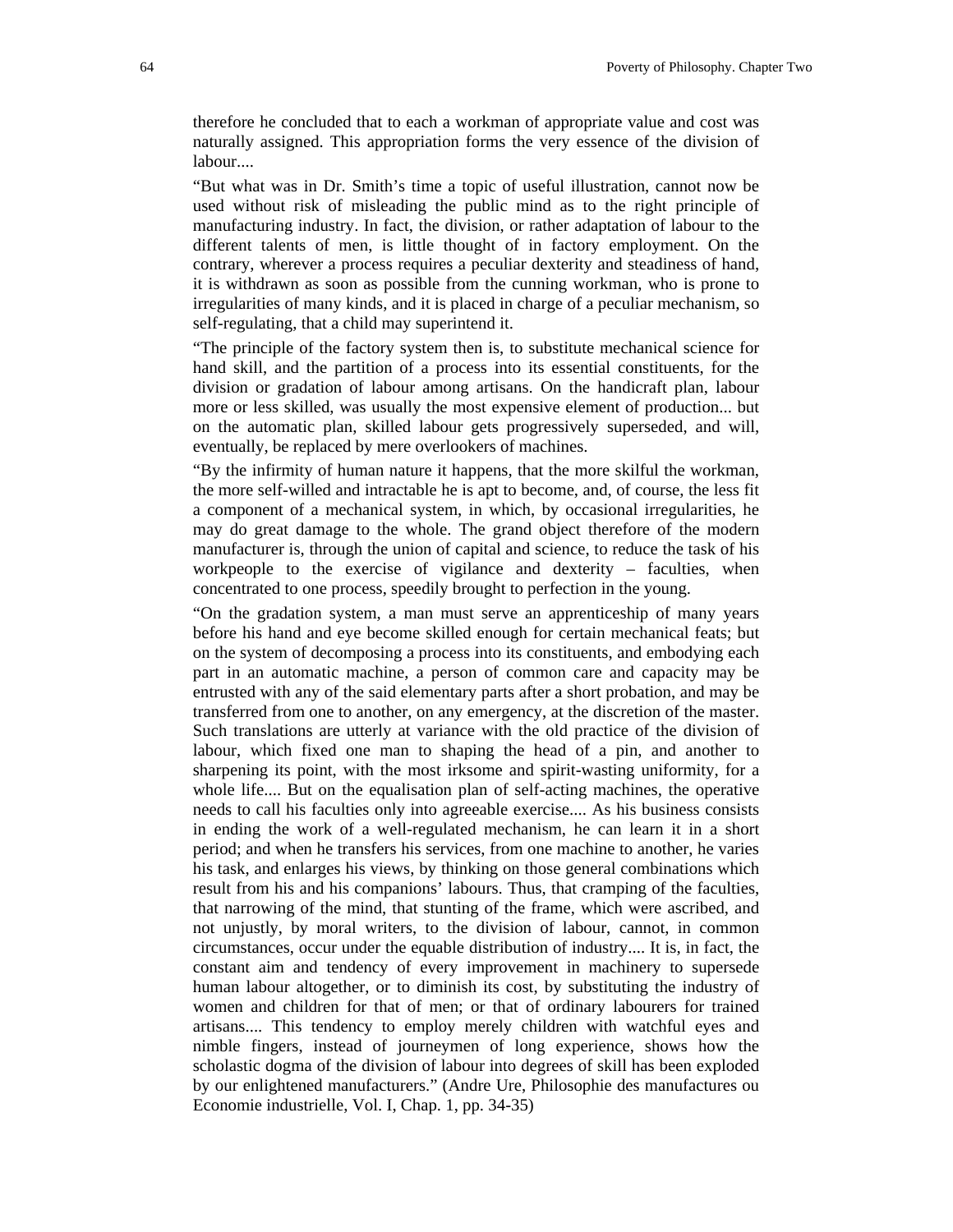What characterises the division of labour inside modern society is that it engenders specialised functions, specialists, and with them craft-idiocy.

"We are struck with admiration," says Lemontey, "when we see among the Ancients the same person distinguishing himself to a high degree as philosopher, poet, orator, historian, priest, administrator, general of an army. Our souls are appalled at the sight of so vast a domain. Each one of us plants his hedge and shuts himself up in his enclosure. I do not know whether by this parcellation the field is enlarged, but I do know that man is belittled." (Lemontey, op. cit., p. 213)

What characterises the division of labour in the automatic workshop is that labour has there completely lost its specialised character. But the moment every special development stops, the need for universality, the tendency towards an integral development of the individual begins to be felt. The automatic workshop wipes out specialists and craft-idiocy.

M. Proudhon, not having understood even this one revolutionary side of the automatic workshop, takes a step backward and proposes to the worker that he make not only the 12th part of a pin, but successively all 12 parts of it. The worker would thus arrive at the knowledge and the consciousness of the pin. This is M. Proudhon's synthetic labour. Nobody will contest that to make a movement forward and another movement backward is to make a synthetic movement.

To sum up, M. Proudhon has not gone further than the petty-bourgeois ideal. And to realise this ideal, he can think of nothing better than to take us back to the journeyman or, at most, to the master craftsman of the Middle Ages. It is enough, he says somewhere in his book, to have created a masterpiece once in one's life, to have felt oneself just once to be a man. Is not this, in form as in content, the masterpiece demanded by the trade guild of the Middle Ages?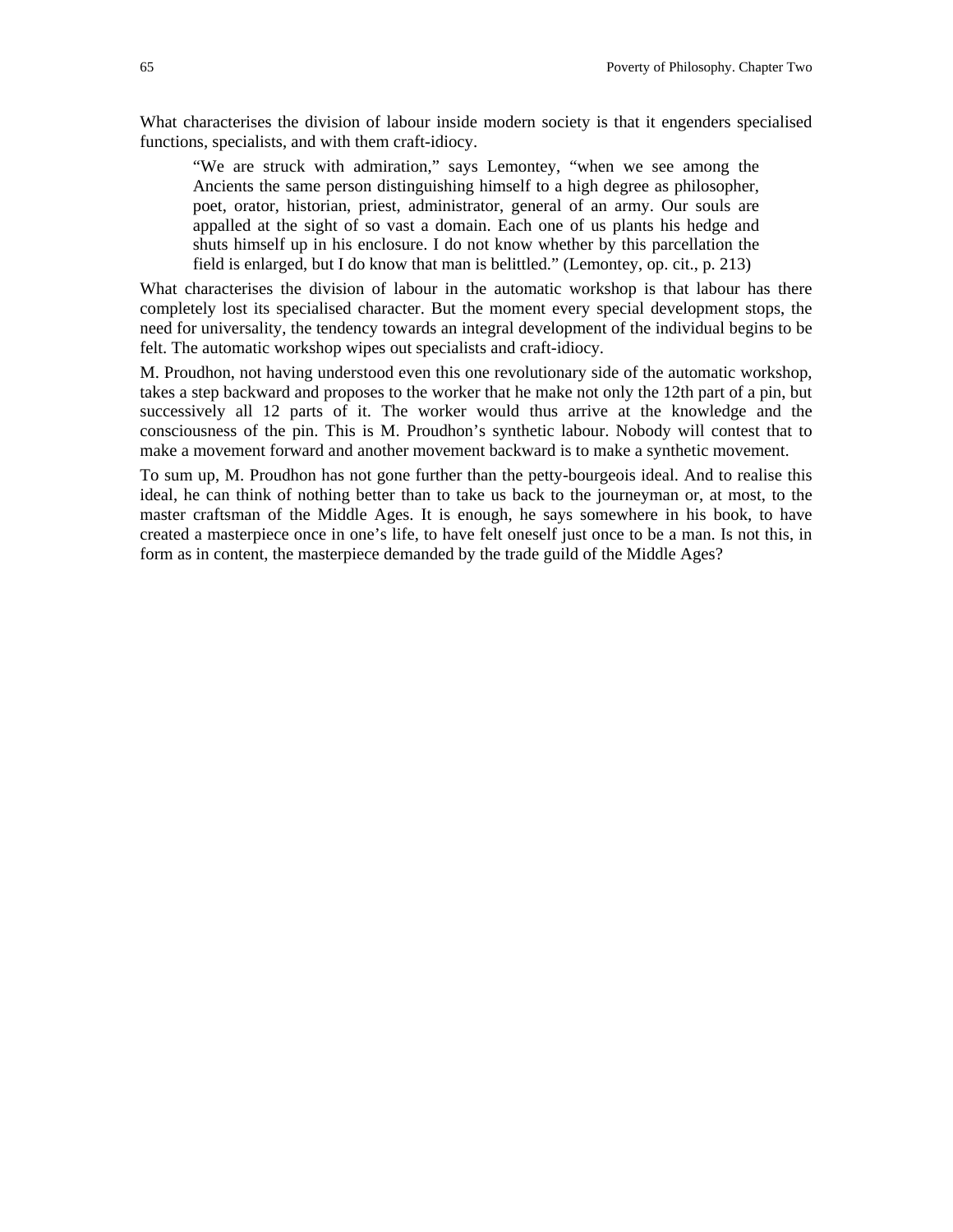| Good side of competition | "Competition is as essential to labour as<br>division It is necessary  for the advent of<br>equality." (Vol. I. pp. 186, 188)                                                                                              |
|--------------------------|----------------------------------------------------------------------------------------------------------------------------------------------------------------------------------------------------------------------------|
| Bad side of competition  | "The principle is the negation of itself. Its most<br>certain result is to ruin those whom it drags in its<br>train." (Vol. I, p. 185)                                                                                     |
| General reflection       | "The drawbacks which follow in its wake, just<br>as the good it provides both flow logically<br>from the principle." Vol. I, pp. 185-86)                                                                                   |
|                          | "To seek the principle of accommodation, which<br>must be derived from a law superior to liberty<br>itself." (Vol. I, p. 185)                                                                                              |
| Problem to be solved     | "There can, therefore, be no question here of<br>destroying competition, a thing as impossible to<br>destroy as liberty; we have only to find its<br>equilibrium, I would be ready to say its police."<br>(Vol. I, p. 223) |

M. Proudhon begins by defending the eternal necessity of competition against those who wish to replace it by emulation.<sup>\*</sup>

There is no "purposeless emulation," and as "the object of every passion is necessarily analogous to the passion itself – a woman for the lover, power for the ambitious, gold for the miser, a garland for the poet – the object of industrial emulation is necessarily profit. Emulation is nothing but competition itself." (Vol. I, p. 187)

Competition is emulation with a view to profit. Is industrial emulation necessarily emulation with a view to profit, that is, competition?? M. Proudhon proves it by affirming it. We have seen that, for him, to affirm is to prove, just as to suppose is to deny.

If the immediate object of the lover is the woman, the immediate object of industrial emulation is the product and not the profit.

Competition is not industrial emulation, it is commercial emulation. In our time industrial emulation exists only in view of commerce. There are even phases in the economic life of modern nations when everybody is seized with a sort of craze for making profit without producing. This speculation craze, which recurs periodically, lays bare the true character of competition, which seeks to escape the need for industrial emulation.

If you had told an artisan of the 14th century that the privileges and the whole feudal organization of industry were going to be abrogated in favour of industrial emulation, called competition, he would have replied that the privileges of the various corporations, guilds and fraternities were

1

**§ 3. Competition and Monopoly** 

<sup>\*</sup> The Fourierists. [Note by Engels to 1885 German edition]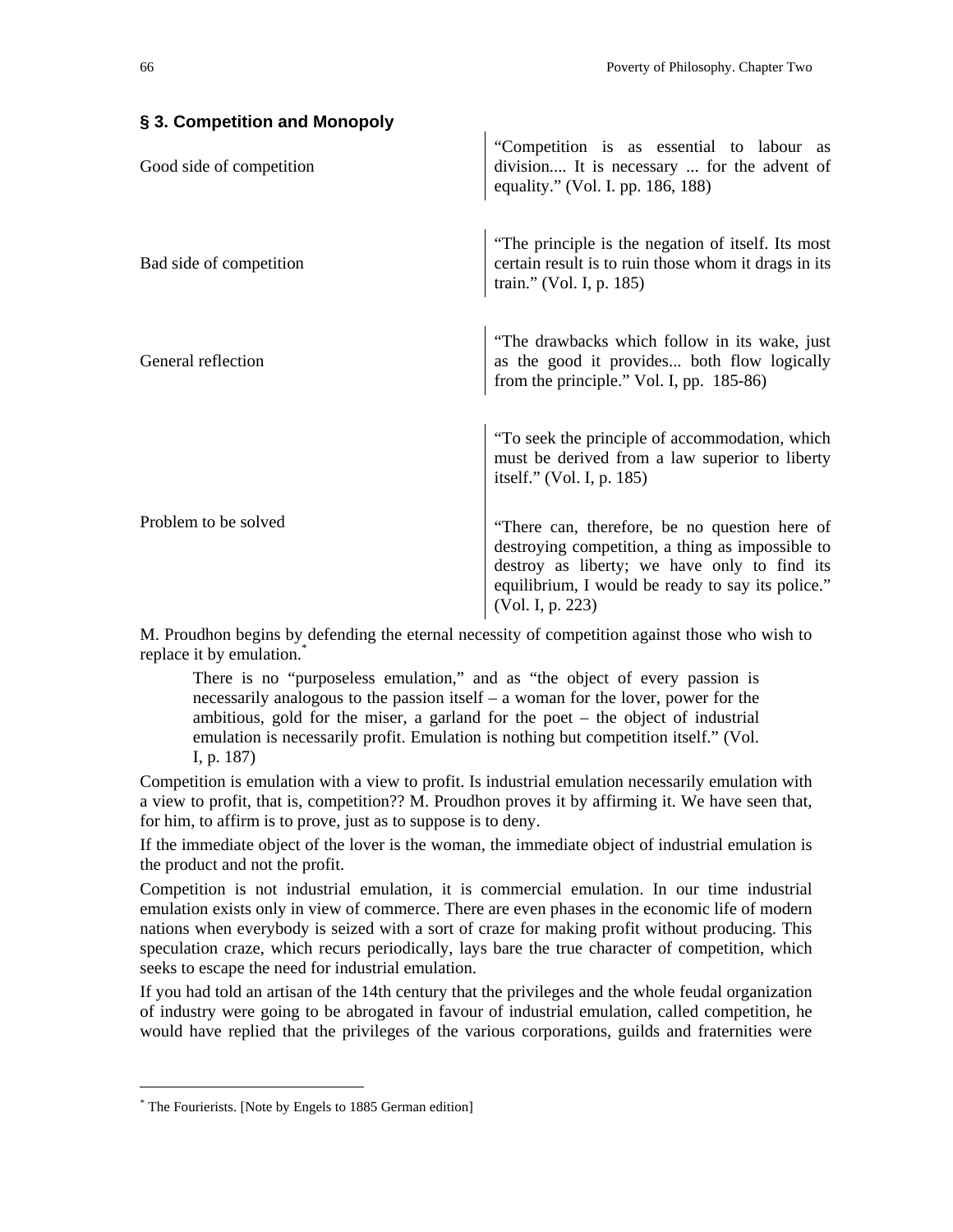organized competition. M. Proudhon does not impose upon this when he affirms that "emulation is nothing but competition itself."

"Decree that from the first of January 1847, labour and wages shall be guaranteed to everybody: immediately an immense relaxation will succeed the high tension of industry." (Vol. I. p. 189)

Instead of a supposition, an affirmation and a negation, we have now a decree that M. Proudhon issues purposely to prove the necessity of competition, its eternity as a category, etc.

If we imagine that decrees are all that is needed to get away from competition, we shall never get away from it. And if we go so far as to propose to abolish competition while retaining wages, we shall be proposing nonsense by royal decree. But nations do not proceed by royal decree. Before framing such ordinances, they must at least have changed from top to bottom the conditions of their industrial and political existence, and consequently their whole manner of being.

M. Proudhon will reply, with his imperturbable assurance, that it is the hypothesis of "a transformation of our nature without historical antecedents," and that he would be right in "excluding is from the discussion," we know not in virtue of which ordinance.

M. Proudhon does not know that all history is nothing but a continuous transformation of human nature.

"Let us stick to the facts. The French Revolution was made for industrial liberty as much as for political liberty; and although France, in 1789, had not perceived – let us say it openly – all the consequences of the principle whose realisation it demanded, it was mistaken neither in its wishes nor in its expectations. Whoever attempts to deny this loses, in my view, the right to criticism. I will never dispute with an adversary who puts as principle the spontaneous error of 25 million men....

"Why then, if competition had not been a principle of social economy, a decree of fate, a necessity of the human soul, why, instead of abolishing corporations, guilds and brotherhoods, did nobody think rather of repairing the whole?" (Vol. I. p. 191, 192)

So, since the French of the 18th century abolished corporations, guilds, and fraternities instead of modifying them, the French of the 19th century must modify competition instead of abolishing it. Since competition was established in France in the 18th century as a result of historical needs, this competition must not be destroyed in the 19th century because of other historical needs. M. Proudhon, not understanding that the establishment of competition was bound up with the actual development of the men of the 18th century, makes of competition a necessity of the human soul, *in partibus infidelium* [literally, territory of the infidels; here, meaning, beyond the realm of reality.] What would he have made of the great Colbert for the 17th century?

After the revolution comes the present state of affairs. M. Proudhon equally draws facts from it to show the eternity of competition, by proving that all industries in which this category is not yet sufficiently developed, as in agriculture, are in a state of inferiority and decrepitude.

To say that there are industries which have not yet reached the stage of competition, that others again are below the level of bourgeois production, is drivel which gives not the slightest proof of the eternity of competition.

All M. Proudhon's logic amounts to is this: competition is a social relation in which we are now developing our productive forces. To this truth, he gives no logical development, but only forms, often very well developed, when he says that competition is industrial emulation, the present-day mode of freedom, responsibility in labour, constitution of value, a condition for the advent of equality, a principle of social economy, a decree of fate, a necessity of the human soul, an inspiration of eternal justice, liberty in division, division in liberty, an economic category.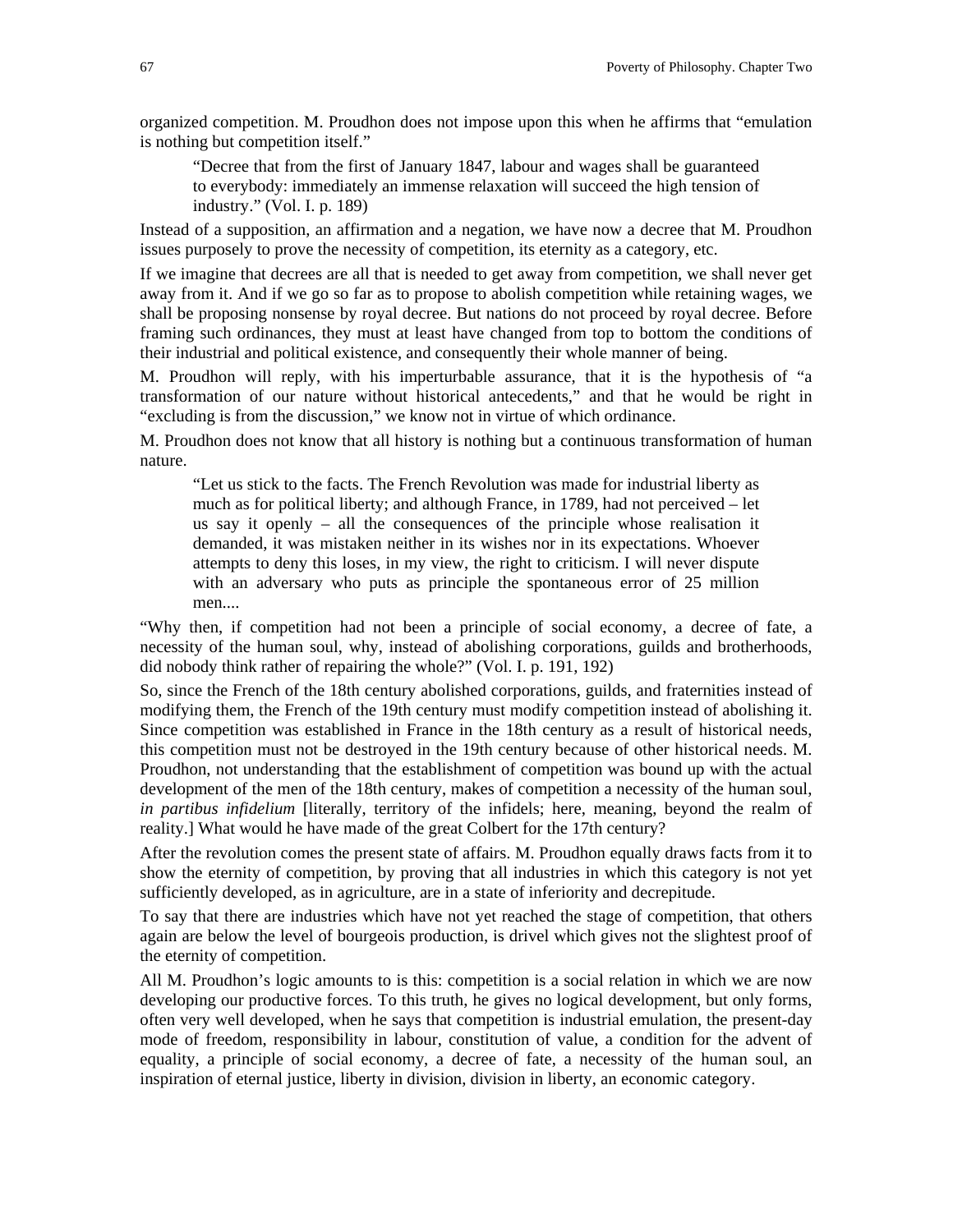"*Competition and association* support each other. Far from excluding each other they are not even divergent. Whoever says competition already supposes a common aim. Competition is therefore not egoism, and the most deplorable error committed by socialism is to have regarded it as the overthrow of society." (Vol. I, p. 223)

Whoever says competition says common aim, and that proves, on the one hand, that competition is association; on the other, that competition is not egoism. And whoever says egoism, does he not say common aim? Every egoism operates in society and by the fact of society. Hence it presupposes society, that is to say, common aims, common needs, common means of production, etc., etc. Is it, then, by mere chance that the competition and association which the socialists talk about are not even divergent?

Socialists know well enough that present-day society is founded on competition. How could they accuse competition of overthrowing present-day society which they want to overthrow themselves? And how could they accuse competition of overthrowing the society to come, in which they see, on the contrary, the overthrow of competition?

M. Proudhon says, later on, that competition is the opposite of monopoly, and consequently cannot be the opposite of association.

Feudalism was, from its origins, opposed to patriarchal monarchy; it was thus not opposed to competition, which was not yet in existence. Does it follow that competition is not opposed to feudalism?

In actual fact, *society, association* are denominations which can be given to every society, to feudal society as well as to bourgeois society which is association founded on competition. How then can there be socialists, who, by the single word *association*, think they can refute competition? And how can M. Proudhon himself wish to defend competition against socialism by describing competition by the single word *association*?

All we have just said makes up the beautiful side of competition as M. Proudhon sees it. Now let us pass on to the ugly side, that is the negative side, of competition, its drawbacks, its destructive, subversive elements, its injurious qualities.

There is something dismal about the picture M. Proudhon draws of it.

Competition engenders misery, it foments civil war, it "changes natural zones," mixes up nationalities, causes trouble in families, corrupts the public conscience, "subverts the notion of equity, of justice," of morality, and what is worse, it destroys free, honest trade, and does not even give in exchange synthetic value, fixed, honest price. It disillusions everyone, even economists. It pushes things so far as to destroy its very self.

After all the ill M. Proudhon says of it, can there be for the relations of bourgeois society, for its principles and its illusions, a more disintegrating, more destructive element than competition?

It must be carefully noted that competition always becomes the more destructive for bourgeois relations in proportion as it urges on a feverish creation of new productive forces, that is, of the material conditions of a new society. In this respect at least, the bad side of competition would have its good points.

"Competition as an economic position or phase, considered in its origin, is the necessary result... of the theory of the reduction of general expenses." (Vol. I, p. 235)

For M. Proudhon, the circulation of the blood must be a consequence of Harvey's theory.

"*Monopoly* is the inevitable end of competition, which engenders it by a continual negation of itself. This generation of monopoly is in itself a justification of it.... Monopoly is the natural opposite of competition... but as soon as competition is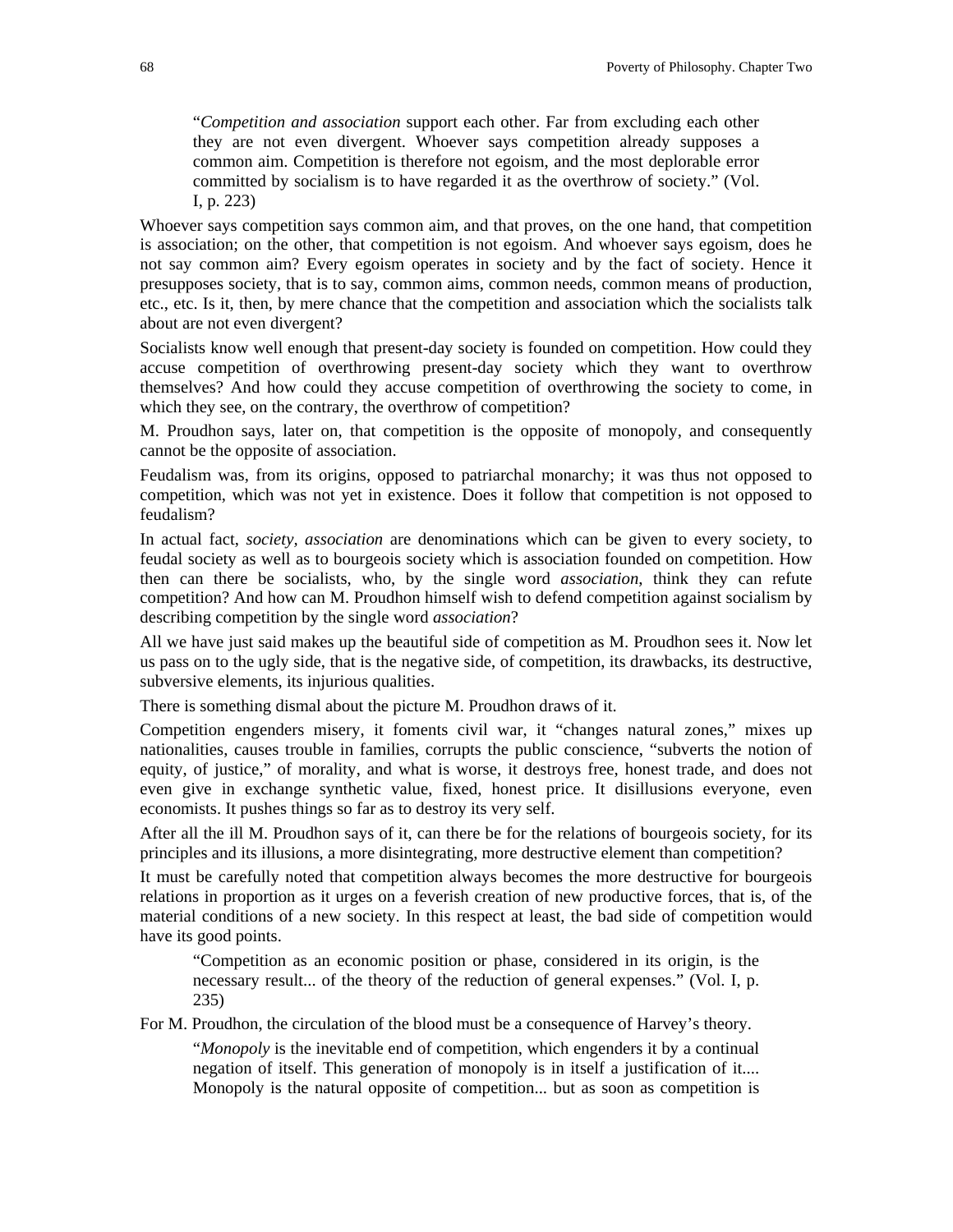necessary, it implies the idea of monopoly, since monopoly is, as it were, the seat of each competing individuality." (Vol. I, pp. 236, 237)

We rejoice with M. Proudhon that he can for once at least properly apply his formula to thesis and antithesis. Everyone knows that modern monopoly is engendered by competition itself.

As for the content, M. Proudhon clings to poetic images. Competition made "of every subdivision of labour a sort of sovereignty in which each individual stood with his power and his independence." Monopoly is "the seat of every competing individuality." The sovereignty is worth at least as much as the seat.

M. Proudhon talks of nothing but modern monopoly engendered by competition. But we all know that competition was engendered by feudal monopoly. Thus competition was originally the opposite of monopoly and not monopoly the opposite of competition. So that modern monopoly is not a simple antithesis, it is on the contrary the true synthesis.

*Thesis*: Feudal monopoly, before competition.

*Antithesis*: Competition.

*Synthesis*: Modern monopoly, which is the negation of feudal monopoly, in so far as it implies the system of competition, and the negation of competition in so far as it is monopoly.

Thus modern monopoly, bourgeois monopoly, is synthetic monopoly, the negation of the negation, the unity of opposites. It is monopoly in the pure, normal, rational state.

M. Proudhon is in contradiction with his own philosophy when he turns bourgeois monopoly into monopoly in the crude, primitive, contradictory, spasmodic state. M. Rossi, whom M. Proudhon quotes several times on the subject of monopoly, seems to have a better grasp of the synthetic character of bourgeois monopoly. In his Cours d'économie politique, he distinguishes between artificial monopolies and natural monopolies. Feudal monopolies, he says, are artificial, that is, arbitrary; bourgeois monopolies are natural, that is, rational.

Monopoly is a good thing, reasons M. Proudhon, since it is an economic category, an emanation "from the impersonal reason of humanity." Competition, again, is a good thing since it also is an economic category. But what is not good is the reality of monopoly and the reality of competition. What is still worse is that competition and monopoly devour each other. What is to be done? Look for the synthesis of these two eternal thoughts, wrest it from the bosom of God, where is has been deposited from time immemorial.

In practical life we find not only competition, monopoly and the antagonism between them, but also the synthesis of the two, which is not a formula, but a movement. Monopoly produces competition, competition produces monopoly. Monopolists are made from competition; competitors become monopolists. If the monopolists restrict their mutual competition by means of partial associations, competition increases among the workers; and the more the mass of the proletarians grows as against the monopolists of one nation, the more desperate competition becomes between the monopolists of different nations. The synthesis is of such a character that monopoly can only maintain itself by continually entering into the struggle of competition.

To make the dialectical transition to the taxes which come after monopoly, M. Proudhon talks to us about the social genius which, after zigzagging intrepidly onward,

"after striding with a jaunty step, without repenting and without halting, reaches the corner of monopoly, casts backward a melancholy glance, and, after profound reflection, assails all the objects of production with taxes, and creates a whole administrative organisation, in order that all employments be given to the proletariat and paid by the men of monopoly." (Vol. I, pp. 284, 285)

What can we say of this genius, which, while fasting, walks about in a zigzag? And what can we say of this walking which has no other object in view than that of destroying the bourgeois by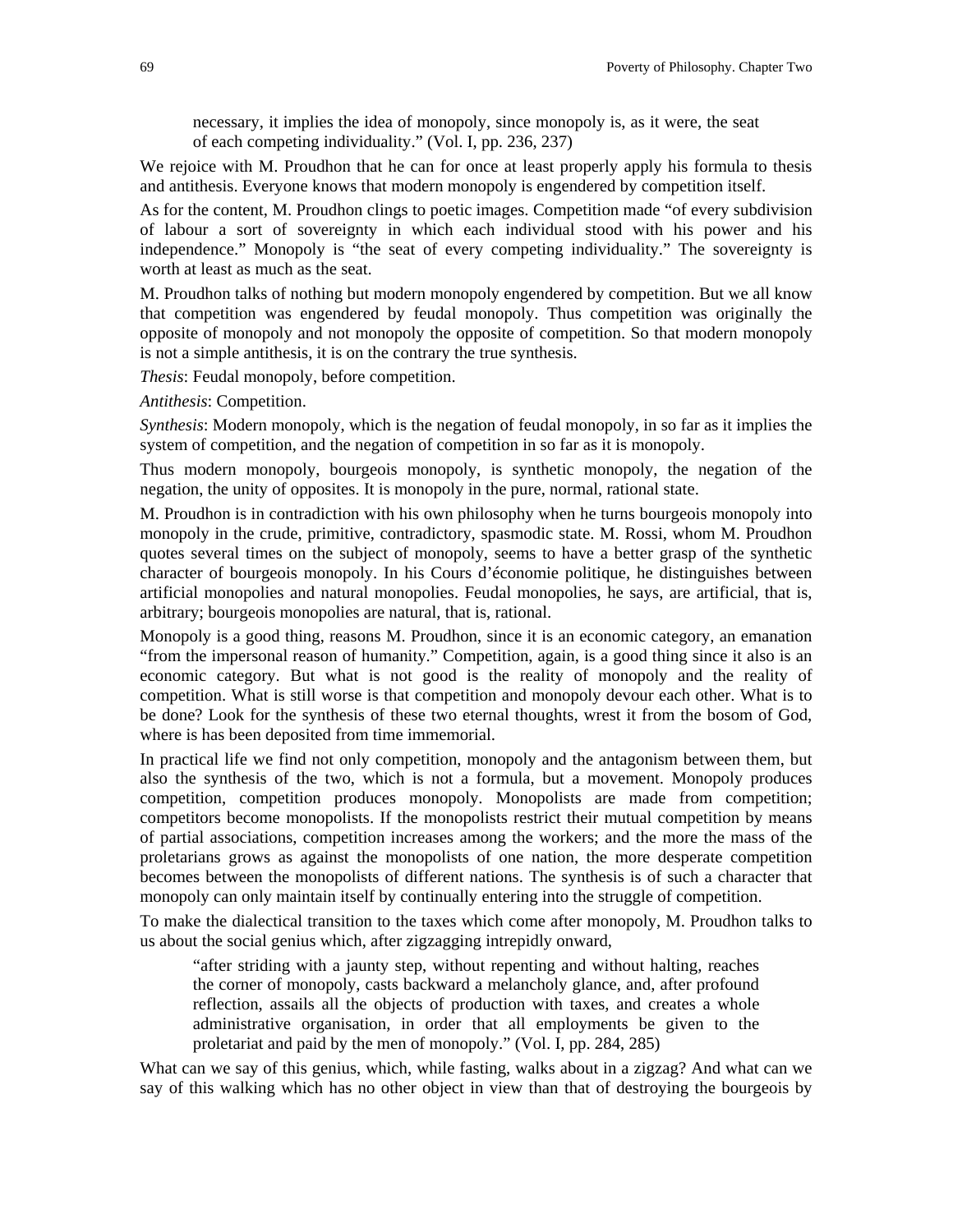taxes, whereas taxes are the very means of giving the bourgeois the wherewithal to preserve themselves as the ruling class?

Merely to give a glimpse of the manner in which M. Proudhon treats economic details, it suffices to say that, according to him, the *tax on consumption* was established with a view to equality, and to relieve the proletariat.

The tax on consumption has assumed its true development only since the rise of the bourgeoisie. In the hands of industrial capital, that is, of sober and economical wealth, which maintains, reproduces, and increases itself by the direct exploitation of labour, the tax on consumption was a means of exploiting the frivolous, gay, prodigal wealth of the fine lords who did nothing but consume. James Steuart clearly developed this original purpose of the tax on consumption in his Recherches des principes de l'economie politique, which he published 10 years before Adam Smith.

"Under the pure monarchy, the prince seems jealous, as it were, of growing wealth, and therefore imposes taxes upon people who are growing richer. Under the limited government they are calculated chiefly to affect those who from rich are growing poorer. Thus the monarch imposes a tax upon industry, where everyone is rated in proportion to the gain he is supposed to make by his profession. The poll-tax and taille are likewise proportioned to the supposed opulence of everyone libel to them.... In limited governments, impositions are more generally laid upon consumption." (Vol. II, pp. 190-91)

As for the logical sequence of taxes, of the balance of trade, of credit – in the understanding of M. Proudhon – we could only remark that the English bourgeoisie, on attaining its political constitution under William of Orange, created all at once a new system of taxes, public credit, and the system of protective duties, as soon as it was in a position freely to develop its conditions of existence.

This brief summary will suffice to give the reader a true idea of M. Proudhon's lucubrations on the police or on taxes, the balance of trade, credit, communism, and population. We defy the most indulgent criticism to treat these chapters seriously.

## **§ 4. Property or Ground Rent**

 In each historical epoch, property has developed differently and under a set of entirely different social relations. Thus to define bourgeois property is nothing else than to give an exposition of all the social relations of bourgeois production.

To try to give a definition of property as of an independent relation, a category apart, an abstract and eternal idea, can be nothing but an illusion of metaphysics or jurisprudence.

M. Proudhon, while seeming to speak of property in general, deals only with landed property, with ground rent.

"The origin of rent, as property, is, so to speak, extra-economic: it rests in psychological and moral considerations which are only very distantly connected with the production of wealth." (Vol. II, p. 265)

So M. Proudhon declares himself incapable of understanding the economic origin of rent and of property. He admits that this incapacity obliges him to resort to psychological and moral considerations, which, indeed, while only distantly connected with the production of wealth, have yet a very close connection with the narrowness of his historical views. M. Proudhon affirms that there is something mystical and mysterious about the origin of property. Now, to see mystery in the origin of property – that is, to make a mystery of the relation between production itself and the distribution of the instruments of production – is not this, to use M. Proudhon's language, a renunciation of all claims to economic science?

M. Proudhon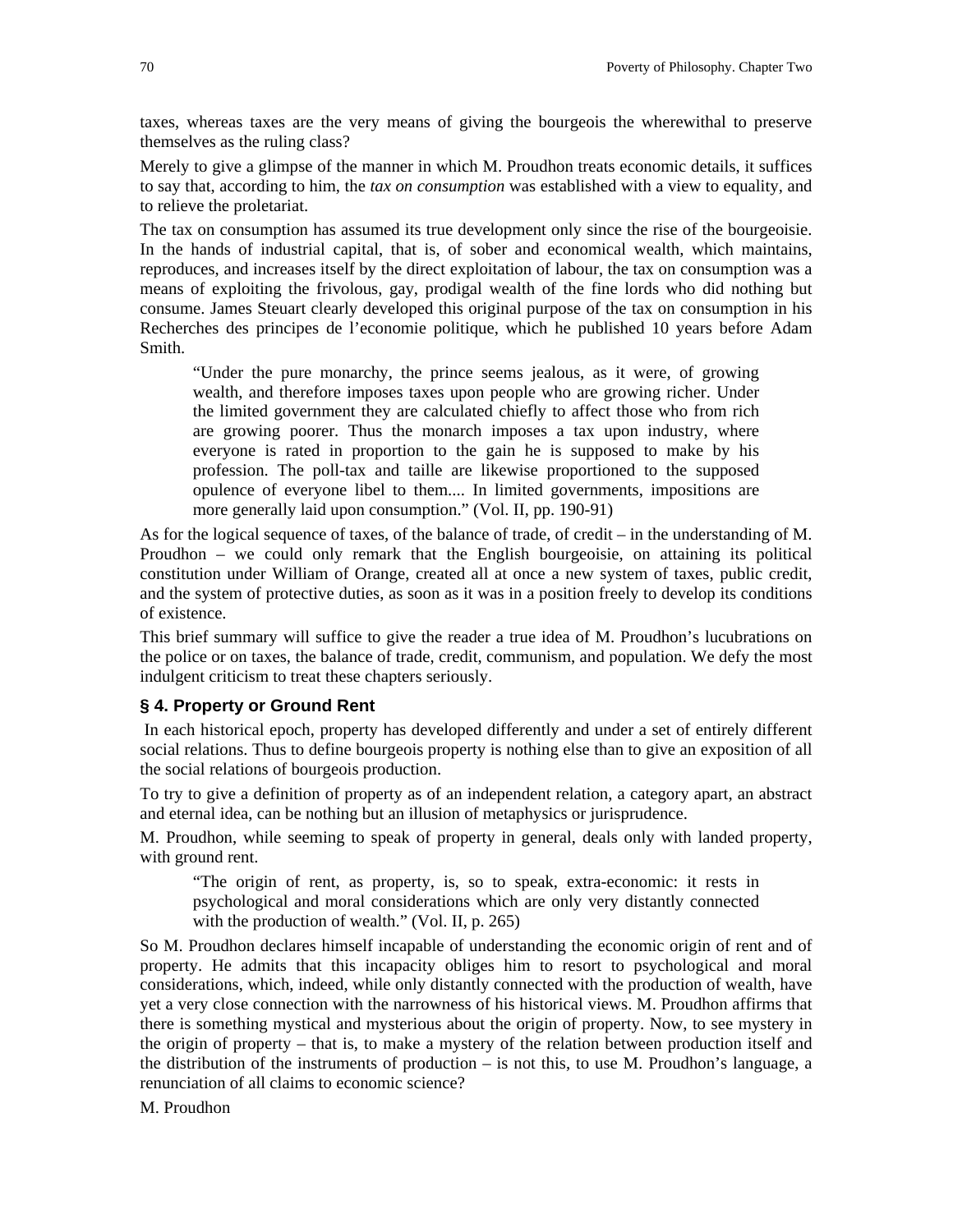"confines himself to recalling that at the seventh epoch of economic evolution – credit – when fiction had caused reality to vanish, and human activity threatened to lose itself in empty space, it had become necessary to bind man more closely to nature. Now, rent was the price of this new contract." (Vol. II, p. 269)

*L'homme aux quarante écus*\* foresaw a M. Proudhon of the future:

"Mr. Creator, by your leave: everyone is master in his own world: but you will never make me believe that the one we live in is made of glass."

In your world, where credit was a means of *losing oneself in empty space*, it is very possible that property became necessary in order to *bind man to nature*. In the world of real production, where landed property always precedes credit, M. Proudhon's *horror vacui* [horror of a vacuum] could not exist.

The existence of rent once admitted, whatever its origin, it becomes a subject of mutually antagonistic negotiations between the farmer and the landed proprietor. What is the ultimate result of these negotiations, in other words, what is the average amount of rent? This is what M. Proudhon says:

"Ricardo's theory answers this question. In the beginning of society, when man, new to earth, had before him nothing but huge forests, when the earth was vast and when industry was beginning to come to life, rent must have been nil. Land, as yet unformed by labour, was an object of utility; it was not an exchange value, it was common, not social. Little by little, the multiplication of families and the progress of agriculture caused the price of land to make itself felt. Labour came to give the soil its worth; from this, rent came into being. The more fruit a field yielded with the same amount of labour, the higher it was valued; hence the tendency of proprietors was always to arrogate to themselves the whole amount of the fruits of the soil, less the wages of the farm – that is, less the costs of production. Thus property followed on the heels of labour to take from it all the product that exceeded the actual expenses. As the proprietor fulfils a mystic duty and represents the community as against the colonus, that farmer is, by the dispensation of Providence, no more than a responsible labourer, who must account to society for all he reaps above his legitimate wage.... In essence and by destination, then, rent is an instrument of distributive justice, one of the thousand means that the genius of economy employs to attain to equality. It is an immediate land valuation which is carried out contradictorily by landowners and farmers, without any possible collusion, in a higher interest, and whose ultimate result must be to equalise the possession of the land between the exploiters of the soil and the industrialists.... It needed no less than this magic of property to snatch from the colonus the surplus of his product which he cannot help regarding as his own and of which he considers himself to be exclusively the author. Rent, or rather property, has broken down agricultural egoism and created a solidarity that no power, no partition of the land could have brought into being.... The moral effect of property having been secured, at present what remains to be done is to distribute the rent." (Vol. II, pp. 270-72)

All this tumult of words may be reduced firstly to this: Ricardo says that the excess of the price of agricultural products over their cost of production, including the ordinary profit and interest on the capital, gives the measure of the rent. M. Proudhon does better. He makes the landowner

-

<sup>\*</sup> The Man of Forty Ecus is the hero of Voltaire's story of the same name. He is a modest, hard-working peasant with an annual income of 40 écus (silver coins used in France in the 17th-18th centuries). The next passage is quoted from the story.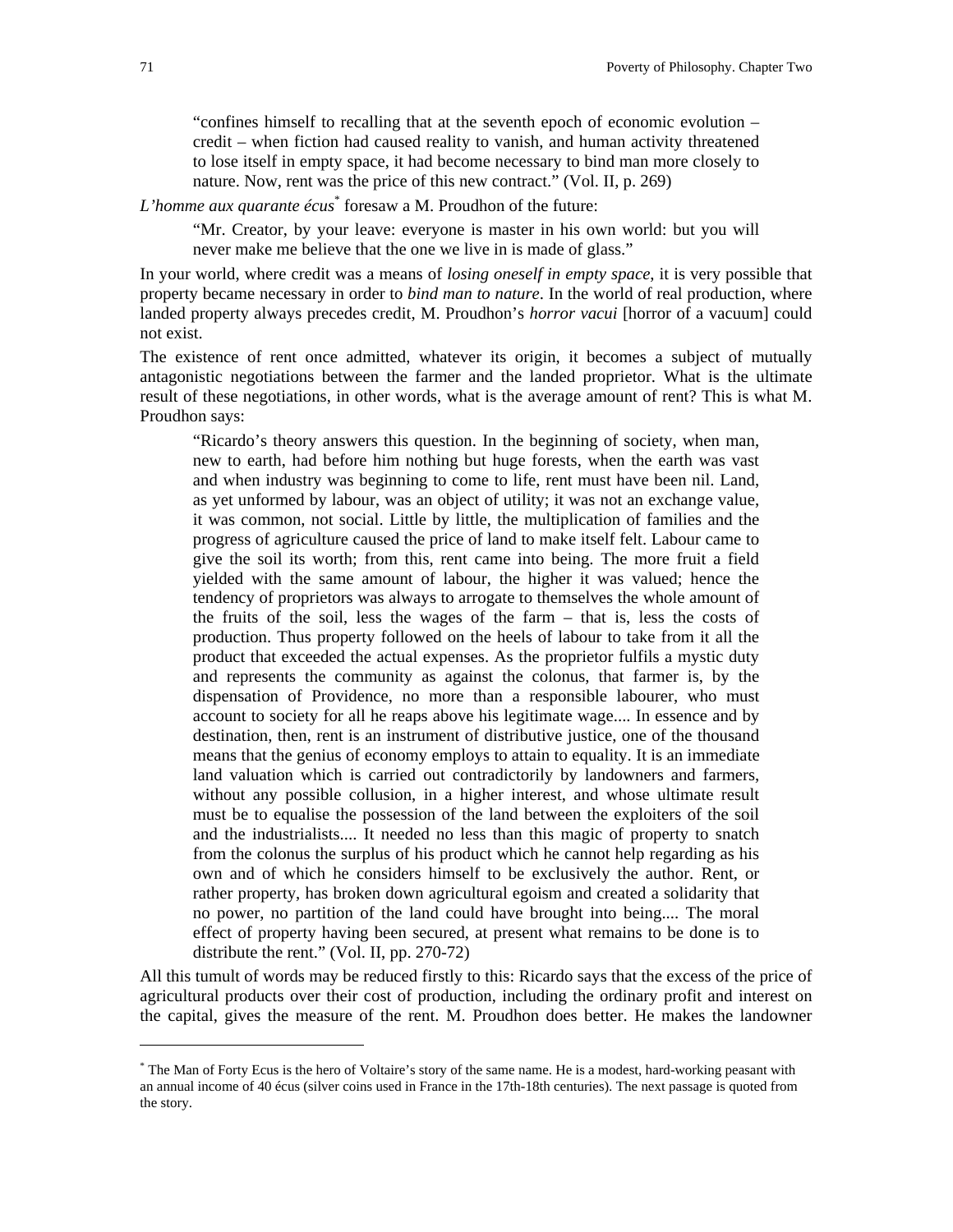intervene, like a Deus ex machina,\* and snatch from the colonus all the surplus of his production over the cost of production. He makes use of the intervention of the landowner to explain property, of the intervention of the rent-receiver to explain rent. He answers the problem by formulating the same problem and adding an extra syllable.\*

Let us note also that in determining rent by the difference in fertility of the soil, M. Proudhon assigns a new origin to it, since land, before being assessed according to different degrees of fertility, "was not," in his view, "an exchange value, but was common." What, then, has happened to the fiction about rent having come into being *through the necessity* of bringing back *to the land* man who *was about to lose himself in the infinity of empty space*?

Now let us free Ricardo's doctrine from the providential, allegorical, and mystical phrases in which M. Proudhon has been careful to wrap it.

Rent, in the Ricardian sense, is property in land in its bourgeois state; that is, feudal property which has become subject to the conditions of bourgeois production.

We have seen that, according to the Ricardian doctrine, the price of all objects is determined ultimately by the cost of production, including the industrial profit; in other words, by the labour time employed. In manufacturing industry, the price of the product obtained by the minimum of labour regulates the price of all other commodities of the same kind, seeing that the cheapest and most productive instruments of production can be multiplied to infinity and that competition necessarily gives rise to a market price – that is, a common price for all products of the same kind.

In agricultural industry, on the contrary, it is the price of the product obtained by the greatest amount of labour which regulates the price of all products of the same kind. In the first place, one cannot, as in manufacturing industry, multiply at will the instruments of production possessing the same degree of productivity, that is, plots of land with the same degree of fertility. Then, as population increases, land of an inferior quality begins to be exploited, or new outlays of capital, proportionately less productive than before, are made upon the same plot of land. In both cases a greater amount of labour is expended to obtain a proportionately smaller product. The needs of the population having rendered necessary this increase of labour, the product of the land whose exploitation is the more costly has as certain a sale as that of a piece of land whose exploitation is cheaper. As competition levels the market price, the product of the better soil will be paid for as dearly as that of the inferior. It is the excess of the price of the products of the better soil over the cost of their production that constitutes rent. If one could always have at one's disposal plots of land of the same degree of fertility; if one could, as in manufacturing industry, have recourse continually to cheaper and more productive machines, or if the subsequent outlays of capital produced as much as the first, then the price of agricultural products would be determined by the price of commodities produced by the best instruments of production, as we have seen with the price of manufactured products. But, from this moment rent would have disappeared also.

For the Ricardian doctrine<sup>\*</sup> to be generally true, it is moreover essential that capital should be freely applicable to different branches of industry; that a strongly developed competition among the capitalists should have brought profits to an equal level; that the farmer should be no more than an industrial capitalist claiming for the use of his capital on the land,<sup>†</sup> a profit equal to that

l

 $<sup>2</sup>$  Literally, god out of the machine, a reference to actors in theatres of antiquity who made their appearance by stage</sup> machinery. Figuratively, a person who appears unexpectedly to save a situation. – Ed.

<sup>3</sup>  *Propriété* (property) is explained by the intervention of the *propriétaire* (proprietor), and *rente* (rent), by the intervention of the *rentier* (rent-receiver). – Ed.

<sup>&</sup>lt;sup>4</sup> In the copy presented by Marx to N. Utina, the beginning of the sentence was altered as follows: "For the Ricardian doctrine, once the premises granted, to be generally true, it is moreover essential that…" – Ed.

 $<sup>5</sup>$  In the copy presented to N. Utina, the words "on inferior land" were altered to "on the land." – Ed.</sup>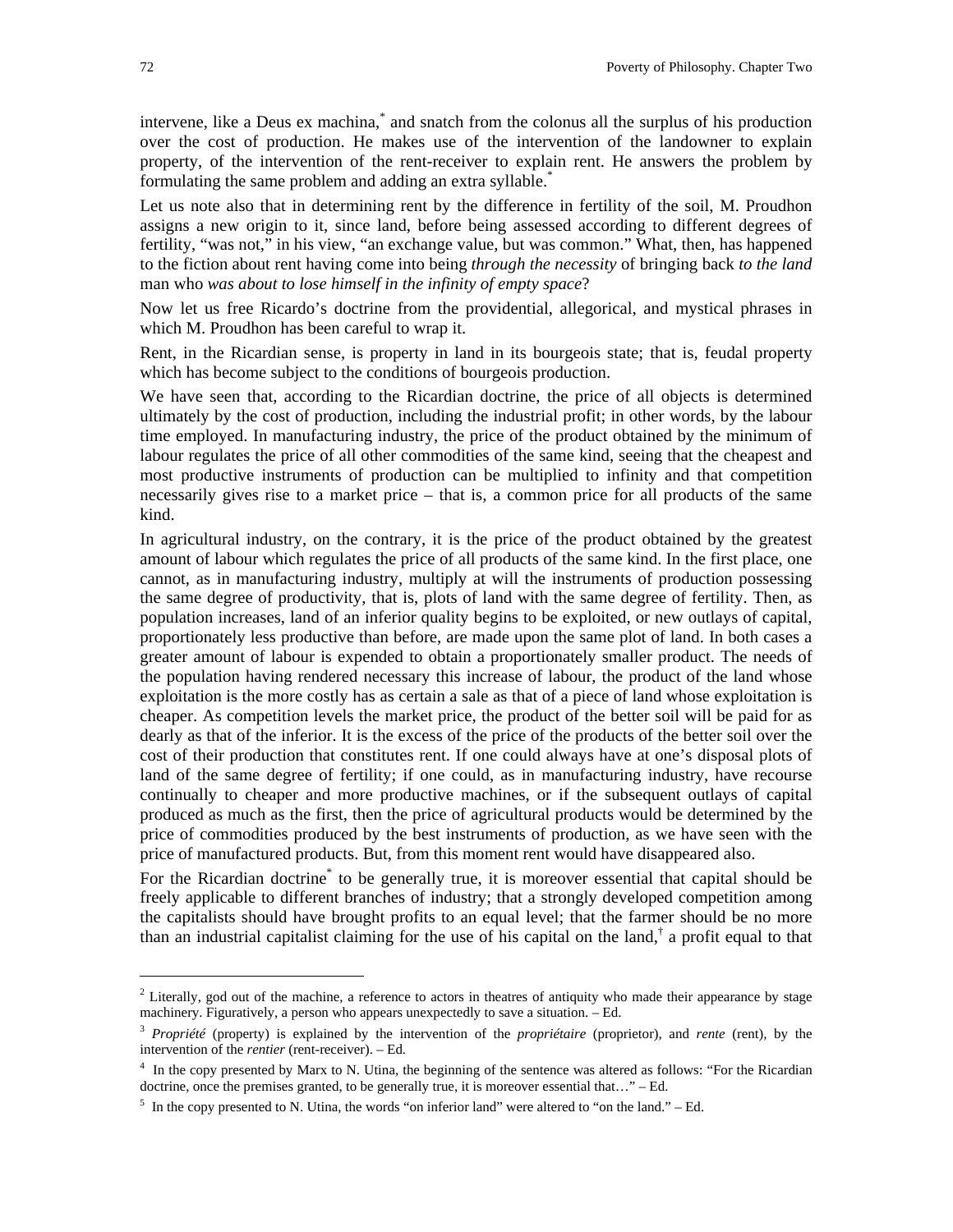which he would draw from his capital if it were applied in any kind of manufacture; that agricultural exploitation should be subjected to the regime of large-scale industry; and finally, that the landowner himself should aim at nothing beyond the money return.

It may happen, as in Ireland, that rent does not yet exist, although the letting of land has reached an extreme development there. Rent being the excess not only over wages, but also over industrial profit, it cannot exist where the landowner's revenue is nothing but a mere levy on wages.

Thus, far from converting the exploiter of the land, the farmer, into a *simple labourer*, and "snatching from the cultivator the surplus of his product, which he cannot help regarding as his own," rent confronts the landowner, not with the slave, the serf, the payer of tribute, the wage labourer, but with the industrial capitalist.

Once constituted as ground rent, ground property has in its possession only the surplus over production costs, which are determined not only by wages but also by industrial profit. It is therefore from the landowner that ground rent snatched a part of his income. Thus, there was a big lapse of time before the feudal farmer was replaced by the industrial capitalist. In Germany, for example, this transformation began only in the last third of the 18th century. It is in England alone that this relation between the industrial capitalist and the landed proprietor has been fully developed.

So long as there was only M. Proudhon's *colonus*, there was no rent. The moment rent exists, the *colonus* is no longer the farmer, but the worker, the farmer's *colonus*. The abasement of the labourer, reduced to the role of a simple worker, day labourer, wage-earner, working for the industrial capitalist; the invention of the industrial capitalist, exploiting the land like any other factory; the transformation of the landed proprietor from a petty sovereign into a vulgar usurer; these are the different relations expressed by rent.

Rent, in the Ricardian sense, is patriarchal agriculture transformed into commercial industry, industrial capital applied to land, the town bourgeoisie transplanted into the country. Rent, *instead of binding man to nature*, has merely bound the exploitation of the land to competition. Once established as rent, landed property itself is the result of competition, since from that time onwards it depends on the market value of agricultural produce. As rent, landed property is mobilised and becomes an article of commerce. Rent is possible only from the moment when the development of urban industry, and the social organisation resulting therefrom, force the landowner to aim solely at cash profits, at the monetary relation of his agricultural products – in fact to look upon his landed property only as a machine for coining money. Rent has so completely divorced the landed proprietor from the soil, from nature, that he has no need even to know his estates, as is to be seen in England. As for the farmer, the industrial capitalist and the agricultural worker, they are no more bound to the land they exploit than are the employer and the worker in the factories to the cotton and wool they manufacture; they feel an attachment only for the price of their production, the monetary product. Hence the jeremiads of the reactionary parties, who offer up all their prayers for the return of feudalism, of the good old patriarchal life, of the simple manners and the fine virtues of our forefathers. The subjection of the soil to the laws which dominate all other industries is and always will be the subject of interested condolences. Thus it may be said that rent has become the motive power which has introduced idyll into the movement of history.

Ricardo, after postulating bourgeois production as necessary for determining rent, applies the conception of rent, nevertheless, to the landed property of all ages and all countries. This is an error common to all the economists, who represent the bourgeois relations of production as eternal categories.

From the providential aim of rent – which is, for M. Proudhon, the transformation of the colonus into a responsible worker, he passes to the equalised reward of rent.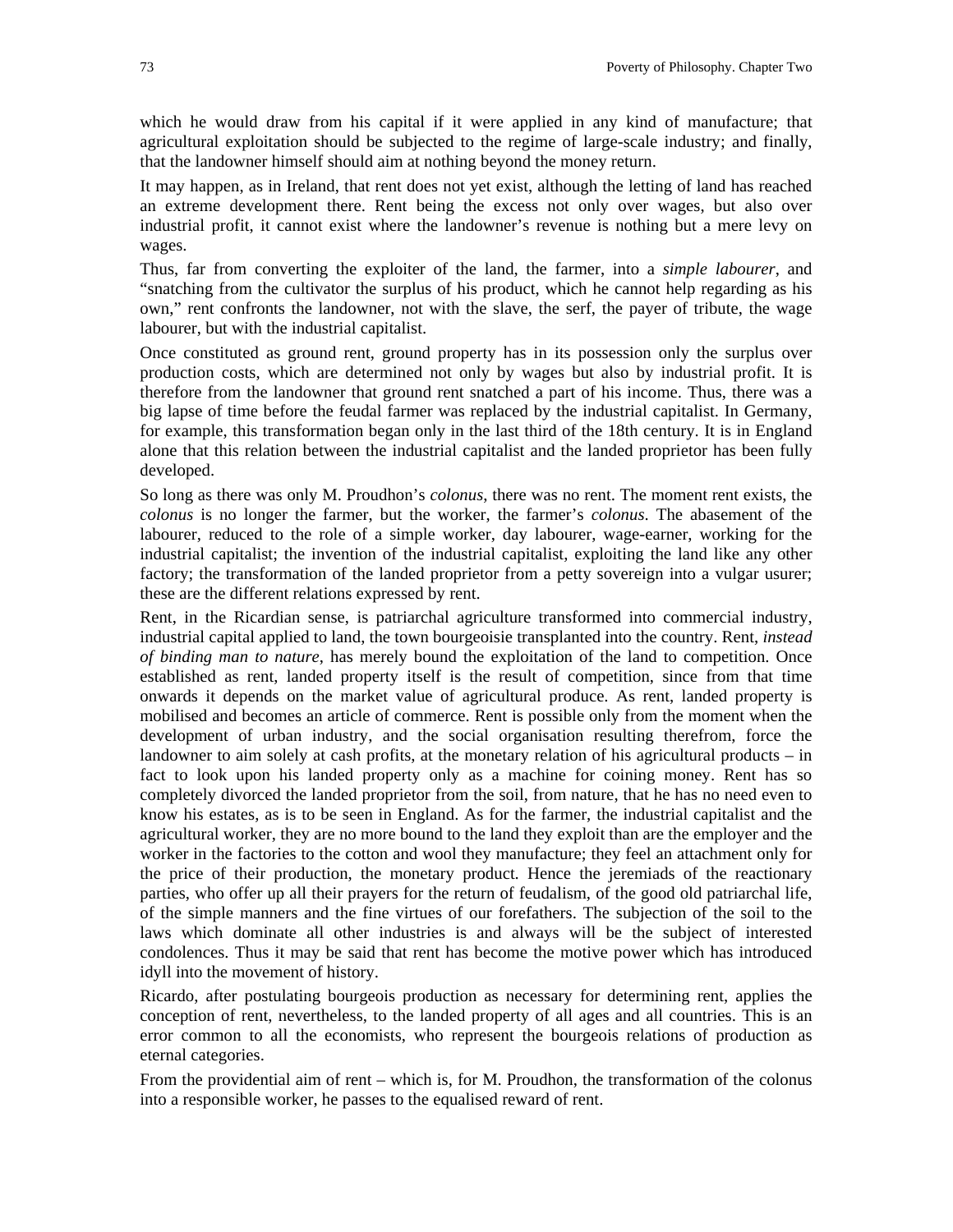Rent, as we have just seen, is constituted by the equal price of the products of lands of unequal fertility, so that a hectolitre of corn which has cost 10 francs is sold for 20 francs if the cost of production rises to 20 francs upon soil of inferior quality.

So long as necessity forces the purchase of all the agricultural products brought into the market, the market price is determined by the cost of the most expensive product. Thus it is this equalisation of price, resulting from competition and not from the different fertilities of the lands, that secures to the owner of the better soil a rent of 10 francs for every hectolitre that his tenant sells.

Let us suppose for a moment that the price of corn is determined by the labour time needed to produce it, and at once the hectolitre of corn obtained from the better soil will sell at 10 francs, while the hectolitre of corn obtained on the inferior soil will cost 20 francs. This being admitted, the average market price will be 15 francs, whereas, according to the law of competition, it is 20 francs. If the average price were 15 francs, there would be no occasion for any distribution, whether equalised or otherwise, for there would be no rent. Rent exists only when one can sell for 20 francs the hectolitre of corn which has cost the producer 10 francs. M. Proudhon supposes equality of the market price, with unequal costs of production, in order to arrive at an equalised sharing out of the product of inequality.

We understand such economists as Mill, Cherbuliez, Hilditch, and others demanding that rent should be handed over to the state to serve in place of taxes. That is a frank expression of the hatred the industrial capitalist bears towards the landed proprietor, who seems to him a useless thing, an excrescence upon the general body of bourgeois production.

But first to make the price of the hectolitre of corn 20 francs in order then to make a general distribution of the 10 francs overcharge levied on the consumer, is indeed enough to make the social genius pursue its zigzag course mournfully – and knock its head against some corner.

Rent becomes, under M. Proudhon's pen,

"an immense land valuation, which is carried out contradictorily by land- owners and farmers... in a higher interest, and whose ultimate result must be to equalise the possession of land between exploiters of the soil and the industrialists." (Vol. II, p. 271)

For any land valuation based upon rent to be of practical value, the conditions of present society must not be departed from.

Now, we have shown that the farm rent paid by the farmer to the landlord expresses the rent with any exactitude only in the countries most advanced in industry and commerce. And even this rent often includes interest paid to the landlord on capital incorporated in the land. The location of the land, the vicinity of towns, and many other circumstances influence the farm rent and modify the ground rent. These peremptory reasons would be enough to prove the inaccuracy of a land valuation based on rent.

Thus history, far from supplying, in rent, a ready-made land valuation, does nothing but change and turn topsy-turvy the land valuations already made.

Finally, fertility is not so natural a quality as might be thought; it is closely bound up with the social relations of the time. A piece of land may be very fertile for corn growing, and yet the market price may decide the cultivator to turn it into an artificial pastureland and thus render it infertile.

M. Proudhon has improvised his land valuation, which has not even the value of an ordinary land valuation, only to give substance to the providentially equalitarian aim of rent.

"Rent," continues M. Proudhon, "is the interest paid on a capital which never perishes, namely – land. And as the capital is capable of no increase in matter, but only of an indefinite improvement in its use, it comes about that while the interest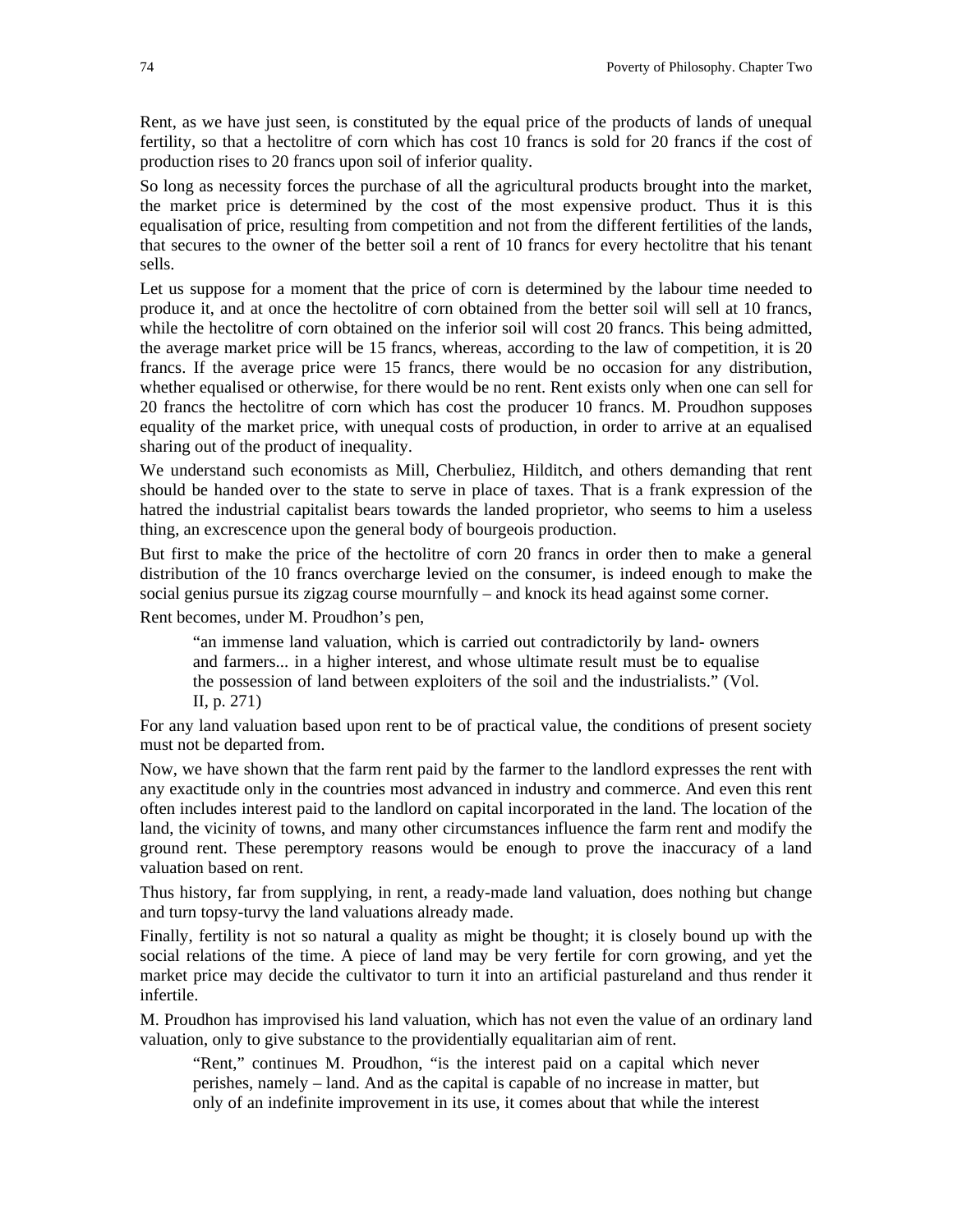or profit on a loan (*mutuum*) tends to diminish continually through abundance of capital, rent tends always to increase through the perfecting of industry, from which results the improvement in the use of the land.... Such, in its essence, is rent." (Vol. II, p. 265)

This time, M. Proudhon sees in rent all the characteristics of interest, save that it is derived from capital of a specific nature. This capital is land, an eternal capital, "which is capable of no increase in matter, but only an indefinite improvement in its use." In the progressive advance of civilisation, interest has a continual tendency to fall, whilst rent continually tends to rise. Interest falls because of the abundance of capital; rent rises owing to the improvements brought about in industry, which results in an ever better utilisation of land.

Such, in its essence, is the opinion of M. Proudhon.

Let us first examine how far it is true to say that rent is interest on capital.

For the landed proprietor himself, rent represents the interest on the capital that the land has cost him, or that he would draw from it if he sold it. But in buying or selling land he only buys or sells rent. The price he pays to make himself a receiver of rent is regulated by the rate of interest in general and has nothing to do with actual nature of rent. The interest on capital invested in land is in general lower than the interest on capital invested in manufacture or commerce. Thus, for those who make no distinction between the interest that the land represents to the owner and the rent itself, the interest on land capital diminishes still more than does the interest on other capital. But it is not a question of the purchase or sale price of rent, of the marketable value of rent, of capitalised rent, it is a question of rent itself.

Farm rent can imply again, apart from rent proper, the interest on the capital incorporated in the land. In this instance the landlord receives this part of the farm rent, not as a landlord but as a capitalist; but this is not the rent proper that we are to deal with.

Land, so long as it is not exploited as a means of production, is not capital. Land as capital can be increased just as much as all the other instruments of production. Nothing is added to its matter, to use M. Proudhon's language, but the lands which serve as instruments of production are multiplied. The very fact of applying further outlays of capital to land already transformed into means of production increases land as capital without adding anything to land as matter – that is, to the extent of the land. M. Proudhon's land as matter is the Earth in its limitation. As for the eternity he attributes to land, we grant readily it has this virtue as matter. Land as capital is no more eternal than any other capital.

Gold and silver, which yield interest, are just as lasting and eternal as land. If the price of gold and silver falls, while that of land keeps rising, this is certainly not because of its more or less eternal nature.

Land as capital is fixed capital; but fixed capital gets used up just as much as circulating capital. Improvements to the land need production and upkeep; they last only for a time; and this they have in common with all other improvements used to transform matter into means of production. If land as capital were eternal, some lands would present a very different appearance from what they do today, and we should see the Roman Campagna, Sicily, Palestine, in all the splendour of their former prosperity.

There are even instances when land as capital might disappear, even though the improvements remain incorporated in the land.

In the first place, this occurs every time rent proper is wiped out by the competition of new and more fertile soils; secondly, the improvements which might have been valuable at one time cease to be of value the moment they become universal owing to the development of agronomy.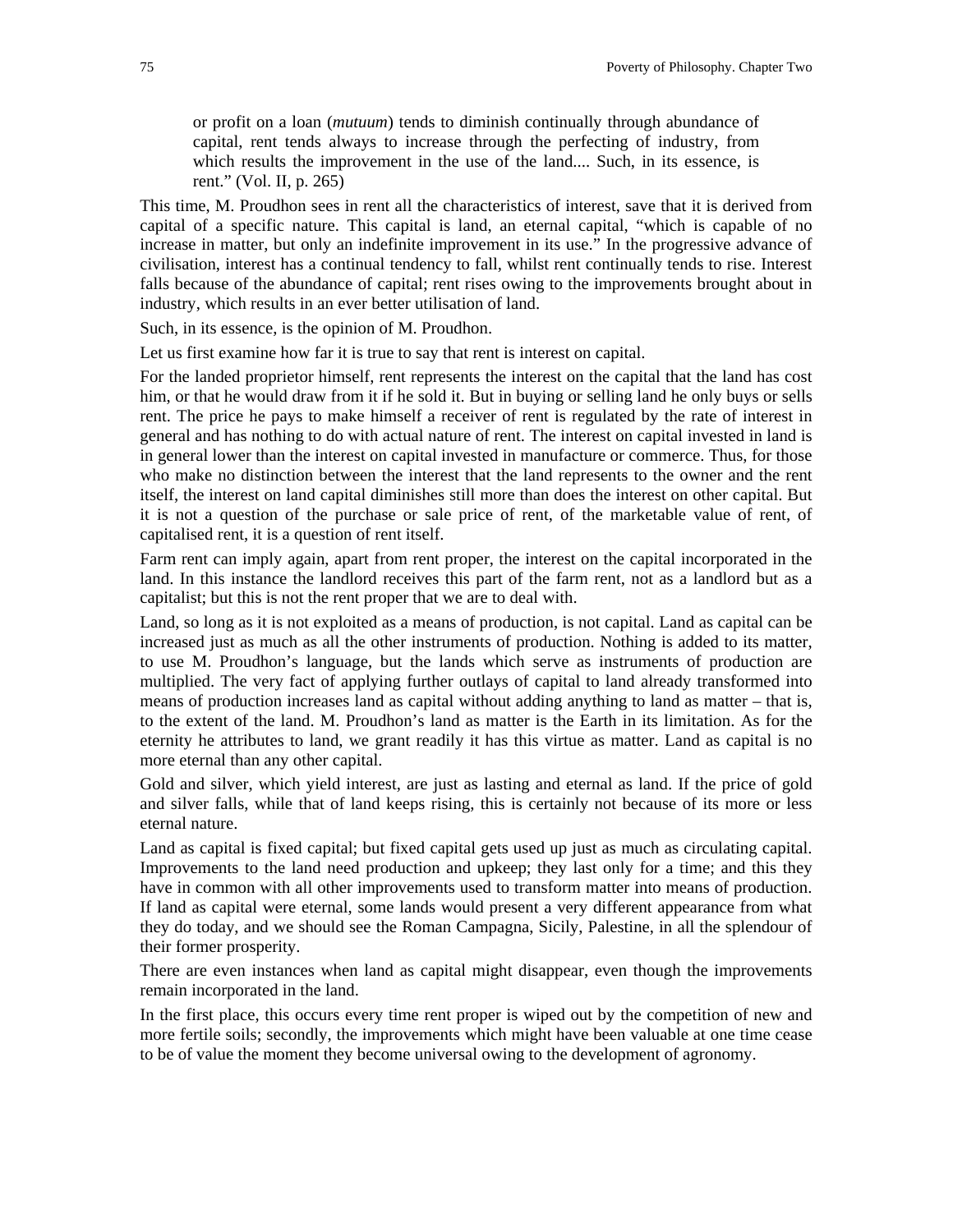The representative of land as capital is not the landlord, but the farmer. The proceeds yielded by land as capital are interest and industrial profit, not rent. There are lands which yield such interest and profit but still yield no rent.

Briefly, land in so far as it yields interest, is land capital, and as land capital it yields no rent, it is not landed property. Rent results from the social relations in which the exploitation of the land takes place. It cannot be a result of the more or less solid, more or less durable nature of the soil. Rent is a product of society and not of the soil.

According to M. Proudhon, "improvement in the use of the land" – a consequence "of the perfecting of industry" – causes the continual rise in rent. On the contrary, this improvement causes its periodic fall.

Wherein consists, in general, any improvement, whether in agriculture or in manufacture? In producing more with the same labour; in producing as much, or even more, with less labour. Thanks to these improvements, the farmer is spared from using a greater amount of labour for a relatively smaller product. He has no need, therefore, to resort to inferior soils, and instalments of capital applied successively to the same soil remain equally productive.

Thus, these improvements, far from continually raising rent as M. Proudhon says, become on the contrary so many temporary obstacles preventing its rise.

The English landowners of the 17th century were so well aware of this truth, that they opposed the progress of agriculture for fear of seeing their incomes diminish. (See Petty, an English economist of the time of Charles II.)

## **§ 5. Strikes and Combinations of Workers**

"Every upward movement in wages can have no other effect than a rise in the price of corn, wine, etc., that is, the effect of a dearth. For what are wages? They are the cost price of corn, etc.; they are the integrant price of everything. We may go even further: wages are the proportion of the elements composing wealth and consumed reproductively every day by the mass of the workers. Now, to double wages ... is to attribute to each one of the producers a greater share than his product, which is contradictory, and if the rise extends only to a small number of industries, it brings a general disturbance in exchange; in a word, a dearth.... It is impossible, I declare, for strikes followed by an increase in wages not to culminate in a general rise in prices: this is as certain as that two and two make four." (Proudhon, Vol. I, pp. 110 and 111)

We deny all these assertions, except that two and two make four.

In the first place, there is no general rise in prices. If the price of everything doubles at the same time as wages, there is no change in price, the only change is in terms.

Then again, a general rise in wages can never produce a more or less general rise in the price of goods. Actually, if every industry employed the same number of workers in relation to fixed capital or to the instruments used, a general rise in wages would produce a general fall in profits and the current price of goods would undergo no alteration.

But as the relation of manual labour to fixed capital is not the same in different industries, all the industries which employ a relatively greater mass of capital and fewer workers, will be forced sooner or later to lower the price of their goods. In the opposite case, in which the price of their goods is not lowered, their profit will rise above the common rate of profits. Machines are not wage-earners. Therefore, the general rise in wages will affect less those industries, which, compared with the others, employ more machines than workers. But as competition always tends to level the rate of profits, those profits which rise above the average rate cannot but be transitory. Thus, apart from a few fluctuations, a general rise in wages will lead, not as M. Proudhon says, to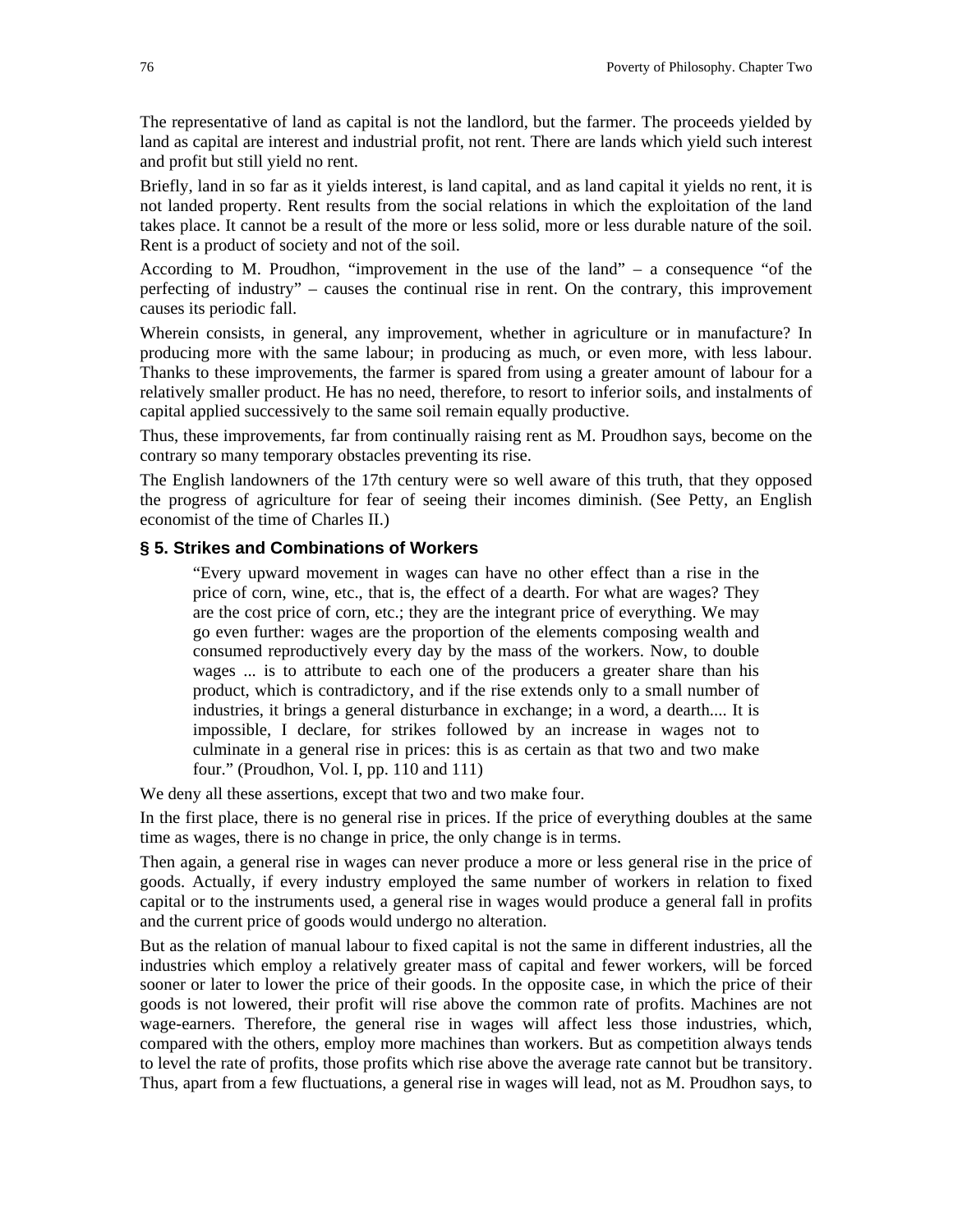a general increase in prices, but to a partial fall – that is a fall in the current price of the goods that are made chiefly with the help of machines.

The rise and fall of profits and wages expresses merely the proportion in which capitalists and workers share in the product of a day's work, without influencing in most instances the price of the product. But that "strikes followed by an increase in wages culminate in a general rise in prices, in a dearth even" – those are notions which can blossom only in the brain of a poet who has not been understood.

In England, strikes have regularly given rise to the invention and application of new machines. Machines were, it may be said, the weapon employed by the capitalist to quell the revolt of specialised labour. The self-acting mule, the greatest invention of modern industry, put out of action the spinners who were in revolt. If combinations and strikes had no other effect than that of making the efforts of mechanical genius react against them, they would still exercise an immense influence on the development of industry.

"I find," continues M. Proudhon, "in an article published by M. Leon Faucher... September 1845, that for some time the British workers have got out of the habit of *combination*, which is assuredly a progress for which one cannot but congratulate them: but this improvement in the morale of the workers comes chiefly from their economic education. 'It is not on the manufacturers,' cries a spinning-mill worker at a Bolton meeting, 'that wages depend. In periods of depression the masters are, so to speak, merely the whip with which necessity arms itself, and whether they want to or not, they have to deal blows. The regulative principle is the relation of supply and demand; and the masters have not this power'.... "Well done!" cries M. Proudhon. "These are well-trained workers, model workers, etc., etc., etc. Such poverty did not exist in Britain; it will not cross the Channel." (Proudhon, Vol. I, pp. 261 and 262)

Of all the towns in England, Bolton is the one in which the radicalism is the most developed. The Bolton workers are known to be the most revolutionary of all. At the time of the great agitation in England for the abolition of the Corn Laws, the English manufacturers thought that they could cope with the landowners only by thrusting the workers to the fore. But as the interests of the workers were no less opposed to those of the manufacturers than the interests of the manufacturers were to those of the landowners, it was natural that the manufacturers should fare badly in the workers' meetings. What did the manufacturers do? To save appearances they organised meetings composed, to a large extent, of foremen, of the small number of workers who were devoted to them, and of the real friends of trade. When later on the genuine workers tried, as in Bolton and Manchester, to take part in these sham demonstrations, in order to protest against them, they were forbidden admittance on the ground that it was a ticket meeting – a meeting to which only persons with entrance cards were admitted. Yet the posters placarded on the walls had announced public meetings. Every time one of these meetings was held, the manufacturers' newspapers gave a pompous and detailed account of the speeches made. It goes without saying that it was the foremen who made these speeches. The London papers reproduced them word for word. M. Proudhon has the misfortune to take foremen for ordinary workers, and enjoins them not to cross the Channel.

If in 1844 and 1845 strikes drew less attention than before, it was because 1844 and 1845 were the first two years of prosperity that British industry had had since 1837. Nevertheless none of the trades unions had been dissolved.

Now let us listen to the foremen of Bolton. According to them manufacturers have no command over wages because they have no command over the price of products, and they have no command over the price of products because they have no command over the world market. For this reason, they wish it to be understood that combinations should not be formed to extort an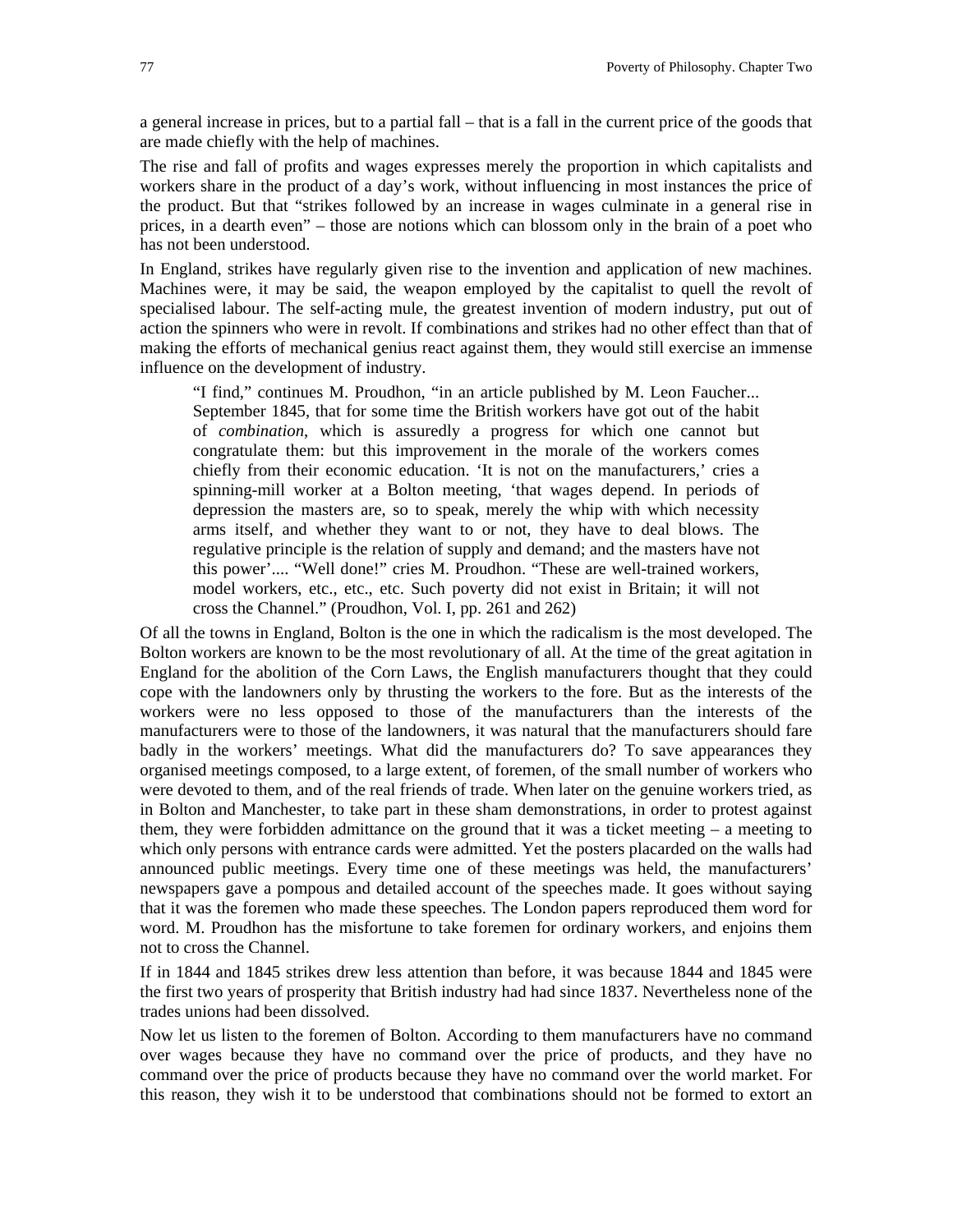increase in wages from the masters. M. Proudhon, on the contrary, forbids combinations for fear they should be followed by a rise in wages which would bring with it a general dearth. We have no need to say that on one point there is an *entente cordiale* between the foremen and M. Proudhon: that a rise in wages is equivalent to a rise in the price of products.

But is the fear of a dearth the true cause of M. Proudhon's rancour? No. Quite simple, he is annoyed with the Bolton foremen because they determine value by supply and demand and hardly take any account of constituted value, of value which has passed into the state of constitution, of the constitution of value, including permanent exchangeability and all the other proportionalities of relations and relations of proportionality, with Providence at their side.

"A workers' strike is illegal, and it is not only the Penal Code that says so, it is the economic system, the necessity of the established order.... That each worker individually should dispose freely over his person and his hands, this can be tolerated, but that workers should undertake by combination to do violence to monopoly, is something society cannot permit." (Vol. I, pp. 334 and 335)

M. Proudhon wants to pass off an article of the Penal Code as a necessary and general result of bourgeois relations of production.

In England, combination is authorised by an Act of Parliament, and it is the economic system which has forced Parliament to grant this legal authorisation. In 1825, when, under the Minister Huskisson, Parliament had to modify the law in order to bring it more and more into line with the conditions resulting from free competition, it had of necessity to abolish all laws forbidding combinations of workers. The more modern industry and competition develop, the more elements there are which call forth and strengthen combination, and as soon as combination becomes an economic fact, daily gaining in solidity, it is bound before long to become a legal fact.

Thus the article of the Penal Code proves at the most that modern industry and competition were not yet well developed under the Constituent Assembly and under the Empire.<sup>6</sup>

Economists and socialists<sup>\*</sup> are in agreement on one point: the condemnation of combination. Only they have different motives for their act of condemnation.

The economists say to workers:

Do not combine. By combination you hinder the regular progress of industry, you prevent manufacturers from carrying out their orders, you disturb trade and you precipitate the invasion of machines which, by rendering your labour in part useless, force you to accept a still lower wage. Besides, whatever you do, your wages will always be determined by the relation of hands demanded to hands supplied, and it is an effort as ridiculous as it is dangerous for you to revolt against the eternal laws of political economy.

The socialists say to the workers:

-

Do not combine, because what will you gain by it anyway? A rise in wages? The economists will prove to you quite clearly that the few ha'pence you may gain by it for a few moments if you succeed will be followed by a permanent fall. Skilled calculators will prove to you that it would take you years merely to recover, through the increase in your wages, the expenses incurred for the organisation and upkeep of the combinations.

 $6$  The laws in operation at that time in France – the so-called Le Chapelier law adopted by the Constituent Assembly in 1791 during the revolution and the criminal code elaborated under the Napoleonic Empire – forbade the workers to form labour unions or to go on strike. The prohibition of trade unions was abolished in France in 1884.

 $^7$  That is, the socialists of that time: the Fourierists in France, the Owenites in England. [Note by Engels to the 1885 German edition]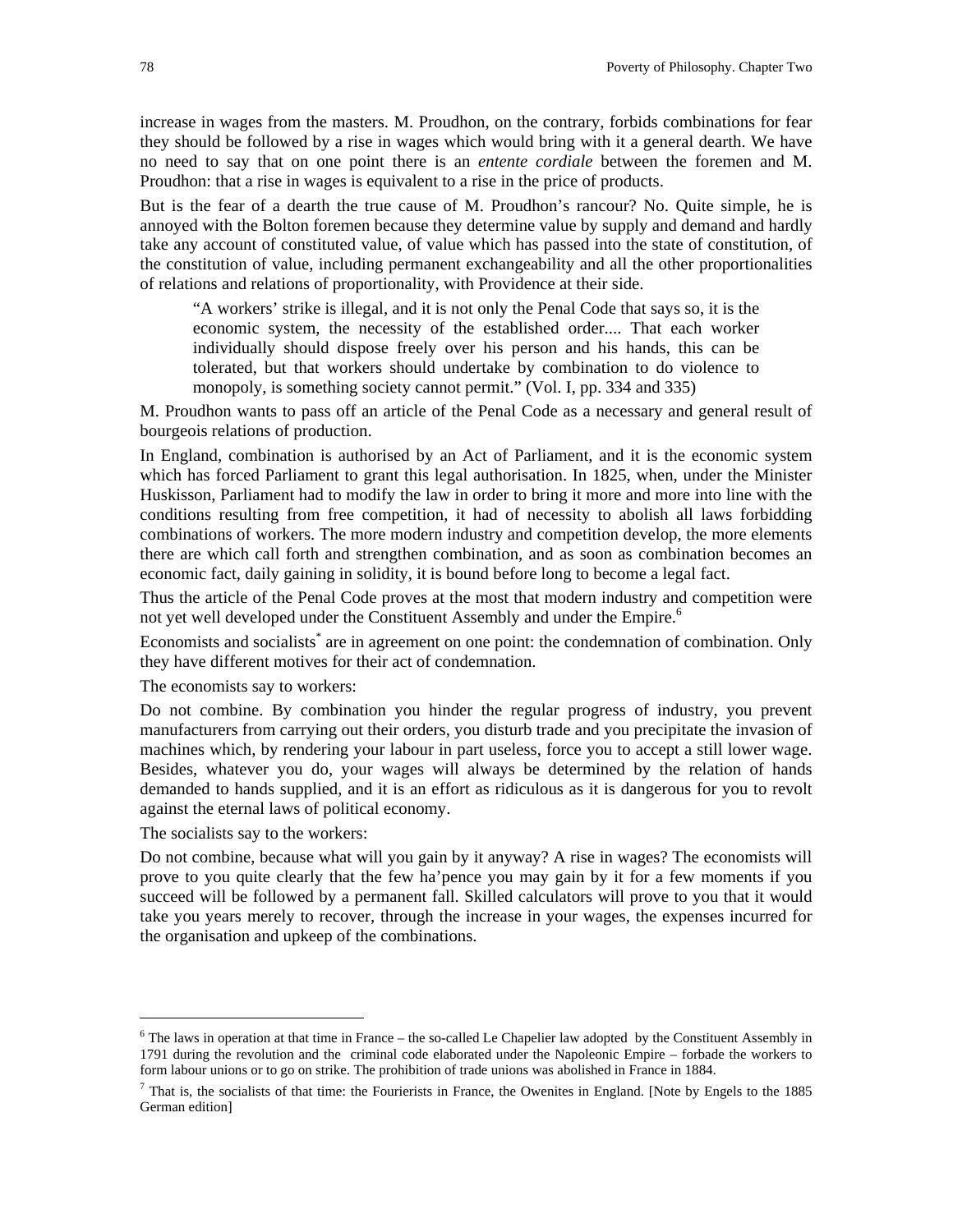And we, as socialists, tell you that, apart from the money question, you will continue nonetheless to be workers, and the masters will still continue to be the masters, just as before. So no combination! No politics! For is not entering into combination engaging in politics?

The economists want the workers to remain in society as it is constituted and as it has been signed and sealed by them in their manuals.

The socialists want the workers to leave the old society alone, the better to be able to enter the new society which they have prepared for them with so much foresight.

In spite of both of them, in spite of manuals and utopias, combination has not yet ceased for an instant to go forward and grow with the development and growth of modern industry. It has now reached such a stage, that the degree to which combination has developed in any country clearly marks the rank it occupies in the hierarchy of the world market. England, whose industry has attained the highest degree of development, has the biggest and best organised combinations.

In England, they have not stopped at partial combinations which have no other objective than a passing strike, and which disappear with it. Permanent combinations have been formed, trades unions, which serve as ramparts for the workers in their struggles with the employers. And at the present time all these local trades unions find a rallying point in the National Association of United Trades, the central committee of which is in London, and which already numbers 80,000 members. The organisation of these strikes, combinations, and trades unions went on simultaneously with the political struggles of the workers, who now constitute a large political party, under the name of Chartists.

The first attempt of workers to associate among themselves always takes place in the form of combinations.

Large-scale industry concentrates in one place a crowd of people unknown to one another. Competition divides their interests. But the maintenance of wages, this common interest which they have against their boss, unites them in a common thought of resistance – *combination*. Thus combination always has a double aim, that of stopping competition among the workers, so that they can carry on general competition with the capitalist. If the first aim of resistance was merely the maintenance of wages, combinations, at first isolated, constitute themselves into groups as the capitalists in their turn unite for the purpose of repression, and in the face of always united capital, the maintenance of the association becomes more necessary to them than that of wages. This is so true that English economists are amazed to see the workers sacrifice a good part of their wages in favour of associations, which, in the eyes of these economists, are established solely in favour of wages. In this struggle – a veritable civil war – all the elements necessary for a coming battle unite and develop. Once it has reached this point, association takes on a political character.

Economic conditions had first transformed the mass of the people of the country into workers. The combination of capital has created for this mass a common situation, common interests. This mass is thus already a class as against capital, but not yet for itself. In the struggle, of which we have noted only a few phases, this mass becomes united, and constitutes itself as a class for itself. The interests it defends become class interests. But the struggle of class against class is a political struggle.

In the bourgeoisie we have two phases to distinguish: that in which it constituted itself as a class under the regime of feudalism and absolute monarchy, and that in which, already constituted as a class, it overthrew feudalism and monarchy to make society into a bourgeois society. The first of these phases was the longer and necessitated the greater efforts. This too began by partial combinations against the feudal lords.

Much research has been carried out to trace the different historical phases that the bourgeoisie has passed through, from the commune up to its constitution as a class.